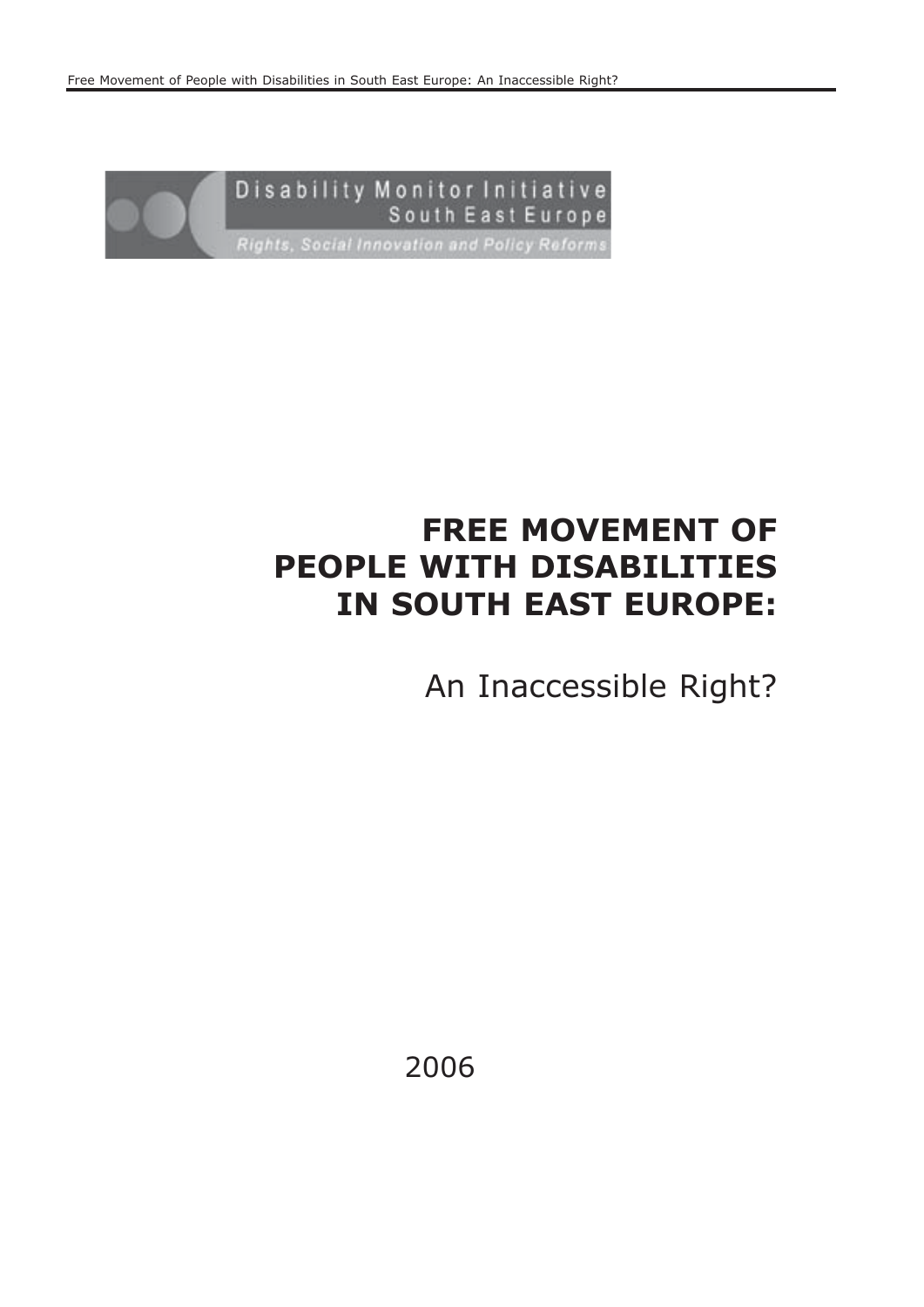## **DISCLAIMER**

Materials published in the Disability Monitor Initiative series are not formal publications of Handicap International. They are produced by Handicap International Regional Office for South East Europe as part of a regional initiative to build knowledge on disability in transition. The reports and papers present preliminary analyses that are circulated to stakeholders in order to encourage discussion and debate. The findings, interpretations and conclusions expressed in this report are entirely those of the authors and should not be attributed in any manner to Handicap International, their donors or partners. For copies of this report, please contact Handicap International Regional Office for South East Europe or visit the Disability Monitor Initiative website.

© Copies of the publication are free but Handicap International has the copyright on the publication thus the source must be mentioned.

## **THE DISABILITY MONITOR INITIATIVE**

www.disabilitymonitor-see.org editor@disabilitymonitor-see.org

## **HANDICAP INTERNATIONAL REGIONAL OFFICE FOR SOUTH EAST EUROPE**

Velisava Vulovica 11 11040 Belgrade Serbia office@hi-see.org

### **HANDICAP INTERNATIONAL OFFICES IN SOUTH EAST EUROPE**

Belgrade, office.belgrade@hi-see.org Pristina, office.pristina@hi-see.org Sarajevo, office.sarajevo@hi-see.org Skopje, office.skopje@hi-see.org Tirana, office.tirana@hi-see.org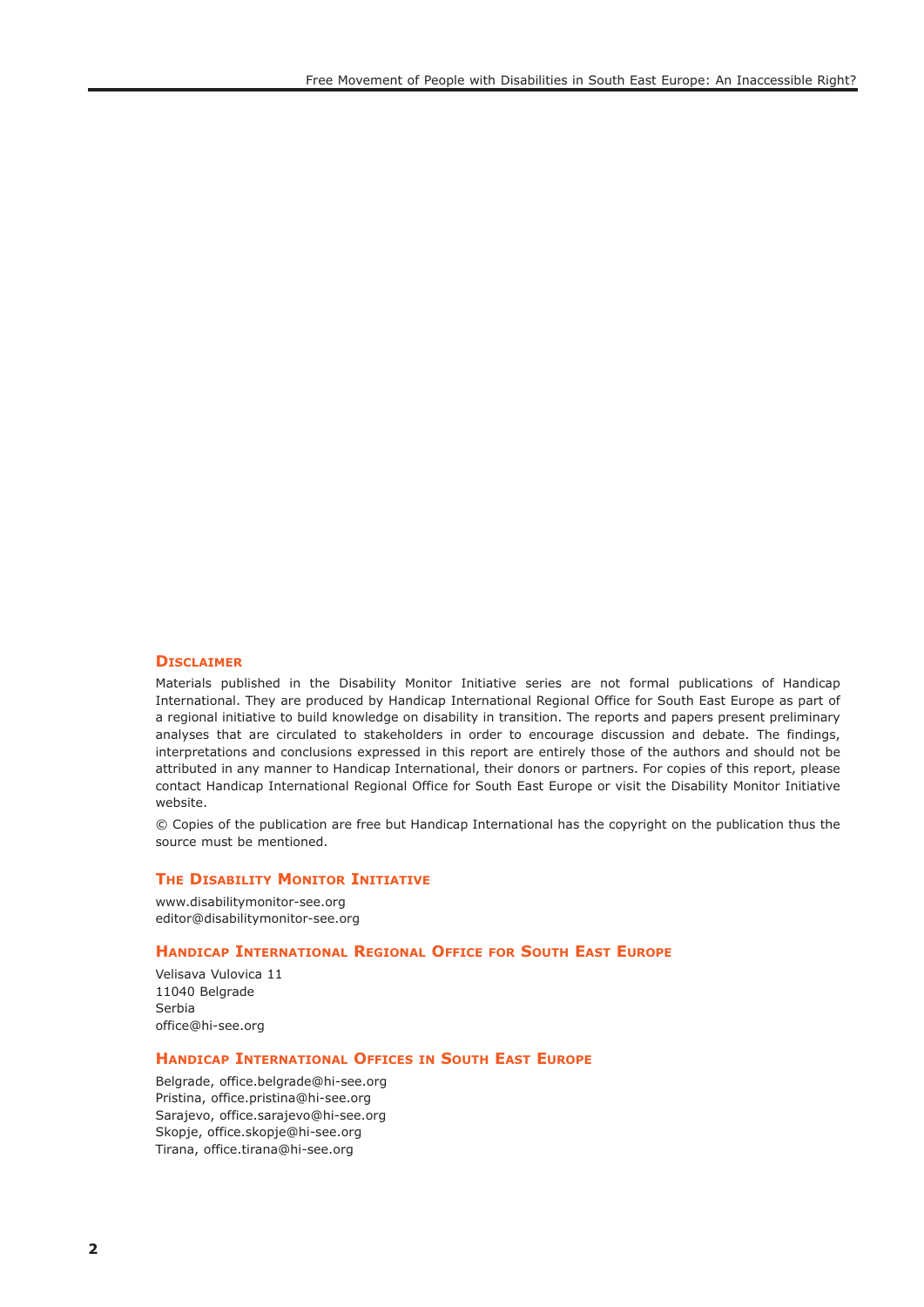# ACKNOWLEDGEMENTS

### **Report Directed by** Alexandre Côte

## **Authors**

Raphaelle Sestranetz and Lisa Adams

### **Researcher** Raphaelle Sestranetz

**Editor**

Lisa Adams

## **Contributors**

The Handicap International South East Europe team, Centre for Independent Living Serbia, IC Lotos, Polio Plus, Association of Students with Disabilities Serbia, Miodrag Počuč, Srđan Doroški, Eric Plantier-Royon, Suad Zahirovic, Damjan Tatic, Carlotta Besozzi (EDF), Association of Students with Disabilities Montenegro, Handikos Kosovo, Muscular Dystrophy Association Belgrade, Paraplegic Association Albania, Center for the Development of Inclusive Society Serbia, Association of Students with Disabilities Macedonia, Ardhmëria, Association of the Blind Kosovo, Albanian Disability Rights Foundation, Croatian Union of Associations of Persons with Disabilities, Association of the Blind Macedonia, Association of Paraplegics, Infantile Paralysis and Physical Impairments of Doboj, BiH, Centar Ziveti Uspravno, Novi Sad, Nagy Bendeguz, Disability Rights Activists (DRA) Hungary and Erzebet Szollosi, National Federation of Disabled Persons' Associations, Hungary (MEOSZ)

## **Proofreading**

Charlotte Axelsson, Daniela Nikolic and Dragan Matic

## **Layout and design**

Suzana Markovic

## **Translation**

Jelena Milosevic with her personal assistant Kornelia Juhas, Merita Myftari and Petro Plasa

## **Cover photo**

Raphaelle Sestranetz, streets in Pristina, the UN administered Province of Kosovo

## **The report has been realised thanks to the financial support of**

The Department for International Development of the United Kingdom (DFID), the European Initiative for Democracy and Human Rights (EIDHR)\* and Handicap International

\*This report has been produced with the assistance of the European Union. The contents of this report are the sole responsibility of Handicap International South East Europe and can in no way be taken to reflect the views of the European Union.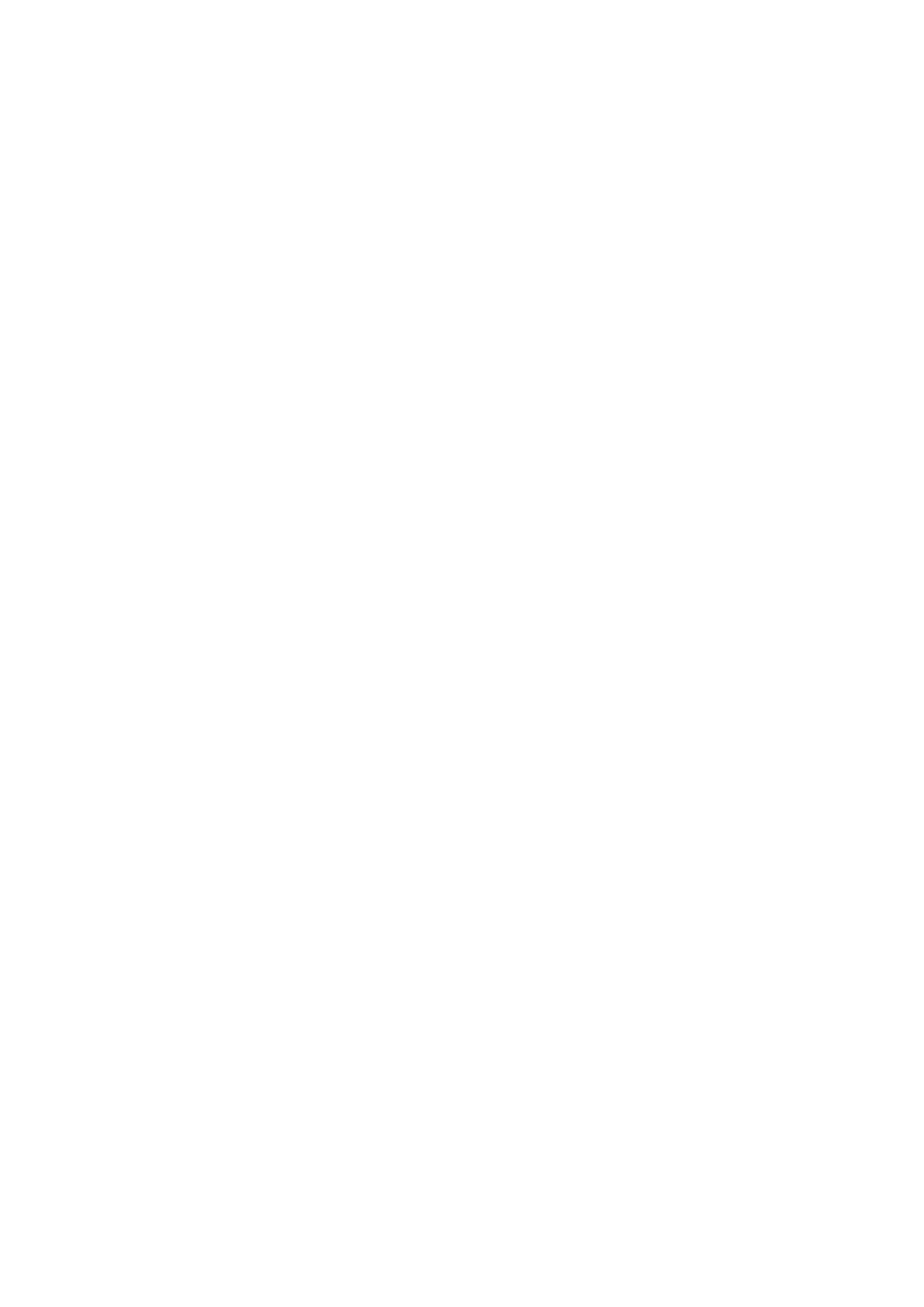## FOREWORD

As the draft UN Convention on the Rights of Persons with disabilities is about to be adopted by the General Assembly of the United Nations, we know that currently most people with disabilities are deprived of their basic rights and face huge barriers in social participation. This marginalization occurs not only due to policies conceived in a protectionist framework but also because society itself ignores the rights of people with disabilities.

Waking up, taking a shower, going out of the flat, crossing the street, enjoying the park on the way to work, catching the bus at the last minute, greeting your colleagues at the entrance of the office, climbing the stairs to go to the Monday morning meeting…. to most, these are the basic parts of daily life but for thousands of people in South East Europe, they are inaccessible rights.

The challenges are numerous and many times insurmountable. The lack of personal assistance services, the excessively high costs of technical aids and assistive devices and millions of architectural barriers are all realities in the region today. In addition to this, there is little to no political will to enforce accessibility standards in construction coupled with an over-arching medical and charity approach to disability. The subsequent disability policies based on segregation and over-protection rather than inclusion and equal opportunities, are the roots of this silent and unacceptable situation.

However, throughout South East Europe, civil society along with actors from private, public and non-profit sectors have initiated some changes: from individualised services, to advocacy campaigns, from legislative reforms to trainings; these efforts are aimed at breaking the status quo and finding solutions where possible. Yet, these initiatives are carried out in a disjointed manner impacting only a minority of people. Even if these initiatives are still too sporadic or small scale to make widespread change, this report aims at showing the value some of these initiatives demonstrate proving that the free movement of people with disabilities is neither a utopia, nor a luxury; it is a feasible pre-condition to a truly inclusive society.

In order to achieve the needed changes, people with disabilities, local authorities, universities, national authorities, construction agencies, architects, urban planners, centers for social work, private business, inter alia, must join efforts to make the free movement of people with disabilities a reality. Each actor is obliged to up-hold their responsibilities and to take part in this needed effort.

Purchasing low floor bus, building with accessibility standards from the beginning, developing support services at the local level and training staff and future professionals are some of the actions that, if correctly conceived, planned and budgeted, can make major changes in the lives of people with disabilities. These are not challenging initiatives to undertake and, therefore, there is no excuse not to act.

Many wonder what impact the UN convention will have on the lives of people with disabilities. The Disability Monitor Initiative seeks to demonstrate that nothing in the convention is impossible and within this framework, the report "Free Movement of People with Disabilities" proves that this is an attainable goal.

The interconnectedness of rights which is fundamental to the convention is also critical for the free movement of people with disabilities; a person must have the proper support services, an accessible home, accessible transport and an accessible environment in order to create an unbreakable chain of movement in which a person can move seamlessly to any destination they choose.

This unbreakable chain of movement also highlights the leading role that public authorities play in developing comprehensive strategies that would take into consideration the complexity of issues. Implementing the unbreakable chain of movement is not mainly about spending more, but consulting and elaborating with all actors in order to develop and implement comprehensive plans and strategies that will truly respond to the diversity of challenges faced by people with disabilities in their attempt to participate equally with others in society.

Handicap International and all disabled people's organisations (DPOs) that have contributed to this report would like to thank the Department for International Development of UK and the European Initiative for Democracy and Human Rights from the European Union\* for their financial support to this report. It gives visibility to the problems that must be addressed and the existing solutions to be developed.

Building an inclusive society with a supportive and barrier-free environment for all including people with disabilities, is becoming an internationally acknowledged duty for states. However, it is the responsibility of all stakeholders to make sure that it will happen. We hope that this report will contribute to this struggle.

> Alexandre COTE Regional Director Handicap International South East Europe Regional Office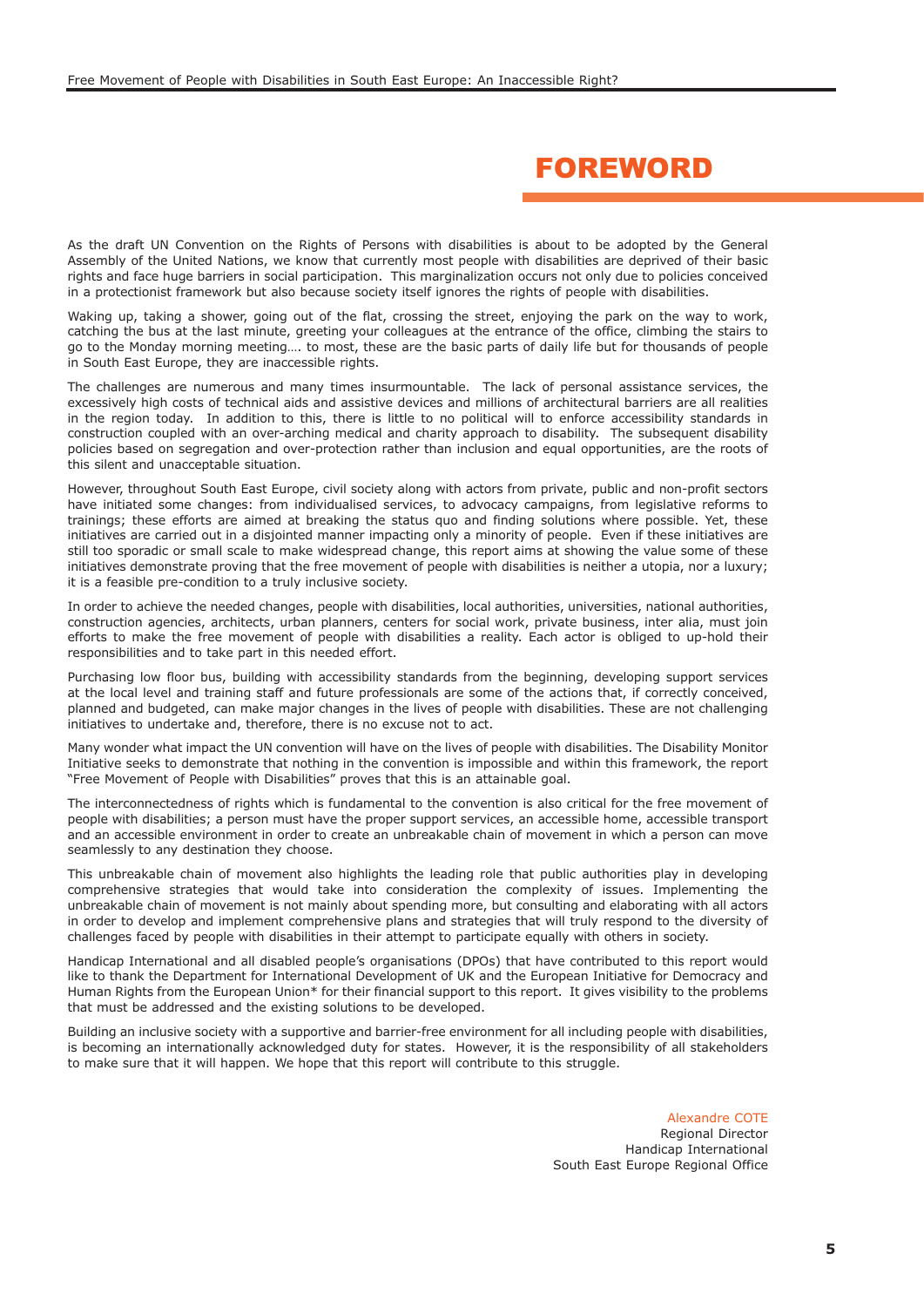# TABLE OF CONTENTS

|                                                                                                                                                                                             | 5        |
|---------------------------------------------------------------------------------------------------------------------------------------------------------------------------------------------|----------|
|                                                                                                                                                                                             | 9        |
|                                                                                                                                                                                             |          |
|                                                                                                                                                                                             |          |
|                                                                                                                                                                                             |          |
|                                                                                                                                                                                             |          |
|                                                                                                                                                                                             |          |
|                                                                                                                                                                                             |          |
| 3. Design-for-All and Universal Design: Putting the unbreakable chain into practice  25                                                                                                     |          |
|                                                                                                                                                                                             |          |
| 5. The situation in South East Europe regarding the free movement of people with disabilities  28                                                                                           |          |
| <b>PART II - BUILDING THE LINKS OF THE UNBREAKABLE CHAIN OF MOVEMENT:</b>                                                                                                                   | 31       |
| 1. Individualised Support Services including assistive devices and personal assistance: the first                                                                                           |          |
|                                                                                                                                                                                             | 32<br>33 |
| Good practice 1: Up-grading professional training for ortho-prosthetic technicians in Romania  34                                                                                           |          |
| Good practice 2: Making user-controlled Personal Assistance Services possible in Serbia                                                                                                     | 36<br>36 |
|                                                                                                                                                                                             | 36       |
|                                                                                                                                                                                             |          |
|                                                                                                                                                                                             |          |
| Good practice 3: Home adaptations made to suit individual needs but paid at one's own cost                                                                                                  | 40       |
|                                                                                                                                                                                             |          |
| Good practice 6: A counselling centre for accessible housing opened                                                                                                                         |          |
|                                                                                                                                                                                             | 43       |
|                                                                                                                                                                                             | 44<br>44 |
|                                                                                                                                                                                             | 46       |
|                                                                                                                                                                                             | 46       |
| Good practice 8: A look at different solutions to make public buildings more accessible<br>3.2 The cost of adapting an existing public building vs. the cost of building with accessibility | 48       |
|                                                                                                                                                                                             | 51       |
|                                                                                                                                                                                             | 52       |
|                                                                                                                                                                                             | 52       |
| Good practice 9: Making the outdoors accessible in Novi Sad, Serbia: An in-depth analysis of how                                                                                            | 52       |
|                                                                                                                                                                                             | 58       |
| Good practice 10: Making an accessible beach in Croatia - but can separate accessible outdoor                                                                                               | 60       |
|                                                                                                                                                                                             | 61       |
|                                                                                                                                                                                             | 61       |
|                                                                                                                                                                                             | 62       |
| Good practice 11: Making accessible public transportation a reality in BiH<br>Good practice 12: Specialised transportation for students with disabilities for the first time in             | 64       |
|                                                                                                                                                                                             | 65       |
| Good practice 13: Training women with disabilities to drive using adapted cars in the UN                                                                                                    | 65       |
|                                                                                                                                                                                             | 67       |
|                                                                                                                                                                                             | 68       |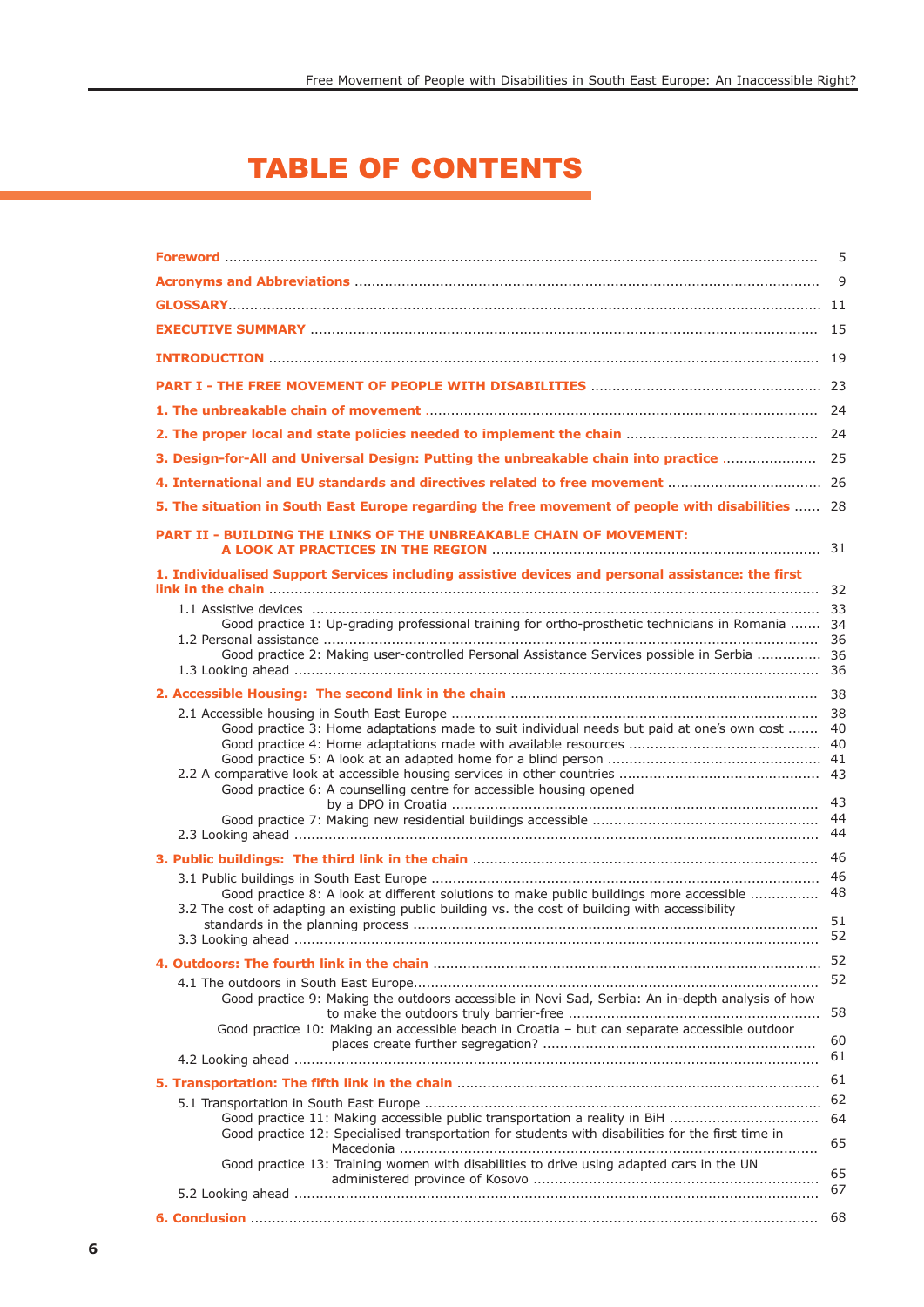| <b>PART III - ENSURING THE LINKS OF THE UNBREAKABLE CHAIN OF MOVEMENT</b><br>ARE IN PLACE AND ARE WIDESPREAD: THE POLICY PROCESS NEEDED                                                                                                                                                                                                                                                                                                                                                                                                                                                                                                     | 71                           |
|---------------------------------------------------------------------------------------------------------------------------------------------------------------------------------------------------------------------------------------------------------------------------------------------------------------------------------------------------------------------------------------------------------------------------------------------------------------------------------------------------------------------------------------------------------------------------------------------------------------------------------------------|------------------------------|
| 1. Awareness raising: The importance of getting free movement on the social agenda  72                                                                                                                                                                                                                                                                                                                                                                                                                                                                                                                                                      |                              |
| Good practice 15: Awareness raising aimed at involving local authorities makes a concrete<br>impact: A look at an initiative in Bosnia and Herzegovina<br>Good practice 17: Developing a city guide provides an interesting example of accessibility                                                                                                                                                                                                                                                                                                                                                                                        | 72<br>73<br>74<br>75         |
|                                                                                                                                                                                                                                                                                                                                                                                                                                                                                                                                                                                                                                             | 75<br>76                     |
| 2. The legislative framework needed to ensure the free movement of people with disabilities                                                                                                                                                                                                                                                                                                                                                                                                                                                                                                                                                 | 77                           |
| 2.1 Legislative overview: Inadequate legal frameworks obstruct the concrete steps towards the<br>2.2 South East Europe: the current legal frameworks regulating the built environment<br>Good practice 18: Campaigning to change the law on construction in Macedonia<br>Good practice in Kosovo 19: Creating information on technical standards for accessibility<br>Good practice in Serbia 20: Building a proper legal framework for the free movement<br>Good practice 21: Making changes in legislation happen on a local level in Bosnia and<br>Good practice in Albania 22: Creating a National Disability Strategy and establishing | 77<br>78<br>- 79<br>80<br>84 |
| 3. Training on Universal Design, Design-for-All and accessibility standards                                                                                                                                                                                                                                                                                                                                                                                                                                                                                                                                                                 | 85                           |
| Good practice in Novi Sad 23: Universal Design included in formal curricula for                                                                                                                                                                                                                                                                                                                                                                                                                                                                                                                                                             | 85                           |
|                                                                                                                                                                                                                                                                                                                                                                                                                                                                                                                                                                                                                                             |                              |
| Good practice 24: Removing architectural barriers in the outdoors through                                                                                                                                                                                                                                                                                                                                                                                                                                                                                                                                                                   | 88<br>89                     |
| RECOMMENDATIONS TO MAKE FREE MOVEMENT OF PEOPLE WITH DISABILITIES                                                                                                                                                                                                                                                                                                                                                                                                                                                                                                                                                                           |                              |
|                                                                                                                                                                                                                                                                                                                                                                                                                                                                                                                                                                                                                                             | 95                           |
| Annex 1 - Access 2006, annual international accessibility conference in South East Europe 98<br>Annex 3 - The legislative framework for the free movement of people with disabilities                                                                                                                                                                                                                                                                                                                                                                                                                                                       |                              |
|                                                                                                                                                                                                                                                                                                                                                                                                                                                                                                                                                                                                                                             |                              |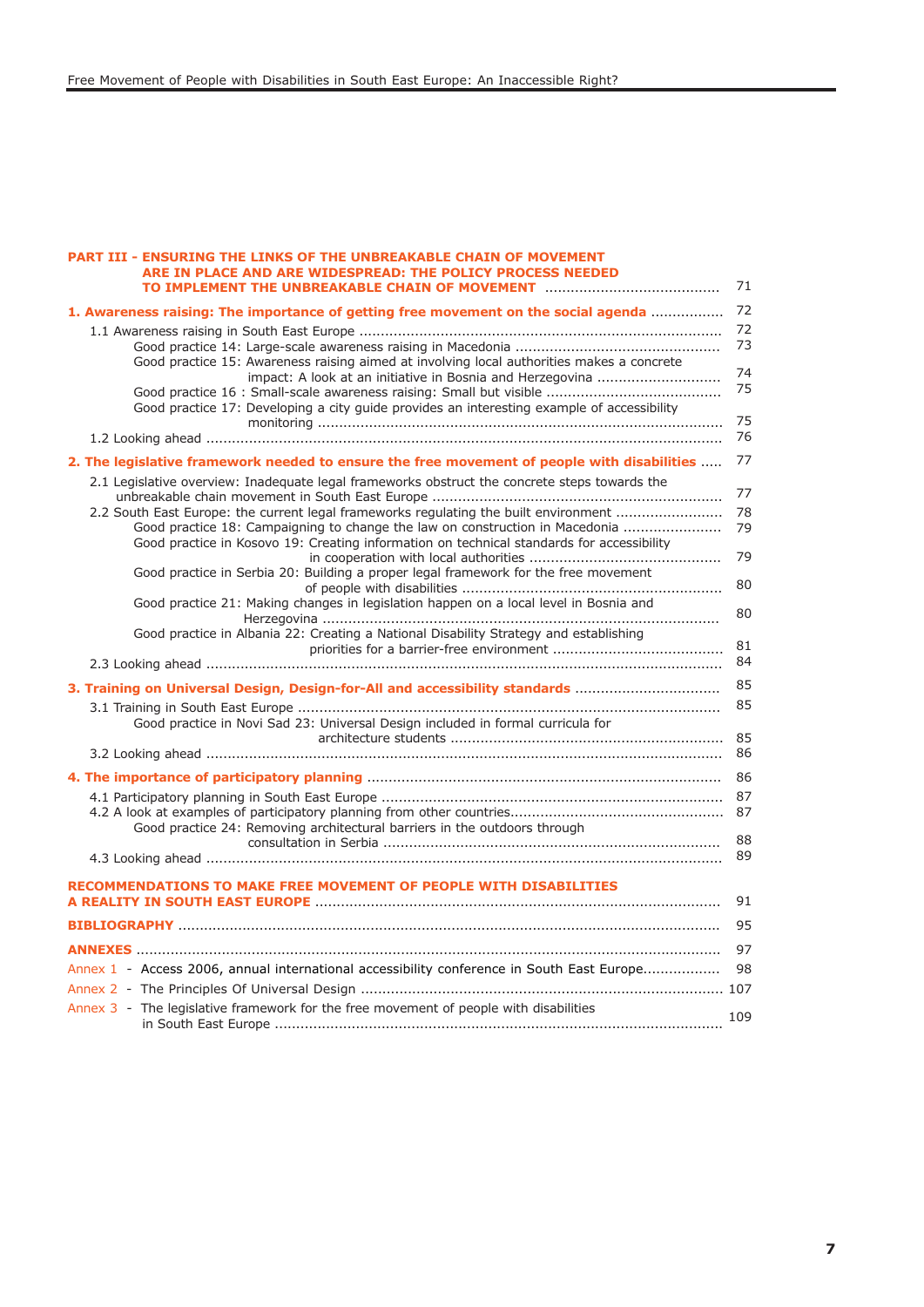## **LIST OF BOXES AND LIFE STORIES**

## Boxes

- Box 1 The unbreakable chain of movement
- Box 2 A barrier-free environment ensures a more inclusive society
- Box 3 Ramps are not enough
- Box 4 Breaking the common myth: accessibility costs more
- Box 5 UN Standard Rules
- Box 6 UN draft Convention on the Rights of People with Disabilities
- Box 7 European Action Plan on the Rights of People with Disabilities
- Box 8 Support services
- Box 9 The overall process of social service provision, including regulatory mechanisms
- Box 10 The concept of personal assistance
- Box 11 Creating a public space that is truly accessible to all: A brief guideline
- Box 12 Political access: Making public institutions and polling stations accessible in the UN administered province of Kosovo
- Box 13 Costs of adapting a building versus making the building accessible at the beginning
- Box 14 Good intentions are not enough
- Box 15 Design-for-All creates new opportunities for increased tourism in Barcelona
- Box 16 Door-to-door transport operated by the city of Belgrade
- Box 17 The cost of adapting a car
- Box 18 Making public transportation accessible: Universal Design at work in Barcelona, Spain
- Box 19 Disability awareness training for drivers, conductors and other transportation operators: a look at UK practices
- Box 20 Small pilot projects to accompany awareness raising are important first steps
- Box 21 The legal framework needed to implement free movement
- Box 22 The importance of technical standards
- Box 23 Accessibility and non-discrimination in Europe: Reaching an accessible environment through court litigation in Hungary, Nagy Bendeguz, Disability Rights Activists (DRA) Hungary
- Box 24 Looking at the unbreakable chain of movement from a legal perspective
- Box 25 Public procurement from an advocacy perspective: An interview with Erzebet Szollosi, National Federation of Disabled Persons' Associations, Hungary (MEOSZ)
- Box 26 Public procurement and accessibility for all: Interview with Carlotta Besozzi, Director of the European Disability Forum (EDF)
- Box 27 An example of a comprehensive accessibility act adopted at local level in Canada
- Box 28 The importance of Universal Design: an interview with Suad Zahirovic, President of Information Centre Lotos, Tuzla, BiH
- Box 29 Involving private actors in the process in Serbia

## Life stories

- Life story 1 The importance of quality assistive devices for facilitating independent mobility
- Life story 2 Personal Assistance helps to overcome the existing barriers in the built environment that lead to isolation
- Life story 3 A look at one solution to home adaptations
- Life story 4 Living in an inaccessible home
- Life story 5 Facing barriers as a student with disabilities attending university
- Life story 6 The challenge of moving freely in an inaccessible urban setting
- Life story 7 Traversing the outdoors in a rural setting  $-$  for a wheelchair user it is a daily battle
- Life story 8 The difficulty of finding accessible public transportation that can meet a user's needs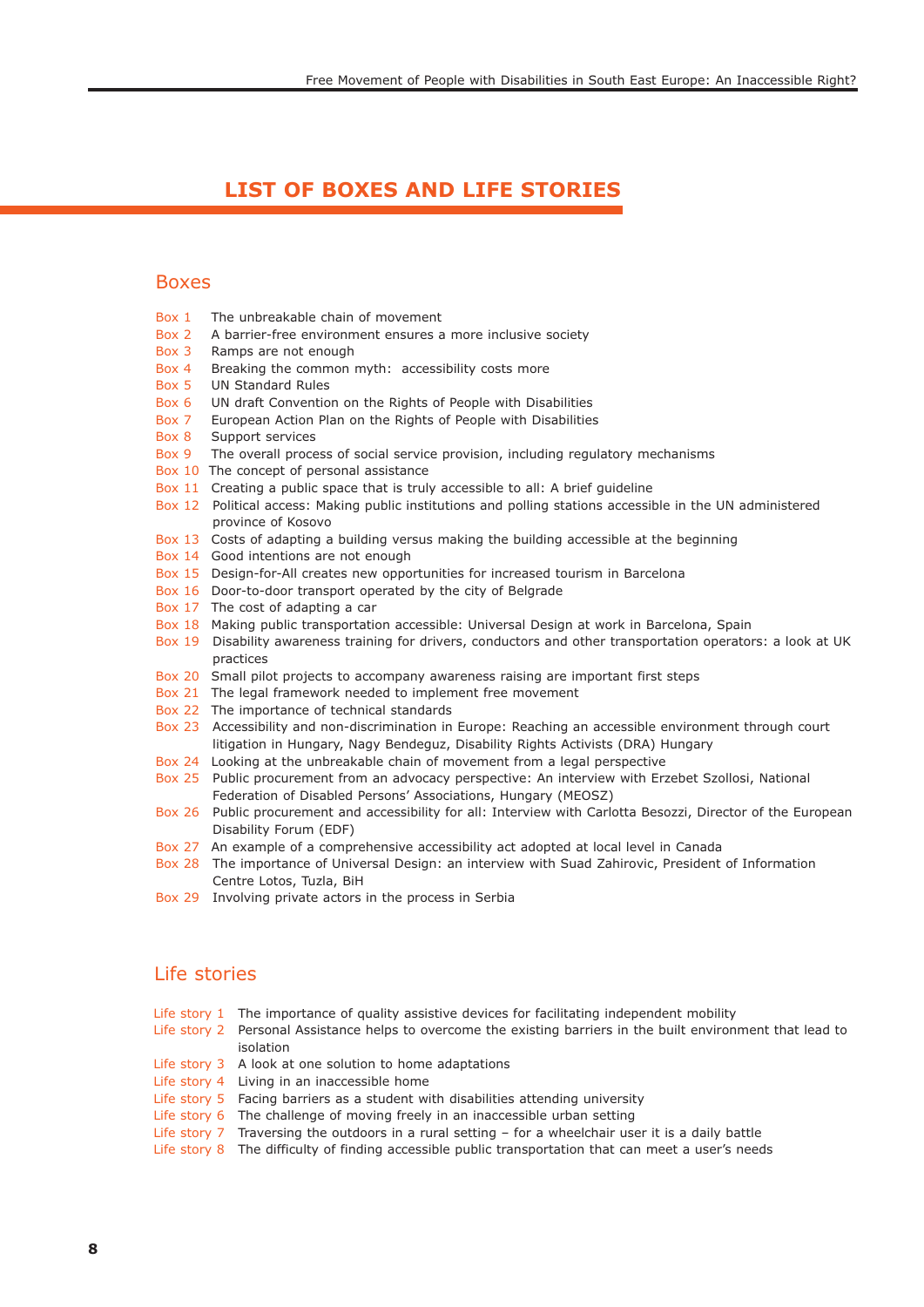## **ACRONYMS AND ABBREVIATIONS**

- AODA Accessibility for Ontarians with Disabilities Act
- ADA Americans with Disabilities Act
- ADRF Albanian Disability Rights Forum
- ADS Association of Disabled Students
- AODA Accessibility for Ontarians with Disabilities Act
- BiH Bosnia and Herzegovina
- CHF Community Habitat Finance
- CIDA Canadian International Development Agency
- CIL Centre for Independent Living
- CVI/Rio Centre for Independent Living, Rio
- DDA Disability and Discrimination Act
- DPO Disabled Person's Organisation
- DFG Disabled Facilities Grant
- DRA Disability Rights Activists
- EDF European Disability Forum
- EIDD European Institute for Disability and Design
- EU European Union
- HAAS House Adaptations Advisory Services
- HSUTI Croatian Union of Physically Disabled Persons' Associations
- IC Lotos Information Centre Lotos
- IRD International Relief and Development
- ISO International Standards of Operation
- NGO Non-governmental Organisation
- OSCE Organisation for Security and Co-operation in Europe
- UN United Nations
- USAID United States Agency for International Development
- SEE South East Europe
- WHO World Health Organisation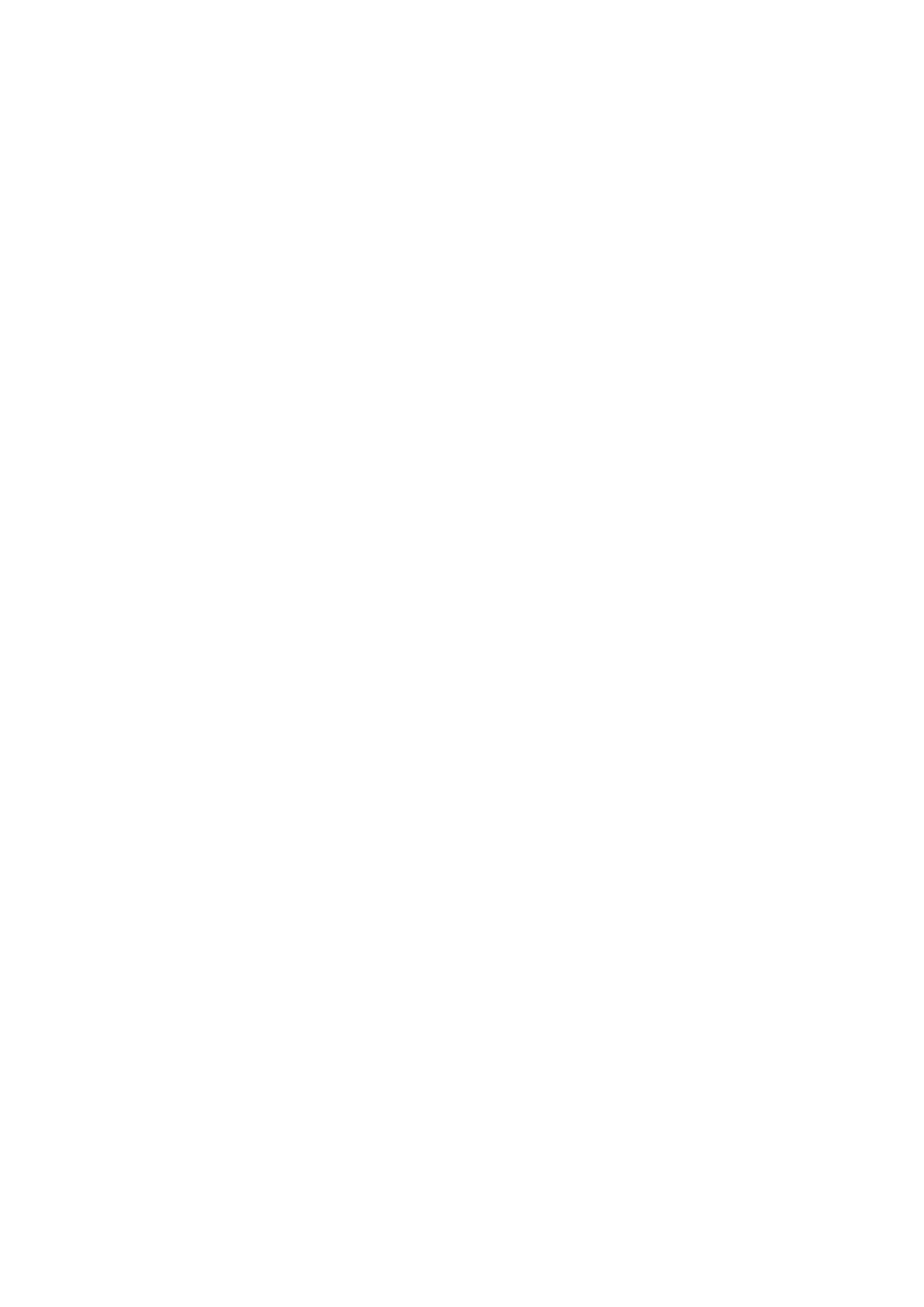# **GLOSSARY**

#### **Accessibility**

For the scope of this report, accessibility means that everyone has equal access to the built environment with no discrimination based on one's level of ability. It can be defined as being the opportunity that an individual, at any given location and of any given ability, possesses to take part in a particular activity or a set of activities within the built environment\*. It implies that the built environment must be truly usable for all.

\*Jones M P, 1975, Accessibility, Mobility and Travel Need: Some Problems of Definition and Measurement, Paper Presented at the I.B.G. Transport Geography Study Group Conference, University of Birmingham, September 11-12, 1975. Jones S R, 1981, Accessibility Measures: A Literature Review, Transport and

Road Research Laboratory, Berkshire.

### **Accessibility audit**

An in-depth analysis of a building or space to assess what needs to be adapted or changed in order to make the existing space barrier-free to all. This kind of assessment is usually carried out by professionals including occupational therapists, architects, urban planners and engineers including people with disabilities.

#### **Accessibility standards**

These are the minimum standards for designing accessible spaces to people with disabilities particularly geared to people with physical impairments.

## **Barrier-free environment**

A barrier-free environment, for the context of this report, implies that any person despite their age or ability can move throughout the environment without facing any barriers in the built environment.

## **Building codes**

These are a set of rules that specify the minimum standards for safety for constructed objects generally based on public health, safety and general welfare. Building codes become law when they are enacted by the appropriate authorities.

#### **Built environment**

These are environments created or modified by human beings so that people may live in them such as buildings, squares, children's play areas, monuments, natural parks, designated paths and places where services are offered such as ramps, walkways and urban furniture.

#### **Community**

A close environment of an individual including the population and all different stakeholders (public or private), on a confined geographical area, who share feeling of common belonging and experience common constraints and benefits.

#### **Design-for-All**

Means designing developing and marketing mainstream products, services, systems and environments to be accessible and usable by as broad a range of users as possible.\*

\* Source: Background Document of the European Conference "Discrimination by Design" held on the European Day of Disabled People, 3 December 2001.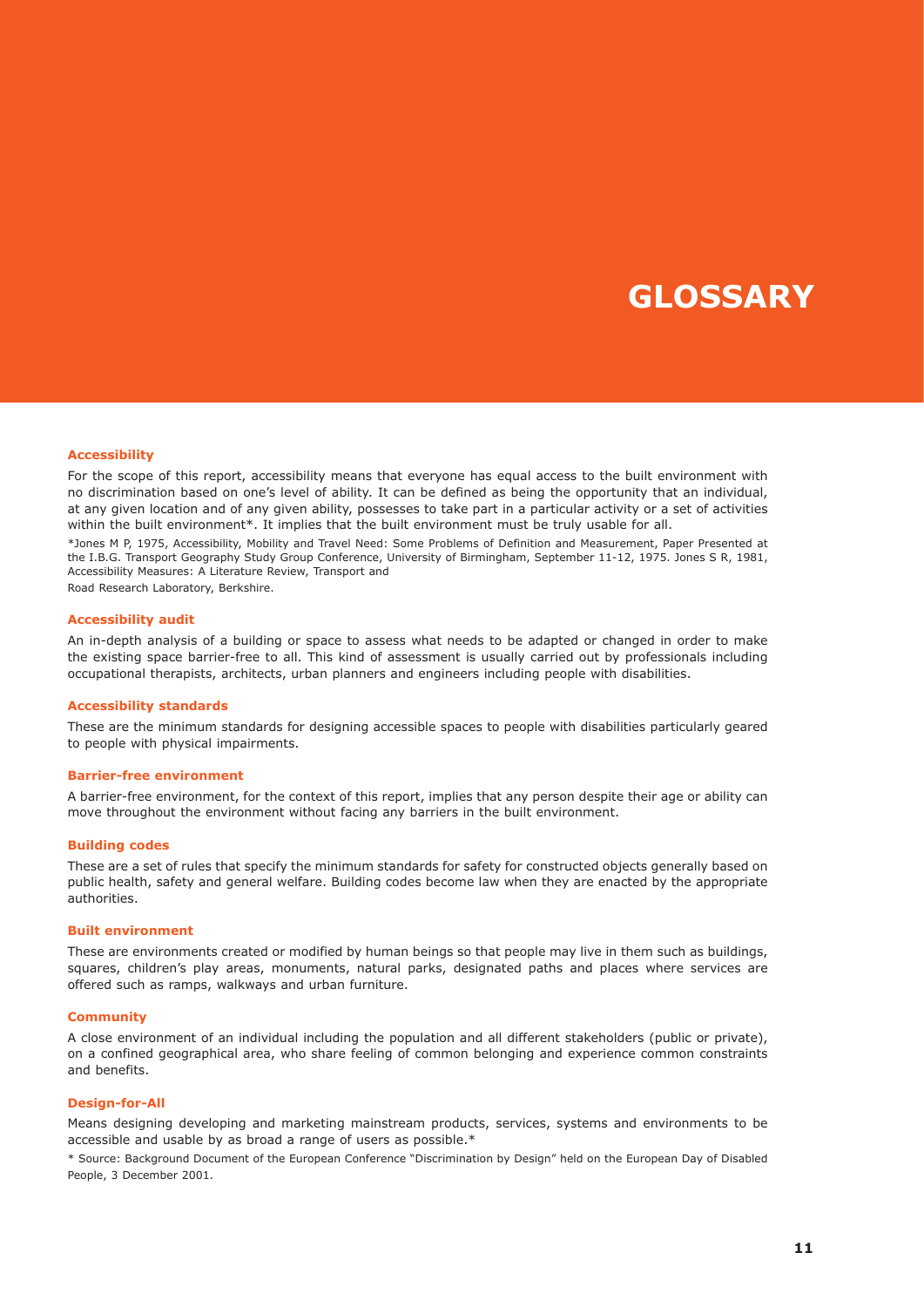### **Disability Movement**

In the present report the disability movement is defined, primarily, as the group of all organisations of people with disabilities and individuals at the local, national or international level. In a broader perspective, it encompasses as well, the other stakeholders and their allies in promoting the rights of people with disabilities in agreement with the principle of leadership of people with disabilities themselves within the movement.

#### **Disabled People's Organisation (DPO)**

A term commonly used to consider organisations of people with disabilities. The main characteristic of DPOs is that the leaders of the organisations (in the "driving seat" of the organisation) have to be people with disabilities. In addition, the organisations' mission should be oriented toward the representation of people with disabilities and the promotion of their rights.

#### **Environment**

The environment is the sum of all the physical or social dimensions that determine a society's organisation and context.

#### **Mainstreaming**

Mainstreaming disability is the process by which the state and the community ensures that people with disabilities can fully participate and have been supported to do so within any types of ordinary structures and services such as education, health, employment and social services. It implies that disability is taken into consideration in all sectors of legislation and reforms.

#### **Mobility**

Mobility refers to the ease with which a person can move about. It relates to the person's particular abilities, the accessibility of the built environment, and the support services and resources available to the person concerned.

### **Mobility scooter**

This mobility aid is similar to a wheelchair but is configured like a motor scooter has a seat over two rear wheels, a flat area for the feet, and handlebars in front to turn one or two wheels that are easy to steer. A scooter is useful for persons without the stamina or arm/shoulder flexibility necessary to use a manual wheelchair. A mobility scooter is very helpful for persons with systemic or whole-body disabling conditions who are still able to stand and walk a few steps, sit upright.

### **Participation (full participation)**

The principle of full participation is defined as the possibility for people with disabilities to take part in all aspects of life including decision-making processes, in equal manners. Equal opportunities are integral to achieving full participation of all individuals.

#### **Participatory planning**

This approach is intended to ensure that all relevant interventions are developed based on the needs and perceived problems of beneficiaries, local capacities, and lessons learned from previous experiences. A participatory process implies that all relevant stakeholders work together to develop a common goal and that everyone takes part in the decision-making process.

#### **Public procurement**

This is a term used for the purchasing of works, goods and services by national, regional or local public bodies including central government, local authorities, fire and police authorities, defense, health services, joint consortia of public bodies, and public and private utilities.\*

\*EU definition of public procurement available at: http://www.publictender.co.uk/eu-procurement.html.

#### **Ramp**

An inclined plane installed in addition to or instead of stairs. Ramps permit wheelchair users as well as people pushing strollers, carts or other assistive devices to access a building more easily.

#### **Share-SEE**

Self-help and Advocacy for Rights and Equal Opportunities South East Europe is a regional project established in January 2003 aimed at strengthening the disability movement through capacity building of Disabled People Organisations (DPOs) to be able to more effectively promote equal opportunities and full participation of people with disabilities in South East Europe. The project is implemented by Handicap International in partnership with DPOs under the slogan of "Nothing about us without us".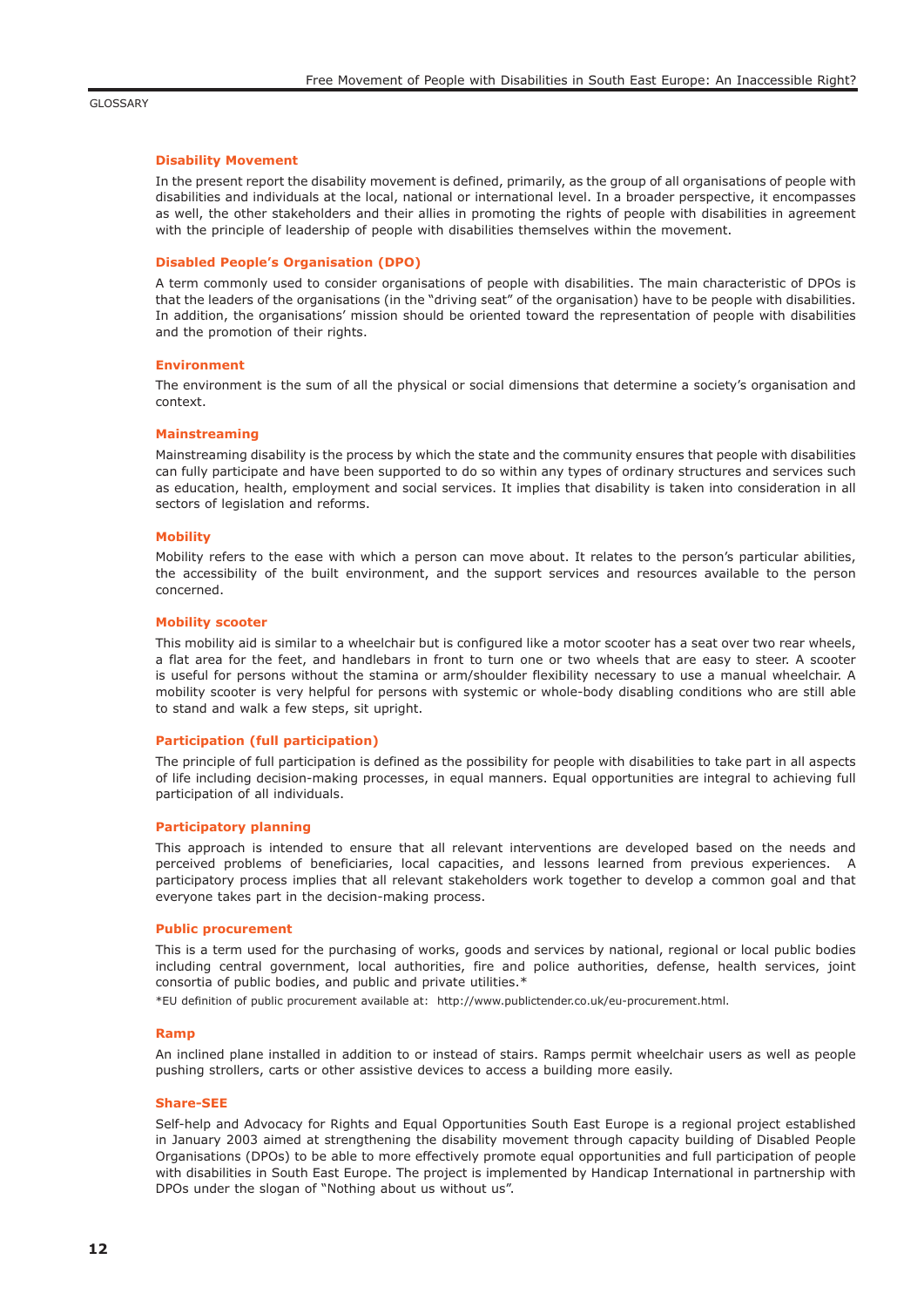## **Support services**

These are services aimed at supporting an individual with disabilities to achieve the greatest possible independence and facilitate their participation in society helping the person with disabilities to fulfil their potential as an active member of the community. They can include personal assistance services, rehabilitation, assistive devices, and interpretation services (sign language).

#### **Twin-track approach**\*

In this report, the twin-track approach is defined as taking account of people with disabilities rights through mainstreaming disability into overall policies while ensuring implementing specific measures to address the particular needs of people with disabilities and thus enhance their empowerment.

\* This is the same definition for a twin-track approach to disability and development taken by DFID in "Disability, Poverty and Development" (London: February 2000): 11.

#### **Unbreakable chain of movement**

The unbreakable chain of movement entails that a person with any type of disability can move freely within their home and go from their bed to town to any building or space they choose by any means of transport and return home without facing barriers or being exhausted. One missing element is enough to cancel out all efforts and improvements conducted elsewhere, and can result in shutting out people with disabilities by making the environment inaccessible to them. The "continuity" of the "mobility chain" therefore appears to be the key element for facilitating free movement within the built environment for all.

### **Universal Design\***

"Universal design is the design of products and environments to be usable by all people, to the greatest extent possible, without the need for adaptation or specialised design. The intent of universal design is to simplify life for everyone by making products, communications and the built environment more usable by as many people as possible at little or no extra cost. Universal design benefits people of all ages and abilities." What this concept implies is that spaces should not be adapted but should be designed and built in a more inclusive way that meets the needs of all people, including people with disabilities.

- It is based on seven principles:
- Equitable Use
- Flexibility in Use
- Simple and Intuitive Use
- Perceptible Information
- Tolerance for Error
- Low Physical Effort
- Size and Space for Approach and Use
- \* As defined by Ron Mace, Center for Universal Design, NC State University, North Carolina, 1997

#### **Watchdog force**

This is a group composed of diverse actors from civil society to monitor a specific situation to ensure implementation of policies and to alert the public in the case of non-compliance or violation of legislation. This kind of force acts as a transparent monitor to check that laws and policies are being applied properly and that duty bearers are upholding their obligations.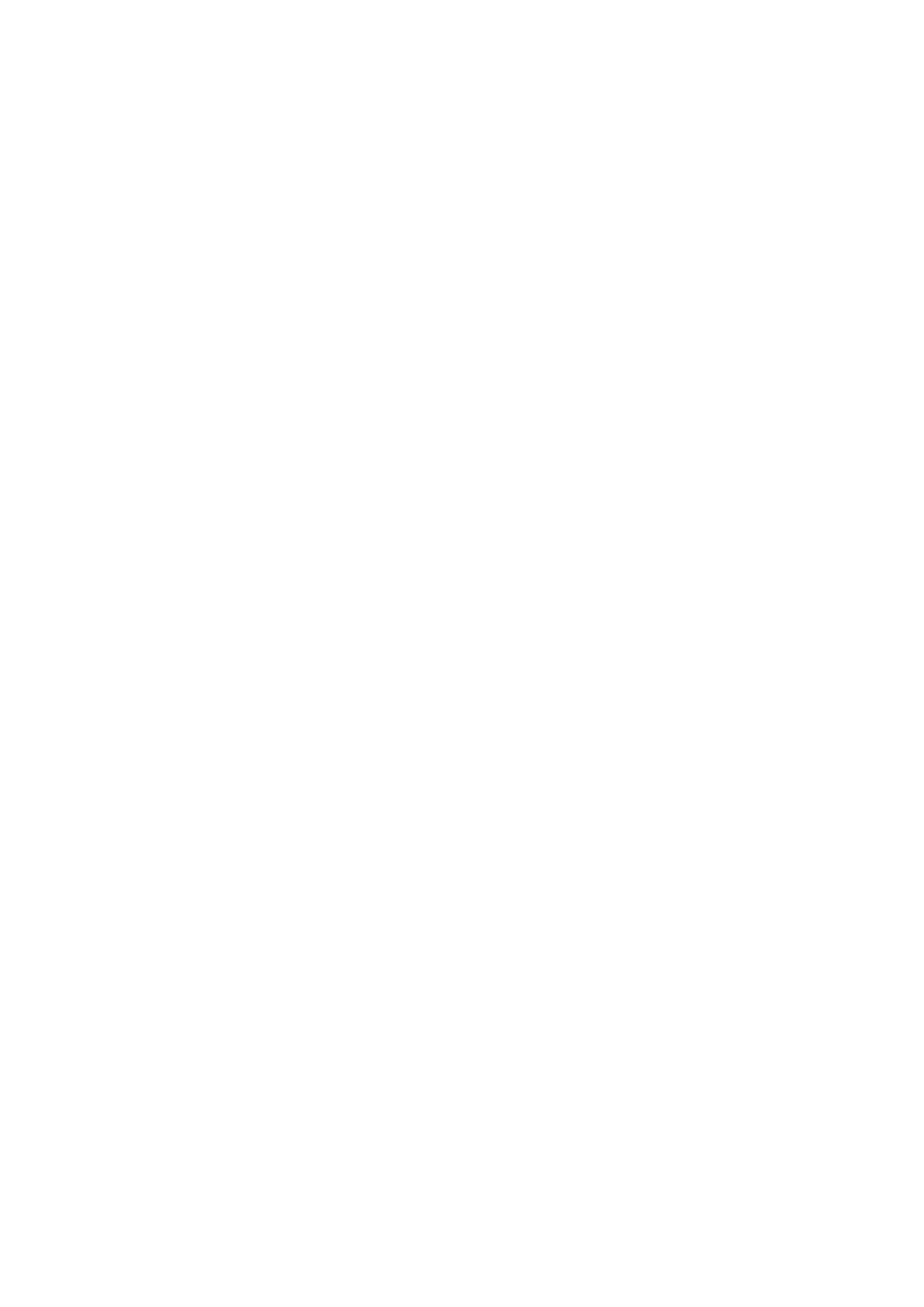# **EXECUTIVE SUMMARY**

Disability is a unique issue within the wider human rights framework. Because of the multifaceted nature of disability, it requires widespread changes in the environment as a pre-condition for the full enjoyment of human rights including a fully accessible community and proper support services. In comparison to other groups that confront discrimination, such as women or ethnic minorities, people with disabilities face multiple barriers to full participation; from being denied access to education and employment to lacking the support services needed to complete daily activities.

Being denied access to the built environment and prevented from moving freely is not only an act of discrimination against people with disabilities but also a violation of one's right to take part in society on equal footing with others. A person who is a wheelchair user cannot exercise their right to participate in political and social life if they are not able to enter government buildings or go to the post office due to physical barriers. This is also an issue of vulnerability. When a person with disabilities cannot leave their home to access health care, education and employment because the proper support services<sup>1</sup> are missing, it places them in a situation of extreme vulnerability.

The inaccessible environment throughout South East Europe leaves people with disabilities living in exclusion with limited opportunities to explore their potential as active members of society. As a result, the **isolation perpetuates common misconceptions of disability** by the majority of people in the region including decision makers who classify people with disabilities as incapable and in need of protection or care outside of mainstream society under the medical model of disability. The time is at hand to view the free movement of people with disabilities<sup>2</sup> as a human rights issue before further violations of a person's rights and dignity take place.

This isolation that people with disabilities tackle **can be reversed** through the creation of an **unbreakable chain of movement**. This chain starts with individualised support services and an accessible home and continues to all public buildings, transportation, and outdoor environments. As the unbreakable chain of movement is a **holistic concept**, this report will look closely at each of the links to see where they are implemented, where the gaps are and what policies are needed to support the process to make the unbreakable chain of movement widespread and sustainable.

## **ABOUT THIS REPORT**

In the frame of the Disability Monitor Initiative, this report examines the prevailing **policies** and ensuing **practices** in the SEE region and how they impact the **lives of people with disabilities** given the obstacles they face in trying to participate in community life with the extensive barriers in the built environment. The paper also looks at **good practices**  in the field to change the environment in a positive way removing barriers as well as establishing individualised support services needed for greater independence and their capacity for widespread change. Equally important was to assess the steps needed to make the free movement of people with disabilities a reality in South East Europe by looking at the various responsibilities that stakeholders have in the reform process with concrete **recommendations**.

The research was carried out by Handicap International South East Europe in partnership with DPOs throughout the region through field assessments in Albania, Bosnia and Herzegovina, the UN administered province of Kosovo, Macedonia, Montenegro and Serbia. The basis for the information comes from interviews held from 2005 to 2006 with various stakeholders including local and national authorities, professionals working in the field of building and planning, service providers, DPOs and people with disabilities.

This report looks specifically at the built environment and therefore access to information, communication and new technology are not inside the scope of this study. However, it must be stated that information and communication must be available in accessible formats for people who have sight impairments such as Braille texts and audible recordings or Sign interpreters who can communicate important information to people with hearing impairments as well as "Easy-to-Read" formats for people with intellectual disabilities.

**<sup>1</sup>** Support services such as personal assistance, assistive devices or Sign language interpreter services.

**<sup>2</sup>** This term "free movement of people with disabilities" is not to be confused with freedom of movement, the legal concept of the right of a citizen to leave the state wherever they are welcome and to return without the interference of the state. In this context, free movement of people with disabilities is the right of people with disabilities to move in the built environment without facing barriers or discrimination as other citizens.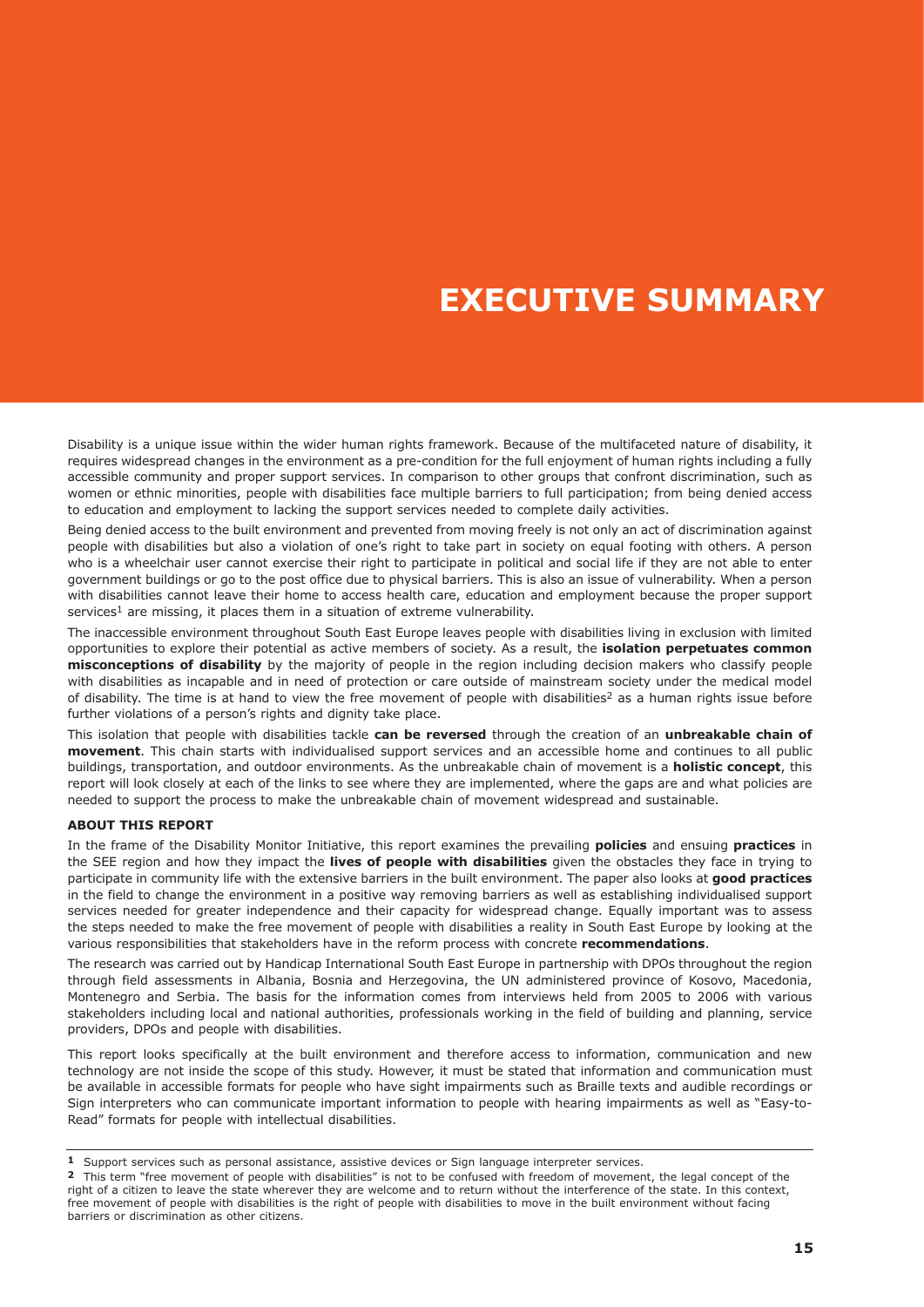## **AN INTERNATIONAL FRAMEWORK FOR THE FREE MOVEMENT OF PEOPLE WITH DISABILITIES TAKING SHAPE**

On an international level, the definition of disability has evolved to acknowledge the importance of environmental factors in the lives of people with disabilities. In both the preamble and article 1 of the UN draft Convention on the Rights of Persons with Disabilities it states that the convention recognizes that:

*…disability is an evolving concept and that disability results from the interaction between persons with impairments and attitudinal and environmental barriers that hinders their full and effective participation in society on an equal basis with others*3*.* 

In fact, both the disability movement and the international community have put the removal of environmental barriers as a priority on the agenda. Both the UN Standard Rules on the Equalisation of Opportunities for People with Disabilities<sup>4</sup> and the UN draft Convention on the Rights of Persons with Disabilities cite accessibility and personal mobility<sup>5</sup> as necessary pre-conditions for the full participation of people with disabilities and as such should be addressed as priorities by states. This is also acknowledged by the World Health Organization's (WHO) International Classification of Functioning, Disability and Health which was updated to include a section defining how "Environmental factors interact with a health condition to create a disability or restore functioning, depending on whether the environmental factor is a facilitator or barrier6." Several countries have tried to address the issue through antidiscrimination legislation such as the Americans with Disabilities Act (ADA) or the UK's Disability Discrimination Act (DDA). The EU addresses the issue by mainstreaming disability using anti-discrimination as the base for policy formulation.

## **CHALLENGES FOR SOUTH EAST EUROPE**

In South East Europe, the challenges to ensure free movement of people with disabilities are multiple; there is a general lack of public investment in infrastructure, a lack of enforcement of regulations and standards in building and planning and an overall deficit in terms of stakeholder awareness on disability and accessibility issues. On a policy level, disability is still mainly dealt with by using a medical approach and is mainly sequestered to the realm of health and/or welfare policies. The lack of awareness by actors at all levels on the social model for disability prevents a cross-sectoral approach to policy formulation needed to tackle the issues.

However, despite the multiple challenges in the region, there is a momentum for change given the EU association and pre-accession processes and the agendas for reform laid out in the Poverty Reduction Strategy Papers (PRSP) in many of the countries. Accompanying these processes, there are many examples of good practices taking place on a grass-roots level, mainly executed by DPOs. This is strengthened by clear indications that the disability movement is growing stronger as the majority of disability organisations are now lobbying for inclusion and equal opportunities.

## **THE UNBREAKABLE CHAIN OF MOVEMENT: THE HOLISTIC APPROACH**

Free movement is a holistic concept and demands understanding that the first step in creating an unbreakable chain of movement is achieved by having greater personal mobility. This can be done through individualized support services such as a wheelchair, a Sign language interpreter or a personal assistant. The unbreakable chain of movement is not only about making built objects accessible but it entails that a person with any type of disability can go around their home and from their home, to town, to their work environment and to any building or space they choose, by any means of transport, and return home without facing barriers, experiencing discrimination or being exhausted. This can only be created once a barrier-free environment has been established along with individualised support services.

The fundamental concept behind the unbreakable chain of movement is that it must be considered in a holistic framework and each part of the chain must be implemented in order to allow for seamless movement throughout the built environment. The unbreakable chain can be applied to the local community or expanded to a wider context such as an entire municipality, city or country.

The unbreakable chain of movement can be broken into the following elements: First, individual support services including, personal assistance, door-to-door transportation, interpreter services for Sign language and assistive devices; second, an accessible home or dwelling; third, buildings which are accessible to all (public, private and public service buildings); fourth, the outdoors posing no barriers (parks, urban furniture, thoroughfare) and fifth, a fully accessible transportation (cars, buses, trains, taxis, subways, transportation interchanges).

**<sup>3</sup>** The full draft text of the UN draft Convention on the Rights of Persons with Disabilities, which is expected to be adopted in December 20006, is available at: http://www.un.org/esa/socdev/enable/rights/ahc8adart.htm.

**<sup>4</sup>** The full text of the UN Standard Rules is available at: http://www.un.org/esa/socdev/enable/dissre00.htm.

**<sup>5</sup>** Accessibility differs from personal mobility as it deals specifically with access to the built environment, information and communication while personal mobility deals with the individual support services a person

needs in order to be able to move such as personal assistance, assistive devices and interpreter services.

**<sup>6</sup>** International Classification of Functioning, Disability and Health (ICF) available at: http://www.who.int/classifications/icf/en/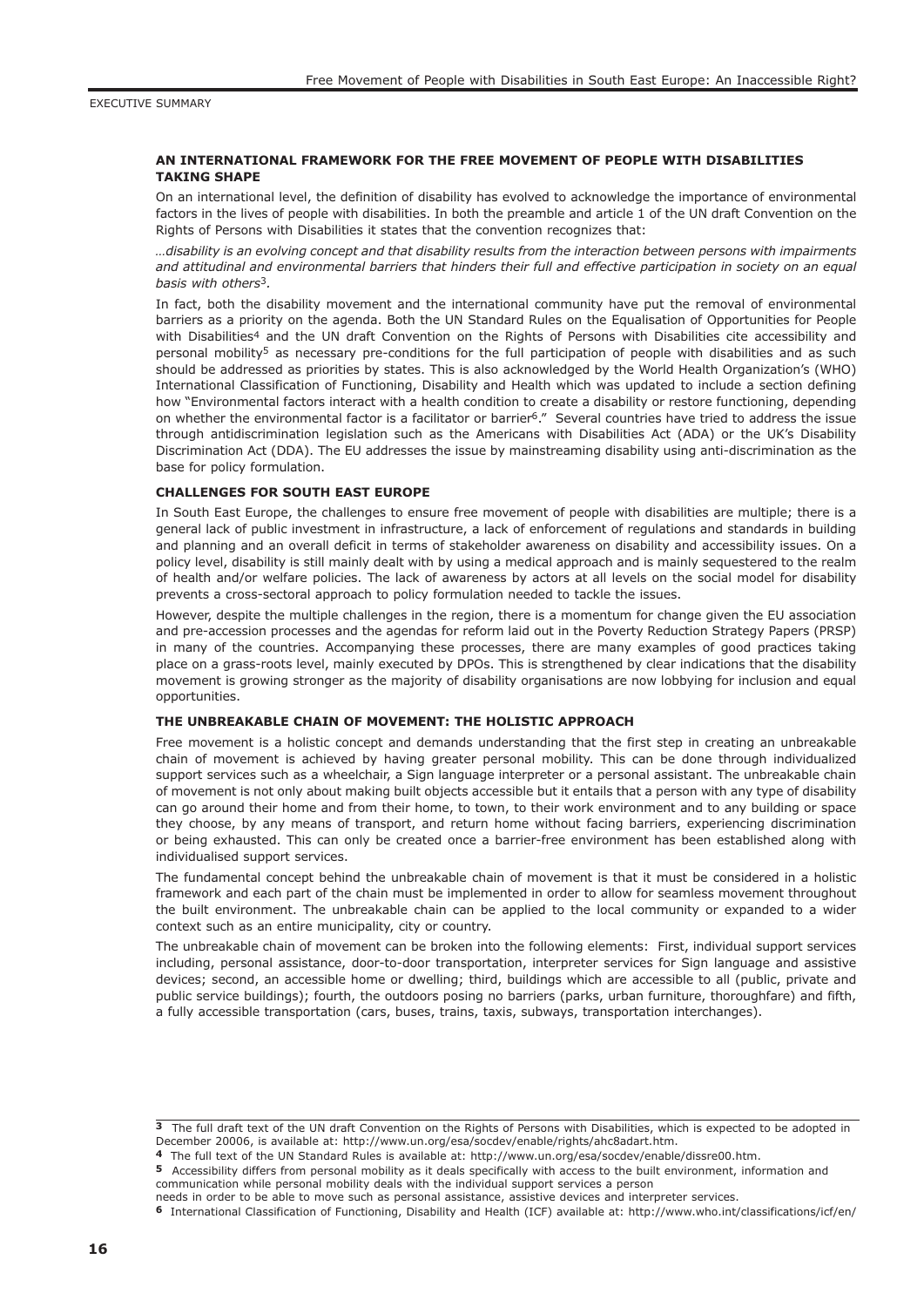

**The unbreakable chain of movement** 

### **THE PROPER POLICIES NEEDED TO IMPLEMENT THE CHAIN**

According to experience, in order for the unbreakable chain of movement to exist, proper policies with effective enforcement mechanisms need to be put in place. The comprehensive policy process for implementing the unbreakable chain of movement includes: 1. Legislative framework including standards, laws and by-laws and implementation mechanisms, such as anti-discrimination legislation on disability, regulatory mechanisms for social services, laws on construction, urban planning, and transportation and strong measures for their enforcement and accessibility standards in public procurement legal frameworks; 2. Accessibility planning, such as national disability action plans with clear accessibility directives, budgets allocated to accessibility planning for both existing and new buildings and responsible government bodies established for the implementation of accessibility plans; and 3. Training on Universal Design and accessibility standards for architects, builders, engineers, urban planners and local authorities

## **AWARENESS RAISING AND PARTICIPATORY PLANNING: THE KEY PARTS TO ACCOMPANY THE POLICY PROCESS**

Critical to the success of any policy process is the *awareness raising* of the general public and key stakeholders responsible for the built environment including: architects, engineers, construction firms and urban planners. Awareness raising must also be carried out on the importance of social services including individualised support services.

Awareness raising, however, is not enough. Participatory processes are vital for effective policy implementation. People with disabilities must be involved in the planning processes for the development of support services and all planning related to urban design, public transportation and building. Therefore, **partnership and consultation**  amongst all stakeholders is critical for the sustainability of the unbreakable chain of movement and includes all relevant actors including: people with disabilities and their representative organisations, local authorities, private sector including investors, national authorities, actors in the built environment and mainstream civil society.

## **OPPORTUNITIES FOR CHANGE IN THE REGION: ENFORCEMENT OF LEGISLATION AND OF ACCESSIBILITY STANDARDS**

There is a good political momentum for change in South East Europe currently. The increasing strength of the disability movement in the region means more pressure on governments to make changes. Coupled with this is the on-going trend towards investment in institution building as a result of the EU association and pre-accession processes which brings opportunities and resources for reforms of the social protection system as well as changes in the environment. National development plans and poverty reduction strategies are being implemented throughout the region offering additional opportunities to work with local stakeholders on disability issues. **Intervening in these processes to ensure disability is on the agenda is critical**. Lobbying governments to mainstream disability into country development strategies getting governments to commit to the creation of barrier-free environments is essential.

There are good **grass-roots initiatives** taking place throughout the region but they need to be scaled up by gaining government support so that they can be more widespread and effect wider changes. **Anti-discrimination** legislation on disability was just passed in Serbia and this should provide momentum for other countries in the region to adopt similar legal frameworks. On a government level, Albania and Croatia have adopted **national**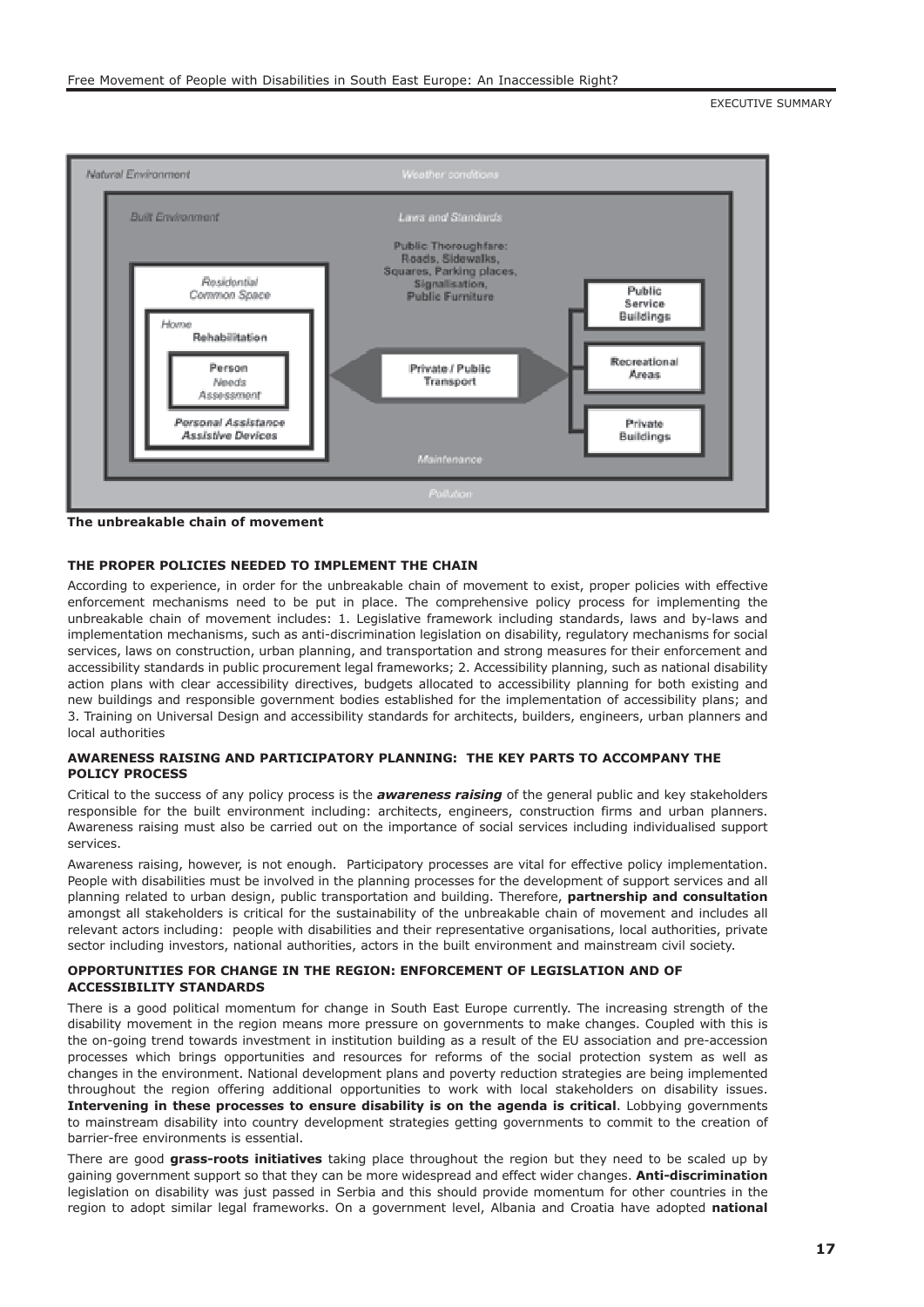**disability strategies** while Serbia and Montenegro are in the process of adopting their own. On the local level, many development initiatives are being implemented by civil society organisations that need stronger support from public authorities.

There is a need to **emphasise the enforcement of legislation and accessibility standards** in the region. Despite efforts to reform policies and adopt new legislation, if they are not implemented they will do nothing to change the situation for people with disabilities. Civil society must make strong efforts to act as a watchdog force to monitor implementation and non-compliance to ensure enforcement.

Additionally, there is a common misconception amongst investors and builders in the region that accessibility costs more. This **myth of extra cost must be dismantled** as the costs to add accessibility features when planning a building are significantly low and the costs for adaptations are also greatly overestimated. The fact is that both adaptations to existing buildings and the planning of new buildings with accessibility standards are both insignificant compared to the cost of the overall building.

**Participatory planning** is also a key issue in the region that needs to be addressed. Most of the DPOs in the region already have links with interlocutors in the ministries and among local authorities through their work to promote the equalisation of opportunities of persons with disabilities. However, the dialogue and cooperation with other stakeholders dealing with the built environment and development of support services have to be reinforced to become a real participative process where people with disabilities will be active partners, advisors and monitors of the change.

## **LOOKING AHEAD**

A wheelchair ramp and an accessible bus are not enough; individualised support services must be available for all who require them. Alongside support services, hallways, bathrooms, doorways, lifts, streets, signalizations and side-walks must be accessible as well. This evidently requires a lot of changes on a policy level which will need to be done in partnership with local authorities and DPOs. However, the severe lack of enforcement of accessibility standards as well as an absence of individualised support services in the region makes the reform process challenging.

The **key changes** that need to happen in order to make the free movement of people with disabilities a reality include:

- A new legislative framework with strong enforcement mechanisms and anti-discrimination legislation;
- Regulatory mechanisms for social services including individualised support services
- Monitoring bodies to check that these standards are being implemented;
- Budgets allocated to making the environment barrier-free with responsible bodies assigned to the task and;
- Clear deadlines for implementation set with reasonable timeframes;

• Major training and re-training to be carried out on Universal Design and accessibility standards for actors working in the built environment such as builders, contractors, architects, urban planners, engineers and local authorities;

• Accessibility standards and Universal Design must become a part of the formal curriculum for faculties of architecture, civil engineering, urban planning and design;

• Awareness raising of the public as well as policy makers on the importance of barrier-free environments and individualised support services for facilitating the participation of people with disabilities in community life.

With the current climate of change in the region, disability as a human rights issue must be put on the agenda of all decision makers. The role and presence of DPOs is vital in all stages of the development processes to advocate, meet with decision makers, implement and monitor. The great opportunity to take part in the change process is at hand so that reforms are established ensuring seamless movement in a barrier-free environment for all.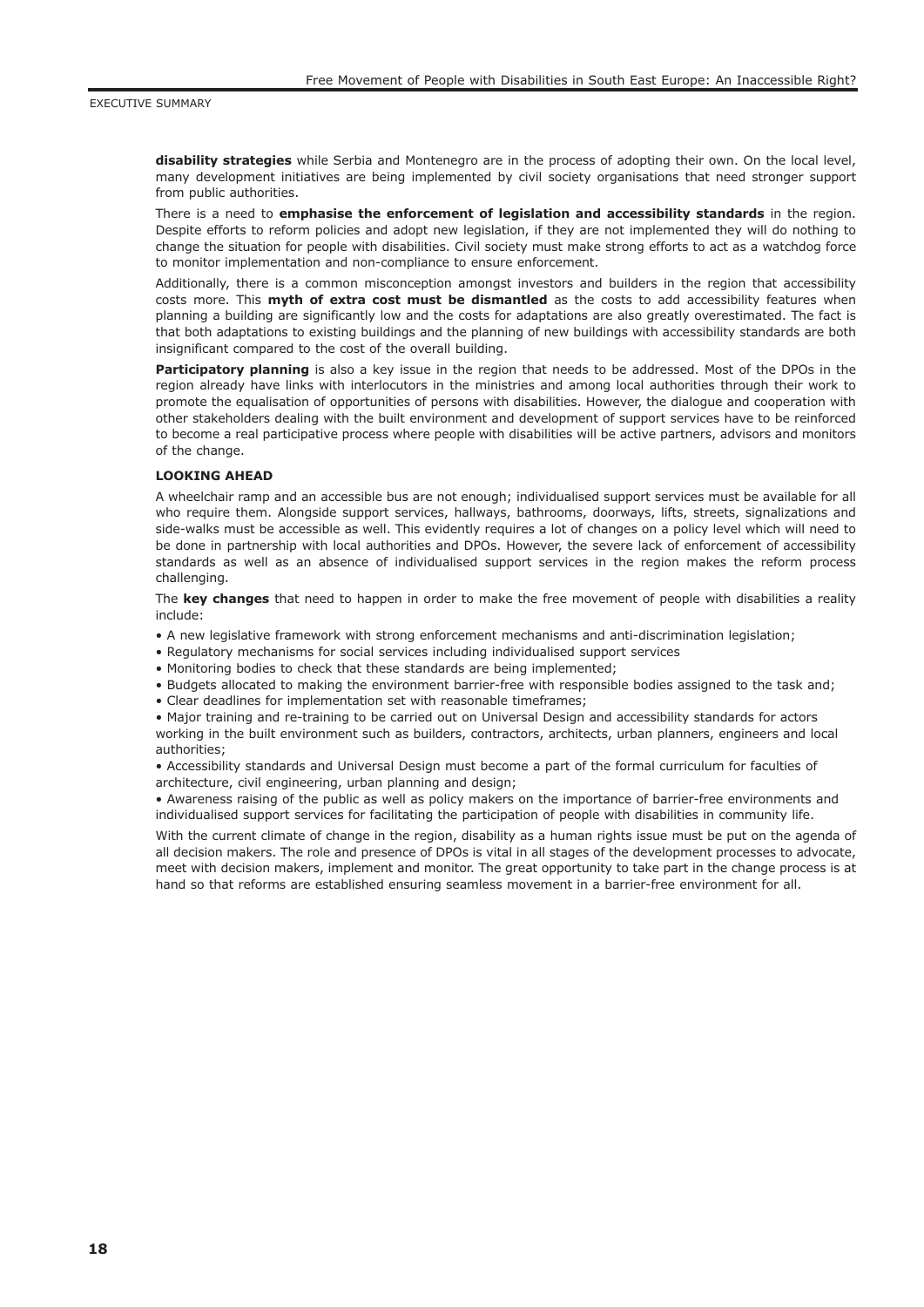# **INTRODUCTION**

*Accessibility for all is a fundamental right, and any environmental barrier which denies access and free movement for disabled persons or other persons with reduced mobility is and must be recognised as discrimination.* 

Richard Howitt Member of European Parliament, President of the Disability Intergroup of the European Parliament, June 2003

When people with disabilities cannot access the built environment, they are de facto denied access to services as well as participation in community life. When public buildings, government institutions and places of work are inaccessible to people with disabilities, it means they cannot exercise their rights as citizens the same way that people without disabilities can. More importantly, when government officials, urban planners, architects and designers are not sensitive to disability issues, discrimination against people with disabilities is perpetuated. A lack of access to the built environment further maintains the exclusion people with disabilities face whereas accessibility would allow people with disabilities to go to school, find housing, get a job and form a family.

People with disabilities around the globe continue to face barriers that prevent them from enjoying their civil, political and human rights on an equal footing with other citizens - one of which are barriers to movement within the built environment. The time is at hand to understand how these barriers can be removed to facilitate equal opportunities for people with disabilities.

### **Disability on the international agenda**

Disability is being recognised as a priority around the world with the UN Standard Rules on the Equalisation of Opportunities for Persons with Disabilities (UN Standard Rules) adopted in 1993 and the completion of the negotiation process for the UN draft Convention on the Rights of Persons with Disabilities in August 2006 which is due to be adopted in December 2006. The growing importance of disability as a human rights issue implies a shift in the disability paradigm from the medical to social model, no longer viewing disability as a medical issue mediated solely by medical experts and welfare policies but as a human rights issue to be dealt with using positive measures and inclusive policies. This shift of paradigm implies a change in accountability from considering disability as an individual's responsibility in which the person must be treated and cured by medical professionals to viewing disability as society's responsibility; an individual is not disabled but it is society that disables them and must be changed. The aim of the social model is to break down the social and environmental barriers to allow people with disabilities to live independently and enjoy the same rights that other citizens do. This change of paradigm places a greater emphasis on the environmental factors that effect people with disabilities, namely the barriers in the built environment preventing access to services and hindering their participation in social life.

On an international level, the definition of disability has evolved to acknowledge the importance of environmental factors in the lives of people with disabilities. In both the preamble and article 1 of the UN draft Convention on the Rights of Persons with Disabilities it states that the convention recognizes that:

*…disability is an evolving concept and that disability results from the interaction between persons with impairments and attitudinal and environmental barriers that hinders their full and effective participation in society on an equal basis with others*7*.* 

**<sup>7</sup>** The full draft text of the UN draft Convention on the Rights of Persons with Disabilities is available at: http://www.un.org/ esa/socdev/enable/rights/ahc8adart.htm.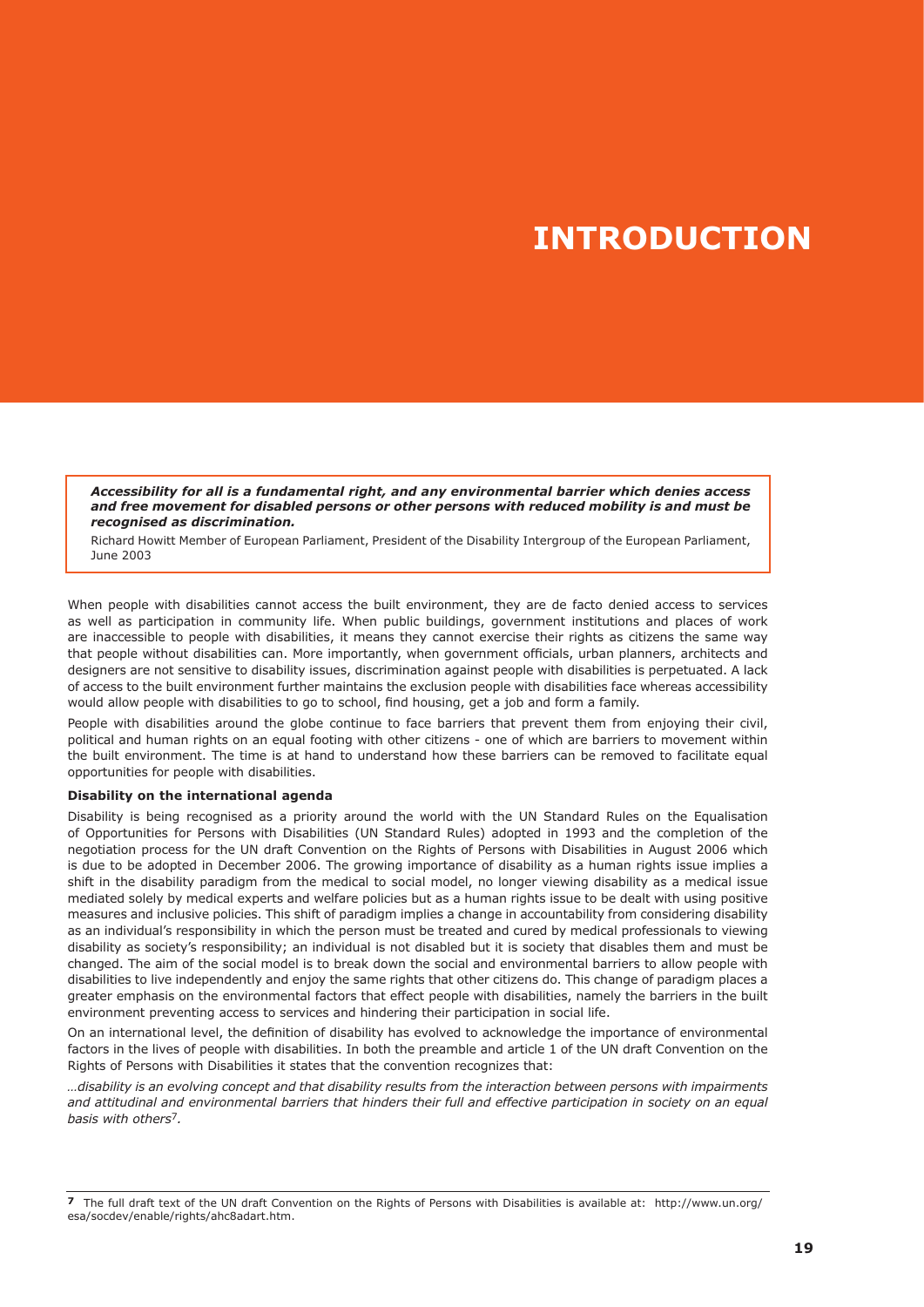#### INTRODUCTION

In fact, both the UN Standard Rules on the Equalisation of Opportunities for People with Disabilities8 and the UN draft Convention on the Rights of Persons with Disabilities cite accessibility and personal mobility as necessary preconditions for the full participation of people with disabilities and as such should be addressed as priorities by states. This is also acknowledged by the World Health Organization's (WHO) International Classification of Functioning, Disability and Health which was updated to include a section defining how "Environmental factors interact with a health condition to create a disability or restore functioning, depending on whether the environmental factor is a facilitator or barrier9." Although several countries have tried to address the issue through antidiscrimination legislation, the Americans with Disabilities Act (ADA)<sup>10</sup> and the UK's Disability Discrimination Act (DDA) are two of the strongest pieces of legislation that have forced major changes in the built environment. The EU addresses the issue by mainstreaming disability using anti-discrimination as the base for policy formulation.

For a region in transition, the countries in South East Europe (SEE) are in a unique position to review their policies and practices towards people with disabilities especially in light of the ongoing EU pre-accession/association and PRSP processes. With the political commitments all states in the region have made to improve the infrastructure and develop economic and social conditions, there is a great opportunity to include disability on this agenda.

## **Objective of the report**

In the frame of the Disability Monitor Initiative (DMI) for South East Europe, this report follows the first annual assessment, "Beyond De-Insitutionalisation: The Unsteady Move towards an Enabling System in South East Europe" in which access to the built environment and the free movement of people with disabilities were identified by disability advocates as priorities and key pre-conditions for building an inclusive society.

The term "free movement of people with disabilities" implies that a person with any type of disability can move throughout the built environment using the proper support services, if needed, without facing any barriers, feeling exhausted or discriminated. Free movement can be described as an unbreakable chain of movement in which a person with disabilities can leave their home, travel anywhere using any type of transportation they choose and go anywhere in the built environment and return home without encountering major barriers.

The **aim** of the report, therefore, is to take an in-depth look at all of the links that make up the unbreakable chain of movement, comparing them to the current situation in the region while examining good practices taking place on the local level. The **objective** is to assess the steps needed to make the free movement of people with disabilities a reality in South East Europe looking at the various responsibilities stakeholders have in the reform process. Finally, the report will examine the policies in South East Europe regarding disability and accessibility making recommendations for the steps needed to produce concrete changes in the environment. Throughout the report, the lives of people with disabilities from the region are presented as testimonies to the barriers they face and overcome on a daily basis within the built environment.

#### **Scope of the report**

This report looks specifically at movement within the built environment and therefore access to information, communication and new technology are not inside the scope of this study. However, it must be stated that access to information, communication and new technology must be available in accessible formats for all. Braille texts and computer screen readers should be available to people with sight impairments and Sign language should be offered to communicate important information to people with hearing impairments such as closed captioning<sup>11</sup> or Sign language interpretation for television programmes. "Easy-to-Read"12 formats of important public information should be obtainable as well for people with intellectual disabilities.

#### **Organisation of the report**

This report seeks to analyse the **policies** and **practices** in place that affect the free movement of people with disabilities. Part I begins with a theoretical overview of free movement and what that implies for people with disabilities around the world. This part also summaries key international relevant legislation. Part II goes on to make an overview of the separate components of the unbreakable chain of movement in South East Europe. Part III makes an analysis of the policy process needed to implement the chain of movement evaluating what best practices are taking place in the region. It puts an emphasis on the best practices happening on the grass-roots level to make the environment accessible while looking at real **people's lives** giving testimony to the barriers they face and the lengths they must go to overcome them on a daily basis.

#### **Methodology of the report**

**Defining the term - Good practices**: As opposed to a best practice, the initiatives in the report do not meet all of the principles of the unbreakable chain of movement and are therefore classified as good practices. The organizations and initiatives cited in this report as a good practice show potential to meet some key principles of

9 International Classification of Functioning, Disability and Health (ICF) available at: http://www.who.int/classifications/icf/en/ 10 Americans with Disabilities Standards for Accessible Design are available at: http://www.usdoj.gov/crt/ada/stdspdf.htm 11 Closed captioning allows people with hearing impairments to have access to television programming by displaying the audio portion of a television program as text on the television screen. More information available at: http://www.fcc.gov/cgb/

<sup>8</sup> The full text of the UN Standard Rules is available at: http://www.un.org/esa/socdev/enable/dissre00.htm.

consumerfacts/closedcaption.html. 12 Easy-to-read is a way of communicating in written format in a clear and easily understandable way which is accessible to

people with intellectual disabilities. Very often easy-to-read texts include pictures and easily understandable symbols.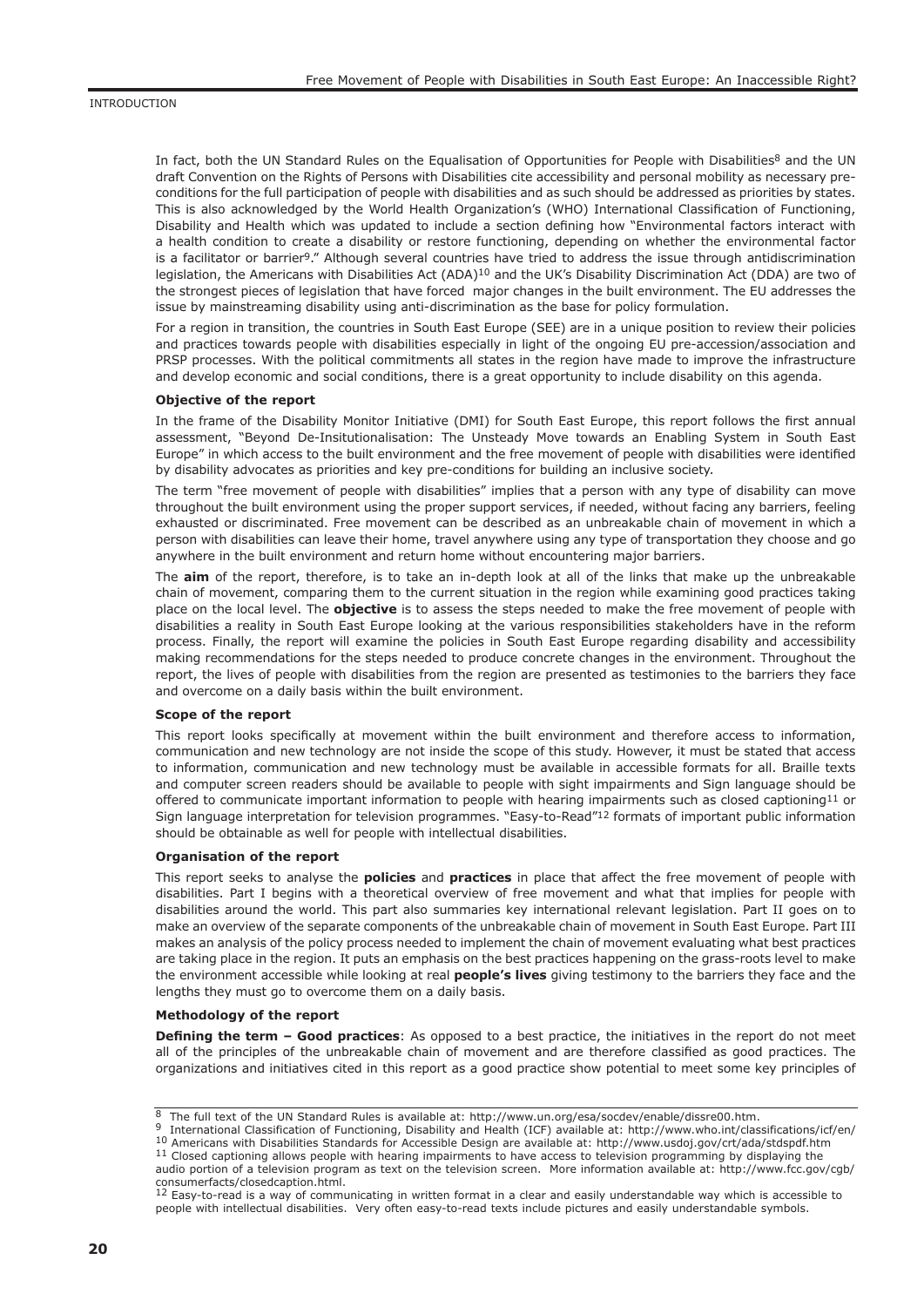the unbreakable chain of movement. The key principles are:

- Free movement is seen as a fundamental right of all individuals;
- A person has the proper support to facilitate autonomous and free movement;
- From one point to another, an individual's movement is seamless without encountering any physical barriers;

• The built environment is easy to use and to approach without requiring extra physical effort and without

discrimination according to ability.

These initiatives for change move beyond accessibility to making changes towards enabling the free movement of people with disabilities. Under the framework of the unbreakable chain of movement, a good practice should apply most of the following criteria:

• Initiatives that have the potential to make wider changes in the built environment following the concept of the unbreakable chain of movement;

• Changes made to make an environment more accessible do not stigmatise people with disabilities and facilitate autonomous mobility;

- Initiatives are holistic, not creating only partial accessibility;
- They apply the principles of Design for All or Universal Design;
- They are participatory in methodology and involve all actors including people with disabilities and their

representative organisations;

• Projects can be replicated.

The initiatives cited in this report show the potential to become best practices with further development as many times they fulfil parts of the criteria but lack some of the essential elements. While good intentions are admirable, they are not enough. Therefore, in this assessment, it will identify initiatives that have potential to be stronger and highlight what the missing pieces are or how the project could be improved.

## **Empirical methodology of the report**

Handicap International SEE staff has visited all of the initiatives and organizations during this assessment in collaboration with our partners. Far from being an exhaustive list of all the activities and practices taking place, this is a brief overview giving in-depth examples of some of the social innovation changes occurring in the region.

**Life stories**: During the regional assessment, numerous interviews with people with disabilities were conducted to discuss the different aspects of the unbreakable chain of movement and how it actually applies to their lives on a daily basis. Each life story tells about an individual's experiences to face and overcome architectural and urban barriers as well as highlighting what is important to them in terms of accessibility and free mobility.

### **Intention of the report**

The time for change is at hand and this report will help to show that reforms are possible and feasible even with limited resources. Enabling the free movement of people with disabilities can no longer be seen as a token of good will but as a necessity and an obligation. If the free movement of people with disabilities is not seen by all stakeholders as a fundamental right, the question remains, is the free movement of people with disabilities an inaccessible right?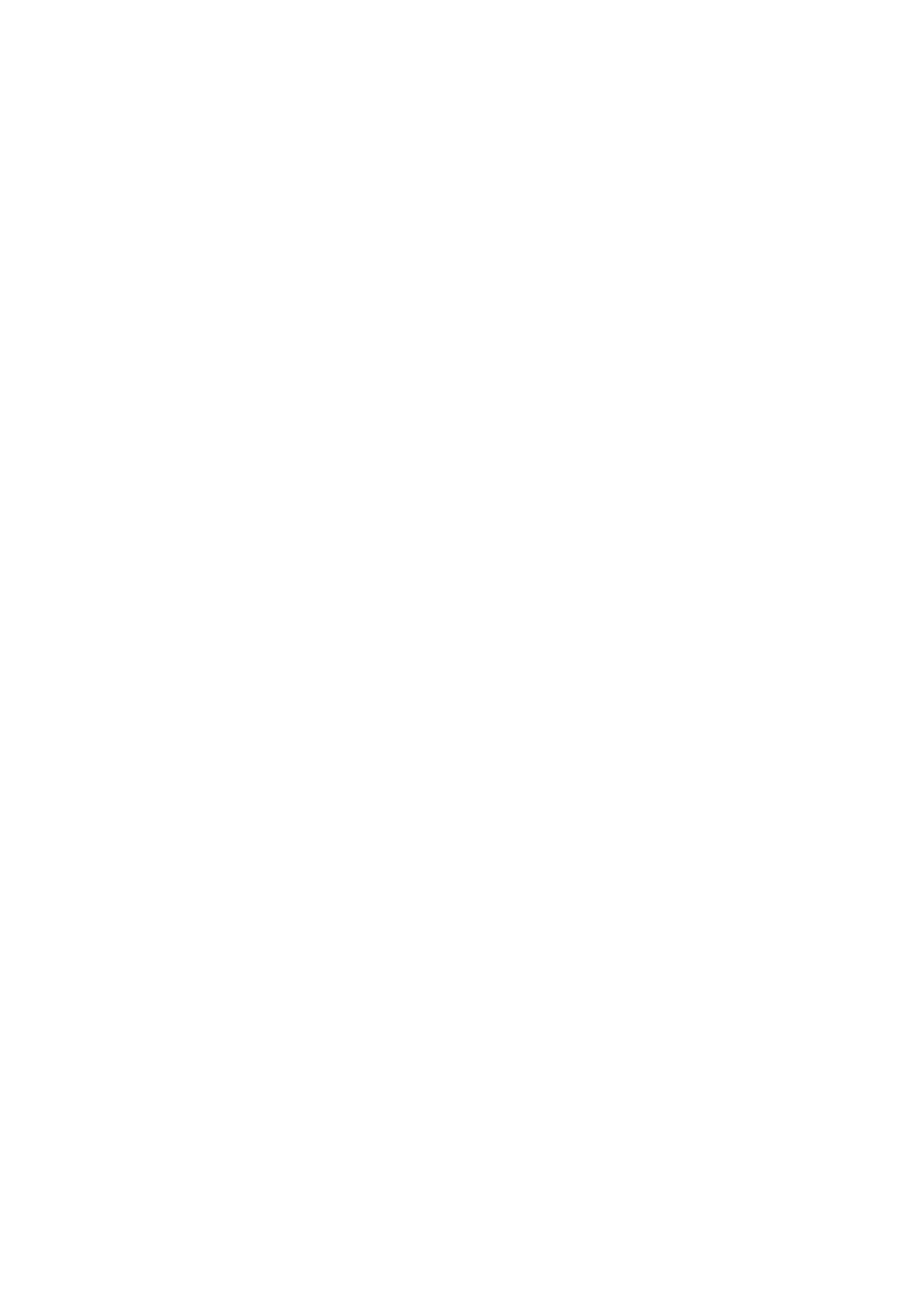# **PART I**

# **THE FREE MOVEMENT OF PEOPLE WITH DISABILITIES**

The free movement of people with disabilities is about building a more inclusive society and helping to prevent the barriers in the environment that can cause discrimination. It is also a key issue for independence and autonomy of people with different abilities and it is essential for inclusion. This is not just an issue of making the environment accessible. It is a matter of putting efficient policies and practices in place that would facilitate an **unbreakable chain of movement** so that people with disabilities can move freely anywhere they choose.

## BOX 1

## **The unbreakable chain of movement:**

This diagram illustrates the holistic nature of the unbreakable chain in that each part of the chain has to be engaged in order for people to move freely from their home to any part of the built environment. Each element of the chain must exist and be applied within a local or a larger context of the built environment whether it is a city, town or municipality.

The unbreakable chain of movement can be broken into the following elements:

• Individual support services including:

- personal assistance,
- rehabilitation and,
- assistive devices,
- An accessible home or dwelling.
- Buildings accessible to all (public, private and public service buildings),
- The outdoors pose no barriers (thoroughfare, parks, urban furniture such as lamp posts and public telephones),

• Transportation is fully accessible (cars, buses, trains, taxis, subways, transportation interchanges).

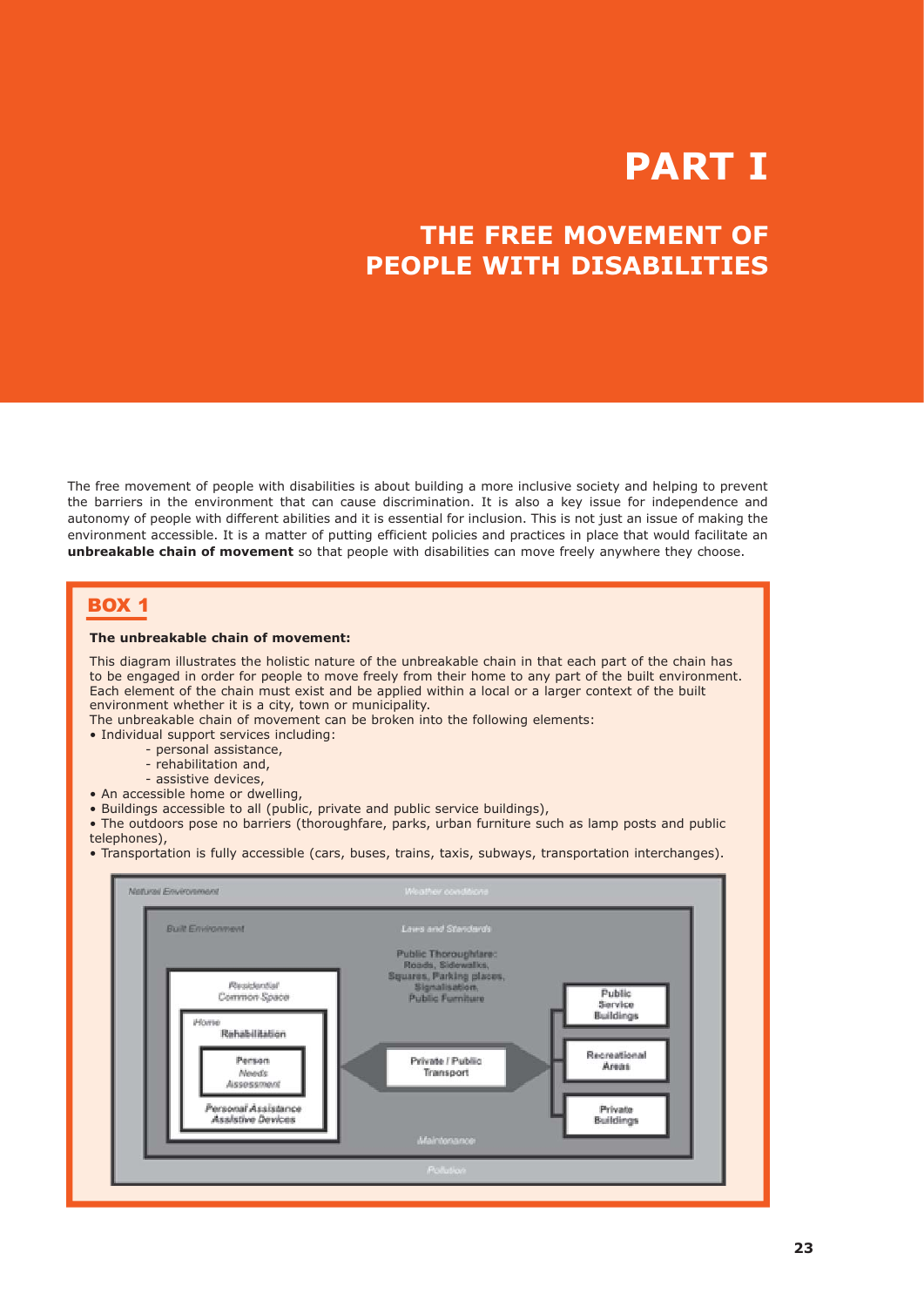## **1. The unbreakable chain of movement**

Free movement is a holistic concept and demands understanding that the first step in creating an unbreakable chain of movement is achieved by having greater personal mobility. This can be done through individualised support services such as a wheelchair, a Sign language interpreter or a personal assistant. The unbreakable chain of movement is not only about making built objects accessible but it entails that a person with any type of disability can go around their home and from their home, to town, to their work environment and to any building or space they choose, by any means of transport, and return home without facing barriers, experiencing discrimination or being exhausted. This can only be created once a barrier-free environment has been established along with individualised support services.

## **2. The proper local and state policies needed to implement the chain**

According to experience, in order for the unbreakable chain of movement to exist, proper policies and enforcements need to be developed. The comprehensive policy framework for implementing the unbreakable chain of movement includes the following key elements:

• The continuum of movement requires not only a **barrier-free environment** but also **proper support services** such as personal assistance, assistive devices and sign language interpreter services in order to ensure that people requiring more specialized services have access to them in order to achieve independence;

- Legislative framework including standards, laws and by-laws and implementation mechanisms:
	- Anti-discrimination legislation on disability
	- Laws on construction, urban planning, and transportation and strong measures for their enforcement
	- Accessibility standards in public procurement legal frameworks
	- Regulatory mechanisms for social services at the community level<sup>13</sup>
- Accessibility planning
	- National disability action plans with clear accessibility directives
	- Budgets allocated to accessibility planning for both existing and new buildings
	- Responsible government bodies established for the implementation of accessibility plans

• Participatory processes is vital for urban planning, transportation and construction planning in which organisations of people with disabilities are involved in the planning process

• Training on Universal Design and accessibility standards for architects, builders, engineers and urban planners

## **Awareness raising and participatory planning: the key parts to accompany the policy process**

Critical to the success of any policy process is the **awareness raising** of the general public and key stakeholders including policy makers and private sector actors on the importance of a barrier-free environment. Awareness raising must also be carried out on the importance of individualised support services for facilitating the participation of people with disabilities in community life.

Political will is not enough. Sustainable changes in the environment must be implemented with the **active participation of disability advocates** and people with disabilities themselves to guide the process and ensure that measures undertaken are practical and relevant to user's needs. People with disabilities must be involved in the planning processes for the development of support services and all planning related to urban design, public transportation and building. In addition to being active in planning, disabled people's organisations along with mainstream civil society must form an **active watchdog force** to ensure that new construction and newly acquired transportation are accessible. Therefore, **partnership and consultation** amongst all stakeholders is critical for the sustainability of the unbreakable chain of movement and includes all relevant actors:

- People with disabilities and their representative organisations
- Local authorities
- Private sector including investors
- National authorities
- Actors in the built environment
- Mainstream civil society

A participatory process ensures **diversity** is respected and that the environment is more inclusive of all people's needs. In the end, a barrier-free environment is more accessible to all and is the first step in building a more **inclusive society**.

<sup>13</sup> For more information see the working paper: Chiriacescu, Diana, "Ensuring Access of People with Disabilities to Social Services: The Need for Regulatory Mechanisms in South East Europe", (Belgrade: Handicap International, 2006).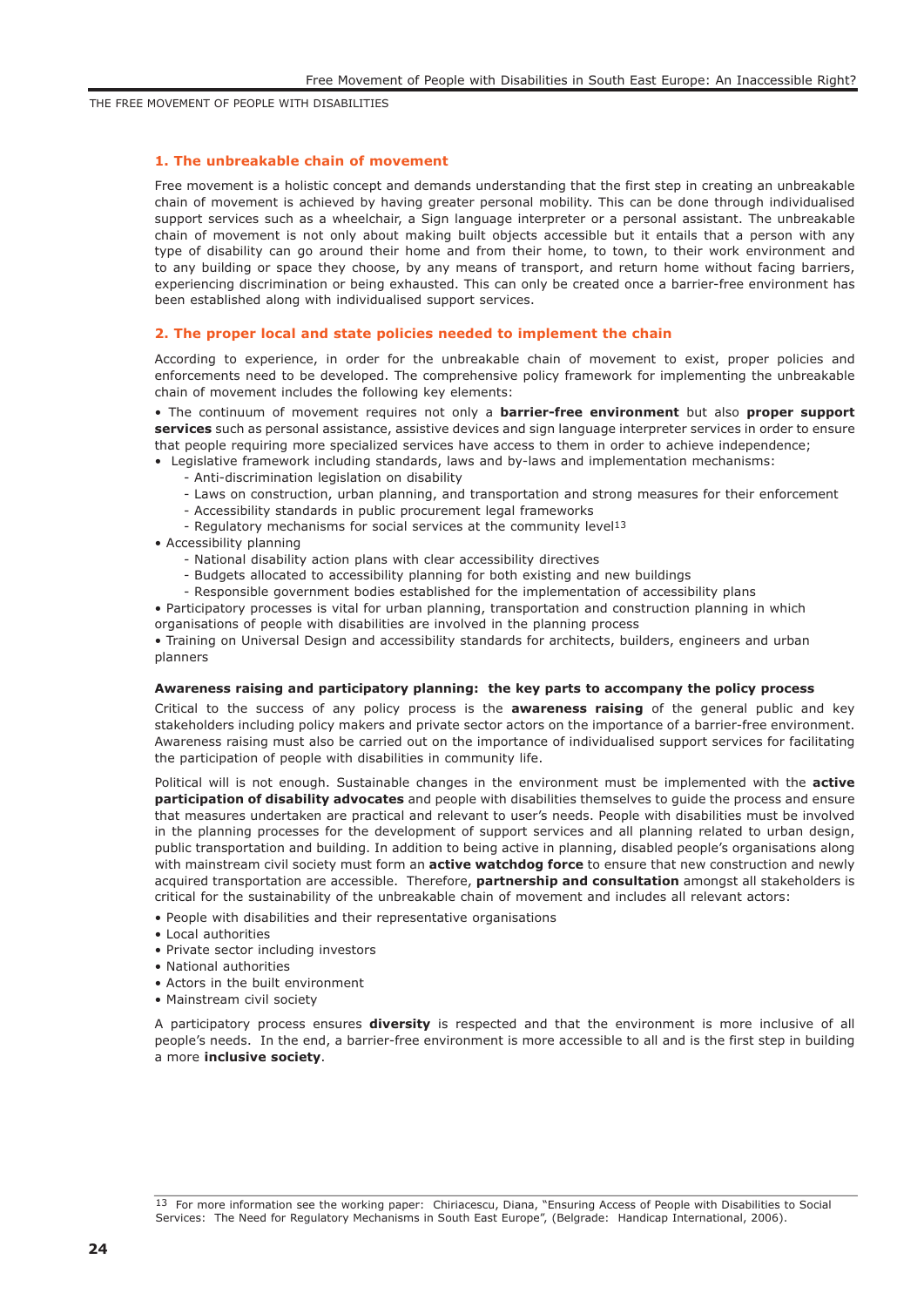## **BOX 2**

#### **A barrier-free environment ensures a more inclusive society**

In the end, a more accessible environment benefits everyone. A barrier free environment is more comfortable and less risky for all. It is not only people with disabilities who benefit from an accommodating built environment. For example, an entranceway without stairs using a gentle sloping ramp is more comfortable for all to use especially those with children, elderly people, those experiencing temporary impairments such as a broken leg, and people with disabilities. Features such as wider lifts, even pedestrian walkways free of traffic, audible signals at crossings and stairways that are less steep with handrails make spaces safer and more usable for all.

In fact, it is estimated that **over a quarter of the population in Europe face mobility problems on a daily basis**. In this way, a barrier-free environment is important for a large group of society, including:

- People with temporary impairments
- People with disabilities • Elderly populations
- Families or carers with small children
- Pregnant women

In the region, stakeholders are becoming more aware of the importance of supporting diversity. With the ageing of society and the increasing diversity throughout Europe, it is essential for authorities to recognize the importance of building a more inclusive society.

Therefore, a barrier-free environment can no longer be seen as affecting only a minority group but instead policy makers, designers, planners and architects should see it as a way of accommodating a diversity of performance. Facilitating the free movement of this large population group with mobility problems including people with disabilities requires widespread changes in the built environment making all spaces accessible and usable for all ages and abilities such that it contributes to the establishment an **unbreakable chain of movement**.

*Sources: report by the Group of Experts set up by the European Commission, "2010: A Europe Accessible for All", (Brussels: 2003): 6-7) and European Concept for Accessibility: Technical Assistance Manual (Brussels: 2003).*

## **3. Design-for-All and Universal Design: Putting the unbreakable chain into practice**

Concepts such as Universal Design or Design-for-All are new ways of planning that can benefit a diversity of users catering to different needs and abilities allowing everyone to participate in society while enabling users to access and understand the various parts of the built environment independently irrespective of age, ability, gender or cultural background. In this way, Design-for-All or Universal Design are planning with everyone in mind and acknowledging the changes we all experience during the life cycle.

Universal Design was developed in the United States in the 1970s. Universal Design is the design of products and environments to be usable by all people to the greatest extent possible without the need for specialized design or adaptation14. Design-for-All, developed in the early 1990's in Ireland, similar to Universal Design, is design for human diversity, social inclusion and equality. Design-for-All aims to enable all people to have equal opportunities to participate in every aspect of society. To achieve this, the built environment, everyday objects, services, culture and information – in short, everything that is designed and made by people to be used by people – must be accessible, convenient for everyone in society to use and responsive to evolving



Fully accessible building in the UN administered province of Kosovo built using principles of Universal Design



The interior of the building is barrier-free

<sup>14</sup> The Center for Universal Design, available at: http://www.design.ncsu.edu/cud/newweb/about\_ud/udprinciples.htm.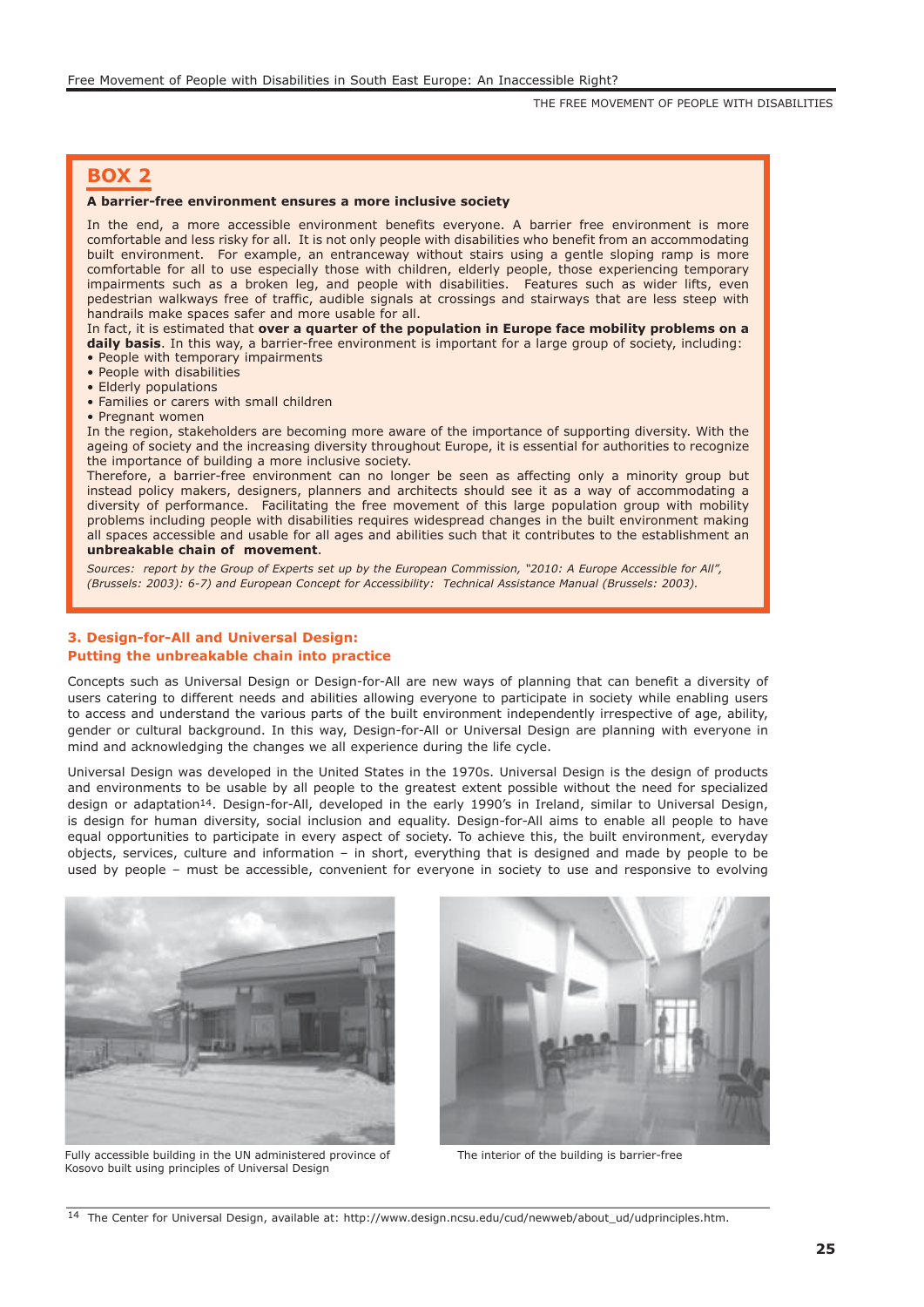human diversity. This holistic and innovative approach presents a creative and ethical challenge for all planners, designers, entrepreneurs, administrators and political leaders. The practice of Design-for-All or Universal Design makes conscious use of the analysis of human needs and aspirations and requires the involvement of end users at every stage in the design process<sup>15</sup>.

Universal Design and Design-for-All are guided by the concept of holistic planning meaning that a ramp or a widened doorway is not enough to ensure accessibility. However, ramp building and other partial accessibility features are commonly used as a final solution both in the region and beyond. It must be stressed that ramps are not enough and that design and planning must go beyond partial adaptations.

## **BOX 3**

### **Ramps are not enough**

Very often accessibility is equated with ramp building for wheelchair users. Short-term accessibility solutions are frequently carried out to add a ramp to entrances of buildings but the projects stop there. While adding ramps to a building is important, it must be underlined that they are not enough for making a building accessible. Once inside of the building, it must be fully accessible equipped with accessible toilets, lifts, grab bars, and audible and visual signalisation for people with sight and/or hearing impairments. People associate often accessibility with ramps and many projects are undertaken with this in mind. What is problematic about this is that the assumption is made that accessibility is accomplished once a ramp is installed. However, access to the entrance of a building is only one step in making the space fully accessible.

In addition to viewing barrier-free planning from a holistic perspective, stakeholders must be made aware that these changes do not have to cost significantly more. In fact, it is a common misconception that investors can save by eliminating accessibility standards.

## **BOX 4**

#### **Breaking the common myth: accessibility costs more**

It is a common misconception that accessibility features cost significantly more. In fact, it is estimated that when adding accessibility standards in the planning of new buildings, the extra **costs can be as little as 1% of the total cost** for the entire building (according to a study done in Switzerland). Even adaptations of existing buildings are commonly overestimated. According to a study done in the US, of 436 adaptations made by a company, 69% cost nothing, 28% cost less than \$1,000 and only 3% cost more than \$1,000 (see part II 3.2). These added costs are significantly low and must be kept in mind by stakeholders claiming to save money by omitting accessibility standards.

However, it is significantly less expensive to make a building accessible from the beginning of the planning process rather than through adaptations once construction is finished so it is advantageous for investors to include accessibility from the start.

In addition, it is often underestimated **the benefits wider accessibility** can bring such as an increase in the number of clients with disabilities. For example, in Barcelona the city experienced a dramatic increase in tourism after the city was made more accessible. Many other countries who have undertaken accessible tourism programs have also been impressed by the increase in business. For example, in Portugal, some coastline towns began making their beaches accessible and because of the increase in tourism, many other towns are beginning to implement similar changes.

### **4. International and EU standards and directives related to free movement**

On an international level, the definition of disability has evolved to acknowledge the importance of environmental factors in the lives of people with disabilities. In both the preamble and article 1 of the UN draft Convention on the Rights of People with Disabilities it states that the convention recognizes:

*…disability is an evolving concept and that disability results from the interaction between persons with impairments and attitudinal and environmental barriers that hinders their full and effective participation in society on an equal basis with others*16*.*

In fact, both the UN Standard Rules and the UN draft Convention on the Rights of Persons with Disabilities site accessibility and personal mobility as pre-conditions for the full participation of people with disabilities. The UN Standard Rules deals with the issues through provisions on accessibility and support services. The UN draft Convention on the Rights of Persons with Disabilities addresses the unbreakable chain of movement with articles on accessibility, living in the community and personal mobility. This is also acknowledged by the World Health

 $15$  The European Institute for Design and Disability Stockholm Declaration, 9 May 2004.

<sup>16</sup> The full draft text of the UN draft Convention on the Rights of Persons with Disabilities is available at: http://www.un.org/ esa/socdev/enable/rights/ahc8adart.htm.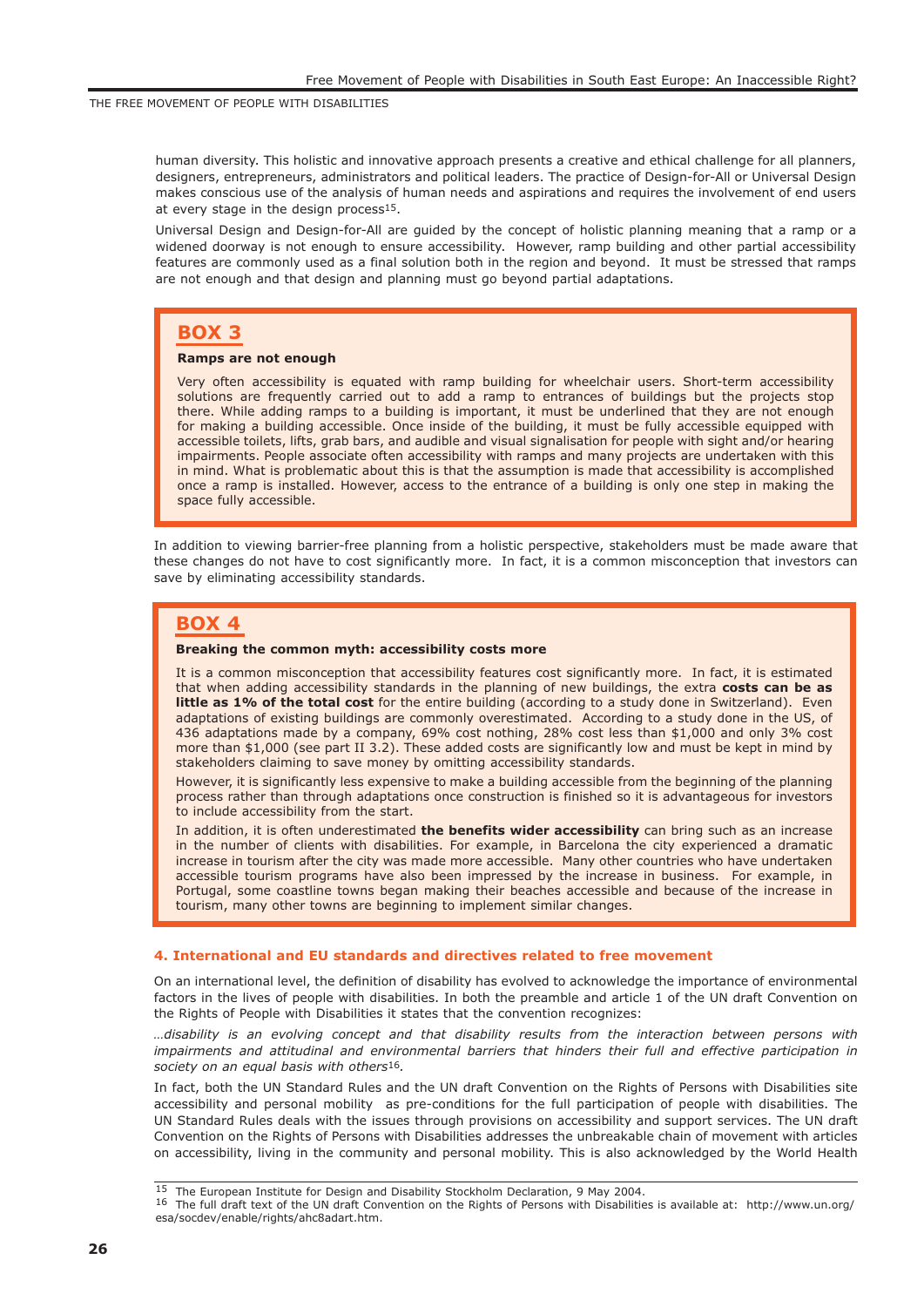## **BOX 5**

#### **UN Standard Rules**

**Rule 4 Support services:** States should ensure the development and supply of support services, including assistive devices for persons with disabilities, to assist them to increase their level of independence in their daily living and to exercise their rights. States should ensure the provision of assistive devices and equipment, personal assistance and interpreter services, according to the needs of persons with disabilities, as important measures to achieve the equalisation of opportunities.

**Rule 5 Accessibility**: States should recognize the overall importance of accessibility in the process of the equalisation of opportunities in all spheres of society. For persons with disabilities of any kind, States should (a) introduce programmes of action to make the physical environment accessible; and (b) undertake measures to provide access to information and communication

## **BOX 6**

#### **UN draft Convention on the Rights of Persons with Disabilities**

**Article 9 Accessibility**: To enable persons with disabilities to live independently and participate fully in all aspects of life, States Parties shall take appropriate measures to ensure to persons with disabilities access, on an equal basis with others, to the physical environment, to transportation, to information and communications, including information and communications technologies and systems, and to other facilities and services open or provided to the public, both in urban and in rural areas.

**Article 19 Living independently and being included in the community**: States Parties to this Convention recognise the equal right of all persons with disabilities to live in the community, with choices equal to others, and shall take effective and appropriate measures to facilitate full enjoyment by persons with disabilities of this right and their full inclusion and participation in the community.

**Article 20 Personal mobility**: States Parties shall take effective measures to ensure personal mobility with the greatest possible independence for persons with disabilities.

Organization's (WHO) International Classification of Functioning, Disability and Health which was up-dated to include a section defining how "Environmental factors interact with a health condition to create a disability or restore functioning, depending on whether the environmental factor is a facilitator or barrier'"17.

On a national level, most countries around the world face major challenges regarding the free movement18 of people with disabilities in the built environment. Although many countries try to address the issue through anti-discrimination legislation, the Americans with Disabilities Act<sup>19</sup> and the UK's Disability Discrimination Act<sup>20</sup> are one of the two best examples for forcing changes in the environment. The EU tackles this issue through mainstreaming of disability in policy formulation.

### **Free movement of people with disabilities on the European Union (EU) agenda**

The EU has made accessibility a priority within disability policy formulation citing it as a pre-condition for full participation of people with disabilities. This is further articulated by the expert group established by the European Commission in their report, "2010: A Europe Accessible for All"<sup>21</sup> and further emphasised by mainstreaming of disability in EU policy and the new public procurement directives which include accessibility criteria. Policy-makers in Europe have also begun to make shifts in disability policy away from the medical approach to addressing accessibility of the built environment in national and local disability plans of action. The European Year of people with disabilities in 2003 ushered in a new emphasis on mainstreaming disability in policy making. Still, despite the recent attention to disability as a human rights issue, the active participation of people with disabilities in social and cultural life is still quite limited due to keeping people with disabilities as one of the most marginalised groups in terms of socio-economic integration<sup>22</sup>.

18 This term "free movement of people with disabilities" is not to be confused with freedom of movement, the legal concept of the right of a citizen to leave the state wherever they are welcome and to return without the interference of the state. In this context, free movement of people with disabilities is the right of people with disabilities to move in the built environment without facing barriers or limitations as other citizens.

<sup>17</sup> International Classification of Functioning, Disability and Health (ICF) available at: http://www.who.int/classifications/icf/en/.

<sup>19</sup> The full text of the Americans with Disabilities Act is available at: http://www.usdoj.gov/crt/ada/adahom1.htm

<sup>20</sup> The full text of the Disability and Discrimination Act is available at: http://www.opsi.gov.uk/acts/acts1995/1995050.htm

<sup>21</sup> Report from the Group of Experts set up by the European Commission, "2010: A Europe Accessible for All", (Brussels: 2003).

<sup>&</sup>lt;sup>22</sup> According to World Bank estimates, people with disabilities make up the poorest of the poor, especially in developing countries.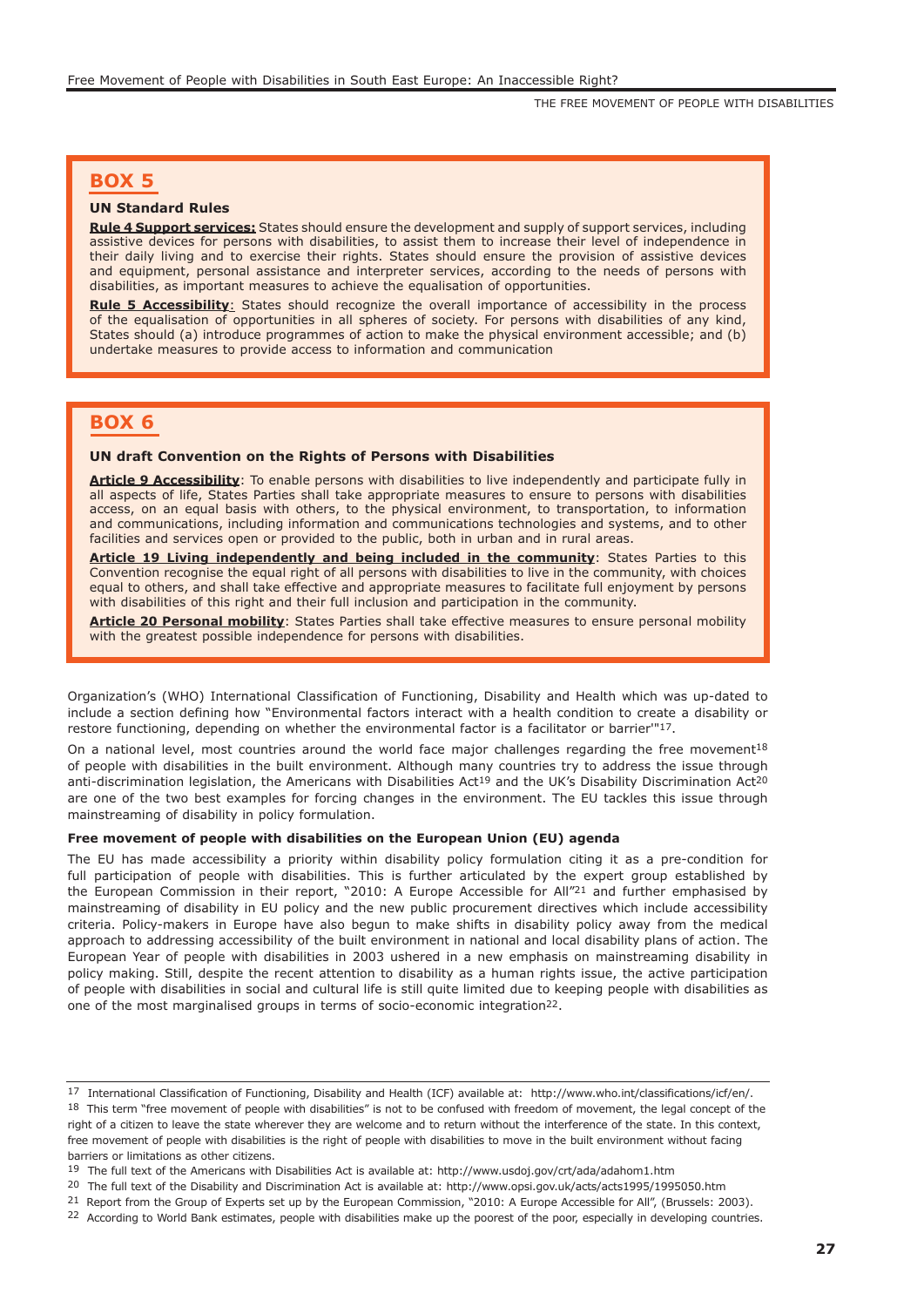## **BOX 7**

## **European Action Plan on the rights of people with disabilities**

In April of this year, the Council of Europe adopted the recommendations of the Council of Ministers, Rec (2006)5 on a European Action Plan to promote the rights and full participation of people with disabilities in society: improving the quality of life of people with disabilities in Europe 2006-2015. This action plans seeks to translate the aims of the Council of Europe with regard to human rights, non-discrimination, equal opportunities, full citizenship and participation of people with disabilities into a European policy framework on disability for the next decade. This action plan provides a comprehensive framework that can be adapted to country-specific conditions and is intended to serve as a roadmap for policy makers in EU membership countries. The plan is made up of 15 action lines covering various areas.

An accessible and barrier-free environment outlined in action area No.6 - The built environment, applies the principles of Universal Design for the creation of a barrier-free environment. The development and implementation of accessible transport at all levels (action area No. 7 - Transport) is set out as a prerequisite for active participation and access to employment. The move towards community living (action area No. 8 - Community living) requires strategic policies to shift from institutional living to communitybased supportive living with provisions for user-driven community services and individualised support services.

### **European commitments to disability policy reform**

In 2003, the EU committed itself to making Europe accessible for all by 2010. According to the EU report on an EU Accessible for All by 201023, the definition of accessibility recognises importance of holistic planning:

*"Accessibility" means providing buildings and places, which are designed and managed to be safe, healthy, convenient and enjoyable to use by all members of society. It implies that buildings should be accessible, that they should be really "usable" from ground floor to the top, and that adequate means of autonomous exit should be provided."*

This EU commitment included the mainstreaming of accessibility in policy making including public procurement directives. One of the major accomplishments of this initiative is the Resolution ResAP(2001)1 on the introduction of the principles of Universal Design into the formal curricula and training for all occupations working on the built environment. Another major milestone are the **new EU public procurement directives**, which include accessibility standards and access to goods, services and markets for all in the criteria for public procurement<sup>24</sup>. In addition to these changes, due to lobbying from the disability movement including the European Disability Forum (EDF), the EU adopted directives that make accessibility standards mandatory for the purchase of new lifts and coaches.

## **5. The situation in South East Europe regarding the free movement of people with disabilities**

In South East Europe, barriers in the built environment to free movement are pervasive and there are many elements of the built environment that discriminate against people with disabilities by denying them access even to basic public service facilities such as post offices, government buildings and hospitals. This is perpetuated by the fact that in the region, disability has long been viewed through the medical model as well as with a welfare approach seeking to protect people with disabilities and keeping them isolated from society. Under this paradigm, people with disabilities were treated in hospitals and institutions or remained at home with their families so there was no need to make the built environment accessible since people with disabilities were and in fact still are, rarely seen in the public. Since the late 1990's in the region, disability is beginning to be considered within a social approach, and even a human rights perspective, focusing on equal opportunities and social inclusion thanks to the work of disability advocates. However, it is challenging to realise social equality when the built environment is highly inaccessible.

The current situation for much of South East Europe is that the built environment is largely inaccessible to people with disabilities as well as elderly people or others experiencing changes in mobility (temporary impairment, illness, pregnancy, ageing etc…). Most public buildings have stairs without ramps or railings, public transportation is old and inaccessible and the support services needed on an individual level to facilitate personal mobility such as personal assistance or rehabilitation services exist only sporadically and invariably with the support of international donor.

However, the challenges for changing the environment are multiple; there is a general lack of public investment in infrastructure, a lack of enforcement of regulations and standards in building and planning and an overall deficit in terms of stakeholder awareness on disability and accessibility issues. Furthermore, construction is one of the fastest growing economies in South East Europe today but due to challenges in the enforcement

<sup>&</sup>lt;sup>23</sup> Report from the Group of Experts set up by the European Commission, "2010: A Europe Accessible for All", (Brussels: 2003). <sup>24</sup> For more information on the EU public procurement directives visit: http://www.edf-feph.org/en/policy/publicpro/pubpro\_news\_ co.htm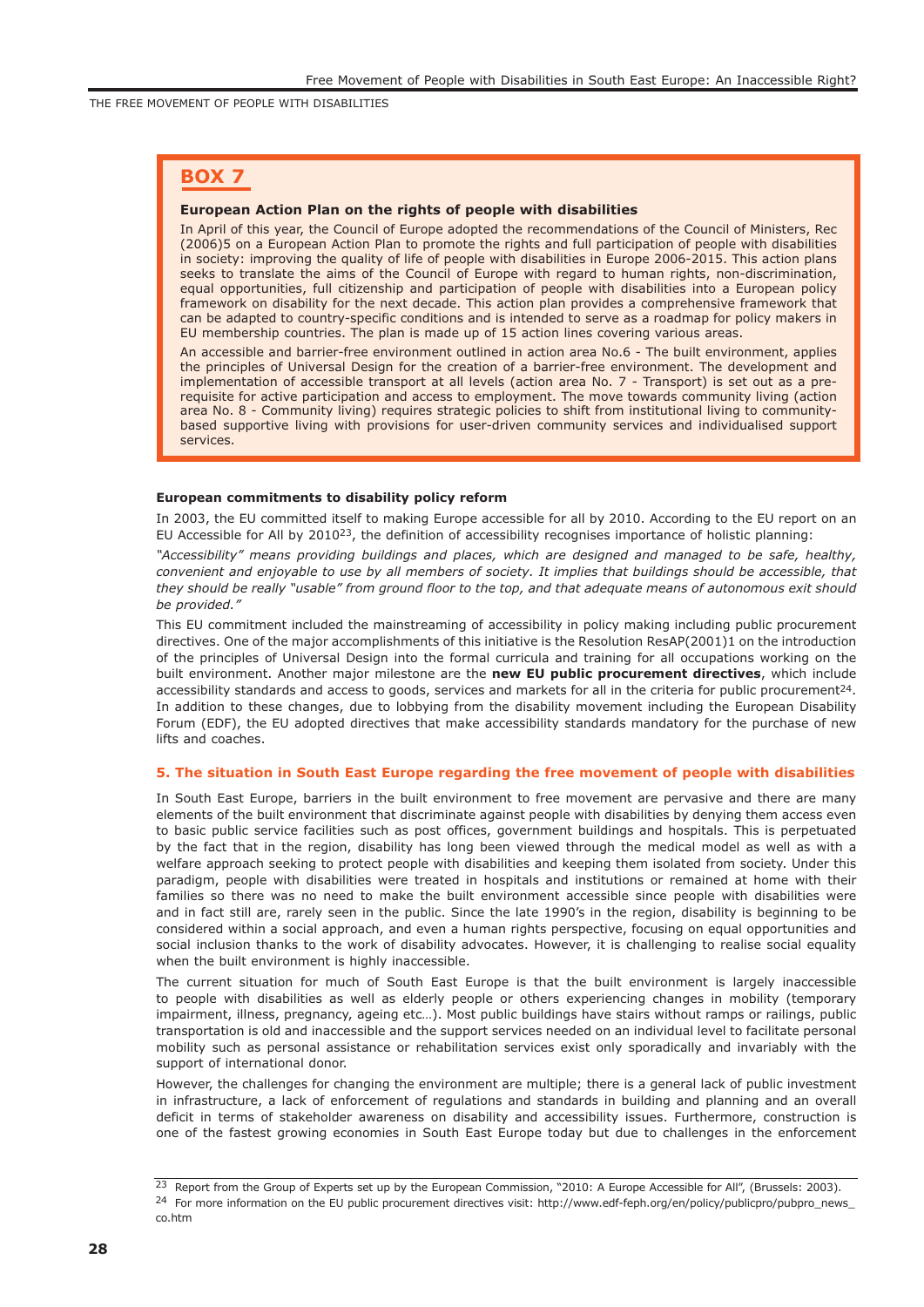of regulations and a general lack of awareness on accessibility standards, new buildings are mainly built to be inaccessible. On a policy level, disability is not being addressed as a crosscutting issue and so it is not yet dealt with on an inter-institutional level (including the relevant ministries for education, employment, social protection, health, capital investments, construction and planning). In the region, coordination between ministries or an inter-ministerial approach to social policy in general is not well developed, making disability related reforms challenging to implement cross-sectorally.

Another more recent challenge is the growing corruption pervasive within the building and construction sectors and the impenetrable connections between the investors, construction companies and local authorities. The growing strength of a corrupt construction industry allows for buildings to continue being built without proper recognition of building codes and standards and without facing sanctions. In addition to this, there is a common misconception that accessibility costs more which is a myth that must be dismantled.

Local and national actors lack awareness on disability issues including the importance of a barrier-free environment and proper support services. In general, local actors, including the private sector, are not sufficiently engaged in the overall reform process and they are the key stakeholders who will play a critical role in implementing of the unbreakable chain of movement. Local engagement in barrier-free planning is challenging as Universal Design or Design-for-All are not included in the formal curriculum at architecture faculties and there is no training on accessibility standards for builders, engineers and urban designers.

Despite the challenges, there is a good political momentum for change in South East Europe. Disability stakeholders in the region are strong, showing clear evidence of movement towards a unified voice demanding inclusion and equal opportunities. There is a trend towards investment in institution building as a result of the EU association and pre-accession processes, which brings opportunities for reforms of the social protection system as well as changes in the environment. As local development action plans and national poverty reduction strategies are being implemented throughout the region they offer additional opportunities to work with local stakeholders on disability issues. Intervening in these processes to ensure disability is on the agenda is critical.

Most importantly, despite all of the challenges in the region, there are important initiatives taking place on a grass-roots level to implement the unbreakable chain of movement. Part II of the report will take an in-depth look at these initiatives to examine the challenges and successes DPOs experience in getting free movement of people with disabilities on the reform agenda.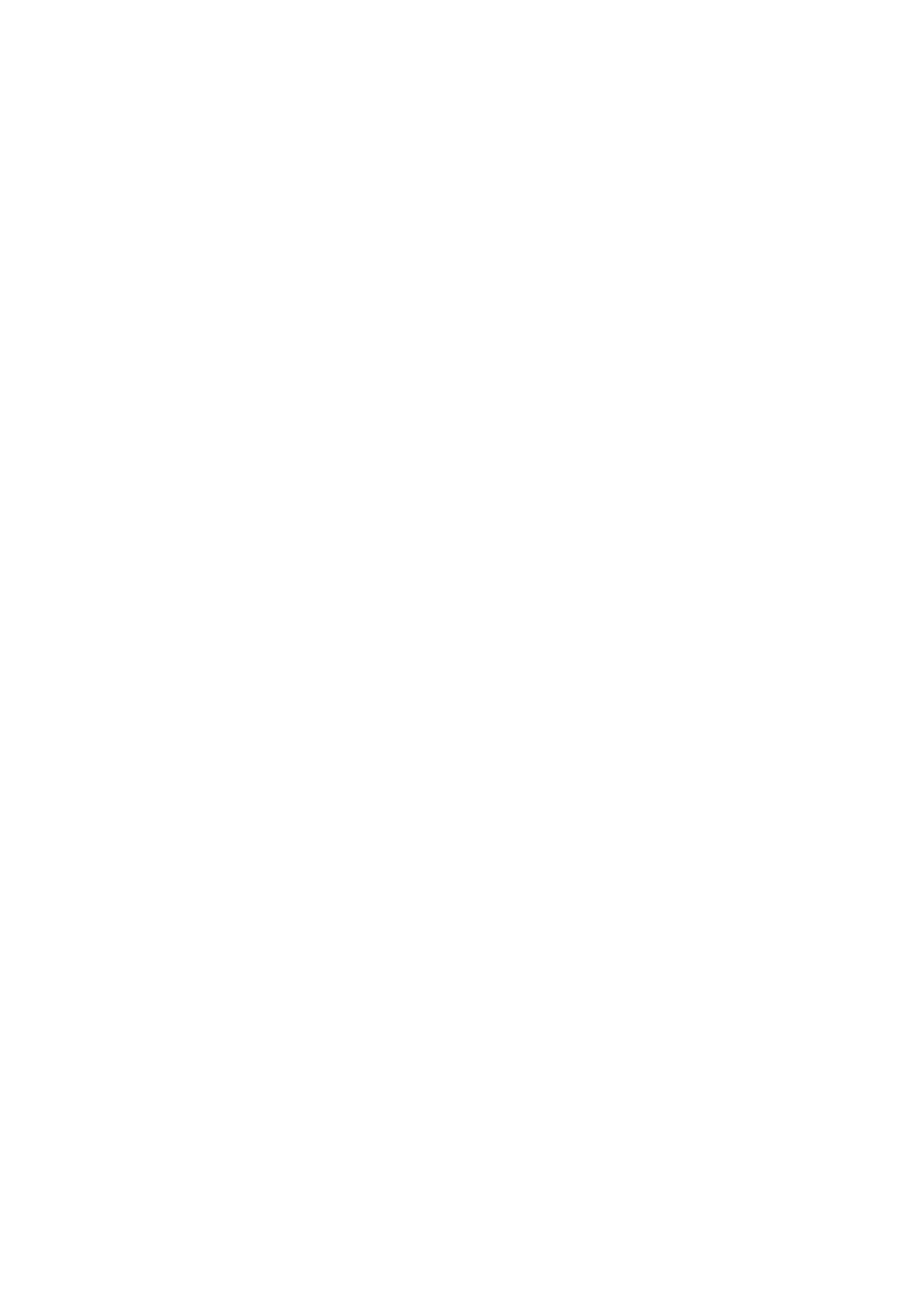# **PART II**

# **BUILDING THE LINKS OF THE UNBREAKABLE CHAIN OF MOVEMENT: A LOOK AT PRACTICES IN THE REGION**

This section of the report will look closely at all of the parts that make up the unbreakable chain of movement within the context of South East Europe examining where parts of the chain of movement are beginning to be implemented in the region and what needs to be done to make the chain truly unbreakable. In this section, the report will bear witness to individual's stories about how they tackle an inaccessible environment on a daily basis. It will also present success stories of how people with disabilities have found it possible to move in the built environment with limited barriers.

Section II is divided into five parts: individual support services, accessible housing, public buildings, the outdoors, and transport - each part of the unbreakable chain of movement. Each section is accompanied by good practices and life stories.

## **The situation in South East Europe: The challenges and opportunities for implementing the unbreakable chain of movement in the region**

The built environment is far from meeting the needs of people with disabilities; in particular, the existing private buildings and many public ones – even new ones – are not accessible, and information to direct people within buildings is very poor. Moreover, the outdoor infrastructure is seldom accessible to people with disabilities and the lack of maintenance only worsens the situation. In addition to this, the means of transport existing in big towns are mainly not accessible and without any information for people with sensory impairments. At the same time, the rural areas, in general, do not have any efficient or accessible transportation network.

Enforcement of existing legislation and accessibility standards on construction and planning that exist in the laws are almost never implemented. The bodies responsible for enforcing standards in construction, building and planning do not systematically monitor new buildings and construction. If they are monitoring the built environment, they almost never regulate the implementation of accessibility requirements. This is exacerbated by the fact that urban planning is weak in the region and many things in the built environment are not planned in a coordinated way but are constructed in an ad hoc manner. The lack of enforcement and planning is further aggravated by the fastgrowing construction industry that is plagued by corruption throughout the region which is difficult to control and to monitor.

Implementing a barrier-free environment is even more challenging because accessibility and Universal Design are not included formally in the curricula at faculties for architecture, urban planning and design or in the training for construction and or transportation25. Most stakeholders responsible for the built environment are not familiar with accessibility standards or disability issues in general. Physical barriers are generally the result of careless construction or insensitive planning. This is reinforced by the fact that people with disabilities in general are not visible in the community making them a forgotten component of the planning process.

At the same time, given the EU association and pre-accession processes taking place alongside decentralization and institution building, the opportunity to make real changes in the built environment must be grasped. The current climate of change also opens the door for the development of national disability policies and the mainstreaming of disability into policy formulation. As countries establish national development strategies, it is important that people with disabilities are included in these policies specifically when addressing education programmes, labour plans and access to healthcare with clear commitment to accessibility of the built environment and access to communication and information for all.

Even though there is political momentum given the EU reforms, the implementation of the unbreakable chain of movement is only likely to happen when projects and initiatives are carried out at the local level in collaboration between local authorities, built environment stakeholders and people with disabilities, mirroring the increasing power not only of the local authorities but of civil society as well. It is an occasion for local stakeholders to make a change in their environment working in participation with DPOs and members of mainstream civil society.

<sup>25</sup> When accessibility standards are a part of the curriculum they are usually only included at the post-graduate level.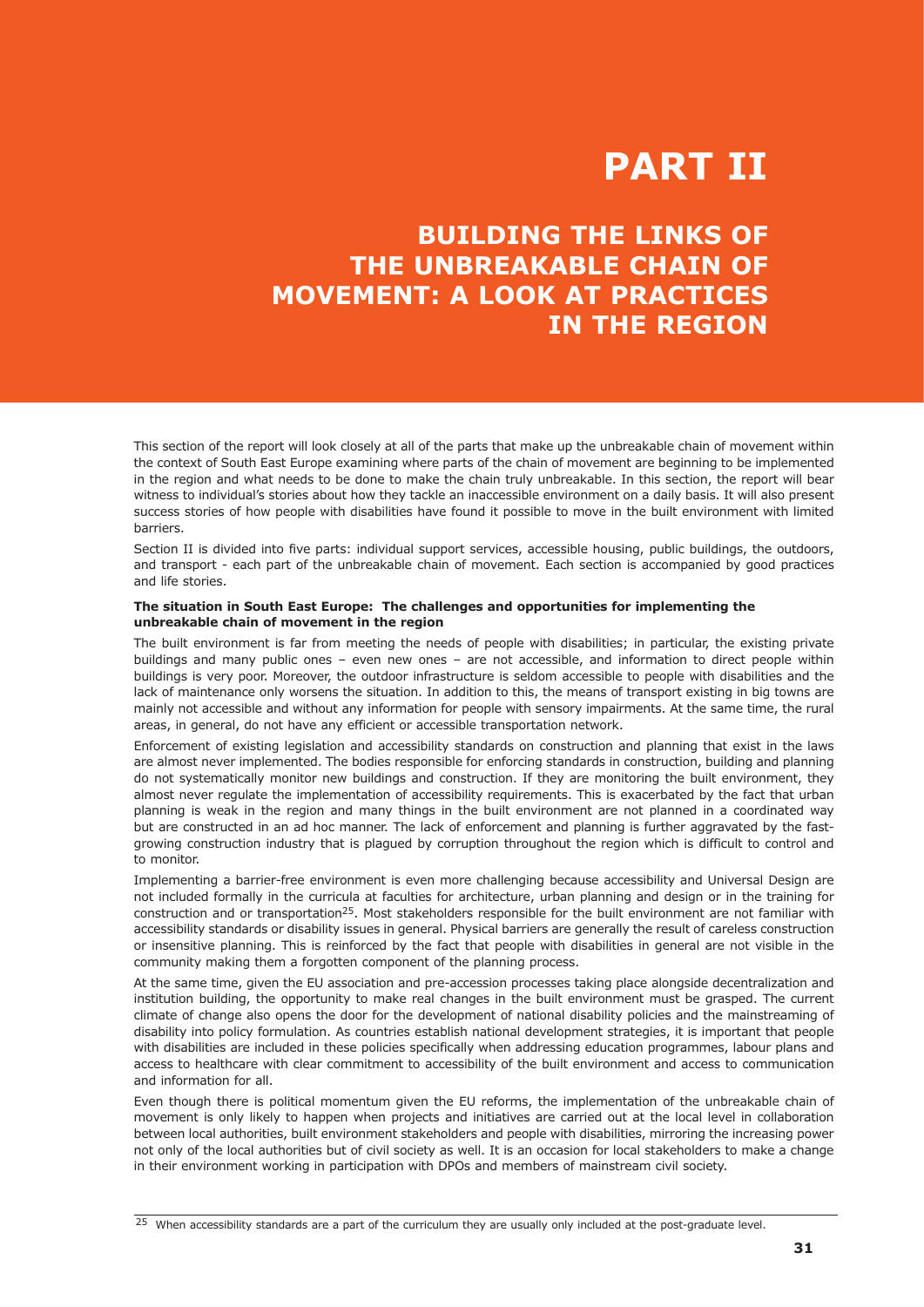Most of the DPOs in the region already have links with ministries and local authorities through their work to promote the equalisation of opportunities of persons with disabilities. However, the dialogue and cooperation with other stakeholders specifically dealing with the built environment, has to be reinforced to become a real participative process where people with disabilities will be active partners, advisors and monitors of the change.

## **1. Individualised support services including assistive devices and personal assistance: the first link in the chain**

Individual support services such as personal assistance, assistive devices and interpreter services are an essential pre-condition for free mobility, for persons with disabilities. They make up the first part of the unbreakable chain of movement and are critical for achieving independence. Put in plain terms, how can wheel-chair users leave their home if they do not have the proper assistive devices to get out of bed and move around in their own home? How can persons with severe disabilities plan to go to the theatre if they do not have personal assistance service to assist them in their home to get ready?

## **BOX 8**

## **Support services**

Support services are a specialised group of services aimed at enhancing the self-determination and participation of people with disabilities in society and they facilitate access to regular services including education and employment. They are key elements for mainstreaming disability and include the provision of **ortho-prosthetics and assistive devices, personal assistance, specialised transportation and interpreters for persons with sensorial disabilities**.

According to the UN Standard Rules, personal mobility facilitated by access to proper assistive devices including personal assistance is a pre-condition for people with disabilities to participate in social life. In South East Europe, support services exist only infrequently and are implemented mainly by non-governmental organisations receiving support from international donors<sup>26</sup>. In most cases, personal assistance services in which the user controls the service as well as the service provider do not exist at all and the state is not responsible for implementing door-todoor transportation services but rather DPOs provide these services on an ad-hoc basis. The states in all countries do not uphold their responsibility to ensure the provision of as well personal assistance services and assistive devices and they are of varying quality and standards.

In addition to the lack of individualised support services, regulatory mechanisms are missing throughout the region to guarantee the effectiveness of the social service sector. Social services can act as a lever towards full participation if they respond to user's needs:

• in an individualised way,

• at the community level,

• in a mainstreamed way,

• with a twin-track approach to specialised quality services,

• enhancing the participation of all stakeholders in the provision of services<sup>27</sup>.

**Regulatory mechanisms** are instruments that ensure the respect of these fundamental principles in the social service provision and are, therefore, crucial for guaranteeing the effectiveness of the social service sector<sup>28</sup>. Regulatory mechanisms include:

• **Gate-keeping** - the system of decision making that guides effective and efficient targeting of services" for people with disabilities and other vulnerable groups29;

• **Quality standards** are criteria or indicators generally accepted to evaluate a desired level of performance in the provision of a service30;

• **Licensing** (authorisation) is a procedure which attests the right of an organisation to provide a particular service to the users, following the respect of the minimal standards defined by the law<sup>31</sup>;

• **Accreditation** is a voluntary process that offers service providers recognition for obtaining standards of excellence defined by an accreditation agency<sup>32</sup>.

<sup>&</sup>lt;sup>26</sup> For further reading, see Chiriacescu, Diana, "Ensuring Access of People with Disabilities to Services: The Need for Regulatory Mechanisms in South East Europe", Disability Monitor Initiative (Belgrade: Handicap International, 2006).

<sup>&</sup>lt;sup>27</sup> European Association of Service Providers for Persons with Disabilities, presentation at the third regional conference on social services, organised by Handicap International South East Europe, Belgrade, September 2005.

<sup>28</sup> Chiriacescu, 12-13.

<sup>&</sup>lt;sup>29</sup> Bilson, A., Harwin J. "Gate Keeping Services for Vulnerable Children and Families", (Florence: Innocenti Centre, UNICEF and World Bank, 2003).

<sup>30</sup> Wright and Whittington (1992) in Chiriacescu (2006).

<sup>31</sup> Bilson, A., Gotestam, R. "Improving Standards of Child Protection Services", (Florence: Innocenti Centre, UNICEF and the World Bank: 2003).

<sup>32</sup> Bilson, A., Gotestam, ibid.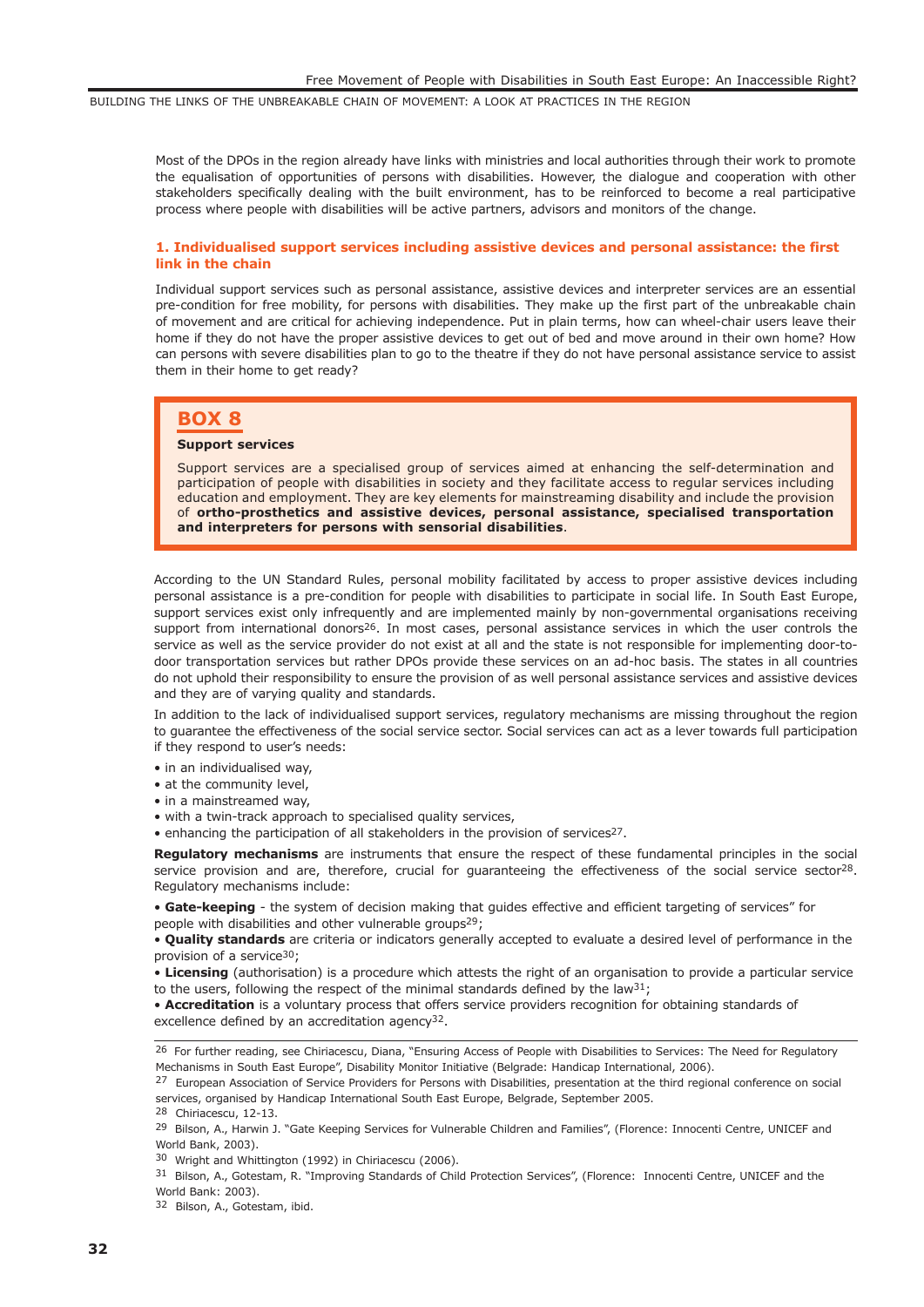

There needs to be a coherent and comprehensive system of regulatory mechanisms established on a national level throughout the region to ensure that service provision meets the needs of the users on the community level. These regulatory mechanisms will help the sustainability of quality services in the long-run especially as service provision becomes more and more decentralised. Having a regulatory system is particularly important for the development of individualised support services. The key things they provide are: criteria for minimum quality standards and a system for monitoring and evaluation the quality of service provision as well as mapping the needs of the users.

## 1.1 Assistive devices

Assistive devices include ortho-prosthetic devices, wheel chairs, walking aids, technical aids and adapted controls for cars. Adequate assistive devices are often financially inaccessible to many users because of their high cost despite the fact that they should be covered by social and insurance schemes. Under the current system, most assistive devices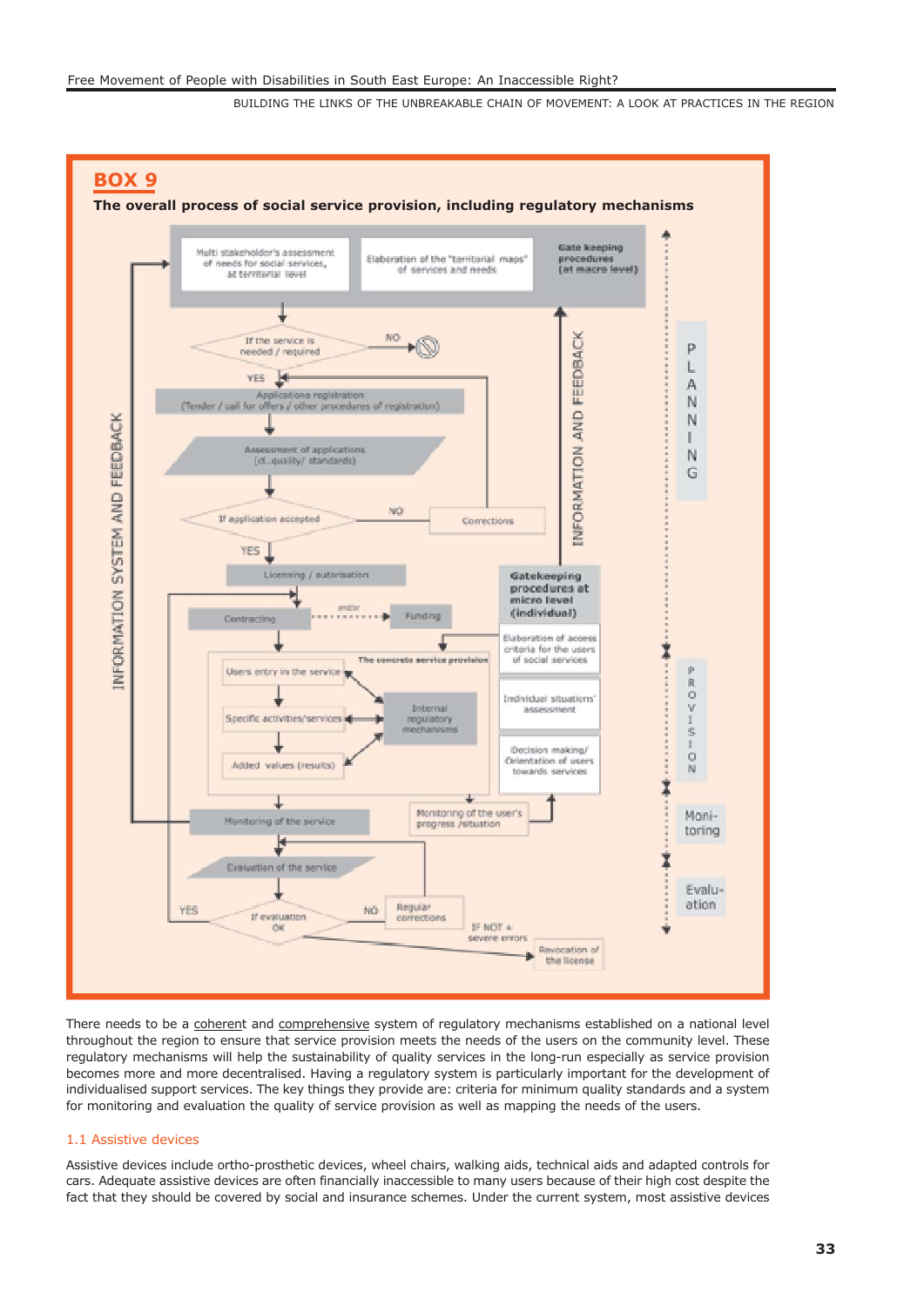

One of the few electric wheelchair users in the UN administered province of Kosovo

are covered only partially by the state and require user co-payments, which can be exorbitant in  $cost^{33}$ . Within the socialist system, assistive devices were generally provided for free within the public health care system<sup>34</sup>. This is a crucial issue in South East Europe as one of the largest barriers to accessing assistive devices is financial. Ortho-prosthetic devices are partially subsidised by the state and in most countries, co-payments have been set up but the financial burden is still heavy, especially for mid to low-income households. For example, in Bosnia and Herzegovina, copayments can range from 10-50%, which can range from EUR 100-1,000 depending on the device. In the UN administered province of Kosovo there is an absence of a health care financing system so patients must pay the full price for their wheelchairs or other devices<sup>35</sup>.

Another major issue regarding the ortho-prosthetic sector is that there is limited manufacturing of devices coupled by a lack of professionally trained staff to make them which leads to inconsistent quality from one facility to another. This is primarily linked to the fact that there is limited recognition for the profession itself and an absence of formal education programs. Furthermore, there is **limited quality control of the manufactures producing devices**36. As a result, even for people who have money it can be difficult to get appropriate devices and orthoprosthetic aids that suit their needs. This is a significant issue in terms of mobility. If a user has devices that do not fit correctly or are not suited to an individual's needs, they will be very difficult to use.

## Good practice 1: Upgrading of professional training for ortho-prosthetic technicians in Romania

Developing high-level ortho-prosthetic technicians is a prerequisite for improving the quality of assistive devices. This requires adequate educational programs to upgrade the current skills of technicians training them on international standards. Romania initiated a three-year education program for ortho-prosthetic technicians in 2003. The program is a post-secondary level and the Ministry of Education and Research validated the curriculum according to Western European professional standards. The ministry also added high-level ortho-prosthetic technicians to the official list of professions. Before this initiative, technicians working in ortho-prosthetic workshops were low-level technicians with no formal education. Romania is the first country in the region (except Slovenia) to establish a formal training program to high-level technicians according to professional standards.

<sup>&</sup>lt;sup>33</sup> Handicap International "Beyond De-Institutionalisation: The Unsteady Transition to an Enabling System in South East Europe", Disability Monitor Initiative (Belgrade: Handicap International: 2004): 58.

<sup>34</sup> Ibid: 58.

<sup>35</sup> Handicap International and UNICEF, "Landmine Victim Assistance in Bosnia and Herzegovina – working paper to support the elaboration of a long-term strategy," (Bosnia and Herzegovina: Handicap International and UNICEF, 2004).

<sup>36</sup> Handicap International, Beyond De-Institutionalisation: The Unsteady Transition to an Enabling System in South East Europe, 58-59.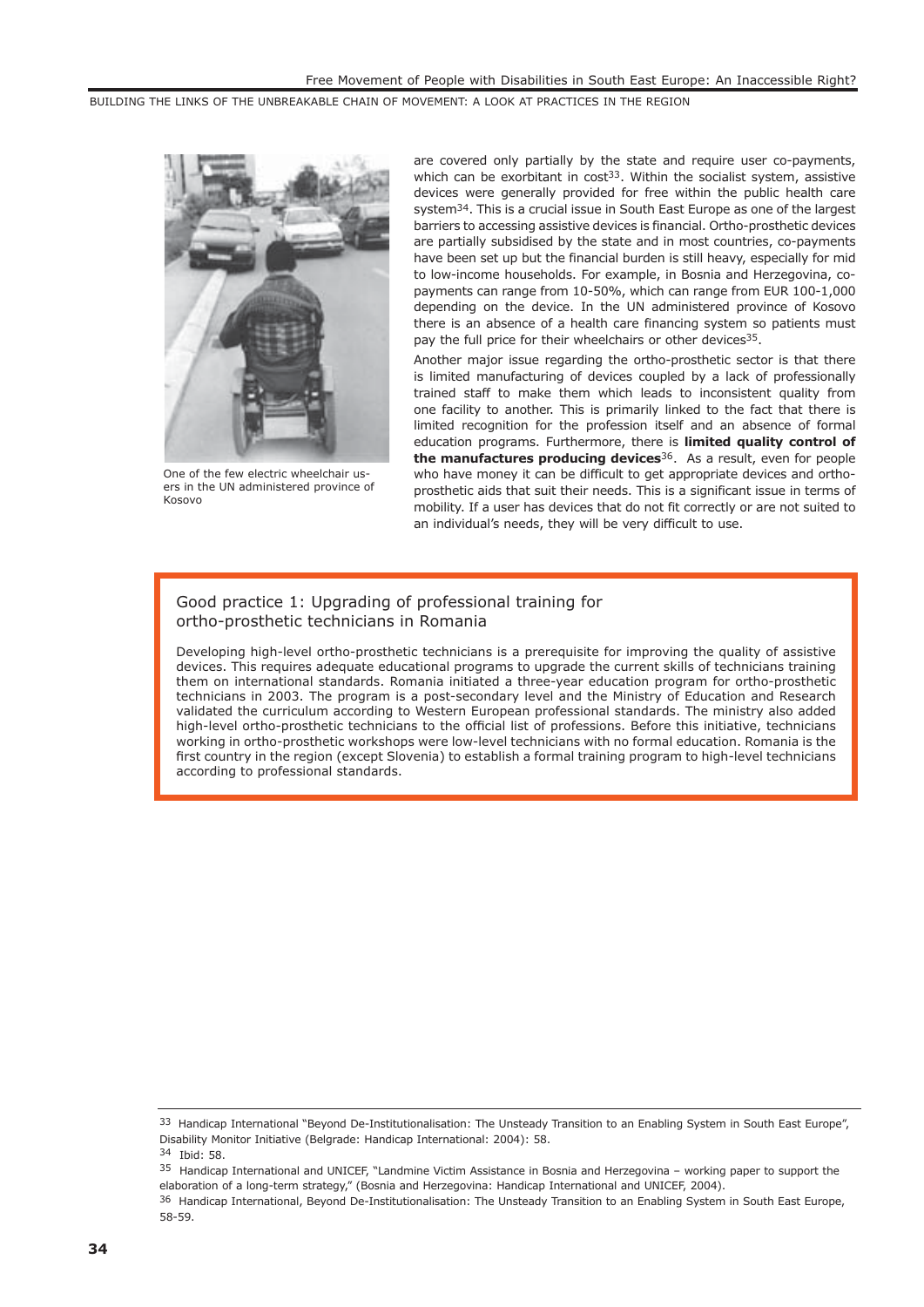## **LIFE STORY 1**

## **THE IMPORTANCE OF QUALITY ASSISTIVE DEVICES FOR FACILITATING INDEPENDENT MOBILITY**

NEDZAD, WALKING DAILY THROUGHOUT TOWN TO STAY IN SHAPE IN BOSNIA AND **HERZEGOVINA** 

*"I was a truck driver for a Belgrade building company. I travelled through many countries, such as Russia, Turkey, and Iraq, driving large trucks.*

*However, on the 4 April 1992 I was obliged to enrol in the military when the war began and was stationed near Tuzla as a soldier. On 22 August, I stepped on a landmine. At the time of the accident, I only lost a toe. However, we were surrounded and had to run through the woods for 13 hours trying to escape.*  When I finally got to the hospital, they decided to amputate half of my foot hoping it would stop the *gangrene infection. After six days, they had to amputate my leg above the knee. The time between the accident and the hospital was too long, accelerating the gangrene".*

*Nedzad returned to his home 10 days after the second operation without any prosthesis; in 1993, he received one to be used as a trial. Then, as part of a group of hospital patients sent to Zenica, he got his first prosthesis. After ten days of rehabilitation to learn how to walk with it, he could move without the help of crutches. "I was persistent, you must have will power. However, the prosthesis wasn't good and gave me wounds, so later I threw it away and chose to use two crutches instead.*

*Finally in 1997, at the end of the war, people injured during their military service could receive a prosthesis through the new Ministry for War Invalids. Nedzad received one from this ministry and kept it until 2002. Actually, since 1999, you had the right to receive a new one every three years and a pair of orthopaedic shoes every year.* 

*It was very hard with crutches during the wa;r as I did not have a car and there was no fuel, I had to walk 5-6 km per day and a lot of people would stare at me. In addition, I had blisters because of the crutches. It's much easier now.*

### *I can't imagine living without a prosthesis.*

*I don't even need to think about it: I just put on the prosthesis like a shoe in the morning, put a sock over it and take it off in the evening".*

*It's not like before the accident but I can do almost all activities. For example, I could drive a car, if it has an automatic transmission. I'm not working but many much younger people aren't too so it is even tougher for me to find a job. Instead, I receive a pension that is just enough to live on. In fact, after our house was destroyed in 1992, we had a temporary one given to us by the Ministry of Defence. Then I bought an old house and restored it so I could live together with my wife who doesn't work and my son who is studying. During the winter, we moved into a flat and there is a lift in the building.*

*After the war, everything was made accessible in Tuzla. I don't meet any barriers. Not all of the old buildings have a lift but when needed, as was the case with my former neighbour, the municipality builds a personal elevator. Additionally, the main public services have accessible entrances, the buses are lowfloor ones and the sidewalks have dropped kerbs.*

*During the day, I sit at my favourite café and usually go to the post office and the bank.*

*I go by foot from one place to another or take the bus. Nevertheless, I walk everyday through town to stay in shape and not put on weight, otherwise the prosthesis won't fit anymore".*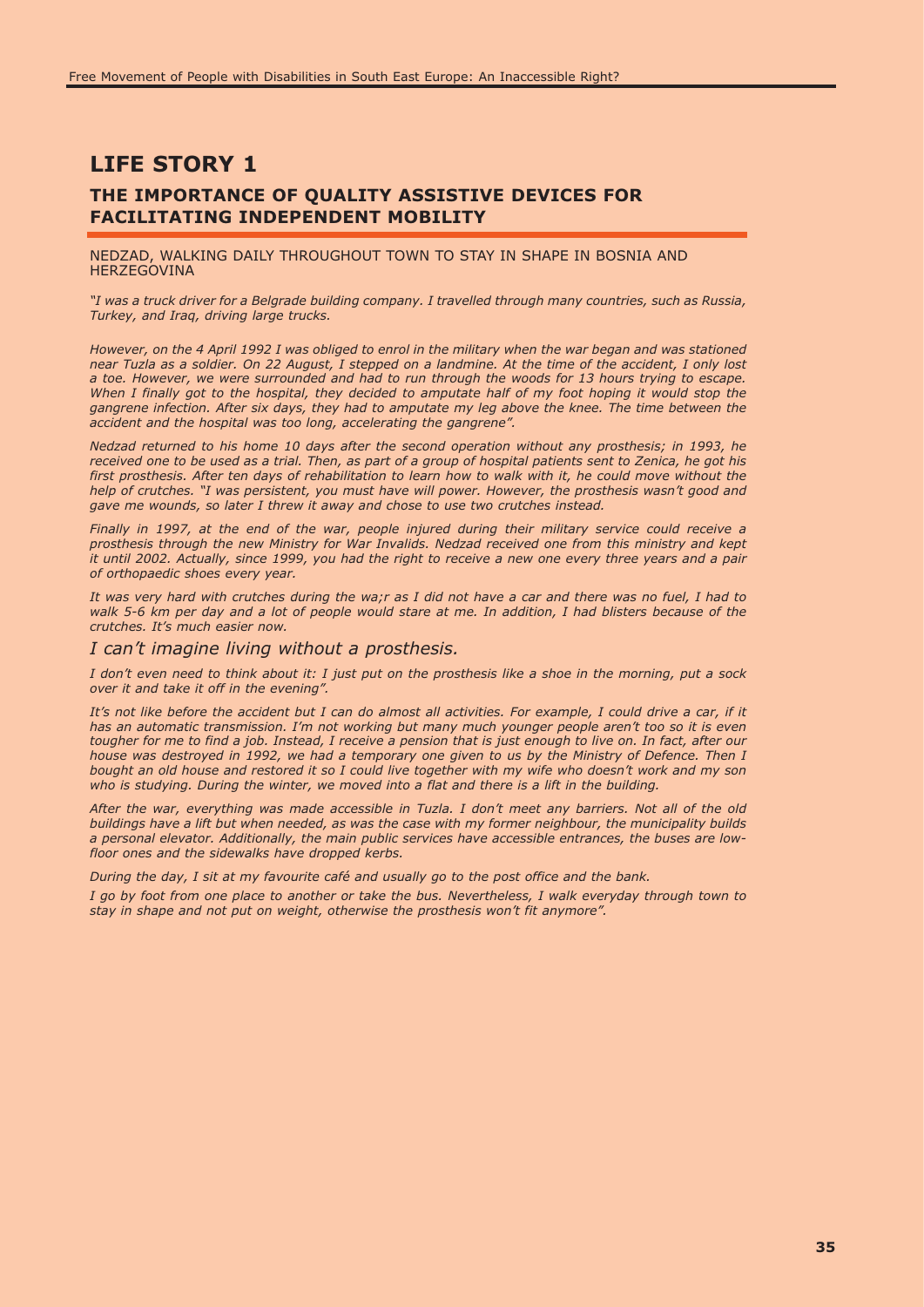## 1.2 Personal assistance

Personal Assistance services are considered to be one of the pre-conditions for independent living facilitating greater mobility both in the UN Standard Rules and the UN Convention.

## **BOX 10**

## **The Concept of Personal Assistance**

The service works as follows: a personal assistant is chosen and employed by the user to provide services for the individual according to their needs. The type of support work plan for the Personal Assistant is developed by the users in accordance with local labour laws. The personal assistant can work in the person's home to assist them with tasks such as getting dressed, cooking, or preparing to leave the home. They can also be employed to help the user go about daily activities within the community such as shopping, going to meetings, or getting to work depending on the needs defined by users themselves.

## Good practice 2: Making user-controlled Personal Assistance Services possible in Serbia

The Centre for Independent Living Serbia (CIL Serbia) developed a Personal Assistance Services (SPAS) that is carried out currently in various municipalities throughout Serbia with the support of Catholic Relief Services and Development Cooperation Ireland. At the end of 2005, there were approximately 70 users and 72 personal assistants. Currently, there are close to 55 users, as funding was reduced from the Irish government. The personal assistant service project began as a pilot in 2000-2001, supported by OXFAM as an alternative form of support service for people with disabilities. The pilot phase included a research study estimating the demand for the service, identifying changes in the lives of users of personal assistant service and analysing the quality of the service. At the end of the pilot phase, on the basis of the research results, with the support of the Irish and Serbian governments and Catholic Relief Service, CIL Serbia implemented a new Personal Assistance Service called SPAS, Serbian Personal Assistance Services project in 2003. In 2006 the SPAS project got funding extension from the Irish Government for a decreased number of users until the end of 2006.

This CIL Serbia initiative is the first consumer-controlled Personal Assistance service in the region, which means that the user is in full control of the service. The principle is that the person with disabilities decides for him/herself how they live their life, which underpins the philosophy of Independent Living.

Users of Personal Assistance benefit from the service by being able to take part in society more easily. They are often excluded from participation without the assistance of another person, because of the large and pervasive barriers in the built environment among other things. These 40 users can bridge the gaps that have separated them from neighbours, friends, social events, educational opportunities and a host of other activities that their fellow citizens take for granted. For example, one user in Jagodina who used to spend his life reading books at home with sporadic visits to the village centre or to a sports event is now one of the most active leaders in the disability movement. With a group of friends, also users of PA service, he managed to acquire from the municipality of Jagodina a working space for the local CIL Serbia branch. Although a wheelchair user, he now travels three times a week with his assistant thirty kilometres in each direction to lead the group in its planning and activities<sup>37</sup>.

In order to continue the Personal Assistance Service, CIL Serbia will have to find solutions with the Ministry of Labour, Employment and Social Affairs. In fact, it is currently negotiating with this Ministry to mainstream personal assistance into social services. It has received partial funding for 2006 from Development Cooperation Ireland but this means that it will have reduced funding and reduced services in the future unless it finds other sources of funding. The project will be more focused on the development of standards and further research.

In 2005, CIL engaged the G17 Institute to carry out a cost analysis of personal assistance services according to the SPAS experience called, "The Cost of Independence" and a team of researchers were commissioned to make a participatory research called "The Experience of Independence". Both Documents were published and demonstrated that it is not only possible to have this kind of support service in Serbia but also that SPAS has significantly contributed to improving the quality of life of the beneficiaries.

CIL Serbia recently completed an external evaluation of the SPAS project 2003- 2005 and is in negotiations with the Ministry for long-term sustainability of personal assistance in Serbia. It has received support from the Ministry to cover part of the costs for 2007.

## 1.3 Looking ahead

This kind of user-controlled personal assistance to support independent living is not supported by any of the states in South East Europe. Instead, the state provides third-person cash allowances for the assistance of another person. This cash benefit is generally used by a family member to supplement to the family's total income.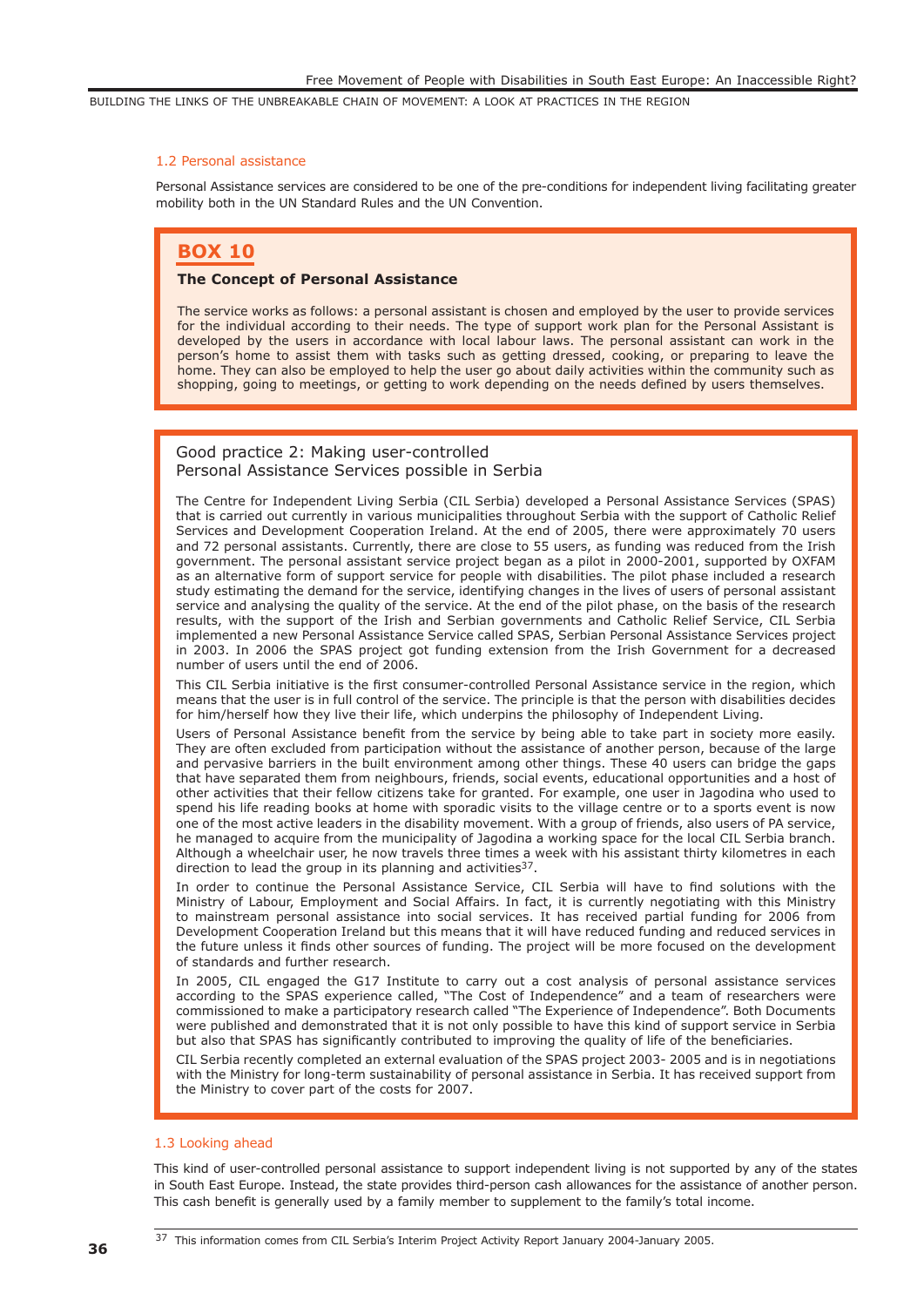# **LIFE STORY 2**

### **PERSONAL ASSISTANCE HELPS TO OVERCOME THE EXISTING BARRIERS IN THE BUILT ENVIRONMENT THAT LEAD TO ISOLATION**

SRDJAN, MEMBER OF THE MULTIPLE SCLEROSIS SOCIETY AND CIL SERBIA AND PERSONAL **ASSISTANCE USER** 

Transcribed from an interview

*Srdjan, 43 years old, has been living with multiple sclerosis (MS) for 22 years now. He started noticing some changes that he did not give importance to at the time when coming back from his military service. At that period, he could easily move and didn't mind that he was living in a completely inaccessible building with spiral stairs and no lift.*

*When this building was destroyed 15 years ago, he moved into a flat where he lives currently. Five years ago, however, his chronic illness got worse and he needed to use a wheelchair.*

*Srdjan can move about with the wheelchair, but not for very long as he gets tired very quickly.*

*His sight is now very poor and everything is blurry "as if I was underwater"; however, he is able to see things when they are very close. He can use the computer as it allows him to enlarge the letter size so he reads a lot of e-books, writes articles for MS newspapers such as, "My MS world", watches movies, communicates with friends, and listens to music, in particular, Spanish guitar and classical.*

*However, as Srdjan says, "For all areas of life, I couldn't do it by myself."* 



*Thanks to the CIL Serbia project funded by the Irish Government, he can actually be supported by a personal assistant he couldn't afford with the pension he receives from the State.*

*So, Milutin, a young physiotherapist, comes six hours a day, 30 hours per week to assist Srdjan with his daily activities.*

*"We can even go out of town for seminars or holidays after making a mutual agreement."*

*"I can walk in my flat because we adapted it by installing handles on the walls; but I don't use the one in my bedroom as it is placed on a wall that is in bad condition and I fear that I will fall. I prefer the one on the wooden doorframe as it is stronger."*

*"I've got a special bed too with a lift from the hospital. Like the wheelchair, I got it through the social security system after going through a long procedure to receive it. The bathroom is very small and the bathtub too high so I bought a chair and Milutin helps me to go in and out. As my mother does the cooking, he does the cleaning instead."* 

*"Sometimes I want to go out of my flat, but without him I'm in jail".* Srdjan with his personal assistant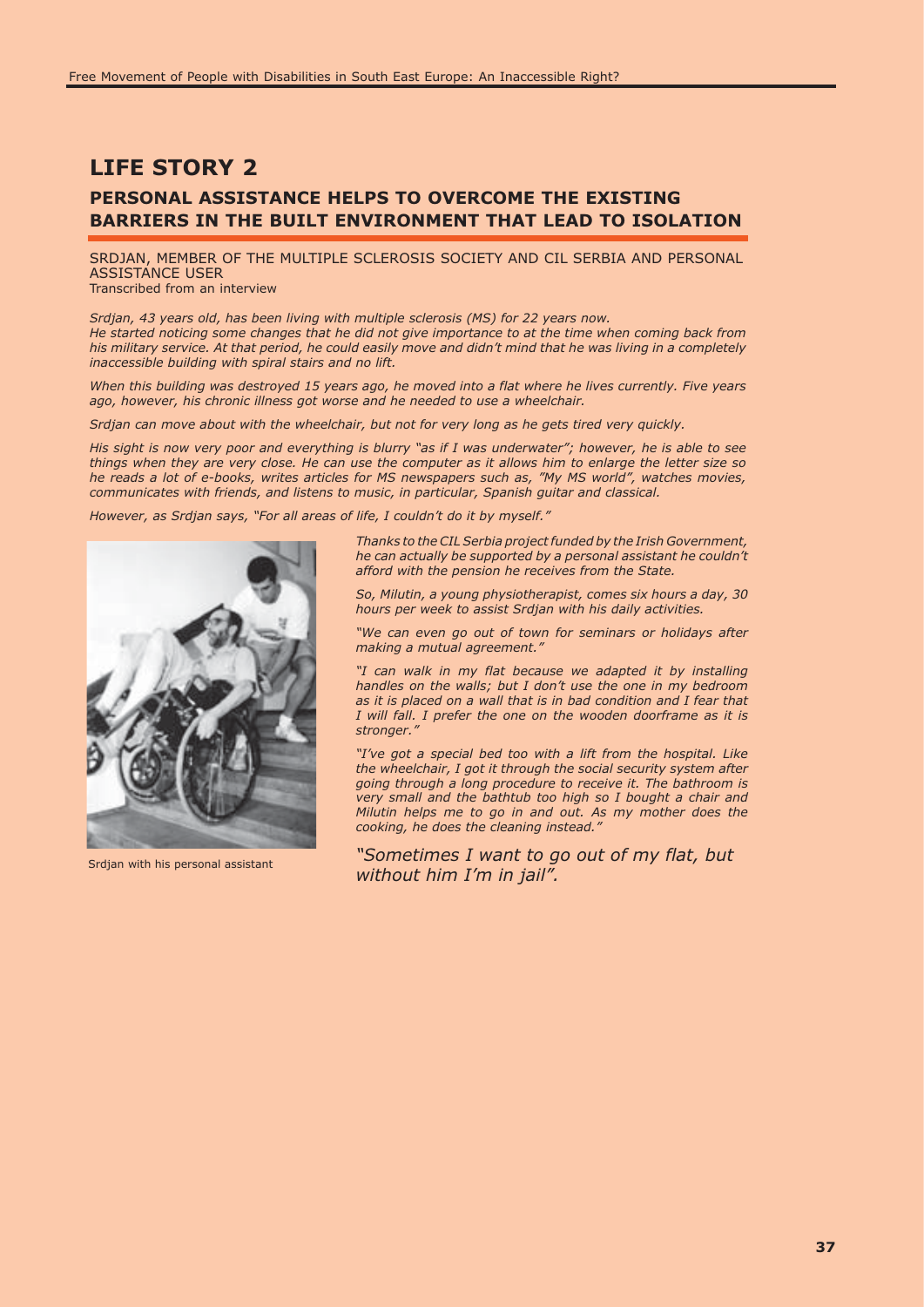Personal assistance services schemes that are user-controlled and of good quality need to be implemented by the states in the region with the help and consultation of DPOs and people with disabilities. The pilot project in Serbia, SPAS conducted by CIL Serbia is an excellent example of how these services can be designed and implemented. With state support, services like personal assistance can be sub-contracted to DPOs and other service providers on the local level who have the knowledge and capacity to deliver quality services.

#### **2. Accessible Housing: The second link in the chain**

Similar to individualised support services, an accessible home is a pre-condition for independent living or selfdetermined living as it enables individuals to do what they need and desire to do as independently as possible within their living space. This definition is addressed to all people meeting difficulties in performing daily activities at home as a result of a disability. It means that not only people with physical disabilities, people who we automatically have in mind when talking about accessibility, but also people with sensory or intellectual disabilities or even elderly people who might have lost certain capacities and therefore meet obstacles in their homes - all need accessible housing38. For some, this can be achieved with accessible features that are permanently fixed such as **wide doors, grab bars, a tub seat in the bathroom** or by using adaptable features adjustable in a short time without involving structural or material changes. For individuals with sensory disabilities, a blind person, for instance, requires **tactile markings for changes in the floor level** and **Braille markings on appliances**. Individuals with hearing impairments will **need visual adaptations** for things such as **telephone ringers, the doorbell** and **smoke alarms**. For wheelchair users, access may require **ramps at the entrances, lower counters, no thresholds, wider toilets, a shower rather than a bathtub**, and ensuring there is an **accessible lift** if the dwelling is above the ground floor39.

Accessible housing helps to facilitate independent living and helps to provide a way for people with disabilities to live in the community. With the provision of Personal Assistance and an accessible home, a person with disabilities can live independently. In the current environment, many people with disabilities live in unsuitable housing - either in institutions or they remain living with their families even into adulthood. Inadequate housing for disabled people has serious consequences. In Britain for example, one study showed that there are over 4 million people with mobility impairments but only 80,000 accessible dwellings. In fact, between 1980 and 1988 the number of homeless disabled people rose by 92% and this did not include those living in institutions or in their family's home40.

#### **Private homes vs. residential collective buildings**

For existing collective residential buildings, the principle of Universal Design or Design-for-All should be applied if the building is being modified or adapted to be accessible. For individual private homes, they should be adapted according to the individual needs of the occupant. As to individual adaptations, making a private space accessible requires precise planning according to the needs of the person, which should be carried out by a multi-disciplinary team including an occupational therapist. When planning adaptations, the evolution or changes in the occupant's abilities must be anticipated so that the adaptations are more sustainable over a long period of a time. For example, the existing home will not be adapted in the same way if the person can partly use their legs or not at all.

#### **Existing residential buildings vs. new ones**

However, the construction standards that should be applied to new residential buildings and private homes are different. Universal Design or Design-for-All must be applied to all new homes so that all new residential spaces can easily be adapted.

#### 2.1 Accessible housing in South East Europe

There are few examples in the region of accessible housing and the ones that exist are generally adaptations that individuals themselves carried out at their own expense according to their needs. In many countries in Europe there are accessible housing consultation services that exist to make housing audits and guide individuals on how to go about home adaptations in an efficient and affordable way. In general, these kinds of housing services do not exist in the region leaving most people who want to make home adaptations without professional sources of information to assist them.

However, the most concerning fact is that in South East Europe, the reality is that many people with disabilities are isolated in their homes. One of the reasons for this isolation is the large barriers a person must face when trying to leave their home. In fact, many people with disabilities face the largest barriers when leaving the home as the common spaces such as lifts, corridors and foyers are very often inaccessible. This vicious cycle of isolation can begin to be changed easily by making new homes and residential buildings accessible. However, since private investors who as a rule have little knowledge about disability issues and accessibility standards, most new residential buildings are now inaccessible. This is only reinforced by the fact that **most legislation on accessibility applies only to public buildings**, investors building private spaces can get away with non-compliance.

39 ABLEDATA, "Informed Consumer's Guide to Accessible Housing" (1995), available at: http://www.abledata.com/abledata\_docs/ icg-hous.htm.

<sup>38 &</sup>quot;Consumer's Guide to Accessible Housing" available at: http://www.abledata.com/abledata\_docs/icg-hous.htm.

<sup>40</sup> French S. and Swain J., "Housing, the User's Perspective", in Clutton S. and Grisbrooke J. (eds.) An Introduction to Occupational Therapy in Housing, (Whurr Publishers Ltd. London: 2006): 4.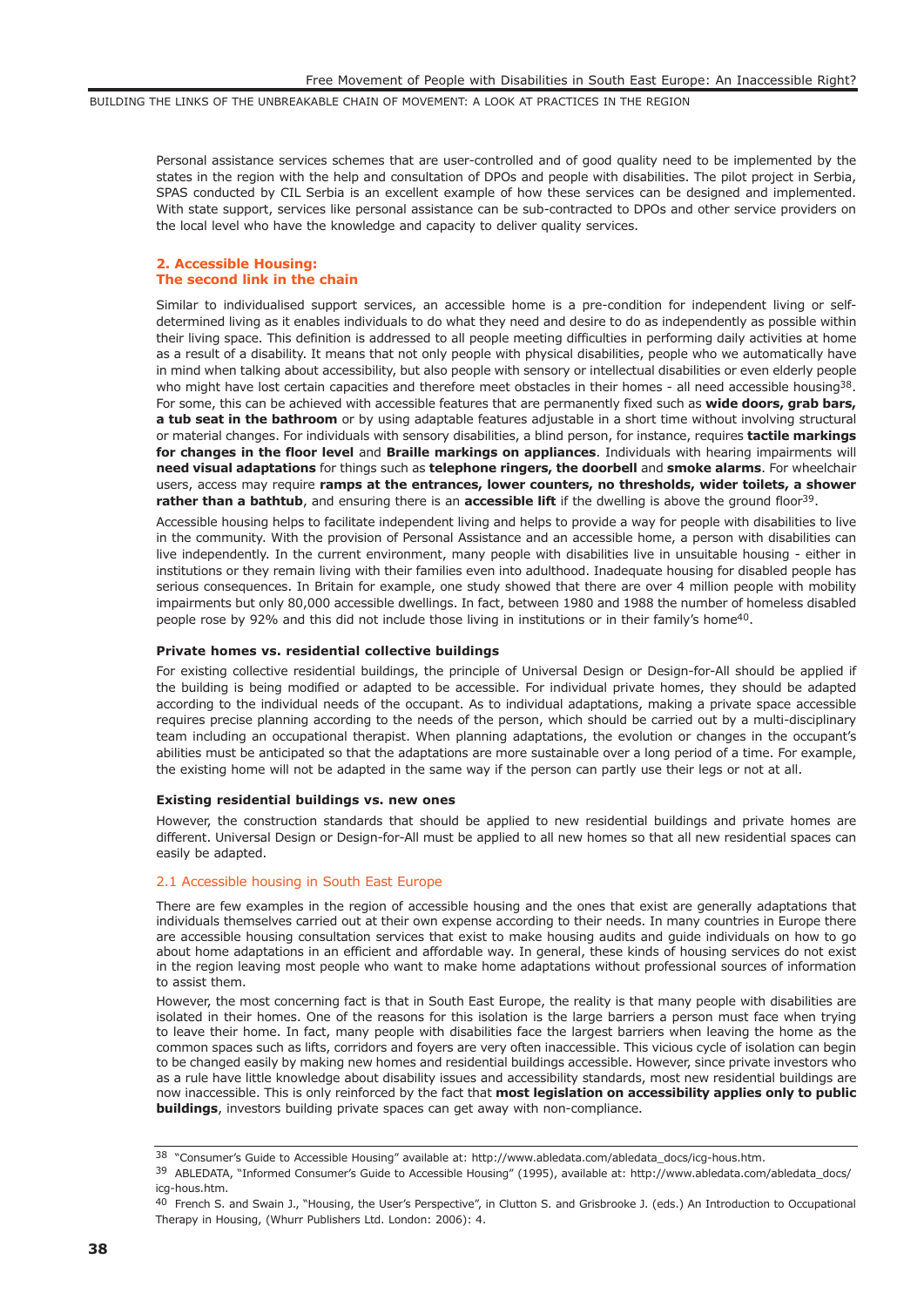#### Free Movement of People with Disabilities in South East Europe: An Inaccessible Right?

BUILDING THE LINKS OF THE UNBREAKABLE CHAIN OF MOVEMENT: A LOOK AT PRACTICES IN THE REGION

#### **Collective residential buildings**

Most of the existing collective residential buildings in the region (large apartment buildings and high-rise apartment blocks) are not accessible. In general, collective buildings have stairs to the main entrance door, all buildings under four stories have no lift and when there is a lift, it is too narrow for wheelchair users and/or they are accessible only by a set of stairs. A person with disabilities in Bor, Serbia explains: "…in most cases, persons with disabilities, who have difficulty with mobility, or persons who seek the help of others, do not go to town, but stay at home. As a consequence, we face the problem of social auto-isolation and inertness. When people can move in their apartment itself it is often the collective spaces within the apartment buildings that are inaccessible," A wheelchair user from Belgrade added, "Lifts are often too small and become a problem when you try to manoeuvre yourself in them or have to carry things."





Apartment building in Gorazde, BiH Apartment building in Novi Beograd, Serbia



Collective residential building in Pristina, UN admin of Kosovo

> Apartment building in Skopje, Macedonia



#### **Private housing**

As investors and builders almost never apply Universal Design standards to private residential buildings there are little to no examples of accessible housing that was implemented in the planning process within new construction. As explained earlier, accessible housing is mainly done on an individual case basis and mostly in the form of adaptations and usually at one's own expense. As Ardhmëria (Future)<sup>41</sup>, an organisation of women with disabilities in Prizren, the UN administered province of Kosovo explains: "While building houses, families that don't have a member with a disability do not think about making their home accessible. On the other hand, families that have a disabled member often do not make their home accessible. Instead of improving the personal mobility of its disabled member by adapting the home, they often compensate by moving the person themselves throughout the home." Sometimes families choose to adapt their home and do so with the help of DPOs as the director of Handikos in Pristina explains, "As flats are private, they provide peer counselling for the adaptation of one's home. However, nobody cares about common spaces, once the private contractor builds and sells the property." Nevertheless, there are a few good examples of home adaptations throughout the region.

<sup>41</sup> This group is not an independent organisation but is an interest group inside of Handikos Prizren branch.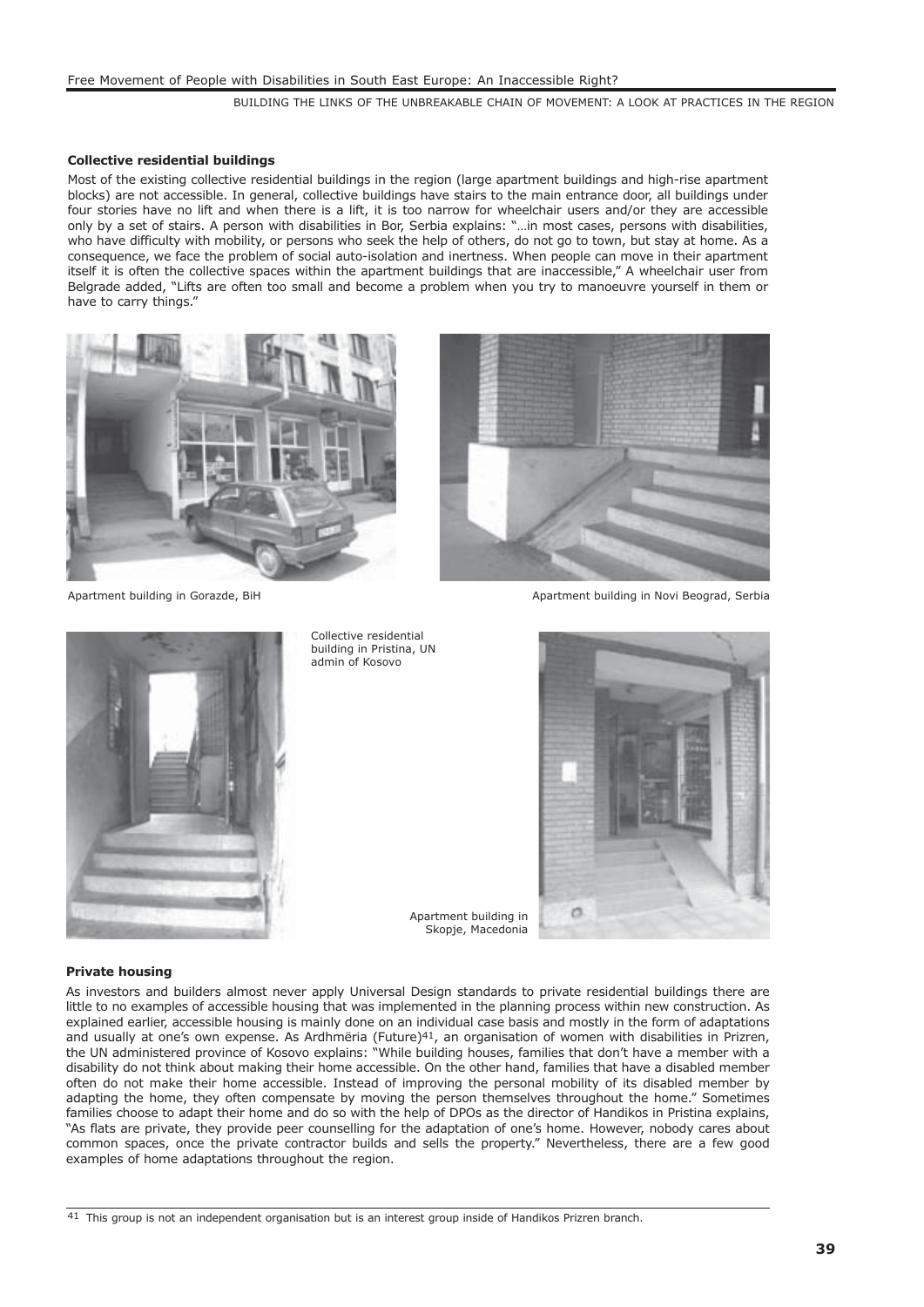### Good practice 3: Home adaptations made to suit one's needs but paid at one's own cost

In Sarajevo, BiH, a wheel-chair user living alone adapted his home to be fully accessible. He made all of the adaptations himself at his own cost. From the bathroom to the kitchen, the balcony to his bedroom - each corner of his apartment is accessible. However, despite this, being on the fourth floor of a building without an elevator made him feel as if he were living in a cage. He thought of investing his own money to build an accessible elevator from his balcony to the street. He learned that the municipality of Sarajevo has included a budget line dedicated to promoting accessibility so he applied for funds to make the adaptation. It took a long time to gather together all the needed documents to build a relevant dossier but after two years of struggling without any help from administrators at the municipality, he succeeded to fulfil the required conditions for funding. The elevator will be built soon as the last step for creating an accessible home. He is very satisfied to finally have achieved this but he stresses how difficult the journey was to get there.



Adapted shower



Widened doors and adapted kitchen



Ramp to the balcony

### Good practice 4: Home adaptations made with available resources

A woman in Leskovac Serbia, who is a wheelchair user, adapted her home using mainly her own resources. The adaptations are modest but effective. In some cases, she made the adaptations herself using the materials at hand with the help of friends. Other adaptations required more professional work such as the sliding door to the bathroom and the adapted wheelchair for the toilet. In addition to these modest adaptations, she had an external lift installed since the building has only an inaccessible elevator.





Removable door frame The Control of Adapted wheelchair Theorem Control of the Lift



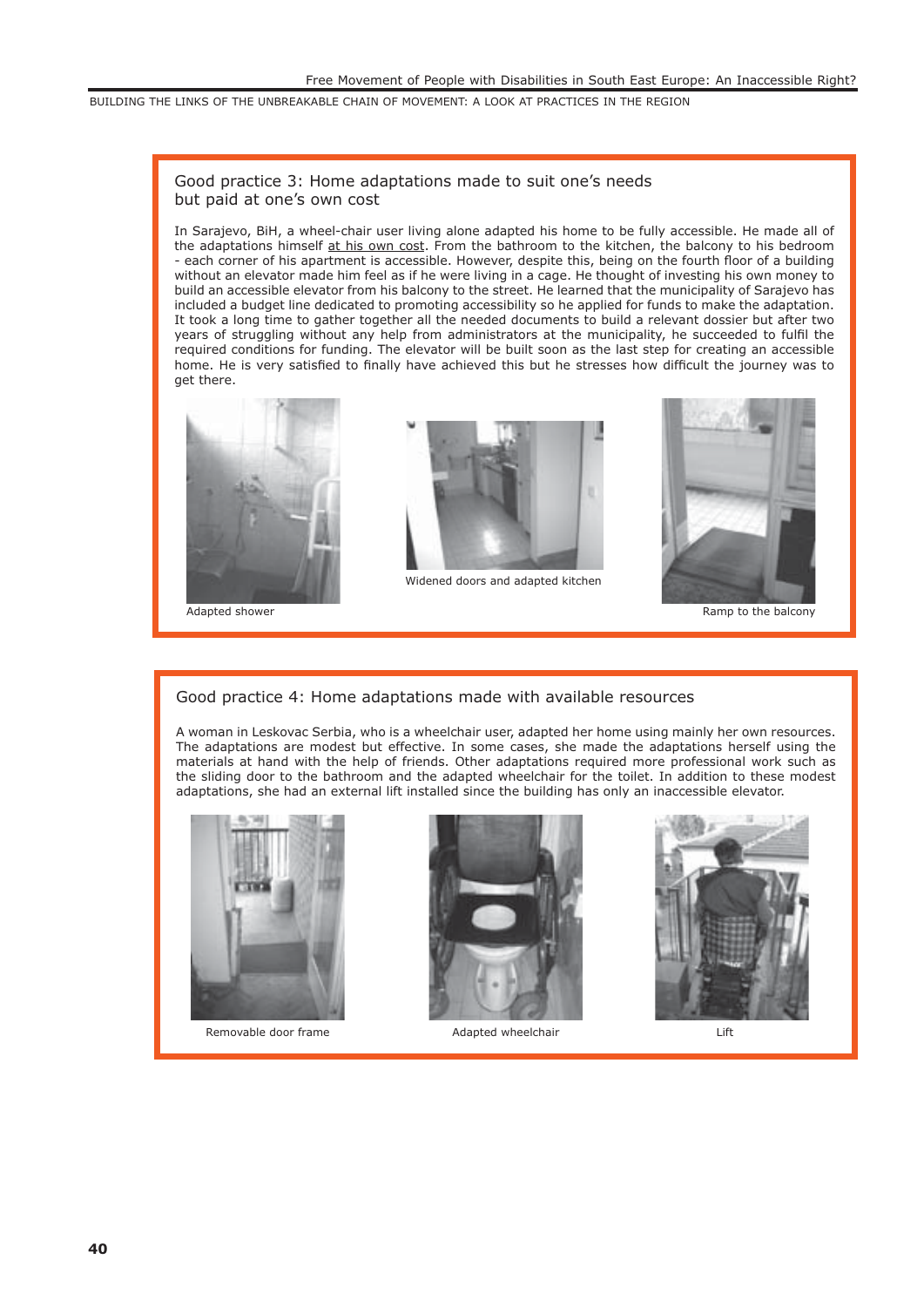### Good practice 5: A look at an adapted home for a blind person

In Sarajevo, a blind woman who lives with her mother in an apartment has made many adaptations to her home. In the kitchen, she has Braille labels fixed to the different appliances so she can easily use them and Braille signage on the thermostat to control the heating. Her clothing is organised so that she can easily choose things that go well together without requiring her mother's help. She has books, magazines and letters recorded on tapes for reading and she has a screen reader on her computer. As for leaving her apartment, she uses a White cane for getting around and has learned all of the streets in her neighbourhood to be able to find her way easily.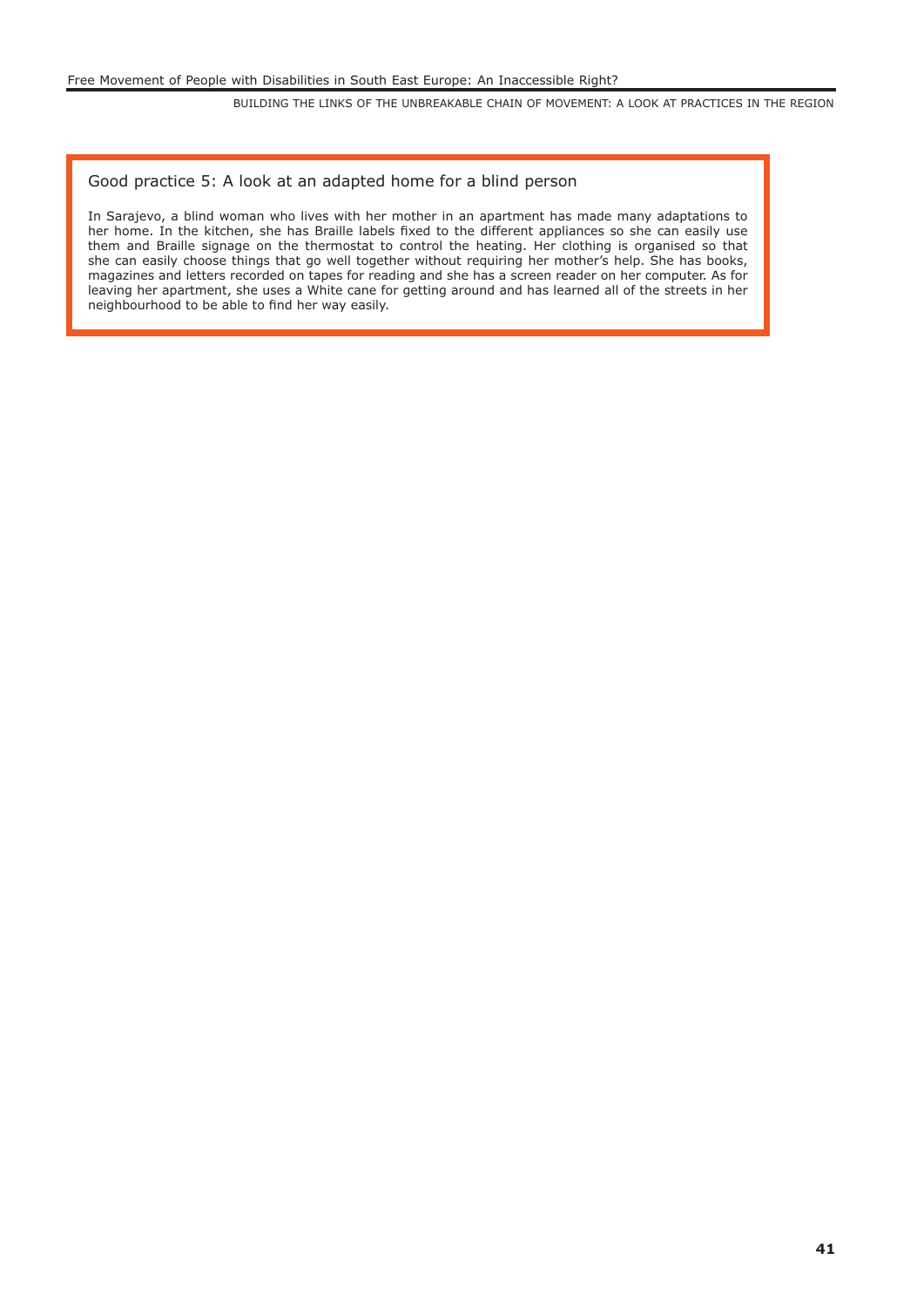# **LIFE STORY 3 A LOOK AT ONE SOLUTION TO HOME ADAPTATIONS**

#### FARUK, THE CHALLENGE OF BEING MOBILE IN PRISTINA

Faruk immigrated to the UN administered province of Kosovo with his family in 1968. Originally from a *small Albanian village in Montenegro, they came to Pristina where the economic situation was better. Faruk was born with a disability known as paraplegia but his family was in a good economic situation and they were able to create a favourable environment for him to grow up in. For example, he was one of the first people in the region to have an electric wheelchair. Owing to this, he became quite independent at an early age. He was able to finish primary school without any problems but faced a significant amount of prejudice when trying to enter secondary school. As a result, he decided to continue his education from home instead. His mother helped him with his lessons and went to the school to collect lessons and books. The teachers, however, were not supportive of this initiative.*

*Currently, Faruk lives with his parents who are quite elderly. Until two weeks ago, they were carrying him into the building, as it was completely inaccessible. Now they have built a ramp to the flat and widened the doors for his wheelchair. They had no problems acquiring permission for these adjustments*  from the municipality. When asked if he would like to adapt his living space any further, Faruk replied *that the main thing for him was to have the computer in an accessible place. Beyond this, he can either manage on his own or he relies on his parents' help, like, for example, entering the bathroom, which is not adapted for his wheelchair.*



*An extensive ramp built outside of Faruk's home in Pristina, the UN Administered Province of Kosovo*

*To get from his home to his workplace he uses his electric wheelchair as a mode of transportation. He drives along the main streets of Pristina, going against the traffic. Faruk explains, "I don't face too many barriers leaving the house and going to work. However, one problem I face daily is that sidewalks are not accessible". Consequently, he was hit by a car on three different occasions.*

*Through his work for the Council on Education and Sciences, he goes to their twice a month meetings. Yet, he has to be carried into the building in order to attend them. Like most of the municipal buildings, this one is completely inaccessible and, as he explains, "When they are made to be accessible, only the first floor is usually adapted"; moreover,* 

### *"When I want to enter a shop or a café, I have to ask people for help, as only few are accessible and in the winter they are completely inaccessible because of the snow".*

 *On the other hand, for leisure, he likes to play chess, read books and spend time on the computer. The national theatre is accessible in a wheelchair, but, Faruk states, "I don't like plays and would prefer going to the cinemas which are, unfortunately, all inaccessible".*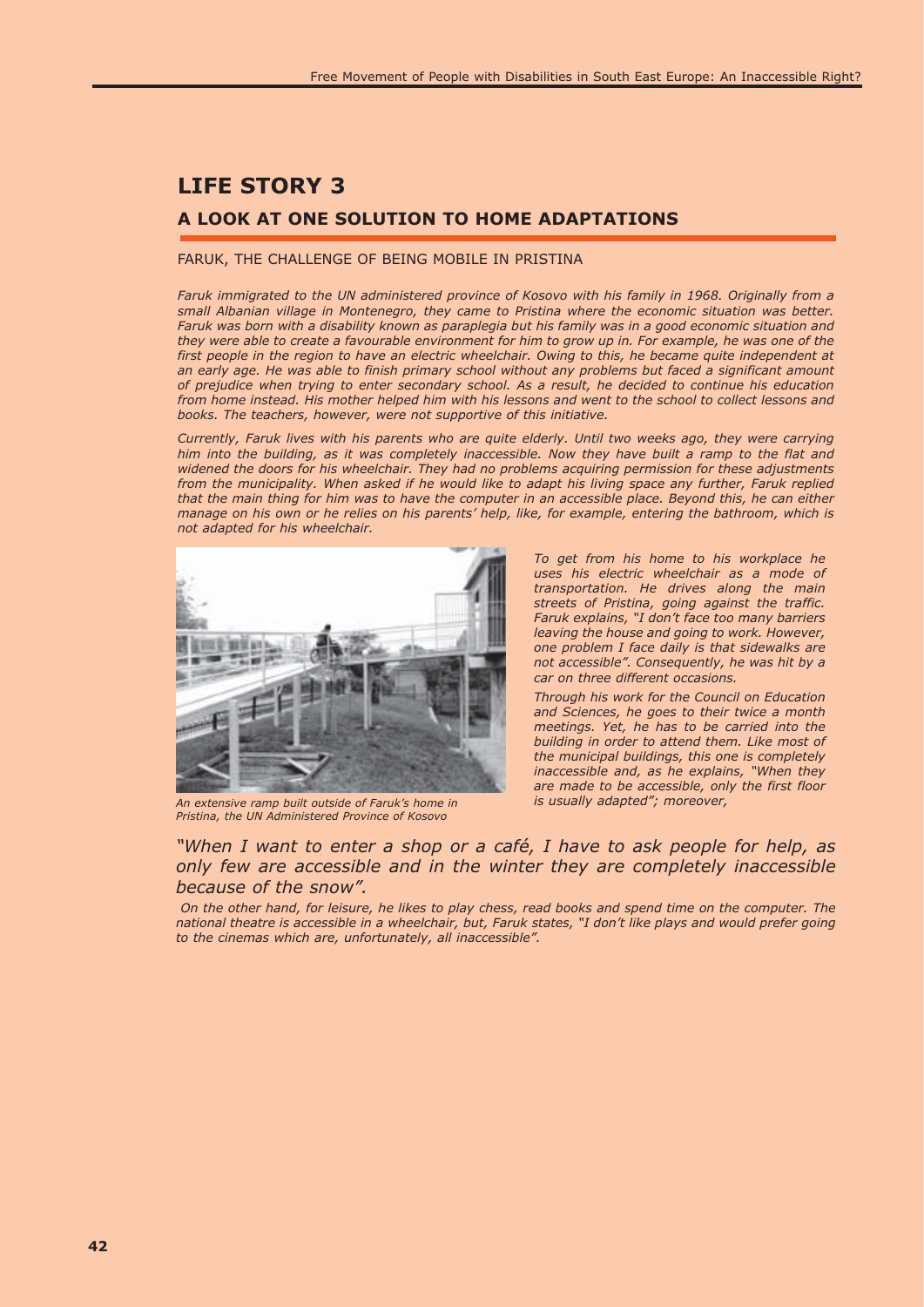Home adaptations in the region are often limited in scope due to insufficient resources and support. Despite some good initiatives to adapt one's living space, there are many examples from the region in which a person only adapts their home partially, having to rely on others' help to use the bathroom, leave the house and move from room to room. In an assessment of adapted housing made by Handicap International South East Europe program (HI SEE) in 2005, an overwhelming number of people with disabilities felt that their situation at home did not need to be changed despite the fact that they faced many barriers daily<sup>42</sup>. This is a phenomenon faced in many countries where without the appropriate supports in place people believe that no other options exist so they "make do" in inappropriate settings<sup>43</sup>.

State resources for supporting home adaptations are limited and many people are not aware that this kind of funding exists or how to apply for it. Limited resources are one of the largest challenges for implementing home adaptations making it more practical for people to make only modest changes to their home that they can afford. In addition to limited resources, when home adaptation consultancy services do not exist and information on making a home accessible are not widely available, it makes it challenging for home owners to know how to make proper changes to their home that are sustainable and functional. Furthermore, the legislation in the region does not make accessibility mandatory for private buildings making it difficult to demand that new residential buildings be accessible.

#### 2.2 A comparative look at accessible housing services in other countries

#### **Canada and the UK providing consultation services**

Another common problem people face in the region when adapting an inaccessible dwelling is that there are no services available to provide guidance and consultation on making the adaptations. In Calgary Canada, there is an Accessible Housing Society providing consultation services to people who wish to adapt their home. With this service, an occupational therapist and an architect visit individual homes to assess what needs to be adapted to suit the needs of the person and then draw up plans for modifications. They also provide information such as names of the relevant vendors and contractors, accessibility products and standards. There is no charge for the service if the client qualifies for income-tested government funding programs that include: Residential Access Modification Program, Residential Rehabilitation Assistance Program, Home Adaptations for Senior's Independence under the Alberta government housing support programs44. Under these programs, applicants who qualify receive a grant to make proper adaptations. The government housing support programs contain an accessible housing registry for people seeking barrier-free dwellings. This registry refers clients to available accessible housing while documenting housing needs for future planning and construction.

In the UK, The Centre for Accessible Environments provides House Adaptations Advisory Services (HAAS) to clients undertaking major adaptations under a Disabled Facilities Grant (DFG). A DFG is a grant given to people with disabilities wanting to adapt their home based on an occupational therapist's assessment. The amount of money given is based on a person's financial circumstances through a mean's test<sup>45</sup>. HAAS helps people to adapt their homes safely, conveniently and more independently and the service is offered free of charge<sup>46</sup>. The common thread in housing policies in these countries is that government grants are given to people with disabilities to help cover the cost of making adaptations to their home.

### Good practice 6: A counselling centre for accessible housing opened by a DPO in Croatia

There is a good example of home adaptation consulting services in Croatia. The Croatian Union of Physically Disabled Persons' Associations (HSUTI) opened an architectural counselling centre in 2001 called "For a Quality Life without Barriers" as a resource centre advising people how to make their home accessible. As this kind of service is missing in the region, HSUTI launched this centre as a pilot project. 'For a Quality Life without Barriers' is staffed with young architects serving their civil military service, who in turn offered over 1,250 consultations free of charge throughout Croatia. In the beginning the counselling centre was mainly giving consultations for private home adaptations but since 2005, they have broadened their services to include hospitals, public beaches and schools.

This pilot project has in the meanwhile received funding from the state through the National Institute for the Protection of Motherhood and Youth. It now provides permanent counselling services on accessibility solutions<sup>47</sup>.

(Saskatchewan: Community-University Institute for Social Research, 2003): 3.

<sup>42</sup> Assessment on home adaptations throughout the region carried out by Handicap International South East Europe in 2005.

<sup>43</sup> Kama Soles, "Affordable, accessible housing needs assessment at the North Saskatchewan Independent Living Center",

<sup>44</sup> More information available at: http://www.ahscalgary.ca/services\_design.html.

<sup>45</sup> A means test is an investigative process undertaken to determine whether or not an individual or family is eligible to receive certain types of benefits from the government. The "test" can consist of quantifying the party's income or assets or a combination of both.

<sup>46</sup> More information available at: http://www.cae.org.uk/HAAS.html.

<sup>47</sup> For more information please see HSUTI's website available at: http://www.hsuti.hr/EasyWeb.asp?pcpid=36.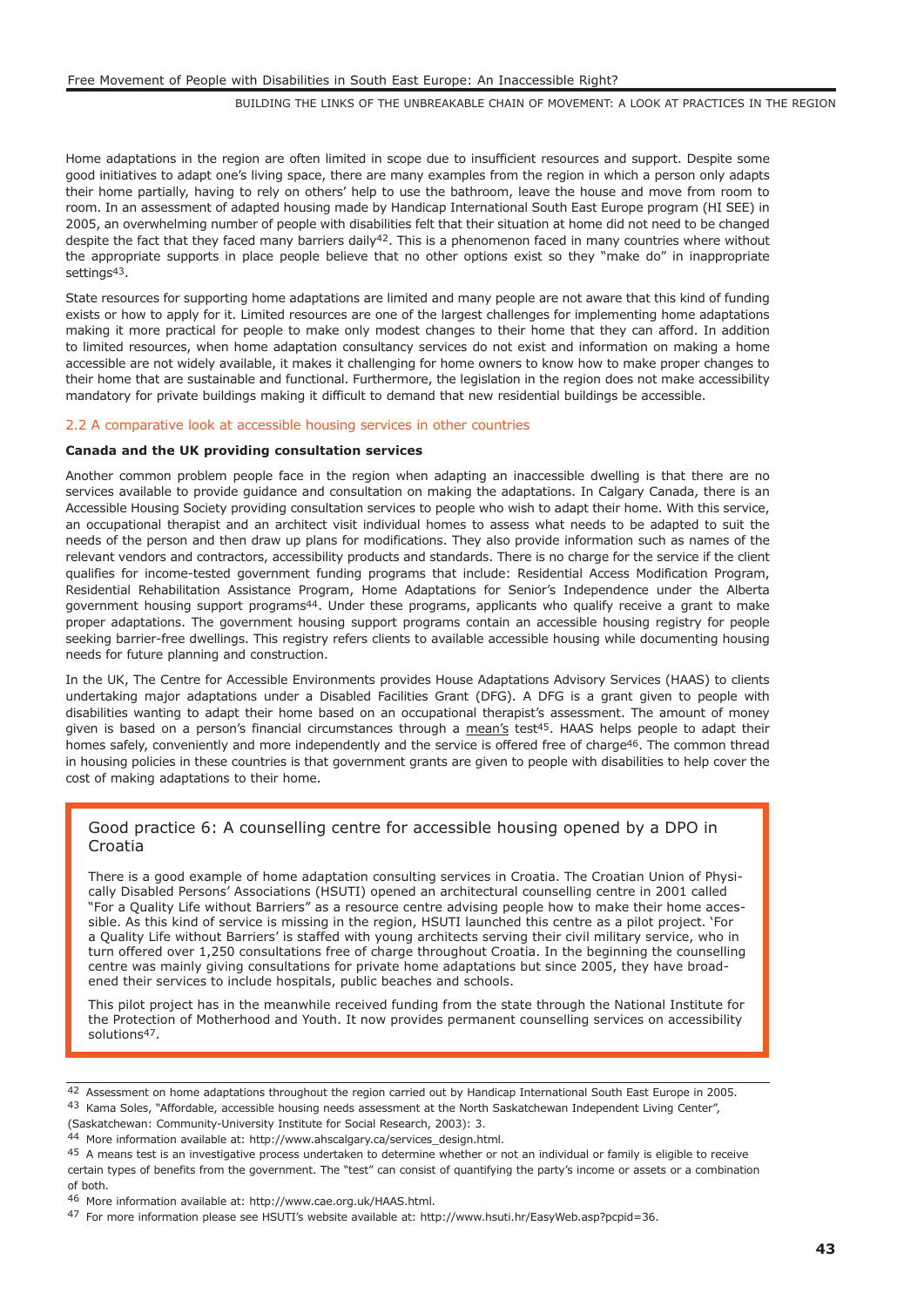#### Good practice 7: Making new residential buildings accessible

In Doboj, Bosnia and Herzegovina, most of the existing apartment buildings are inaccessible. However, in 2004 a standard called "Regulating Conditions of Planning and Building without Barriers to Mobility of Children and Persons with Reduced Physical Mobility" was enacted and is currently being implemented. According to this new regulation, all new dwellings must be accessible, meaning that not only the entrance and common spaces but also the first floor flats have to be accessible to people with disabilities. Five buildings in Doboj were built thus far in accordance to these standards. This standard was drafted with the Ministry of Health and Social Welfare, the Ministry of Urban Planning and Ecology of Republika Srpska in collaboration with local DPOs during a series of round tables on accessibility issues. This is one legal solution for ensuring that new residential buildings provide accessible housing; however it is important that it is followed with training and awareness raising campaigns for those responsible for building and planning.

#### **Accessible housing under US legislation**

The difficulty for ensuring accessible housing in most countries is that residential buildings are private and not subject to the same requirements as public buildings. In the US this is also the case for single-family homes but the Fair Housing Act includes provisions that help to ensure multi-family or collective dwellings include accessibility standards:

Fair Housing Accessibility Guidelines (effective for first building occupancy after 3/13/91) - These Guidelines describe the requirements for compliance with the accessibility requirements of the Fair Housing Act Amendments of 1988. The Guidelines provide technical guidance on the design and construction of elevated multifamily buildings consisting of four or more dwelling units, or for ground floor units in other buildings of four or more units. The Guidelines address:

- Accessible building entrances on an accessible route;
- Accessible and usable public and common use areas;
- Usable doors for wheelchair passage;
- Accessible route into and through the dwelling unit;
- Light switches, electrical outlets, thermostats, and other environmental controls;
- Reinforced walls for grab bars; and
- Usable kitchens and bathrooms.

#### 2.3 Looking ahead

In order to make housing accessible, services need to be available at the local level to help people to make home adaptations correctly and efficiently. Local budgets allocated to housing adaptations must be put in place so that the government can share the financial burden. Finally, there needs to be more sensitivity on the part of the builders, investors (both public and privately owned) and urban planners on accessible housing already in the process of planning and then in constructing of the new residential buildings. For multi-dwelling buildings it is essential that some of the flats created are accessible. One way to accomplish this is to have local registries for people requiring accessible housing. That way builders and investors can have an idea of the demand for barrier-free homes and incorporate it into their planning.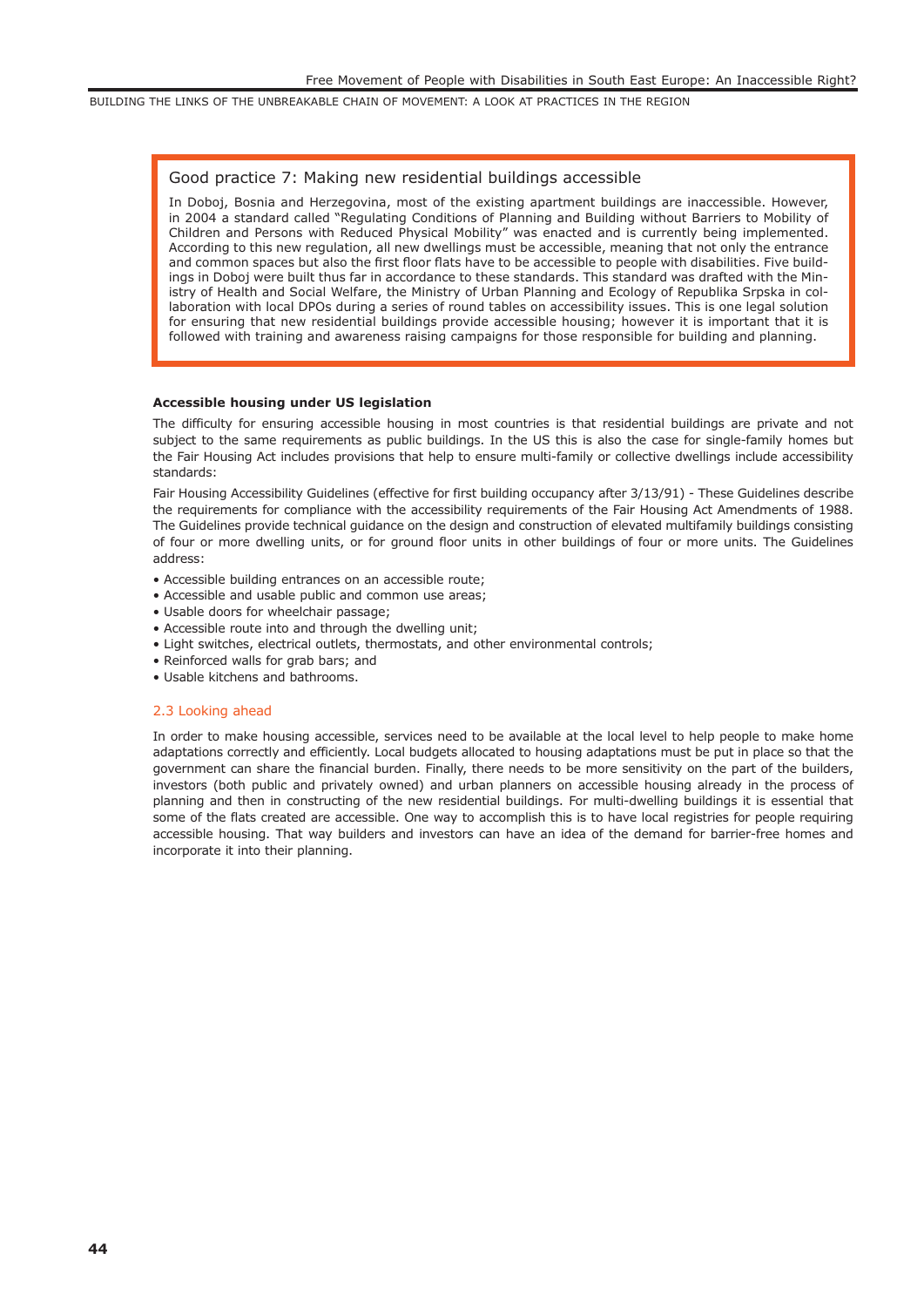# **LIFE STORY 4**

### **LIVING IN AN INACCESSIBLE HOME**

WHAT LIFE IS LIKE IN AN INACCESSIBLE HOME: JASMIN, 23 YEARS OLD FROM SARAJEVO, BiH

*"I study at University but I failed my exams last year…" "What happened?" "I didn't attend to the courses!" "Why not"*

*"I couldn't go out of my yard!"*

*Jasmin is 23 years old and has been using the wheelchair since he was very young; it is a part of him. He lives with his sister who works and helps him financially. The little disability allowance that he's getting is not enough for him to live decently. Soon she will get married and Jasmin will try to live alone. Their home is located in the centre of Sarajevo surrounded by a small garden.* 

*He has learned to be independent like anyone else although he needs a wheelchair to move around. But for him being independent has a financial price, a high one. His small disability allowances do not allow him to adapt his house in a way that would allow him to complete his daily activities. So he has to make the adaptations himself in order to save up on costs.*

Jasmin is attending courses at the Sarajevo University. When asked if someone helps him to leave the *home he replied:* 

*"Not really, since my sister is at work all day. I have to help myself to do that."*

*In order to leave the house, which has stairs to the street he explained, "I step out of my chair and sit on the top stair and go up or down one step after the other with the support of my arm."*

*As to his wheelchair, he explained that he must carry it, "Oh sorry, I almost forgot it…of course I carry it with me and once I reach the street, I step up in it. That's the only way I have to get out of here! In winter it is almost impossible because of the snow that I cannot clean by myself. Unfortunately, then I have to stay home all day long."*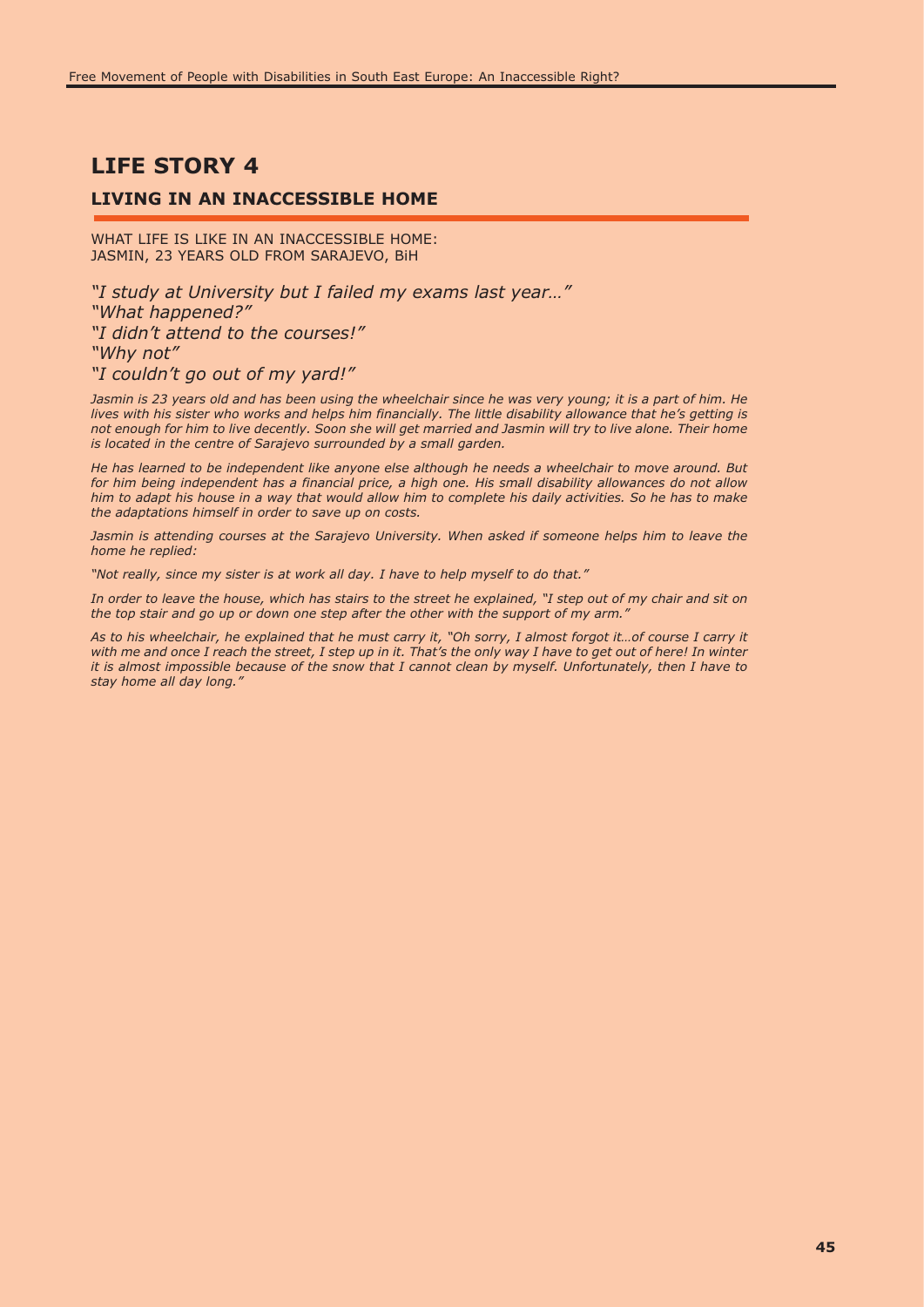#### **3. Public buildings: The third link in the chain**

Throughout the region, the majority of the existing public buildings are not accessible and the situation is often the same with the newly constructed ones. These include post offices, banks, hospitals, town halls and centres for social work, theatres, and schools. According to findings quoted in the Poverty Reduction Strategy Paper (PRSP) in Serbia, public service buildings such as municipal buildings, post-offices, and police are inaccessible to 35% of people with disabilities<sup>48</sup>. The reasons for this are multiple, including non-compliance with building and construction regulations and a lack of awareness about accessibility standards and disability issues in general.

There are many different definitions used for public buildings but in this report, the term is defined to include all buildings and facilities that serve the general public, excluding private housing<sup>49</sup>. Public buildings such as schools, hospitals, banks, government buildings, post offices, cafes and restaurants must be fully accessible to all.

However, a differentiation must be made between a privately owned building that receives the public, facilities open to the public such as a café or restaurant, and a public service building such as a hospital or municipal building that is built with public funds. Both types of buildings must be accessible. If a person with disabilities is denied access to public service buildings because of inaccessibility, this is not only discrimination but it also prevents a person from exercising basic human rights and from accessing essential services such as medical care or education. Furthermore, when public service buildings such as post offices or government buildings are inaccessible to people with disabilities, it limits their ability to take part in civic duties such as voting or participating in public debates on legislation.

### **BOX 11**

#### **Creating a public space that is truly accessible to all: A brief guideline**

When planning a public space there are several aspects that should be taken into consideration to make the building accessible to all. These include:

• Entrances should be at the street level and when this is not possible, ramps with a gentle slope should be provided. Alternative entry points should be avoided as much as possible as this creates stigmatisation;

• Lever handles for opening doors rather than twisting knobs; no threshold at entranceways;

• Information about the layout of the buildings showing the number of floors, the location of lifts, stairs, ramps and emergency exits should be provided near the entrance of the building. Information about the services provided should also be available in the lobby of the building;

• Guidance systems and/or personal assistance should be provided;

• Lifts should be accessible with acoustic and tactile information for people with hearing and sight impairments; speed and volume control on auditory output;

• Corridors must be wide enough to enable various users to pass one another easily;

• Interior and office doors should be wide enough to enable anyone to pass and they should allow for wheelchairs to manoeuvre within the office;

• There should be adequate accessible toilets on each floor with space for wheelchair users and all of the fixtures such as sinks and paper towel dispensers accessible for people of different heights and manoeuvre capacities;

• For emergency evacuations when lifts cannot be used, provision should be made for alternative escape routes accessible for all. There should be visual and acoustic alarms provided as well; • Signage should be clear and understandable for all and should be provided in Braille for visually impaired persons;

• Walls should be free of obstacles so that people can use them as guides;

• Unnecessary dangerous elements of a building should be avoided such as waxed floors, which are easy to slip on, as well as floor rugs which are not fixed to the floor and can block wheelchair users from moving.

Source: These guidelines come from the European Concept for Accessibility Technical Assistance Manual, 2003.

#### 3.1 Public buildings in South East Europe

At present, the majority of public buildings in the region have stairs at the entrance, the existing lifts do not meet accessibility standards and bathrooms are almost never adapted. In fact, "in most collective buildings, you find stairs and inaccessible lifts, so people with disabilities have to be carried in and out", reports the President of the Paraplegics Association in Tirana, Albania. Even when a gentle slope ramp is built outside of the building, once you are inside a person with disabilities is often stuck because there is no vertical accessibility to other floors and toilets are usually not adapted. As a member of IC Lotos, Tuzla states: "I can find the service or the premise I'm looking for but always with the assistance of someone else. Offices are mainly located upstairs, and very rarely can you find public buildings that are internally accessible to beneficiaries."

<sup>48</sup> Republic of Serbia, Annex to the PRSP for Serbia, (Belgrade: 2004): 27.

<sup>&</sup>lt;sup>49</sup> This is the definition for public buildings used in the European Concept for Accessibility technical reference manual.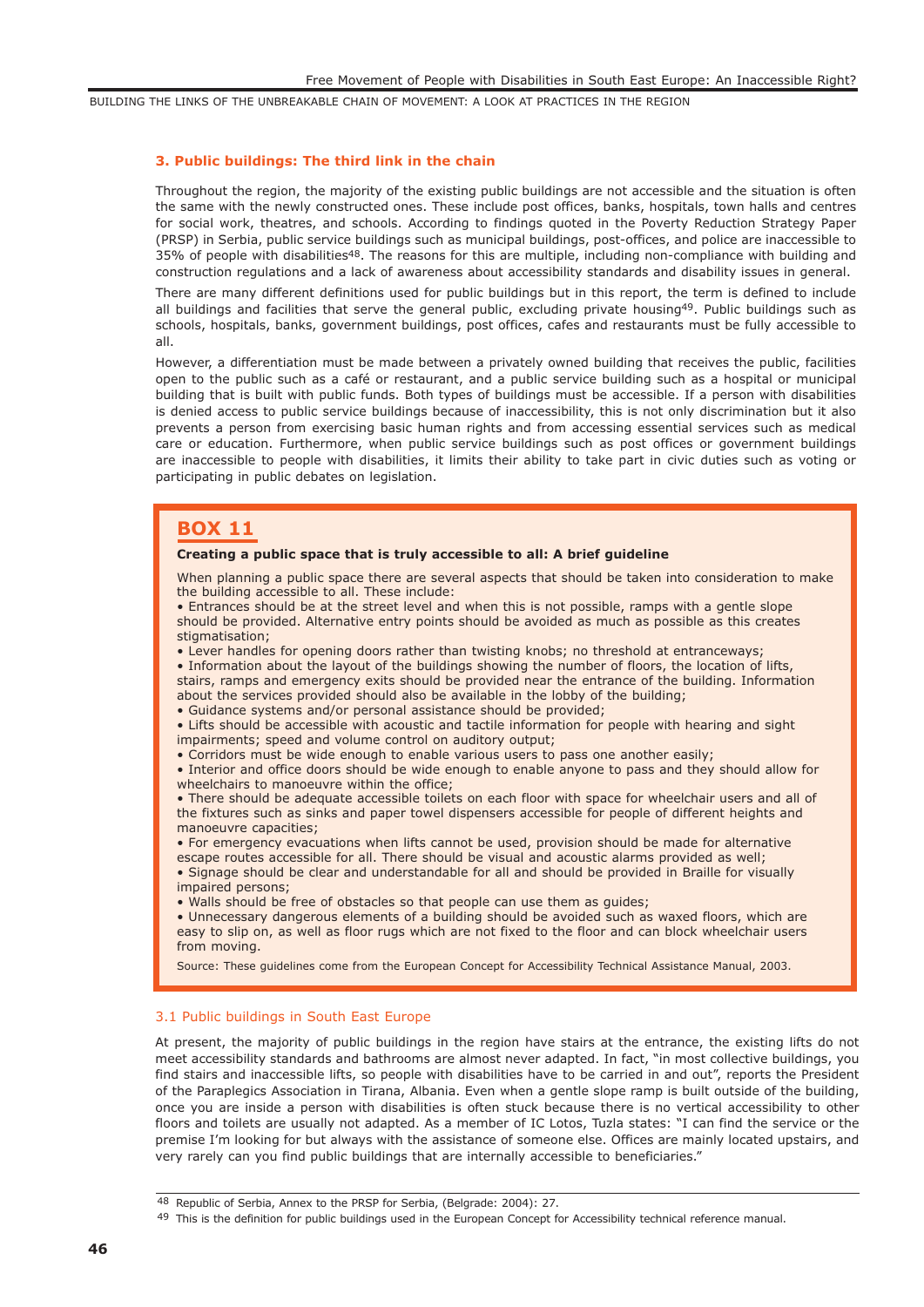#### Free Movement of People with Disabilities in South East Europe: An Inaccessible Right?

BUILDING THE LINKS OF THE UNBREAKABLE CHAIN OF MOVEMENT: A LOOK AT PRACTICES IN THE REGION



Inaccessible post office in Smederevo, Serbia



Inaccessible lift in the economic faculty in Sarajevo, BiH



Inaccessible university in Skopje, Macedonia

In many cases, when a building has an accessible entrance, little to nothing is done to make the interior of the building barrier-free. **Accessibility is not seen as a continuum or an unbreakable chain of movement** as a member of the Paraplegic Association in Tirana explains, "Most public buildings are accessible from the outside, but once inside the building you are stuck." In Pristina, a disability advocate confirms a similar pattern saying, "Now schools have ramps, but no lifts, no accessible toilets and the windows are not accessible to wheelchair users meaning they are above the eye level of a wheelchair user preventing them from looking out or opening them."

The Association of Youth with Disabilities in Montenegro conducted a survey of public buildings in the capital and concluded, "It is especially indicative of society's lack of knowledge on disability that all of the institutions

of justice (courts, attorney's offices etc…), the Parliament, the Republican's Assembly, the Employment Bureau and many other public buildings are not accessible. According to our survey, as high as 97% of the buildings in the capital of Montenegro, Podgorica, are not accessible or are not in accordance with the adequate standards of construction."

Nevertheless, a number of useful transformations have been undertaken mainly upon the initiative of DPOs or architects who are aware of the problem. This is sometimes the case in towns where strong awareness-raising campaigns have been carried out. Such is the case in Svrljig, Serbia where approximately 80% of the public buildings are now accessible as a result of strong lobbying by the Sizif association.



School with ramp but nothing on the interior of the building is accessible, Gorazde, BiH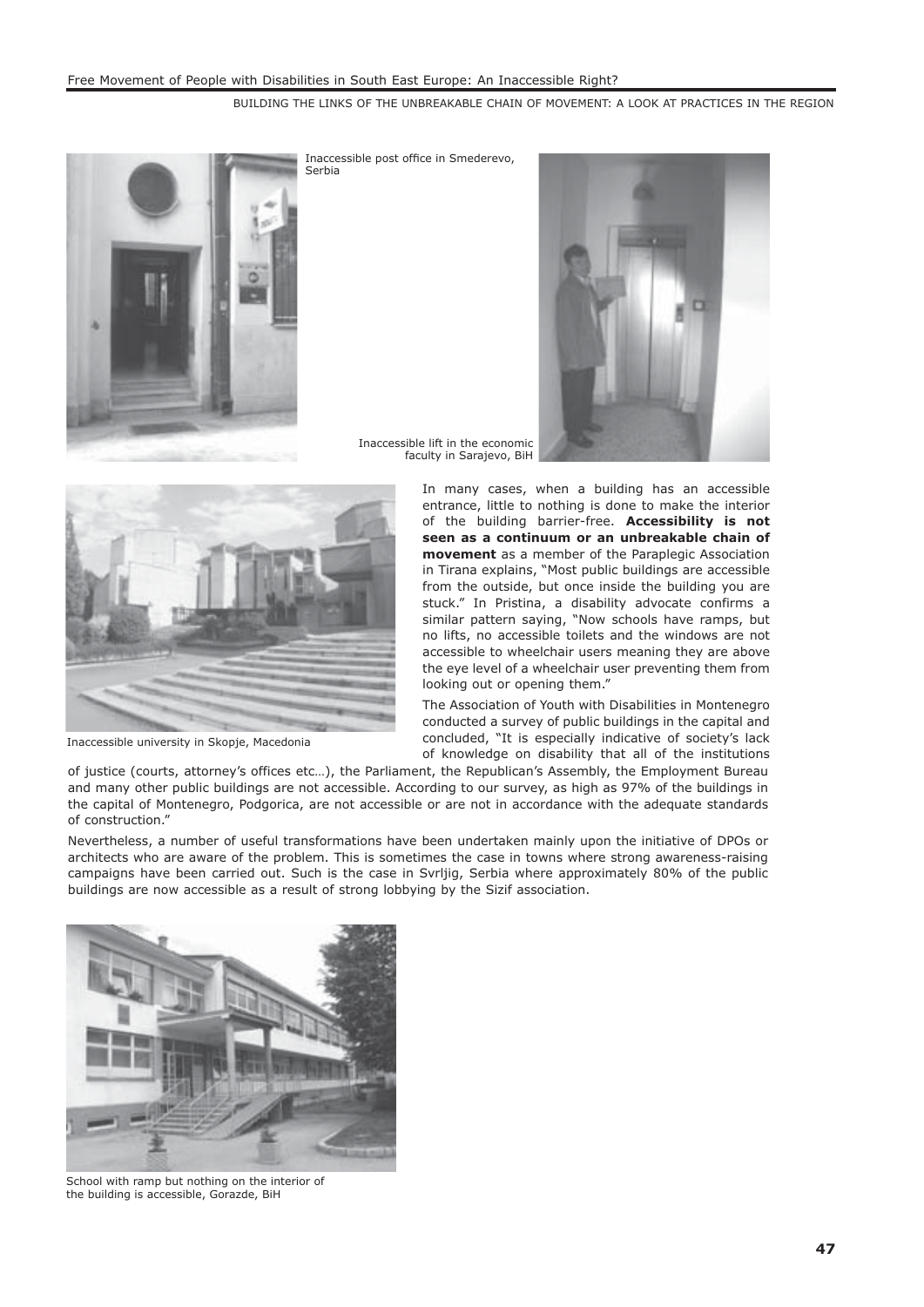#### Free Movement of People with Disabilities in South East Europe: An Inaccessible Right?

#### BUILDING THE LINKS OF THE UNBREAKABLE CHAIN OF MOVEMENT: A LOOK AT PRACTICES IN THE REGION

Good practice 8: A look at different solutions to make public buildings more accessible

#### **Cultural buildings: Reconstructing Belgrade Philharmonic Concert Hall**

An interesting project to adapt the Belgrade Philharmonic Concert Hall took place during the reconstruction of the building in 2003. CIL Serbia lobbied the manager of the concert hall to apply accessibility standards



Accessible lift in the philharmonic concert hall, Belgrade



Accessible entrance to post office in Belgrade, Serbia

within the reconstruction process. In spite of the considerable technical challenge, the reconstructed building was finally made accessible. The entrance was placed on the street level without stairs and the first floor can be reached by a clever use of platforms, keeping the narrow space of the foyer available. As the old toilet was situated in between two floors and therefore inaccessible, a new one was built on the ground floor according to accessibility standards. Inside the concert hall, the first row made accessible for wheelchair users. The delegation of CIL Serbia was at the grand opening of the concert hall and the event received considerable media coverage. A member of CIL Serbia involved in the project explained that they had had good cooperation with the director of the philharmonic concert hall as well as the architects working on the project. The architects were especially enthusiastic to work with members of CIL Serbia, as they were not familiar with accessibility issues.



Accessible area for seating inside the concert hall

Public service buildings: a post office made accessible As part of recent renovations of a post office in Belgrade, the entrance of the building was made completely accessible and several adaptations were made in the interior to reduce barriers. During the restoration of the building, the director of the post office hired an architect to make it accessible. The director of the post office was sensitised to disability issues, as his good friend is a wheelchair user. The architect contacted the Muscular Dystrophy Association (MDA) for advice and they cooperated during the planning process. The MDA were able to consult with the architect on accessibility standards, which were successfully implemented in the reconstruction process.

Although not all post offices in Belgrade have been made accessible, this is a good example of how awareness of disability issues is vital to accessibility planning. Furthermore, because the architect cooperated with an organisation of people with disabilities, who were already familiar with accessibility standards, the accessibility features were implemented properly.

#### **Universities: Experience in Montenegro**

The Association of Students with Disabilities in Montenegro carried out a project called "Faculty for All" aimed at making the University of Montenegro accessible to all students. Once they developed their project, they received support through a partnership with the Government of Republic of Montenegro, the Ministry of Labour and Social Welfare, the Central Bank of Republic of Montenegro, the Ministry of Culture, Opportunity Bank, and the University of Montenegro which provided logistic support. Along with this support, the students' association seized the opportunity to ask for the remaining funding needed from international donors implementing a project called "Community Revitalisation through Democratic Action", funded by USAID, and executed by International Relief and Development (IRD) in central and southern Montenegro. This program was, at that point, simultaneously carried out in several community councils each representing one or more communities. The students' association was granted support from IRD and was able to include community council members in this project as well. The total project value was 20,476 € with a time frame of three months, and the result of the project was construction of a special ramp at the main entrance of the university along with the installation of an accessible lift. A building company from Belgrade installed the staircase elevator, while community council members participated with labour and other contributions. The project was covered by a media campaign on the importance of accessibility.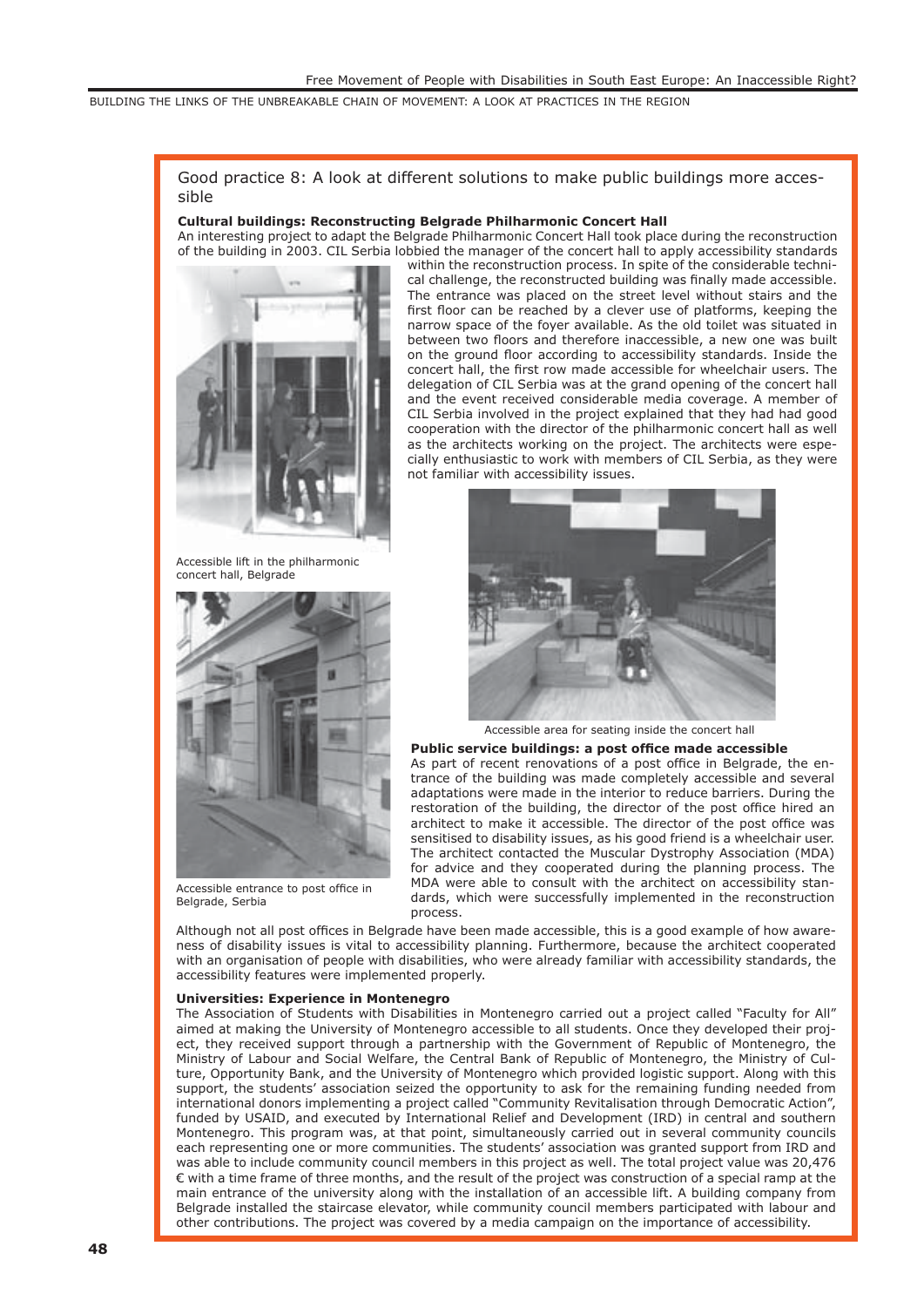# **LIFE STORY 5**

### **FACING BARRIERS AS A STUDENT WITH DISABILITIES ATTENDING UNIVERSITY**

BORJANA: ONE DAY IN MY LIFE AS A SECOND YEAR STUDENT AT THE PHILOLOGY FACULTY IN SKOPJE

*My day usually begins at 7:40 a.m. I go to the faculty, of course, taking a special bus for people with disabilities; more specifically, for students with disabilities. Most of the time, my mother comes with me as a personal assistant.*

*Depending on how much time it takes to pick up all of the students with the bus, I arrive at university around 9 o'clock. Fortunately, the philology faculty is equipped with a ramp as well as a lift, and I am able to move about in order to meet some of my obligations, such as meetings and discussions with teachers and other students.*

*However, I still have some problems with the inaccessibility of the professors' offices and classrooms where I have to ask someone to move the tables in order for me to enter and attend. Sometimes, I must make an agreement with the lecturers to take my exams on the first floor because the interior doors, as well as the desks are completely inaccessible for wheelchair users as the wheel chair cannot fit. .*

*After this, I usually have a coffee at the faculty café, which luckily is accessible. Also, if I need to go to the bank, there is one on campus I can get to without any difficulty.*

*Around 1 p.m. I return home, again using the same bus.*

*From my point of view, I invest a lot of energy to live my life as normally as other people. In my opinion the Macedonian government should assume its responsibility to introduce changes in as many as possible aspects of social life of people with disabilities.* 

For instance, our family house has been adapted and is completely accessible to suit to the needs of *my physical disability. It stands in striking contrast to collective buildings that have flights of stairs.* 



*Borjana on her way to university Skopje, Macedonia*

*Everywhere in town I face different kinds of architectural barriers, especially in public cultural places such as the Macedonian National Theatre and the cinemas.* 

*Besides, it is very difficult for me, as a wheelchair user, to find my way without any outside help. This is the reason why I suggest having good signs, ramps at entrances and a reduction of barriers throughout the city to make the urban environment more accessible.*

*Finally, as a wheelchair user, I cannot use public transportation. So, before this special bus for students with disabilities, which now I take every day, my only means of transportation was by taxi. Needless to say, this was very expensive for my family and me.*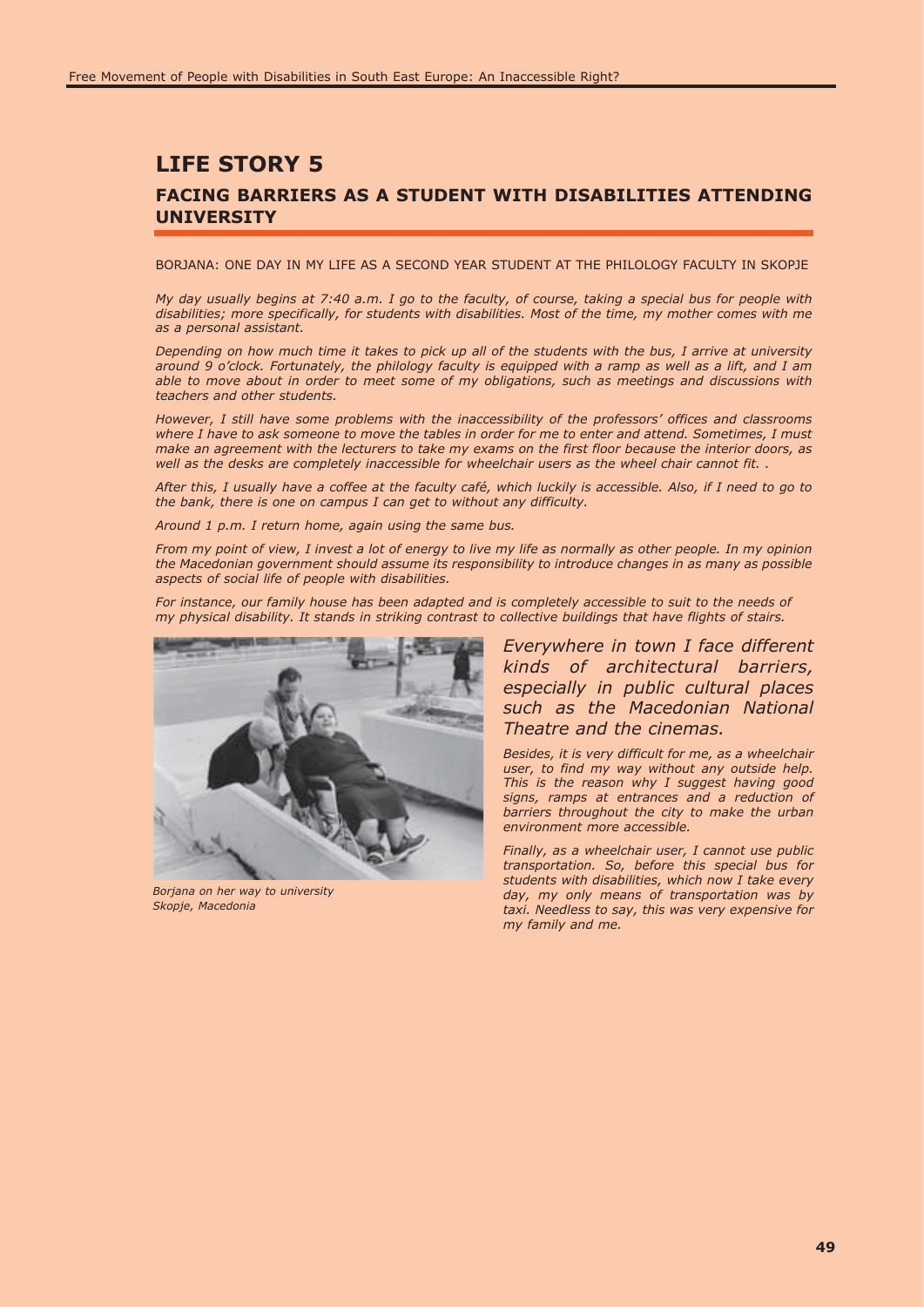### **BOX 12**

#### **Political access: Making public institutions and voters polling stations accessible in UN administered province of Kosovo**

A lack of accessible public infrastructure prevents people with disabilities from having full access to different institutions in UN administered province of Kosovo. Furthermore, this problem has been perpetuated across generations as this lack of accessible facilities and equipment discouraged young persons with disabilities from identifying themselves with democratic and civil governance systems. Consequently, Handikos a DPO in UN administered province of Kosovo, carried out an initiative to ensure full participation and greater access for persons with disabilities in registration and elections for the 2002 municipal elections and the general elections for 2004 with the support of World Vision and Handicap International.

According to Handikos, there are two consequences resulting from inaccessible state institutions; first, the under representation of people with disabilities in all facets of democratic and electoral systems, such as voting, running for and being elected to public office; and second, the risk of not having the needs of the disabled community included and addressed in subsequent public policy making and implementation, which in turn further perpetuates under-participation and under-representation.

One of the main priorities of the project was to have access to all polling stations in the UN administered province of Kosovo by ensuring the entrances were equipped with ramps. Local staff of Handikos identified the inaccessible entrances and the OSCE financially supported the building of ramps for these buildings. There were 96 ramps built in total and in addition 38 polling stations were made fully accessible to people with disabilities. An amount of EUR 1,000 was planned for each polling station for carrying out the necessary changes. Each of the 38 polling stations was equipped with 2 wheelchairs used to assist people with disabilities and others (such as elderly people).

For the election process, there was a need for professional staff able to offer voter education to people with disabilities, to raise awareness of society and, in doing so, to give advice and support by involving people with disabilities actively in the election process. An Election Day team was formed to give direct support to people with disabilities coming to the polling stations to vote.

During the election process Handikos produced materials for the campaign such as posters and brochures, as well as media campaigns on the inclusion of people with disabilities in the voting process.

#### **Why some accessibility solutions do not work: A look at Croatia and BiH**

A common solution to creating an accessible entrance for a public building is to install an electronic ramp for wheelchairs, which then requires the assistance of another person to operate. While this kind of device does provide access to wheelchair users it is problematic as it prevents the autonomous movement of the person entering the building.

In Zagreb, the Union of Associations of People with Disabilities of Croatia, SOIH, spearheaded a project aimed at using public funds to provide accessible entrances to public buildings. Electronically operated wheelchair lifts were installed at the entrances of several public buildings including two of the main post offices in Zagreb and a ramp was built outside of a pharmacy in the centre of the city. Despite the good intentions of this project, people in wheelchairs explained that when they want to enter the post office, they must ask someone inside to carry them as the lift is almost inoperable and even when the lifts are operable their use is limited during bad weather. The ramps actually create more stigmas for people with disabilities and they end up breaking the seamless chain of movement. In Sarajevo, there are many public buildings with such electronic ramps that are also rarely used and often times inaccessible due to this infrequent use.



Post office in Zagreb with an electronic lift



Theatre in Sarajevo, the electronic lift is blocked by a car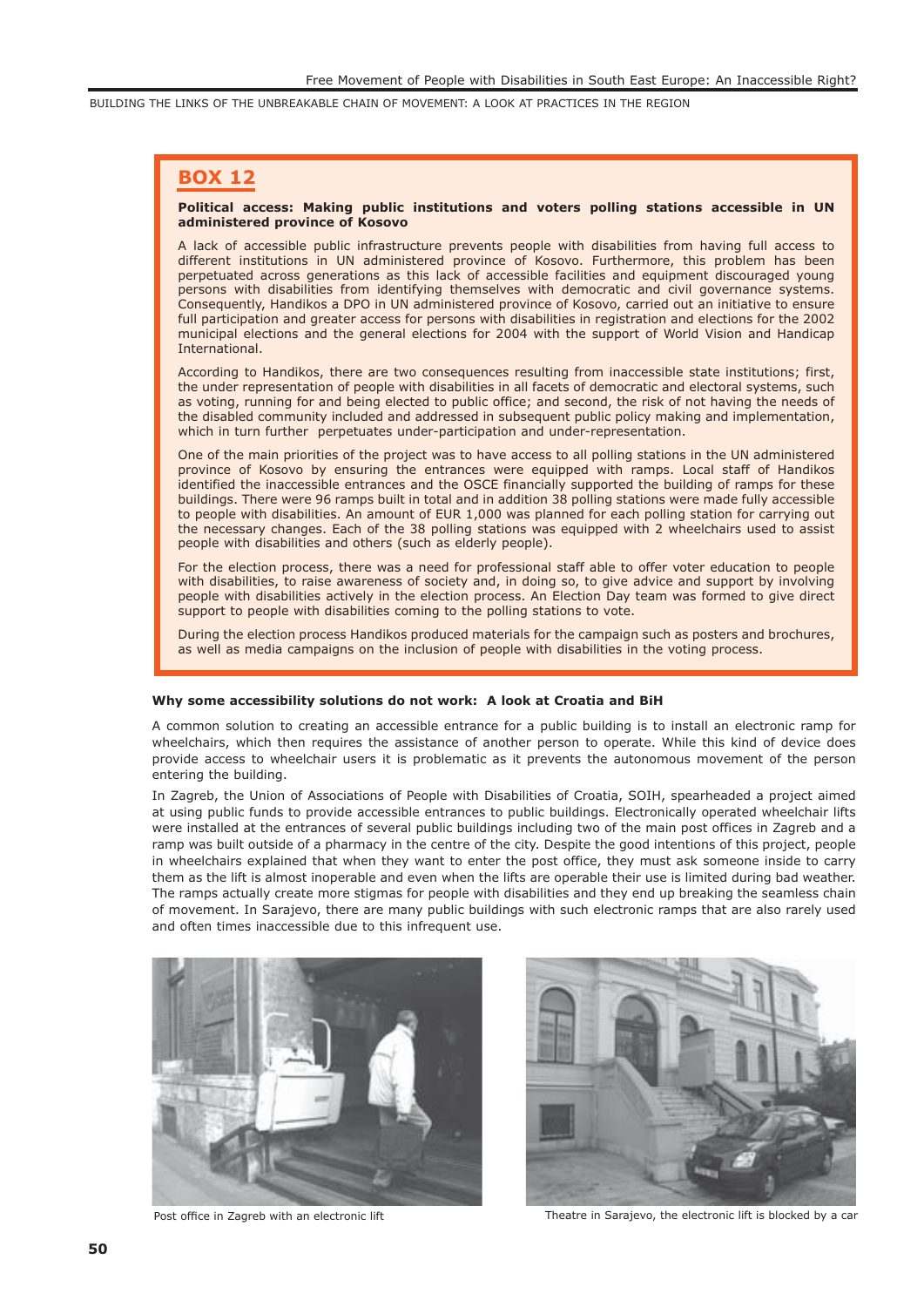

Electronic lift covered due to lack of use in Sarajevo

As emphasized before, accessibility does not stop with a gentle slope ramp alone. The ramp is only a part of making a building accessible. Accessible approach paths to the building are also necessary as are accessible interior doors, bathrooms and lifts.

#### 3.2. The cost of adapting an existing public building vs. the cost of building with accessibility standards in the planning process

Studies made outside of the region show that it is significantly less expensive to make a building accessible from the beginning of the planning process rather than through adaptations once construction is finished. However, when a building must be adapted, research shows that accessibility costs are commonly overestimated. In a study commissioned by the Sears Corporation in the US, it shows that of 436 reasonable accommodations made by the company under the ADA, 69% cost nothing, 28% cost less than \$1,000 and only 3% cost more than \$1,000<sup>50</sup>. In the UK, in a regulatory assessment of costs for new construction and extensions according to accessibility standards, it would be EUR 173 million a year, which is 0.01% of the overall GDP51.

A relevant study was conducted in Switzerland to assess the costs of implementing the Equity for Disabled Persons Act (EDPA) and the

costs needed for making Switzerland barrier-free. Some 140 buildings throughout Switzerland were analysed and evaluated as part of this study to compare the costs of making an existing building accessible as opposed to costs of new construction using accessibility standards<sup>52</sup>. The results of the data show the significant cost savings when using accessibility standards at the beginning of the building process. The chart below shows the differences in cost to adapt a residential space versus to make a new building accessible compared to the original construction costs.

| <b>BOX 13</b><br>Costs of adapting a building vs. making the building accessible at the start |       |                                         |                  |         |
|-----------------------------------------------------------------------------------------------|-------|-----------------------------------------|------------------|---------|
|                                                                                               |       | $2.0 < 5.0$ million $2.0 < 5.0$ million | $> 15.0$ million | Average |
| Adapted residential building                                                                  | 6.99% | 6.17%                                   | 3.96%            | 5.89%   |
| New residential building                                                                      | 3.40% | 2.49%                                   | 1.65%            | 2.64%   |
| Adapted public building                                                                       | 1.69% | 0.58%                                   | 0.28%            | 2.63%   |
| New public building                                                                           | 1.47% | 0.44%                                   | 0.12%            | 1.73%   |

The Swiss study showed that new construction with accessibility standards is significantly less expensive than adapting a space to meet new building requirements. In fact, the total estimated costs for implementing a barrier-free environment in Switzerland were considerably lower than expected: 0.45 billion CHF (0.29 billion Euros) annually and these would most likely include the costs of renovating existing buildings rather than new construction. As time goes by, the annual additional costs for making a barrier-free environment would likely drop close to zero as modifications are completed and new buildings use smarter architectural accessibility solutions.

<sup>50</sup> Source: US Department of Justice ADA fact sheet.

<sup>51 2010:</sup> A Europe Accessible for All, pg. 8.

<sup>52</sup> Manser, Joe A., Meyer-Meierling, Paul, Huber, Manfred, Curschellas, Paul, Christen, Kurt, Frei-Reichelt, Denise, Dr. Gutscher, Heinz, Dr. Siegrist, Michael, "Building for the disabled: problems in the planning process", report carried out in the framework of "Problems of the Welfare State" in the National Research Programme 45, (Zurich, 2003): 3-5.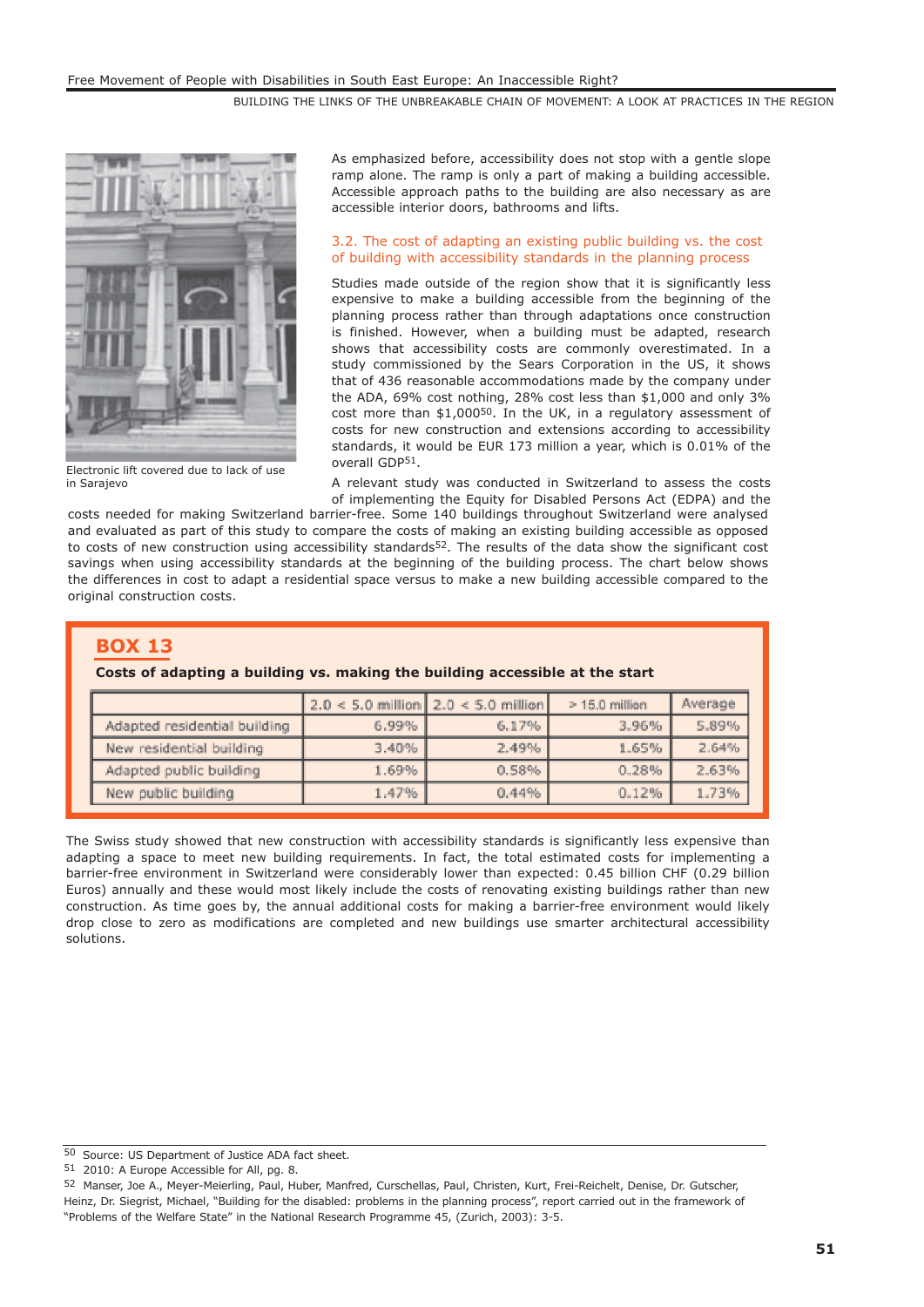#### 3.3 Looking ahead

#### **Adapting existing buildings and spaces: Accessibility audits**

Existing buildings and open spaces need to be audited for accessibility adaptations. **Access auditing tools**  and the participation of disability advocates are essential. Once these assessments are finished, the time frame for adaptations should be fitted with appropriate budget allocations and responsible bodies such as an **accessibility commission** assigned to manage the implementation process. It is highly recommended that these transformations are carried out with the participation of disability advocates and people with disabilities from the community who can help to set priorities and ensure that changes are relevant and useful.

One of the recommendations made by the expert group set up by the European Commission for the 2010 Europe Accessible for All report is to require **accessibility audits** of existing buildings to be carried out on a mandatory basis every five years53. In this way states will be made continuously responsible for what needs to be done in terms of accessibility for existing constructions within a reasonable timeframe.

#### **New construction and planning**

All new construction and urban planning including public transportation must comply with accessibility standards. The establishment of an **independent local accessibility commission that includes people with disabilities and professionals** can help to monitor compliance of accessibility standards and legislation. This kind of body can also lobby for the inclusion of other standards on accessibility in design and planning such as Universal Design or Design-For-All. Including accessibility standards in public procurement legislation can also help to ensure that all new public works are undertaken respecting the needs of people with disabilities.

#### **Private businesses**

Possibly the most efficient tool for making private businesses accessible, would be strong lobbying directed at shopkeepers and business owners, based on outlining their responsibility to implement accessibility codes. This could result in drawing up of a kind of contract or a "Traders Convention" between DPOs, all shopkeepers and business owners to agree upon making their property accessible. This can be carried out by promoting the publication of a **code of practice**, as in the UK, containing advice to service providers and private businesses on how to transform and make their premises accessible. Relevant and accurate information about accessibility issues should be available through resource centres led by DPOs and professionals such as architects and planners where construction teams can be consulted on the topic. These centres should also circulate and diffuse the updates on accessibility issues to as many private entrepreneurs as possible.

However, one of the most effective ways of ensuring that private businesses apply accessibility standards is through **anti-discrimination legislation**. Anti-discrimination legislation on disability has the power to force changes in the built environment by implying that an inaccessible space open to the public is a form of discrimination and a breach of law. In the anti-discrimination legislation recently passed in Serbia, it is stated that public buildings and services must provide access to people with disabilities. It also stipulates that if a person with disabilities is refused access to public transportation it is an act of discrimination.

As Damjan Tatic, a legal expert on disability and human rights, a member of CIL Serbia and an advocate in the disability movement explains, anti-discrimination is also important for another reason: it can encourage a new perception of disability and the importance of a barrier-free environment. In anti-discrimination laws, they make it very clear that if the present environment is not accessible, all new buildings must be, and that deadlines and resources must be dedicated to adapting the current built environment. The power of example is crucial with the adoption of anti-discrimination, Mr. Tatic explains. Real change will happen when an actor is sanctioned for non-compliance. The anti-discrimination law will be enacted in Serbia as of January 2007.

#### **4. Outdoors: The fourth link in the chain**

#### 4.1 The outdoors in South East Europe

For the most part, roads, sidewalks, parks and streets in countries of the South East Europe are inaccessible. The outdoors is a vast and complex part of our environment. It encompasses the part of the built environment that leads us to our destination whether it is a public building, a shop, an apartment or public transportation. It includes: thoroughfare, kerbs, parking spaces, cross-walks, lamp posts, telephone booths, pedestrian walkways, sidewalks, parks, urban furniture such as benches, signage, textured pathways and audible signals for people with sight impairments and visual signalization for people with hearing impairments. In major cities throughout South East Europe there are dropped kerbs and reserved parking spaces but they exist sporadically and with inconsistent use of standards.

It is worth repeating at this point that creating a barrier-free outdoors is more durable and sustainable in the long run and it is part of building a more inclusive society.

<sup>53 2010</sup> A Europe Accessible for All: Report of the Group of Experts set up by the European Commission, October 2003, available at: http://www.eca.lu/upload/egafin.pdf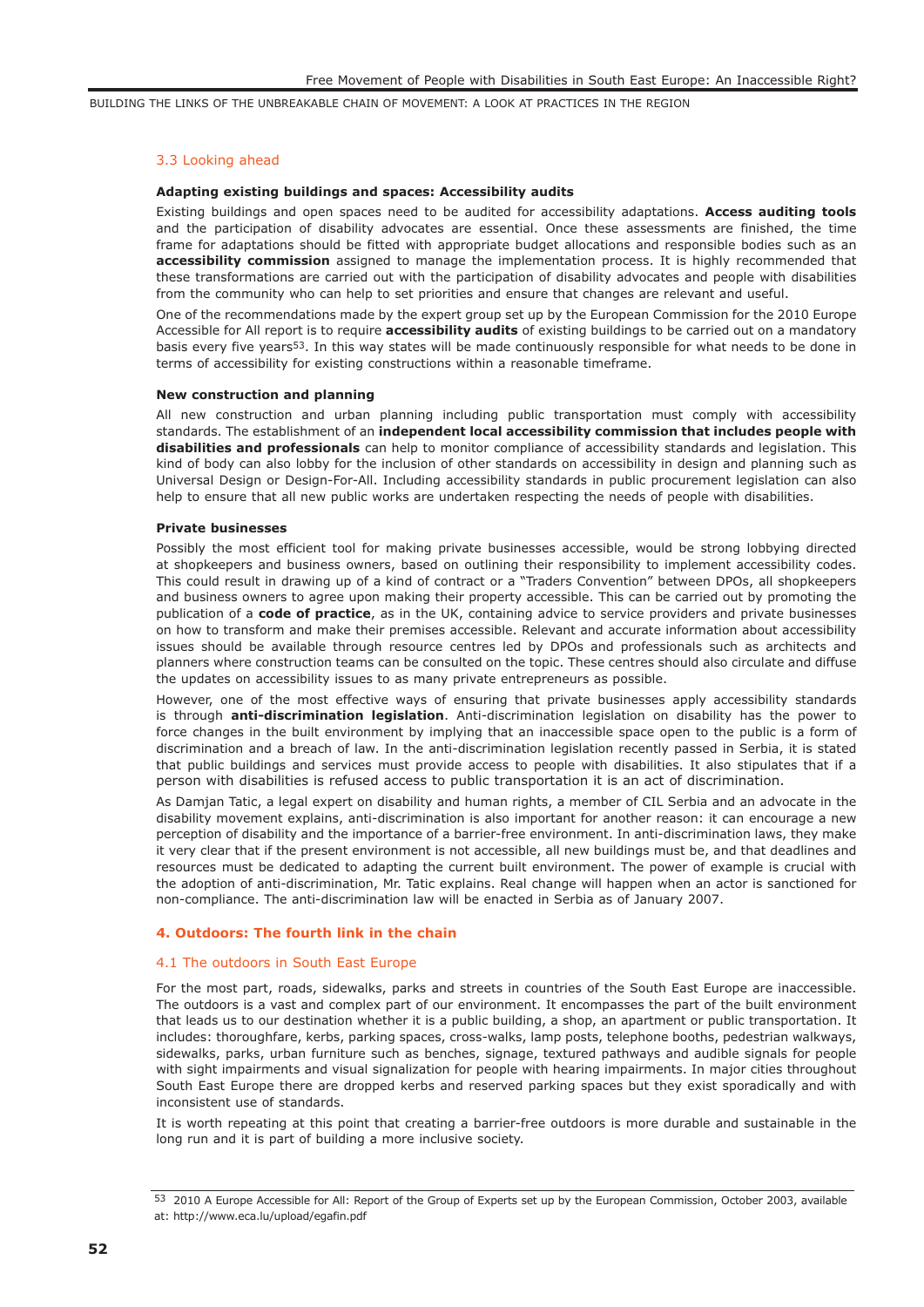

A street in the town of Stimje, UN admin province of Kosovo



A street in Tuzla where cars block people from using the accessible sidewalks Sidewalk in Sarajevo

The old town of Herceg Novi, Montenegro is only reachable



The outdoor area in Tirana, Albania



In the places such as the UN administered province of Kosovo and Bosnia and Herzegovina, road network is still fairly poor, especially in rural areas. Even larger towns and cities with paved streets and sidewalks are usually in poor condition because of a lack of regular maintenance making it difficult to use not only for people with disabilities but also for the overall population.

In Montenegro, many old towns on the coast are in hilly areas and are traversable only by stairs. With their narrow cobblestone alleyways and flights of stone stairways, these ancient parts of present day cities make it almost impossible for a person with mobility difficulties to get around. While many of these Mediterranean towns are historical landmarks, some transformations can be made to make the cities accessible without spoiling the integrity of the old buildings.



by steep stairways

Many towns and cities still have high sidewalks without dropped kerbs but major cities are beginning to make sidewalks accessible, but this is still reserved to the city centres. However, dropped kerbs are rarely built throughout the entire town thus limiting the flow of persons with disabilities as well as of parents with prams, elderly people or those experiencing temporary impairments. As a member of the Association of Disabled Students in Belgrade explains, "I find my way around with substantial difficulty as many accessible alleys tend to end in inaccessible dead ends." Another challenge in the outdoor environment is that there are many examples around the region of ramps that are built without real understanding of accessibility standards and are too steep for anyone to actually use. A member of the Association of Citizens with Cerebral Palsy and Muscular Dystrophy in Gorazde reports: "There are sidewalks adjusted for people with disabilities but we call them "deadly ramps"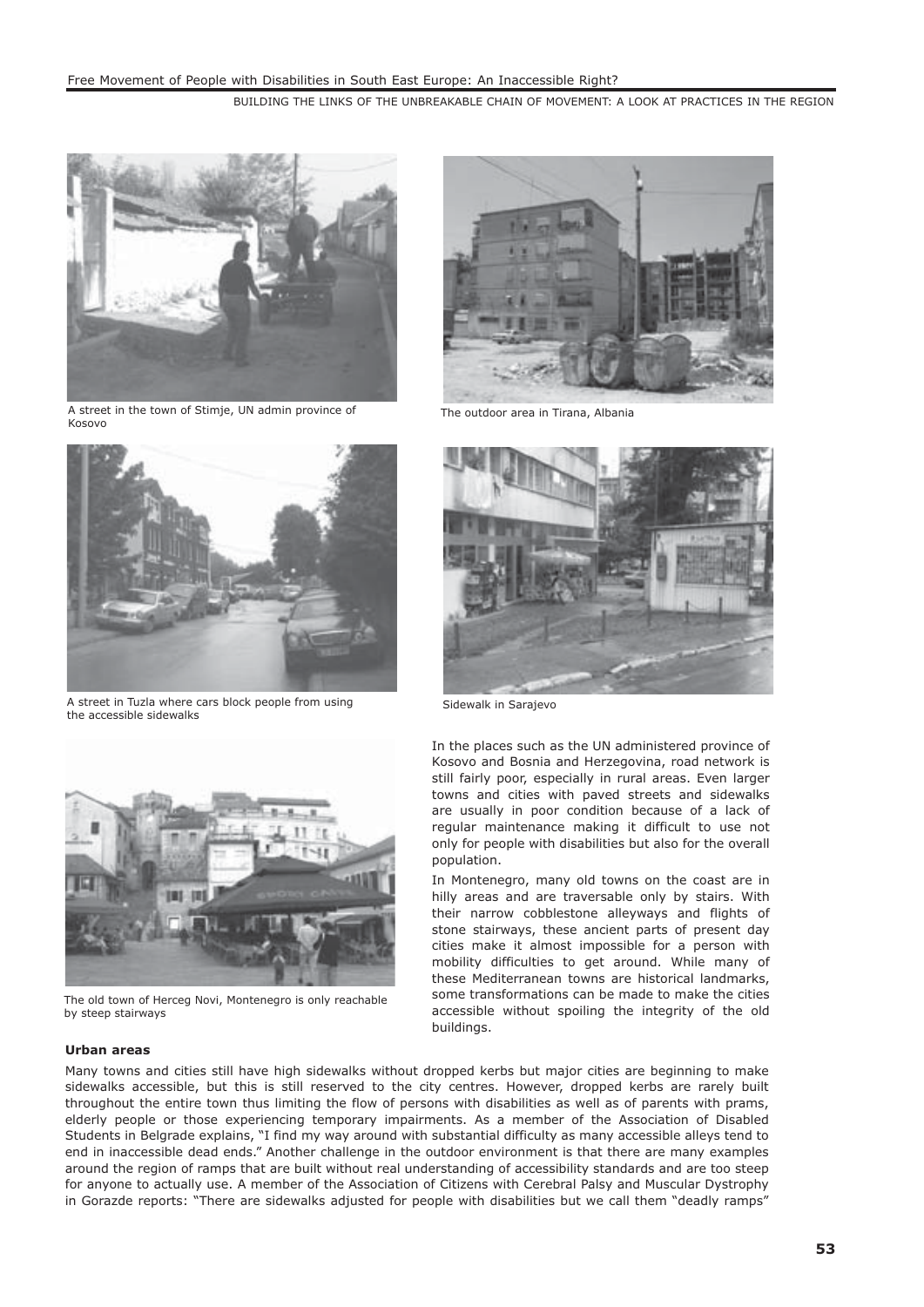

Pharmacy in Sarajevo, the ramp is difficult to use and the kerbs are not cut properly to allow easy access

since they are too steep. They are simply building without planning for true accessibility."

In addition to this, in many towns around the region, priority is given to cars rather than pedestrians. Almost as a rule, parked cars encroach upon the sidewalks reducing the space and obstructing the movement of normal pedestrians let alone people in wheelchairs, mobility scooters or those walking with a guide dog or white cane or those using walkers or other assistive devices that require more girth. In places where dropped kerbs exist, cars are often parked without consideration and negligibly so as to block the access to dropped kerbs thus making them unusable. As a wheelchair user and member of IC Lotos Tuzla explains, "My problem in town, and not only mine but also for people who are not wheelchair users or not disabled at all, is that although paved sidewalks are indeed accessible owing to dropped

kerbs, but are at the same time full of parked cars and I am forced to be part of the road traffic in my wheelchair which is very dangerous. But it is difficult to change as it is a cultural behaviour."

Different kinds of audible and visual signalisation for people with sight or hearing impairments at traffic light or at cross walks rarely exist. Also, textured pathways for blind people on sidewalks and, in particular, on crossroads can be found only on few main streets in major cities. A blind member of IC-Lotos in Tuzla explains, "As to accessibility of information for blind persons, there should be markings in all public buildings in Braille letters, such as in elevators or in places, where it is necessary and audible signalisation should be provided such as at traffic lights and intersections.

A blind person in Belgrade characterises the multiple barriers in the city inhibiting people's movement: "…Cars parked on the pavement, uncovered underground manholes, crossings without audible signalisation and poor general urban planning. We would need audible signalisation on the crossings and in buses and adapted pavements for wheelchair users. I would simply suggest the implementation of European standards." A member of the Union of the Blind of Macedonia gives their input on the situation, "There are no textured pathways for blind people on sidewalks in Skopje, neither are there reserved sidewalks for people with disabilities - a portion



Small town in the region made up largely of dirt roads

of the sidewalk where no one can park a car or put up a newsstand so that people with disabilities can pass easily." A member of the Association of Blind and Visually Impaired People in the UN administered province of Kosovo further explains, "It is almost as if we are immobile people not because of our disability, in our case blindness, but just because of a completely inaccessible infrastructure of our environment."

Finally, visual signalisation hardly exists for people with hearing impairments, especially outside of large cities and capitals. A member of the Deafmute association, ANAD, in Tirana reports, "As we see it, accessibility is related to urbanism and visual information. It is dangerous to move in town when you cannot hear the horn or police sirens or when there are not any traffic light signalisations."

#### **Rural areas**

However, in rural areas the situation is much more severe with very little attempted to facilitate mobility in the outdoors. In rural places, roads, streets and thoroughfare are often in poor condition and suffer acutely from a prolonged lack of investment and maintenance. In many places such as rural parts of Macedonia, the UN administered province of Kosovo and Albania, the streets are not paved, pathways are not in good condition and open spaces are undeveloped. As Enver from a village in Ferizaj (Uroševac) municipality in the UN administered province of Kosovo describes in Life Story 7.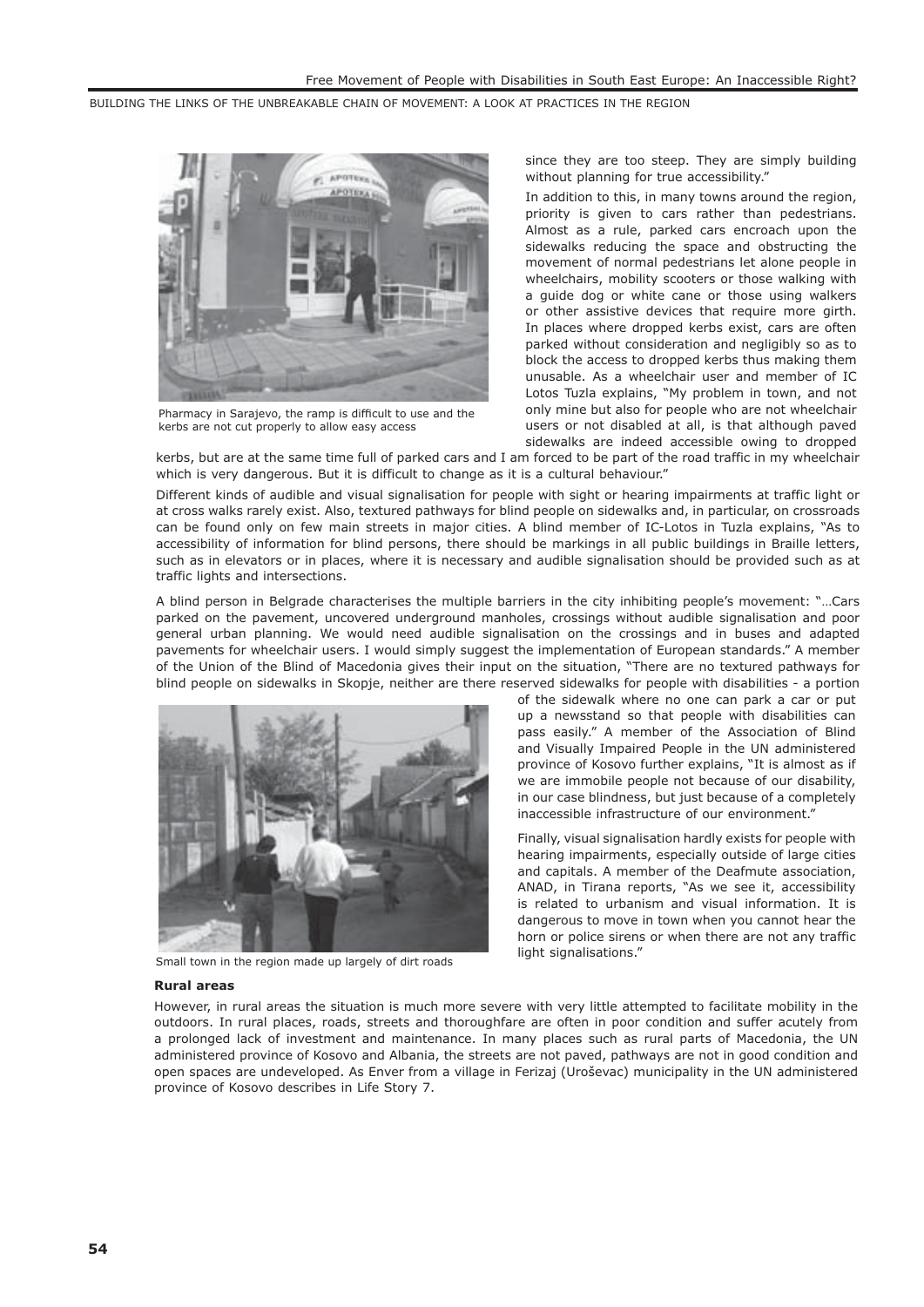# **LIFE STORY 6 THE CHALLENGE OF MOVING FREELY IN AN INACCESSIBLE URBAN SETTING**

TRAVERSING THE OUTDOORS WITHOUT PROPER SUPPORT: ERVIN DEMIRI, MEMBER OF ASSOCIATION OF BLIND, TIRANA, ALBANIA

*My name is Ervin Demiri and I am 28. I graduated Sociology and Philosophy from the Faculty of Social Sciences, in Tirana. Before this, I completed my primary school in Tirana. I think it is important to mention that before all of this, I finished elementary school for blind children.* 

*But let me say something about two problems in Albania, both arising due to lack of resources. They seem completely impossible to overcome and they are a sole source of dependency for blind people on others.* 

*The first problem is the need to be accompanied at all times when walking through the streets. It is difficult for me to move by myself in town or even within my own neighbourhood because personal assistance or guide dog services do not exist. Also, as to physical barriers, because of traffic jams, the poor condition of the streets and the absence of voice signalisation at the crossroads it is very difficult to move about independently. For all of these reasons, blind people tend to stay at home.*

### *I am obliged to move around only with friends and family, and, in effect, have no autonomy.*

*The second problem is that I have no access to books, newspapers, magazines and other materials, because they are rarely written in Braille or recorded onto tape. The other blind people and I are forced to record something by ourselves - with the help of others of course.*

Lastly, let me say that so far I have done most things independently, except moving by myself in the *streets and writing or reading when Braille or an audible format is not available. Recently, however, I bought a computer and it allows me to do things I have not done before.*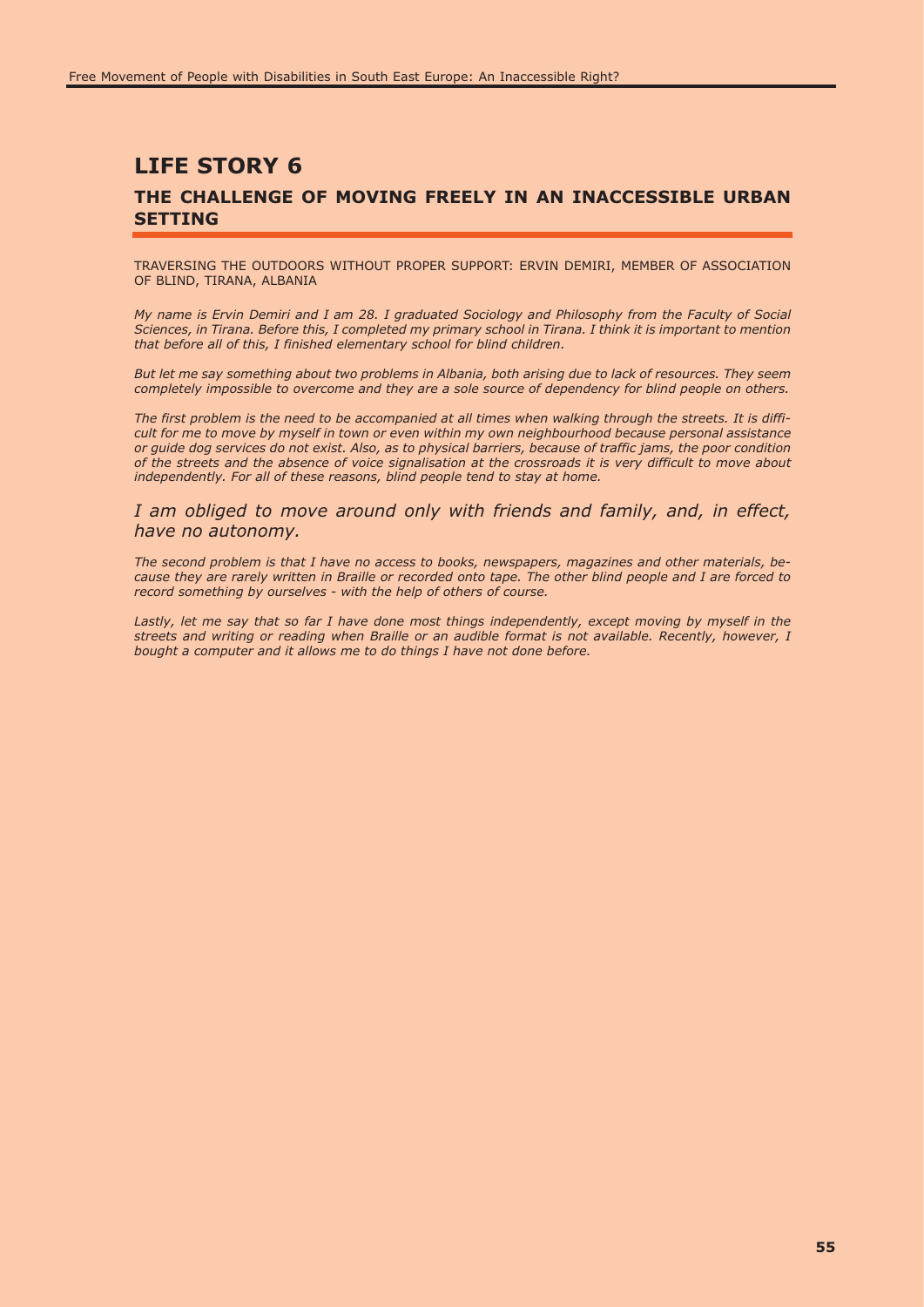# **BOX 14**

#### **Good intentions are not enough**

The critical part of implementing the unbreakable chain of movement is ensuring that when steps are taken to make a space accessible, they are implemented in compliance with the accessibility standards.

In South East Europe, it is often the case that resources are used to make ramps or dropped kerbs but without applying standards. These are subsequently not usable by people with disabilities, a waste of resources and an example of insensitive planning. Ramps are very often far too steep and cannot be used by wheelchair users In Sarajevo, a ramp was built inside of a municipal building entranceway again too steep to be used. In Skopje, audible signals for people who are blind or sight-impaired were installed at a crossing in the city but they do not exist anywhere else in the city. Several streets in Belgrade were recently reconstructed with textured pathways for the blind people but at some places manholes were placed in such a way that they disrupt the flow of the pathway. In addition, the islands that were built around the tram tracks were built without dropped kerbs at all crossing points leaving wheelchair users stuck.





Manhole built on textured pathway on a new street in Belgrade

Ramp built in New Belgrade



New street in Belgrade, kerbs are not cut on both sides of the street



Trash bin obstructs textured pathway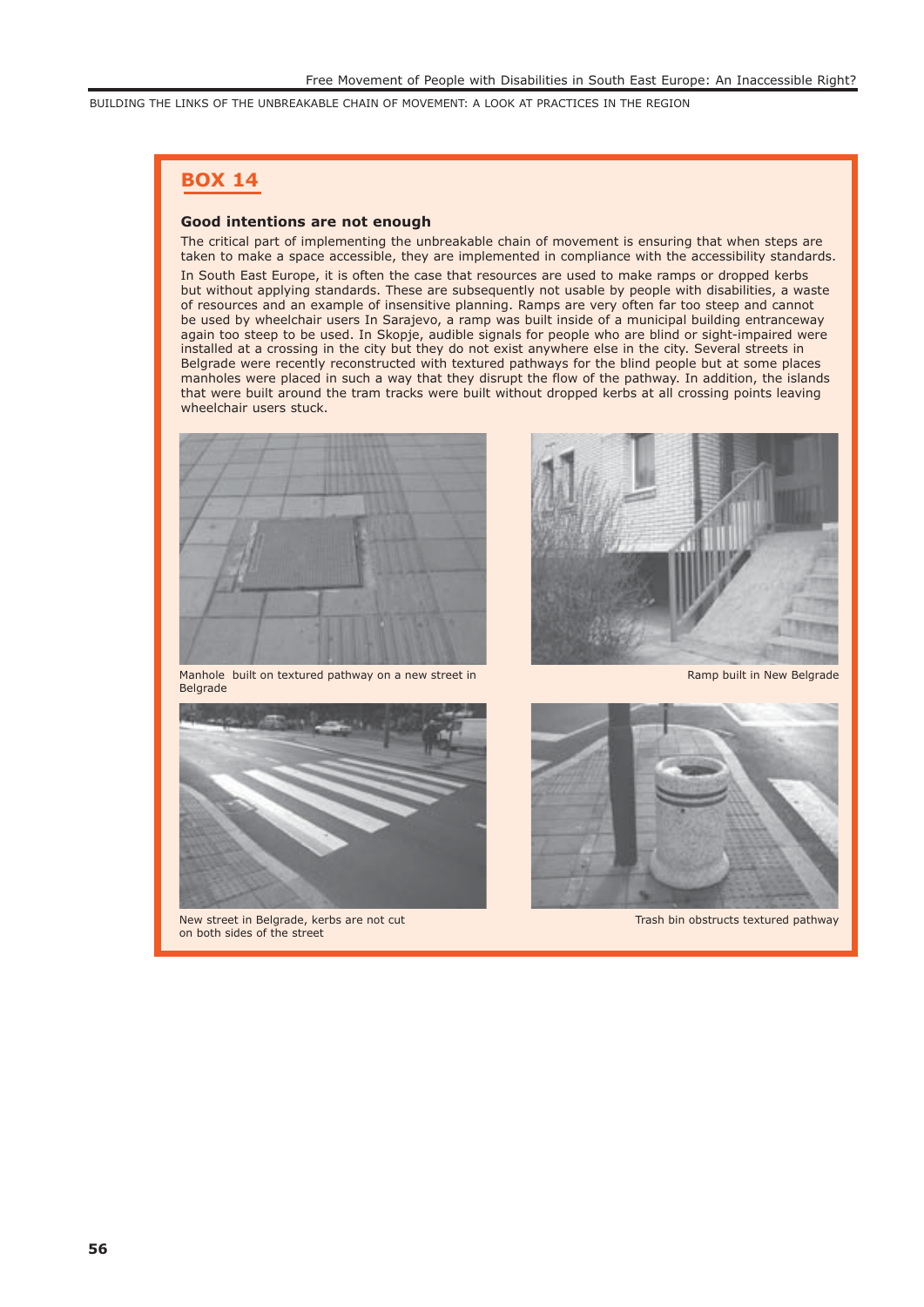## **LIFE STORY 7 TRAVERSING THE OUTDOORS IN A RURAL SETTING – FOR A WHEELCHAIR USER IT IS A DAILY BATTLE**

ENVER, DREAMING ABOUT ASPHALT IN THE UN ADMINISTERED PROVINCE OF KOSOVO

*My name is Enver Kosumi and I was born in 1976 in the village of Burrnik in the municipality of Ferizaj (Uroševac).* 

*There was no primary school in Burrnik so I had to attend the one which was in the neighbouring village Gaqkë. This was not a problem at first but then when I was 12 my health problems became evident. It was at that time the first symptoms of my disease, muscular dystrophy, had appeared. I was not aware of what was happening with me. I grew everyday, but unfortunately, I could see that my muscles were becoming weaker and weaker everyday rather than getting stronger.*

*With each new day I found it more and more difficult to walk some three kilometres to my school and back. Not only the distance, but the road was also in very bad condition, especially during autumn and winter when it rained or snowed. In addition to this, my classroom was on the fourth floor and I had to climb many stairs. This was a very demanding daily struggle. Finally, in 1991-1992, I completed my primary education but it was with much physical pain.* 

*However, the most difficult period for me was the year 1994 when I had surgery, an appendicectomy, which was followed by medical complications. After leaving the hospital and as the disease progressed, I definitively became a wheelchair dependent person.* 

*Since the war, I have not received any rehabilitation treatment as the physiotherapist assigned by the state died and there are only two other private rehabilitation centres, which are not affordable.*

*Now I work in the Association of People with Muscular Dystrophy (MD) in the UN administered province of Kosovo as a volunteer and as the Activity Coordinator for the region of Ferizaj (Uroševac) where the general environment is still very inaccessible. I believe adaptation should start from one's home and garden.* 

*As to urban environment, there are some improvements in terms of accessibility, such as ramps. However, for people with MD it is very difficult to move, even in a wheelchair, especially on the roads in the UN administered province of Kosovo, which are uneven, rough and jagged. The State should repair the roads, but they do not seem to care.* 



Enver getting into the car with his brother's help – Ferizaj (Uroševac), the UN administered province of Kosovo

*The State also claims it does not have the budget or another kind of support. We very much depend on a third person as I do, relying on my brother's assistance on the daily basis and the State is of no help there either offering nothing to compensate for their services.*

*As I am no longer independently mobile and my family does not own a car and on top of that, there is no public transportation from our village, so when I want to go to Ferizaj (Uroševac), I have to ask a friend who is a taxi driver to pick me up. I am able to pay a lower rate but I am not free as I depend on his availability.* 

*So, personally, instead of adapting our house, I would rather change my location altogether and if we succeed to sell a piece of our land,*

*I will happily move to town where there are asphalt roads.*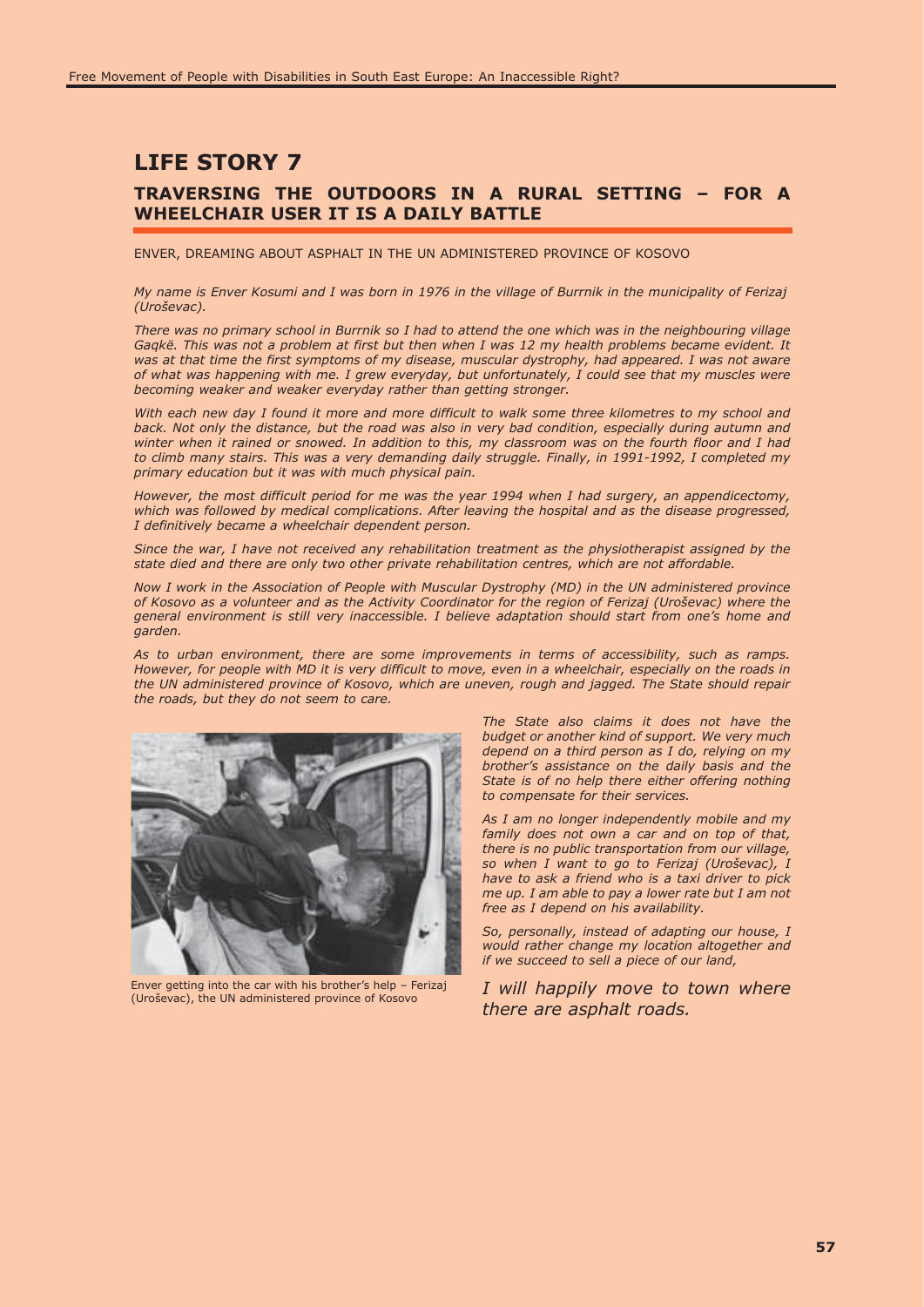### Good practice 9: Making the outdoors accessible in Novi Sad, Serbia: An in-depth analysis of how to make the outdoors truly barrier-free

In 2000, a city board for the reduction of architectural barriers has been established in Novi Sad with several local DPOs as members. From 2002-2003 on, the municipality agreed to support the board and began implementing changes in the city. Тhey chose to begin with the area around the Serbian National Theatre as this was one of the parts of the city identified as a community priority by DPOs. An additional reason for this priority was that this is one of the oldest theatres in former Yugoslavia and as such totally inaccessible to people with disabilities despite the fact that it was renovated in 1981. In 2003, the Institute for Urban Construction, the main body responsible for public spaces, accepted the project and agreed to cover the costs from the city budget. The project mainly consisted of building a ramp for the entrance and adding a parking garage behind the theatre.

The problem, however, was that, despite demonstrated willingness on the part of the local authorities to do something, they did not make an effort to consult DPOs during either the planning or implementation process. The DPOs did not have a chance to give their input or to point out what was wrong and the project was finished before they could intervene. Consequently, the changes made around the theatre were inappropriate or insufficient. For instance, the ramp at the entrance of the theatre cannot be used in bad weather conditions. From the accessibility audit, it was made clear that the lack of accessible outdoor space is due to the inappropriate regulations as well as a lack of knowledge on accessibility standards and no multidisciplinary and systematic approach to these issues.

#### **Making an in-depth accessibility assessment**

Following this project, a traffic engineer involved in the initiative carried out an accessibility audit of the outdoor area to detect what remains to be done to fully remove barriers. His assessment broke the outdoor area into five elements:

- 1. The walkways to the theatre,
- 2. The crossroads in the surrounding area and the kerbs,
- 3. The accessibility of the parking garage,
- 4. Urban furniture,
- 5. The main entrance to the building.

#### *The walkways (sidewalks and pathways) to the theatre*

The walkways leading to the theatre are generally not wide enough and they face obstructions by various types of urban furniture such as bus stations, billboards and kiosks. These are placed chaotically making the pathways even smaller and often dangerous for blind or visually impaired persons. For wheelchair users, blind or visually impaired, elderly persons and people who use other assistive devices, movement in such outdoors is limited.

In addition, the existing pathways to the theatre have many curbs and steps. The differences in height along these walkways make movement of a large number of public space users more difficult.

#### *The crossroads*

The greatest problem with the crossroads is that the kerbs are not cut and cannot be traversed by wheelchair users. In addition to this, the islands do not have cut kerbs so a wheelchair user cannot access them and must wait at the traffic light on the street level. Because the islands are a great obstacle, many

Photos: Srđan Doroški



Islands are not cut for wheelchair users According to the Community of the Marine School and Community and Community Report of the Marine School and Community Report of the Marine School and Community Report of the Marine

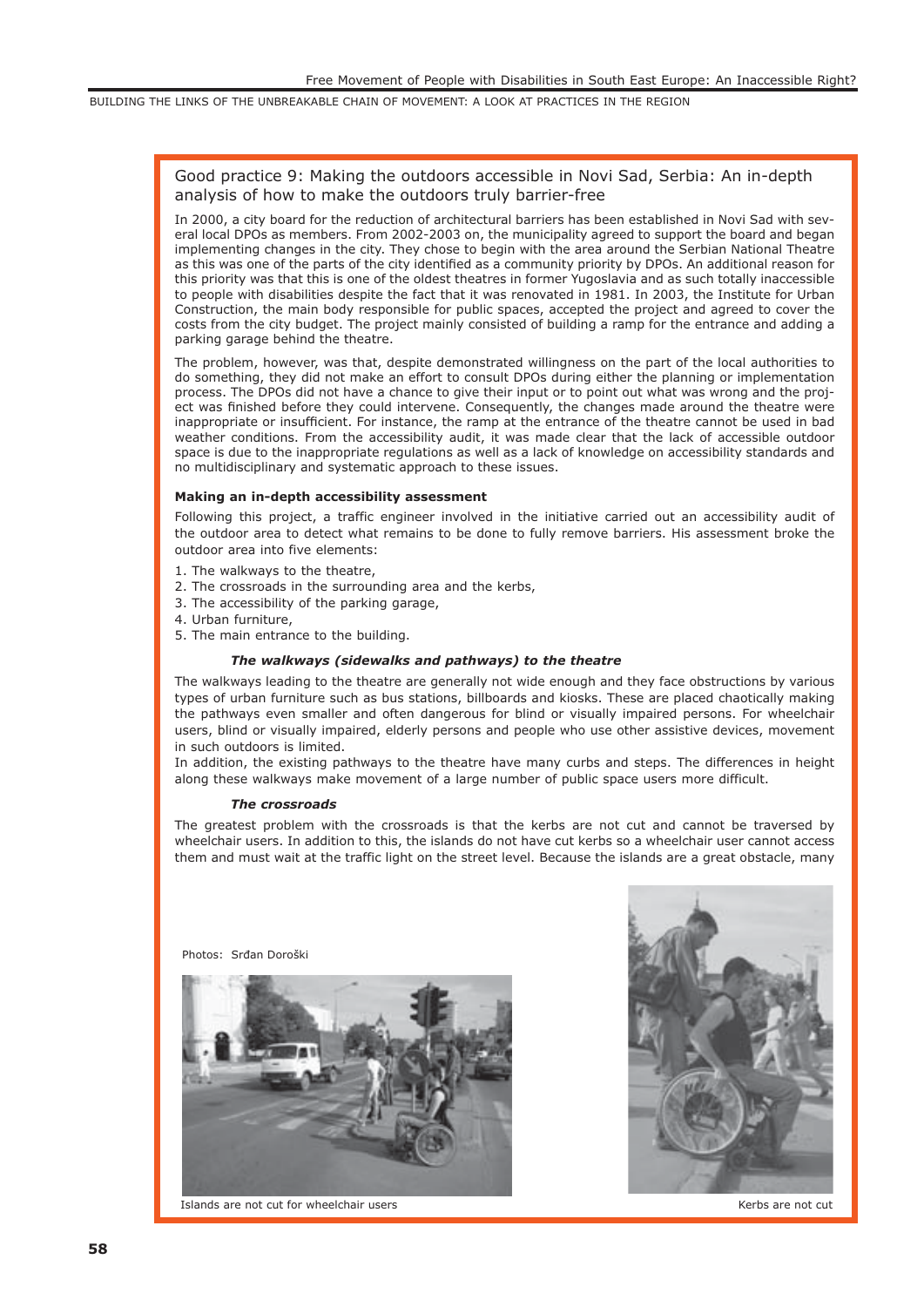people in wheelchairs go around them on the road, risking their safety. If wheelchair users choose to go around the traffic islands they must have excellent manoeuvering skills and great speed. Around the area near the theatre, there are no acoustic signalizations for people with visual impairments and no textured pathways indicating pedestrian crossings. Finally, at pedestrian crossings, the light switches too for people with difficultly in moving to cross the street.



Phones are difficult to reach Photo: Srđan Doroški

#### *The parking area*

The parking garage near the theatre was not planned keeping in mind the movement of people in wheelchairs, parents or carers with children in prams, or others using assistive devices. There are no accessible entrances to the garage and the connection to the theatre is completely inaccessible. There are parking spaces for people with disabilities marked in yellow but their dimensions are too narrow, making it almost impossible for wheelchair users to manoeuvre around.

#### *Access to public phones*

Wheelchair users, children and people of different heights cannot reach the phone in the phone booths around the theatre. Furthermore, there is no Braille or tactile signalisations available on the phone for people with visual impairments and no adaptable volume on the phone for people with hearing impairments.

#### *The entrance to the theatre*

The ramp built outside of the entrance is 32 metres long with an 8% slope54. The problem is that in some places, the ramp is in fact steeper than 8%. The ramp's length and narrowness and a relatively steep slope in places make it difficult to use without assistance.

In conclusion, this assessment clearly points to the barriers that still persist in the outdoor environment. According to local disability advocates, the main challenge with projects like this is the lack of awareness of the need to consult with various DPOs, to begin with. Involving them in the process of planning and construction would be the next step. This is particularly important for local development projects where there is a real opportunity to work in partnership to implement proper accessibility standards.

Among the key gains ensuing from this initiative is the thorough diagnostic audit that was conducted afterwards to professionally assess the work of the city board on the removal of architectural barriers. More importantly, this type of assessment can be used as a tool for future projects capitalising on lessons learned, with more in detailed explanation the elements that need to be considered when removing barriers in the outdoors. It shows the importance of a continuity of movement for creating an unbreakable chain of movement.



The ramp is long and narrow with a steep slope in places Photos: Srđan Doroški



59 For more details on standards for ramps see the ADA accessibility guidelines: www.acces-board.gov/adaag.html/adaag.htm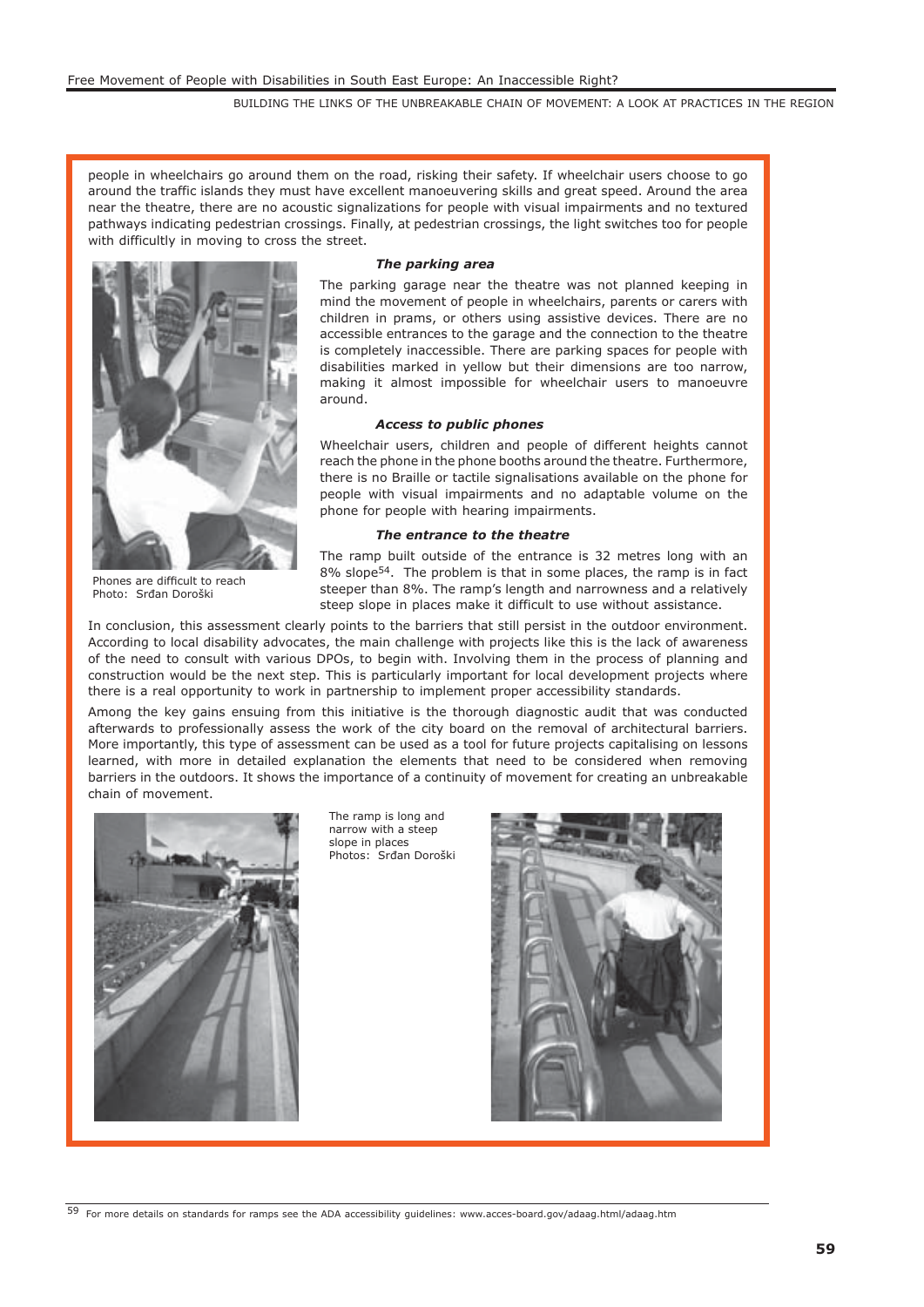Good practice 10: Making an accessible beach in Croatia – but can separate accessible outdoor places create further segregation?

SOIH organisation in Zagreb spearheaded a project to make an accessible beach on the Jarun Lake. As part of this truly outstanding project, an accessible toilet was built in addition to regular toilets, textured pathways placed throughout the beach area and a long gentle ramp was built going from the beach into the water so that wheelchair users can access the lake. In addition, a playground was set up for children of different abilities. The beach is also equipped with reserved parking spaces and is well marked with clear signage providing information to all users.



Ramp extending from the beach into the water textured pathways running throughout the park area



Accessible showers and water fountains





Accessible bathrooms next to regular toilets **Playground made for children of all abilities** Playground made for children of all abilities

Although the accessible features of this beach are remarkable, it should be pointed out that there are no other accessible toilets, pathways or parking spaces at the other beaches along the lake. While it is excellent that at this beach there is a ramp for wheelchair access into the water, there should be accessible facilities at all of the beaches so that people with disabilities have choice in where they go rather than being forced to go to the only accessible beach on the lake.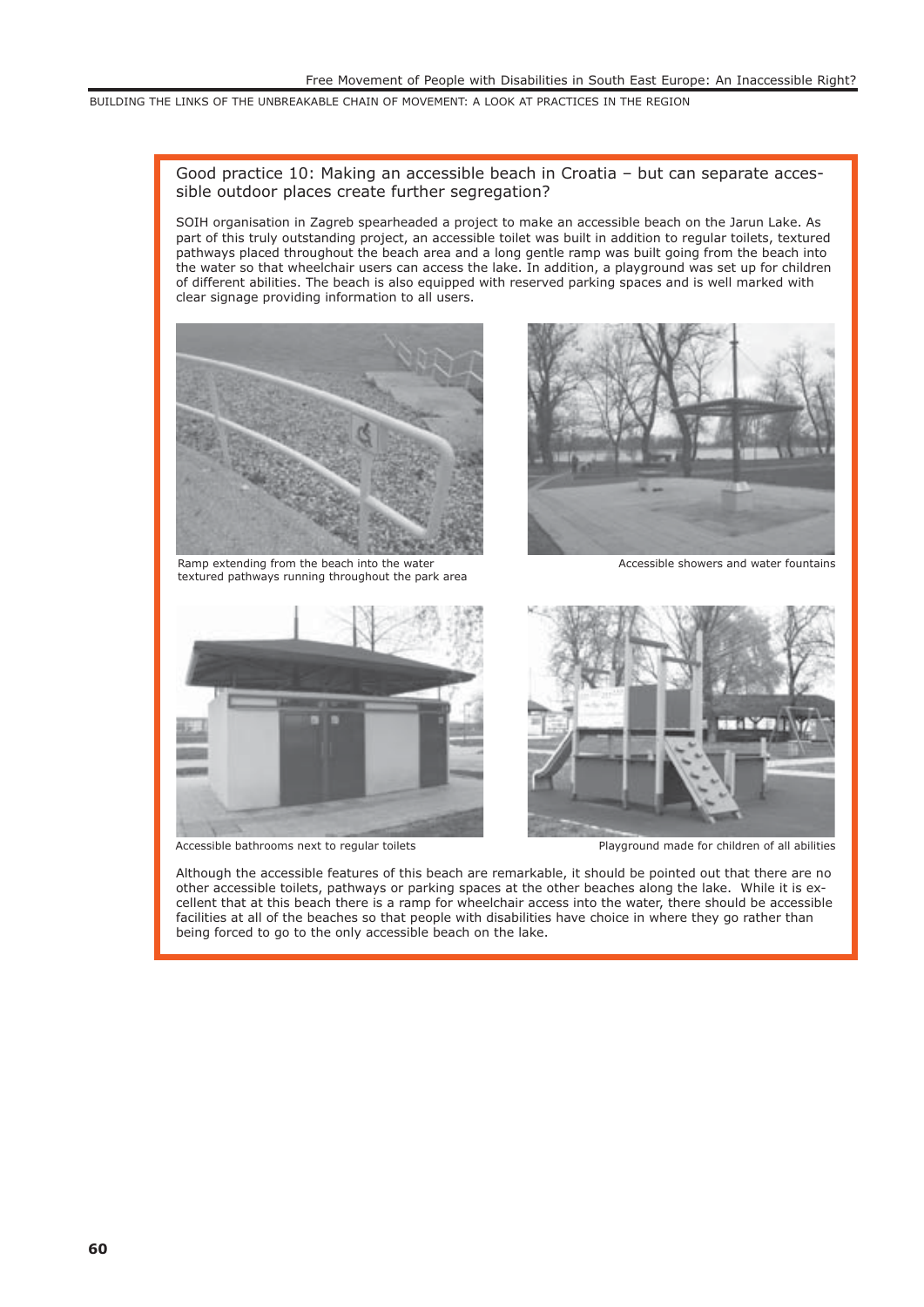### **BOX 15**

#### **Design-for-All creates new opportunities for increased tourism in Barcelona**

Barcelona committed itself to making all public places accessible in a ten-year period from 1996-2006. The accessibility plan came about when the city authorities were planning for the 1992 Olympics and realised how difficult it was for people with disabilities to get around. An accessibility consortium, made up of architects, planners, engineers, political authorities and representatives of DPOs was created, to coordinate the plan. Some 85% of Barcelona's buses are now accessible and the rest will soon follow. The metro system has been adapted so that the majority of stations are accessible. Most public buildings and spaces have been renovated and are fully accessible as well (source: Adams-Spink, Geoffrey, "Europe: Access all areas?" BBC, 31 July, 2004, available at: http://news.bbc.co.uk/1/hi/uk/3930873.stm).

According to research carried out by the European Institute for Design and Disability (EIDD), tourism rose tremendously after the city was made more accessible. Before the city was adapted in 1990, the number of over-night stays in hotels was 1,732,902. In 2003, after the city had implemented Design-for-All standards, the number of overnight stays had risen to 3,848,187.

There is an economic value as well as human rights one for making tourist areas accessible to all especially as many cultures are facing an aging population with more of a need for accessible environments. Australia, for example, has recently launched a campaign to develop accessible tourism offering tours that are accessible to all. In Portugal, a large campaign to make beaches accessible has brought in such a large increase in tourism that local communities on the coast are making more and more beaches accessible.

#### 4.2 Looking ahead

In trying to make changes to the outdoors, collaboration and partnership between all stakeholders in the planning and implementation is critical. This is particularly important as most of the region is in the process of developing their infrastructures and renewing towns and cities. The process of urban reconstruction includes new roads, streets, sidewalks, parks, pathways, passageways and other elements of the outdoors. As the thoroughfare and outdoor spaces of cities and towns are being developed, it is imperative that local authorities, urban planners, engineers cooperate with various DPOs to ensure that accessibility standards are applied as extensively and consistently as possible in new spaces. Local development commissions in charge of renewal and reconstruction initiatives provide an excellent opportunity and target for lobbying for the inclusion of accessibility standards in any and all urban renewal projects.

Also critical for planning outdoor accessibility is to consider all the various elements that make up the outdoors. This is one of the most demanding and complicated links in creating an unbreakable chain of movement and requires different competencies and actors to participate in the planning and implementation processes.

#### **5. Transportation: the fifth link in the chain**

Transportation that supports free movement means that an individual has some sort of control in the choice of transport services, primarily meaning going where and when one wants to travel. This includes being informed about the services, knowing how to use them, being able to use them and having the financial means to afford them55.

Like the unbreakable chain of movement, an important concept for planning of accessible transportation is that it must be considered as **a continuum of movement** in a so-called "**trip chain**" in which a trip consists of many links such as: home to kerb, kerb to vehicle, ride in vehicle, transfers, vehicle to kerb, kerb to walkway, and walkway to entrance of building. If any one link is not accessible, then the journey becomes impossible. Every link in the chain must be taken into consideration and improved as necessary<sup>56</sup>. At the same time, transportation planning must consider not only vehicles but also the interchanges and interfaces between trips so that travel is seamless for all passengers with clear information in accessible formats<sup>57</sup>.

For transportation to be usable by all, the following conditions must be met:

- Public transportation must be universally accessible,
- Terminals, stations, stops and interchanges must also be accessible,

• Drivers must be sensitised to the needs of users with disabilities so as to allow adequate time and support for them to board transport vehicles,

• Information about travel must be made available to people with sensory, cognitive or linguistic impairments.

<sup>55</sup> Suen, Ling S., "Accessible Transportation and Mobility" in Transportation for the New Millennium no. 4, (Transportation Research Board: ): 1. 56 Ibid, 3.

<sup>57</sup> Stanbury, J. and J.S. Hugo, "Formulation of policy for transportation of Special Needs passenger", Proceedings from the 9th Conference on Urban and Regional Transport in Developing Countries (CODATU), Mexico City, 2000.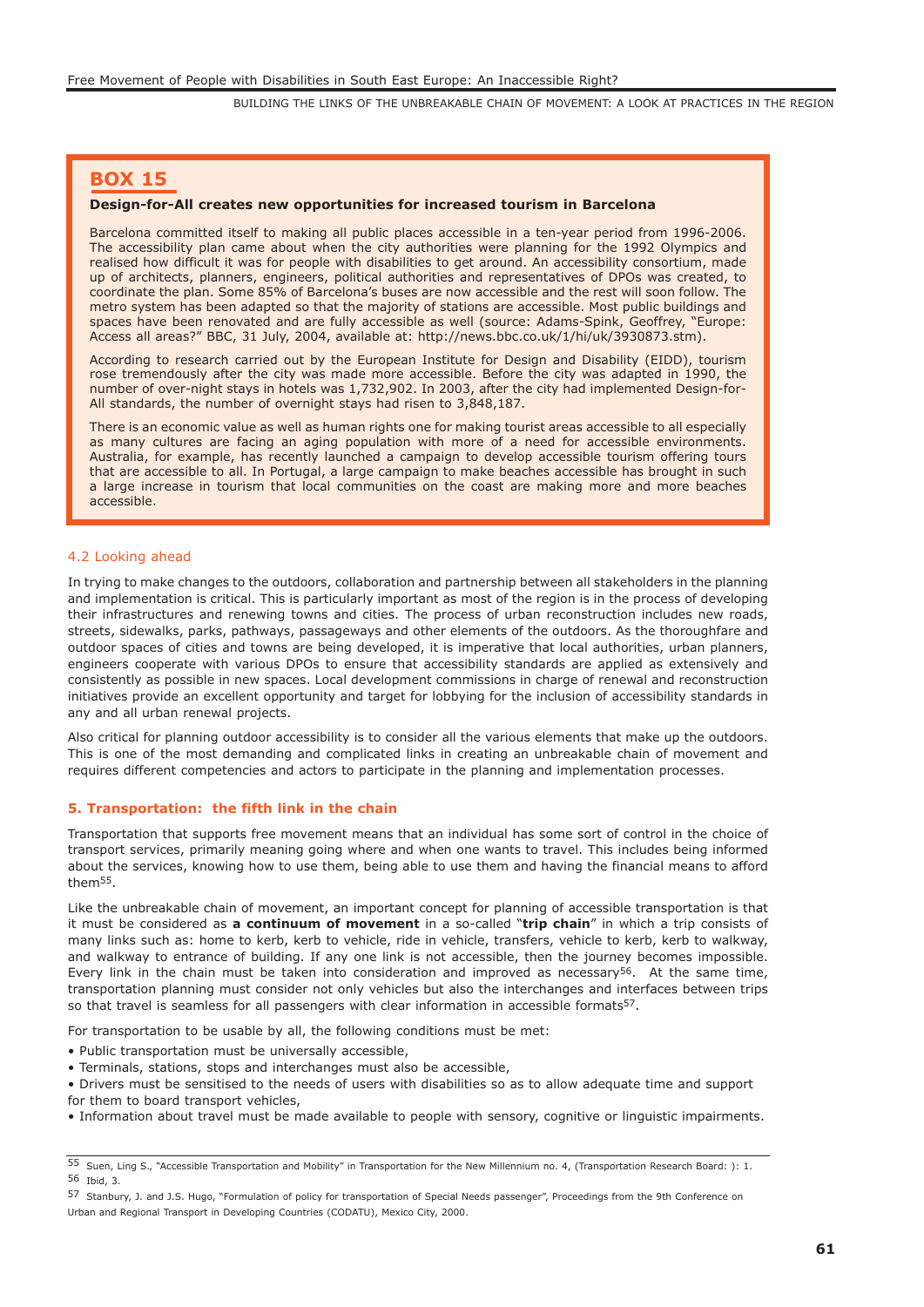Accessible public transportation is best provided through a variety of services, but all boiling down to two essentials:

• **Mainstream public transportation** made accessible to people with disabilities: wheelchair users, blind, deaf or those with sight and/or hearing impairments, as well as those with intellectual disabilities; • **Door-to-door special transportation services**, for passengers who cannot use any mode of public transport alone.

#### 5.1 Transportation in South East Europe

Generally public transportation is not accessible to people with disabilities in the region. Adapted seating, ramps or low-floor entrances, independent exits and signalization for people with sensory impairments do not exist on the different types of existing public transport such as buses, trolley buses, trams and trains. Furthermore, transportation interchanges such as bus stops and train stations are mostly inaccessible as well. Most people with disabilities trying to enter a bus or tram must rely on the help of others as well as the willingness of the driver/ conductor to let them enter. There are some accessible means of transportation that exist but they are usually in capital cities only and are often quite limited in their service. According to the Paraplegics Association of Doboj in BiH, "In rural areas, as there are no accessible buses, children cannot go to school unless their parents drive them but most of the families cannot afford that." In Novi Sad, Serbia, out of 200 public buses, there are only 5 low-floor ones. In the UN administered province of Kosovo, according to 'Ardhmëria', a group of women with disabilities, most people with disabilities do not at all use public transportation because it is inaccessible.

Another common problem in the region is that, when accessible transportation is provided, the service is quite limited. The few low-floor buses that exist in Zagreb run infrequently and only along certain bus lines which makes them inconvenient for more widespread use. Because the accessible transportation is so restricted, any travel for a person with disabilities is complicated and time-consuming preventing an individual from commuting freely to any destination they choose. As a member of the Association of Disabled Students from Belgrade reports, "Virtually all regular buses, trams and trains in the territory of Belgrade are inaccessible which seriously undermines my freedom of movement. Another problem is that the information on when and where accessible buses operate is not available, at least not to me."





Inaccessible bus in Novi Sad, Serbia Photo: Srđan Doroški

Bus stop without transport information in Kosovska Mitrovica, the UN administered province of Kosovo

Regarding transportation interchanges, most bus stops and train stations are inaccessible and information and schedules are almost never available in audible or tactile formats. These schedules are often not available at all, especially away from the city centre. Another challenge in the region is that bus stops are not built properly to fit low floor buses making it difficult for wheelchair users to access. "The problem is that not only buses but also bus stations and bus stops must be accessible. They need to be adapted in such a way that a wheelchair user can actually get in the bus. In addition to this, drivers would need to receive some training on disability," comments a member of the Muscular Dystrophy Association of Belgrade. Both the drivers and the conductors need to be trained on how to help people with disabilities to enter a vehicle. The training should also comprise of an awareness raising component to achieve greater sensitivity.

#### **Door-to-door transportation**

Door-to-door transportation for people requiring specialised services does exist in some countries in the region but is mainly provided by DPOs with limited funding.

However, in major cities, there are small transportation firms establishing accessible transportation by van. For example, in Belgrade, there are 10 adapted vans providing door-to-door services within the public transportation system. However, this number is far below the actual needs. A member of the Muscular Dystrophy Association explains, "What we do use as means of public transportation are 10 specially adapted vehicles which are part of the city public transportation system. According to certain data, there are 150, 000 people with disabilities living in Belgrade, compared to the 10 vehicles which is a very small, almost insignificant number. Unfortunately, for the time being, it is the best solution for a wheelchair user. There is a list of the so-called regular passengers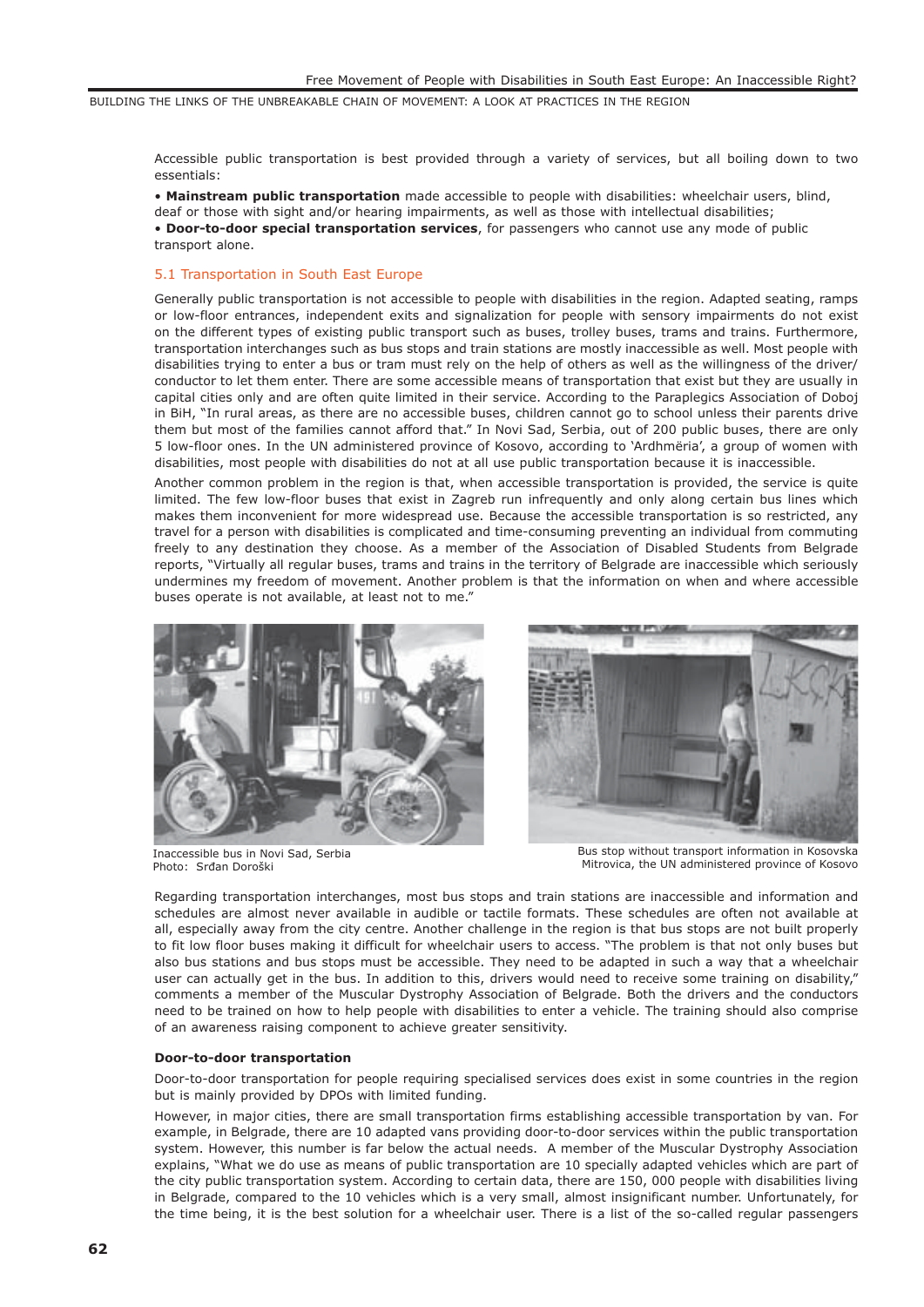# **LIFE STORY 8 THE DIFFICULTY OF FINDING ACCESSIBLE PUBLIC TRANSPORTATION THAT CAN MEET A USER'S NEEDS**

#### VESNA, A DAY OF COMMUTING THROUGH BELGRADE USING PUBLIC TRANSPORTATION

*My name is Vesna and I am a wheelchair user. Despite this fact, I live an active life: I have a family (three kids), a job and friends…There are two conditions required in order for me to live an active life: - to have the desire to be an active woman, and* 

 *- to have some preconditions met in order to realize this aspiration.*

*Each person makes choices in their life, independent of one's gender, race, age, disability or social status. We choose to advance and improve ourselves or to stay trapped within four walls. So I decided long ago to move forward and luckily I have some personal preconditions with which to do it: my*  desire, energy, family support and the opportunity to do my share in improving the situation of people *with disabilities.*

*The condition sine qua non for having an active life, particularly if you are a person with disabilities, is good transportation, especially when you live in a big city.* 

#### *One day in my life when I take the bus*

*Today I have a lot to do! This morning, I have to go to the shopping mall then to a press conference and in the evening I am going to a birthday party.* 

*The shopping mall, which is fully accessible to me, is 5 km away from my home. However, there are no low floor bus lines that go there so I have to take an accessible van instead.* 

*Yesterday, I called the van dispatcher; I was lucky, they told me that they have enough time to schedule my ride, so I arranged for the van to arrive at 10 am. I rarely use taxi sevice because most of the time, the taxi drivers do not want to come to my home when I call them, viewing this distance as very short and, therefore, not lucrative.*

*The van arrives on time, the driver helps me to enter and I go to the shopping mall with my personal assistant (often it is my husband, who likes to go with me there). I spend about one hour at my hairdresser's getting myself prepared for the press conference. After that, I will take the low floor bus number 65 from the shopping mall to the press conference centre. On this bus line almost all of the buses are low floor ones so I don't have to wait very long for them. My personal assistant helps me*  to enter the bus because the sidewalk at the bus stop is not high enough and the bus driver does not *know how to activate the bus inclination system to make my entrance easier… But, I am happy and do not want to be bothered by these minor problems.*

*The press conference goes really well and I still have some time before the birthday party. I decide to*  have coffee, visit an exhibition and linger until the party begins because it takes too much time to wait *for the low floor bus and return home. Also, we are not allowed to use the van more than twice a day which is why I reserved the van to go home in the evening.* 



Vesna taking accessible transportation in Belgrade

*Finally, after a few hours, I go to the bus stop to wait for the trolleybus, which passes near my cousins' home where the birthday party is taking place. I wait for the trolleybus for more than 30 minutes…* 

*The birthday party is very amusing: the music, barbecue and party in the garden make a great atmosphere, but we have to leave for home early as the working time of city van ends at 10 pm. It is already 9:30 pm, the van is waiting for us in front of the house.*

*After 15 minutes of an agreeable ride, we arrive home.*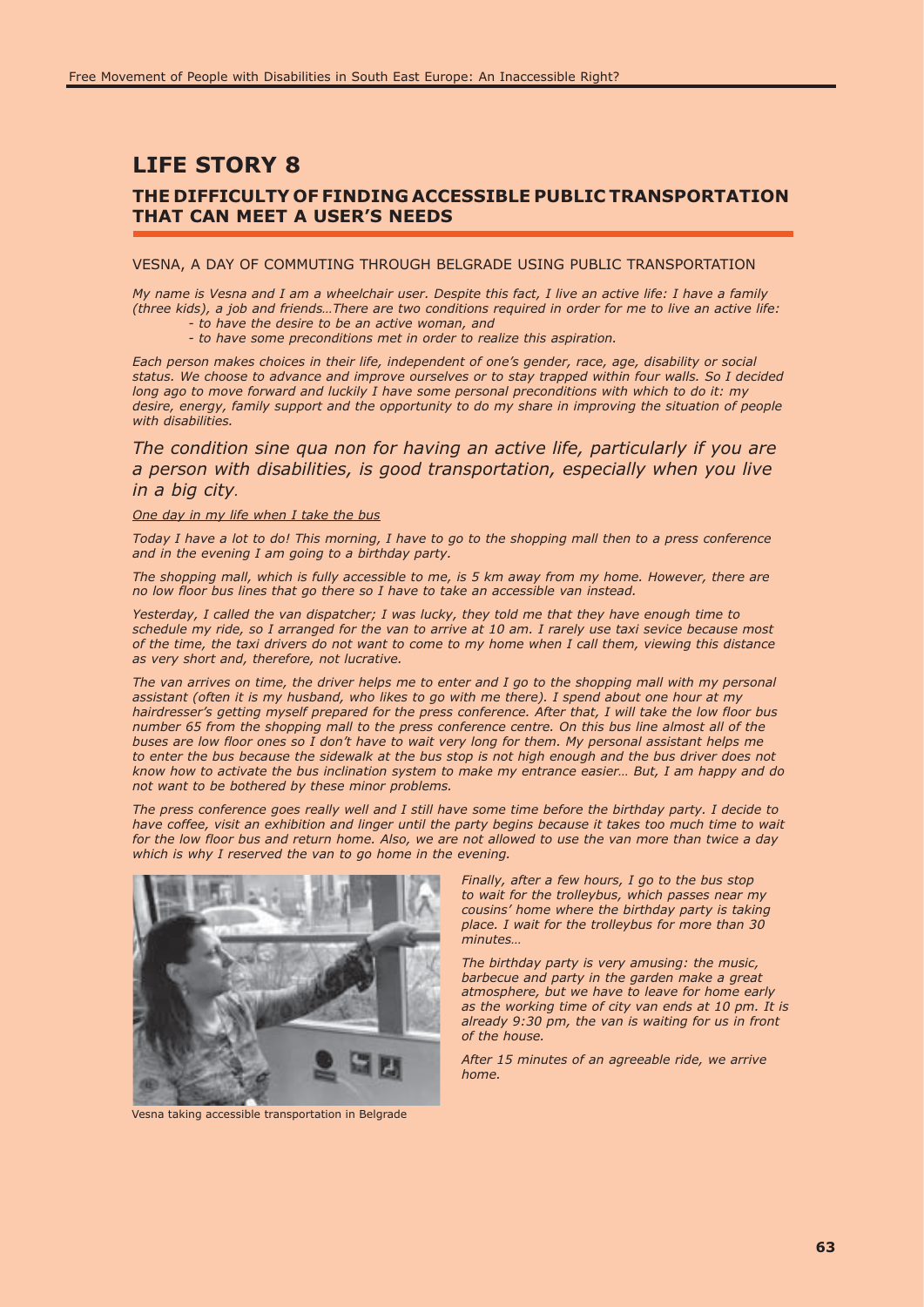(students, employees, etc.) and if you are not one of these passengers and you need transportation, you need to book a vehicle 24 hours in advance. Even then, you don't usually get the vehicle precisely at the time you asked for but you need to make a compromise with other passengers and the schedule."

#### **A bit of history on door-to-door transportation services**

Door-to-door transportation services began appearing in the 1970's in Sweden and the UK to serve people with disabilities and soon spread to other parts of Europe and North America. These services were created to offer people with disabilities transportation from their home to any destination. Door-to-door transportation systems are mandated in the US by the ADA and fares for these services are usually subsidised by funds from city or state governments. It is critical that drivers of these services get training to assure they are sensitive to the needs of passengers with disabilities including the mechanics of how to board and secure persons with disabilities58.

#### **Private door-to-door transportation services**

Taxis and private transportation services in general are not accessible. The major concern with private transportation is that drivers are not at all sensitised to disability issues and do not know how to help a person with disabilities enter their vehicle. However, with limited accessible transportation and a lack of door-to-door transportation services, people with disabilities often rely on taxis as the only form of transportation that might suit their needs. As a student from Belgrade admits, "Taxis are the only form of public transportation I can readily use, but it is over twenty times the price of the bus ticket, so I cannot always afford it. There are several free public services of special transportation for people with disabilities that are provided by City's Public Transportation Company and several organisations of people with disabilities, but these services are inflexible and using them often means sacrificing freedom of choice, so I rarely use them." In a rural part of the UN administered province of Kosovo, an individual with severe disabilities also reported having to rely on taxis as the only form of door-to-door transportation available. He uses them despite the high cost, as specialised doorto-door services do not exist in his village.

#### **The importance of door-to-door transportation services**

In addition to making all public transportation accessible, it is important to provide specialised services to those people requiring door-to-door service using a **twin-track approach**, mainstreaming accessibility into public transportation planning while supporting the development of specialised door-to-door services available for all users requiring it. Besides and despite the process of making all transportation accessible, specialised transportation services will continue to be required for people who require door-to-door service. As the president of IC Lotos in Tuzla explains, "Besides having low-floor buses incorporated within public transportation, a van with a mobile platform will also be needed. This van should function according to the needs expressed by those who require such service in conjunction with personal assistance."

People with more severe disabilities will always require specialised transportation services even once all public transportation has become accessible.

### Good practice 11: Making accessible public transportation a reality in BiH

In the Tuzla canton in Bosnia and Herzegovina, the state only purchased low-floor buses after a strong lobbying campaign carried out by IC Lotos in 1999. The initiative began when the IC Lotos learned that the cantonal public transportation company was planning to purchase new buses. IC Lotos contacted the director of the company and began lobbying him to purchase low-floor buses. After strong lobbying, the public transportation company agreed to buy 8 used low-floor buses and all future purchases will be exclusively low floor buses. Six years later, Tuzla is the only town in Bosnia and Herzegovina in which citizens within the city and those living in the suburbs of the city can travel by low floor accessible buses.

This initiative illustrates the important relationship of accessibility to **public procurement**. If accessibility standards are included in the criteria for public procurement it guarantees that all transportation bought with public money will be accessible. This will be dealt with in depth in Part III. Still, having accessible buses is not enough: bus stops need to be barrier-free and drivers or conductors must be given sensitivity and skills training to know how to appropriately serve a disabled citizen travelling on public transport.

### **BOX 16**

#### **Door-to-door transport operated by the city of Belgrade**

There is one door-to-door wheelchair accessible van transport unit within the Public City Transport of Belgrade. In addition to this, since the spring of 2006, two public transportation operators in Belgrade, Public City Transport of Belgrade and "Lasta" that operates in suburban areas of the city, are obliged by the City Secretariat for Transport to admit blind persons with guide dogs into public vehicles.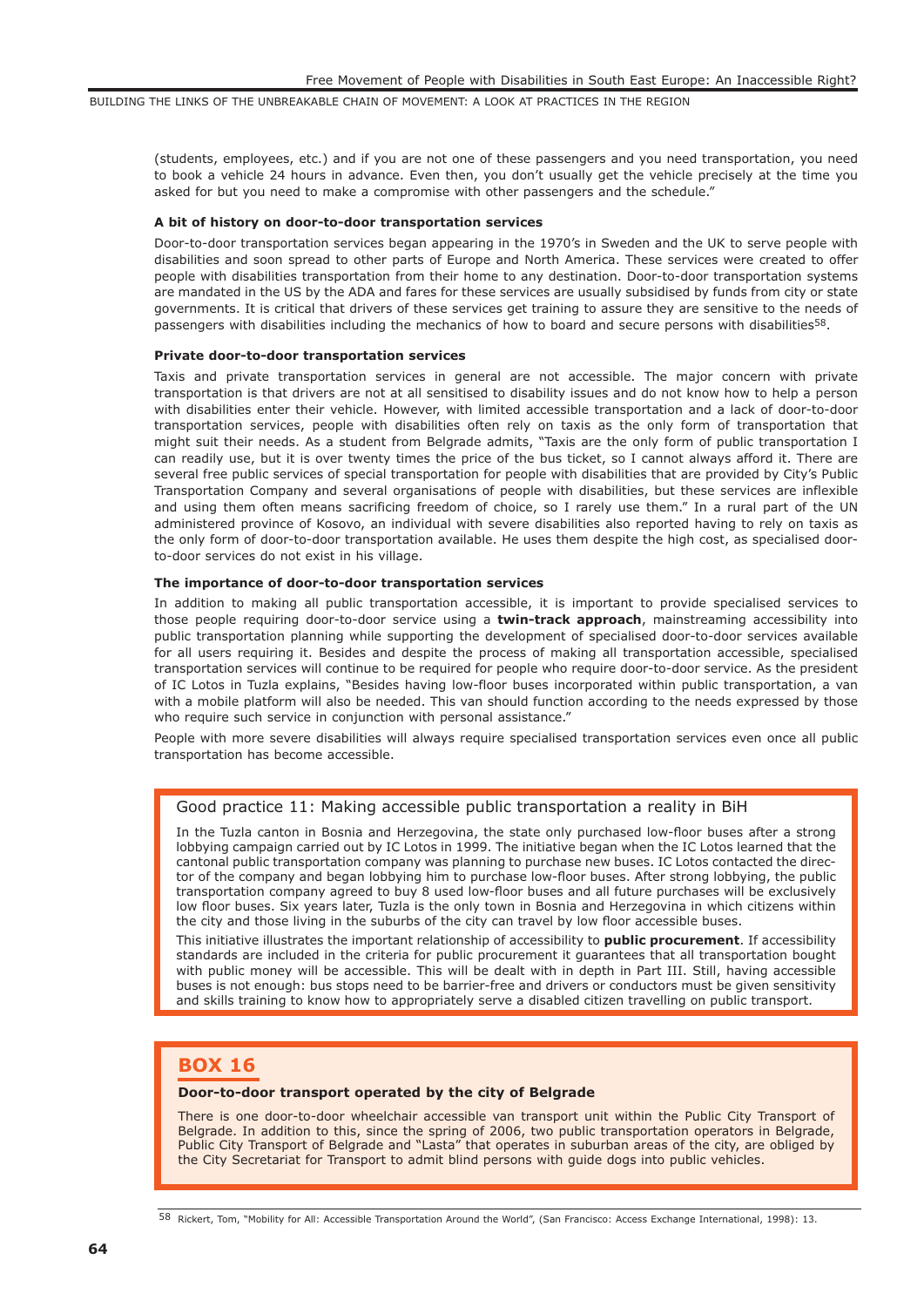Good practice 12: Specialised transportation for students with disabilities for the first time in Macedonia

In Skopje, Macedonia, the Association of Students with Disabilities in Skopje set up a special transportation service for students with disabilities requiring door-to-door service as part of a project called "Informative Services for Students with Disabilities" supported by Share-SEE in 2005<sup>59</sup> and in partnership with Polio Plus. The organisation conducted an assessment of the needs of students with disabilities and accessible transportation was pointed out as a priority. Once this became prioritised, the association began negotiations with the city council to obtain a bus that the city public transportation company was no longer using. After a month of strong lobbying, the city donated a bus to the association and agreed to cover the costs of a driver and maintenance for one year (ending in 2006).

The bus was completely adapted and operates daily during the working week. The bus makes stops in different parts of the city while providing its passengers with a schedule with the exact times of picking up and dropping off of passengers. The interviews with the students reveal very positive impressions. This constitutes a very good base for further implementation as well as motivation to continue in the same direction and eventually to extend this project. In addition, the association of students with disabilities will provide personal assistance as the next step towards creating conditions for equal opportunities: to attend and complete mainstream high school and university education.

A student from Skopje explains how important the accessible bus is for her, "Before this special bus for the students with disabilities which I now use every day, I was using only taxis. This was so expensive for me and my family."





Bus adapted for wheelchair users and the interior of the bus has reserved spaces for people in wheelchairs

### Good practice 13: Training women with disabilities to drive in adapted cars in the UN administered province of Kosovo

To increase the independence of people with disabilities, Ardhmëria, a women's group in Prizren started a driving school supporting both urban and rural women with disabilities to learn to drive adapted cars. There are currently 20 women attending the course. The driving idea behind the initiative was that since the public transportation is largely inaccessible in the UN administered province of Kosovo, people with disabilities could increase their independence and mobility by adapting their own vehicles and learning to drive.

Going beyond the driving lessons, the organisation lobbied the Ministry of Transport to provide each driving school in the UN administered province of Kosovo with at least one adapted car. While they failed to get the Ministry's support, they did manage to convince a private driving school to buy one adapted car with the argument that people with disabilities are clients too.

In Europe and North America the number of physically disabled drivers has rapidly increased due to more effective driver training by driver rehabilitation specialists in formalised programs. In addition, the increase in technological innovations for car adaptations has helped to make driving much more accessible<sup>60</sup>. In the US, driver rehabilitation specialists exist to help people to asses their needs and find the right professionals to modify their car with adaptive devices<sup>61</sup>. This adaptive equipment include ramps that can attach to one's car for passengers in wheelchairs, grab bars to offer balance and support, hand controls on the steering wheel that allow a driver without use of their legs to fully operate the car or even devices to accommodate for sight or hearing impairments<sup>62</sup>.

<sup>59</sup> Share-SEE – Self Help and Advocacy for Rights and Equal opportunities in South East Europe, a regional project to enhance the disability movement, implemented by Handicap International and four local partners, CIL Serbia, Association of disabled students Belgrade, IC Lotos and Polio plus. For more information see www.share-see.org

<sup>60</sup> Suen, Ling S., "Accessible Transportation and Mobility" in Transportation for the New Millennium no. 4, (Transportation Research Board: ): 5.

<sup>61</sup> More information available at: http://www.nhtsa.dot.gov/cars/rules/adaptive/brochure/brochure.html

<sup>62</sup> More information available at: http://www.dynamic-living.com/news-car-accessories.htm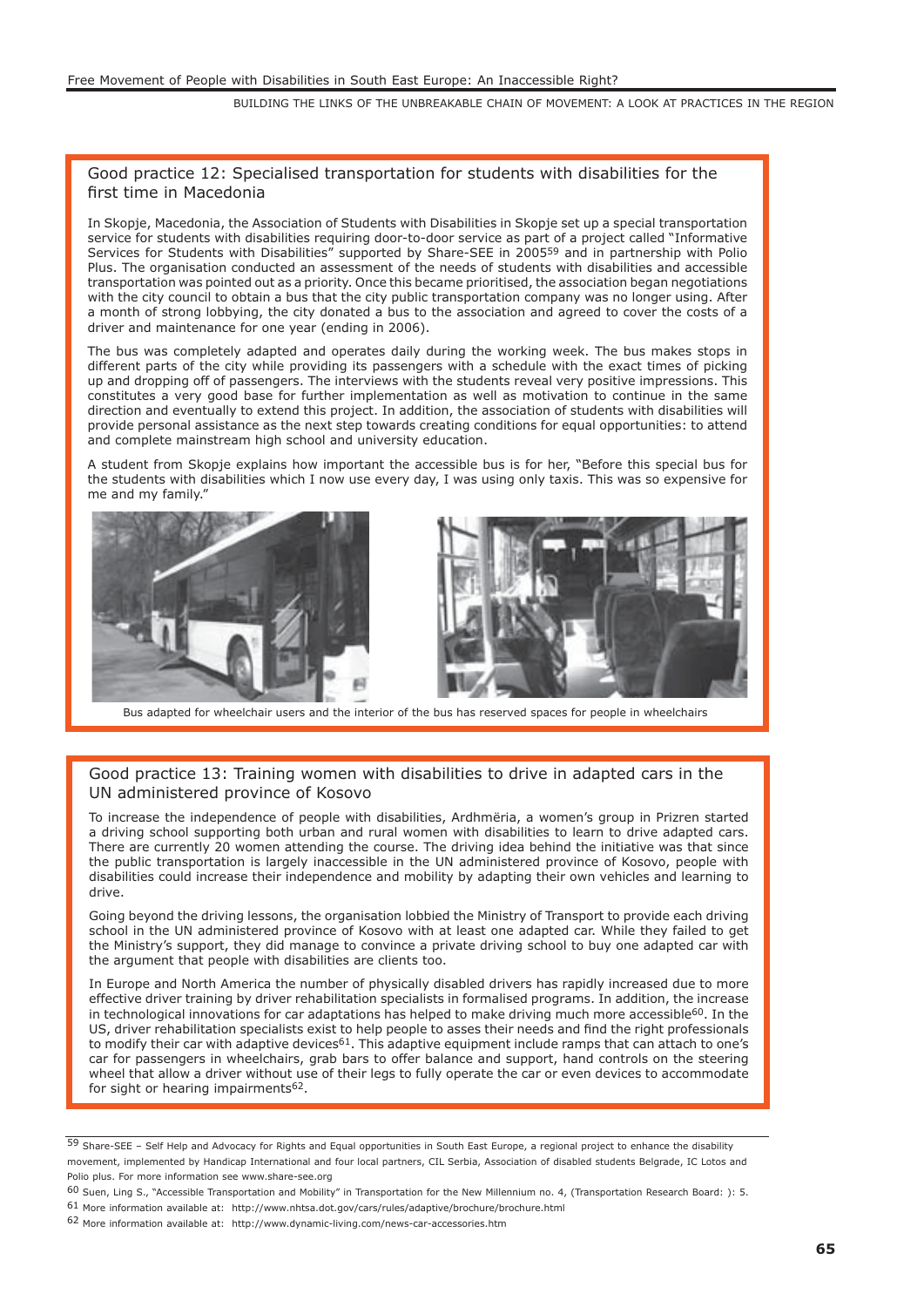

Adapted car in Kosovska Mitrovica, UN administered province of Kosovo

# **BOX 17**

#### **The cost of adapting a car**

The costs to adapt a private car are as follows: if the car is an automatic, the adjustment is cheaper and costs about EUR 500; if the car has standard transmission, the adaptation is much more difficult and the price is between EUR 800 to 1000.

### **BOX 18**

#### **Making public transportation accessible: Universal Design at work in Barcelona, Spain**

Barcelona adopted a 10-year plan to make the city accessible to all. The plan was seen as a continuation of the massive urban renewal that took place to prepare the city for hosting the 1992 Olympics. The aim of the 10-year plan, running from 1996-2006, is to make the public areas in the city accessible to all including the public transportation system. The responsibility for drawing up the plan was given to the Municipal Institute for Town Planning and the Accessibility Consortium made up of a staff of over 50 people including architects, urban planners, engineers and ergonomists. The board is made up of representatives of disabled people's organisations as well as political officials. In practice, one of the main drivers of the accessibility initiative is Spain's largest DPO, Organización Nacional de Ciegos Españoles (ONCE),National Spanish Organisation of the Blind.

The planning process began by assessing the accessibility of the city. Regarding public transportation the assessment revealed that only 27 % of the public bus connections and only eight percent of the under-ground stations were accessible. The year 2008 is set for the train lines to become completely accessible. By 2002, 50% of Barcelona's buses were low-floor ones (European Institute for Design and Disability available at: http://www.design-for-all.org/). Since 1992, with the adoption of an accessibility plan, a financing programme was established by the national government to cover a substantial part of the difference in price between a low floor and a high floor bus and since 1992, all new buses purchased in Barcelona are low floor ones with an automatic ramp at the central door.

From a stakeholder point of view, the element that helped the Barcelona transportation system to become fully accessible is that all transportation actors and all sources of funding were considered in the planning process including public and private transport companies as well as non-profit agencies.

Customer satisfaction surveys carried out in Spain show that a better quality low floor bus is something highly appreciated by users, specifically the greater accessibility, particularly because of the increase in the number of elderly and disabled passengers. In addition to this, there has been a steady increase in the number of passengers recorded in the last years at a rate of 2% every year ((Lozana, Oscar Sbert, "Low Floor Buses: the Barcelona Experience" in All Aboard: The Case for Accessible Buses (Liverpool: 1998): 4-8). With the refurbishment of one station of the Barcelona Rapid Transit railway making it fully accessible, there was an increase in the number of its users by 14% immediately after. Furthermore, it has been shown that the use of low floor buses invariably increases the number of passengers with small children, prams, baggage as well as the number of elderly passengers (Design-for-All Foundation, Barcelona, this information was presented by the European Institute for Disability at a conference on Design-for-All in Belgrade, Serbia, 2006).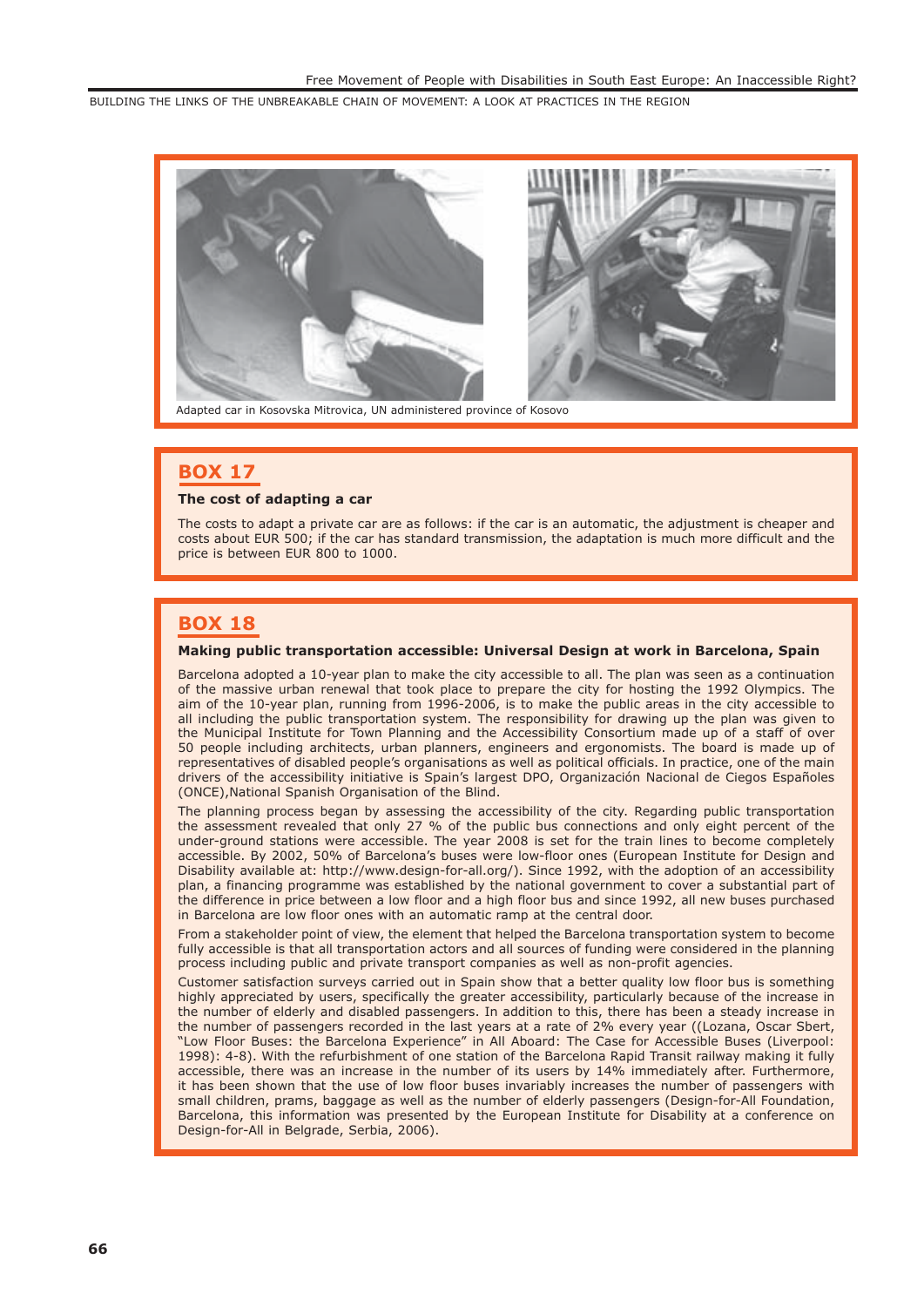### **BOX 18 (continued)**

The Accessibility Code Definition Decree adopted in Spain in 1995 required that all public transport means be adapted accordingly and most importantly, made it mandatory that all buses be low-floor ones from then on. This decree is considered to be the real starting point for significant accessibility changes in transportation on a regional level due to the fact that it requires establishing of an Accessibility Promotion Council as well as a financing fund mainly dedicated to architectural purposes at the local level and that the relevant procedures are defined (Lozana, Oscar Sbert, "Low Floor Buses: the Barcelona Experience" in All aboard: The Case for Accessible Buses (Liverpool: 1998): 3).

#### 5.2 Looking ahead

#### **Legal frameworks on accessible transportation**

Many countries have implemented legislation and regulations requiring accessible transportation services. Canada, the US, the UK and Australia have anti-discrimination legislation making accessible transport mandatory with codes of practice and standards for implementation and with effective complaint mechanisms for noncompliance.

In 1990, the Americans with Disabilities Act (ADA) made accessible and usable transportation a qualified civil right. In 1995, the Disability Discrimination Act (DDA) in the UK set the general framework for accessibility legislation and regulations now apply to all new rail vehicles and for buses and coaches. In Canada, the National Transportation Act of 1987 applied the concept of equal access to all and the Canadian Transportation Agency investigates complaints and conducts compliance reviews with regard to the National Transportation Act and Codes of Practice established for air, rail, intercity bus, communication, and related accessibility matters<sup>63</sup>. In Europe, the bus and coaches directive passed in 2004 stipulates that all buses in the EU will have to be accessible by 200764.

Besides having legal frameworks for accessible public transportation, planning and implementation are critical for making transport systems truly accessible, usable, affordable and relevant to all.

#### **What is needed beyond legislation?**

1. Comprehensive planning on transportation accessibility taking into consideration not only vehicles but

- transport interchanges and information,
- 2. Public procurement of public transportation vehicles to include accessibility criteria for all new purchases,
- 3. Driver and transport operator training,
- 4. Fully accessible information available on the buses themselves, at the bus stops and available online.

#### **The importance of training of drivers and transportation operators**

Training of drivers on being aware of disability issues is critical to make public transportation truly accessible to all. In the South East Europe, many people with disabilities face difficulties when trying to enter a bus, tram or even taxi because drivers refuse to accept them or, if they do allow them in, they do not know how to properly help the person alight. Additionally, with the use of new technologies to increase accessibility, drivers need to be trained on how to operate the adapted buses properly. Especially important to the region, there are several low-cost improvements that can be made to transportation regarding driver practices. They also need sensitivity training to ensure that attitudes and behaviour towards passengers with disabilities does not create greater barriers65. Raised awareness and skills would benefit a great number of passengers that do not have severe mobility impairments<sup>66</sup>.

<sup>63</sup> Suen, Ling S., 2.

<sup>64</sup> European Parliament legislative resolution on the joint text approved by the Conciliation Committee for a European Parliament and Council directive relating to special provisions for vehicles used for the carriage of passengers comprising more than eight seats in addition to the driver's seat, and amending Directives 70/156/EEC and 97/27/EC (C5-0278/2001 - 1997/0176(COD))

<sup>65</sup> Venter, Rickert, Maunder, "From Basic Rights to Full Access: Elements of Current Accessibility Practice in Developing Countries", 2002: 5. 66 Venter, 7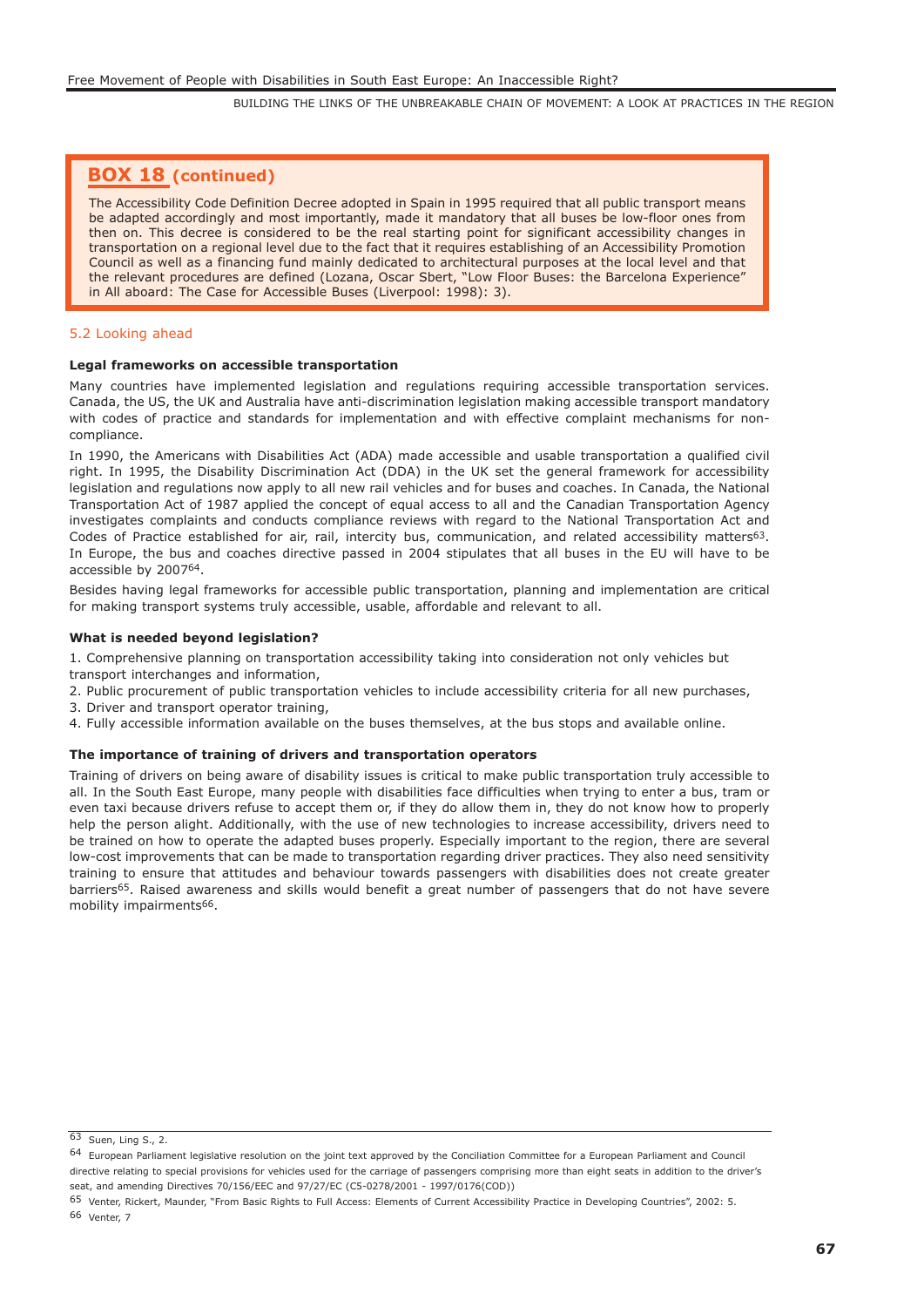### **BOX 19**

#### **Disability awareness training for drivers, conductors and other transportation operators: a look at UK practices**

The training of public transport staff has emerged as an important component of accessible transportation planning in Europe. Many European states now deliver disability awareness training courses and regularly train drivers of buses, taxis and minivans.

The UK's Disabled Persons Transport Advisory Committee recommends that disability awareness training courses should include (DPTAC, September 2000):

- Barriers faced by disabled people, covering attitude, environment and organisation
- Principles of access audits
- Suggestions for removing barriers faced by disabled people
- Information on all disabilities, including hidden disabilities
- Enabling staff to deal with unexpected occurrences to 'think on their feet' when a problem arises • Communication and interpersonal skills for communicating with disabled people, particularly those with a hearing impairment or with learning disabilities.

Source: This information comes from the DPTAC, September 2000

### **6. Conclusion**

At the present, the unbreakable chain of movement is only being implemented sporadically throughout the region, generally initiated by DPOs on a grass-roots level. When parts of the chain are implemented, they are done so only partially, removing only some barriers in selected parts of the built environment without making widespread changes in accessibility. As stressed throughout this section, **the unbreakable chain of movement entails comprehensive planning ensuring that all links of the chain are engaged** - a ramp and an accessible bus are not enough; bathrooms, doorways, lifts, streets, signalisations and side-walks must be accessible as well. This requires a lot of changes on a policy level for both new construction and development as well as for adaptation of the existing environment, which will need to be done in partnership with local authorities and DPOs. Part III will examine all of the key legislative elements needed to implement the unbreakable chain of movement.

Below are listed large-scale changes that are priorities and some concrete initiatives that can be undertaken at the local level. All of the activities outlined can be achieved without large amounts of resources but by mobilizing all relevant actors.

#### Large-scale changes needed:

- Individualised support services which are widespread and mainstreamed

- All planning related to urban plans, infrastructure and roads and new buildings should include accessibility standards

- More rigorous inspection overlooking the construction of new buildings
- All new buildings and spaces must be accessible

- Plans and budgets set for adaptation of existing public buildings (prioritising public service buildings) making both the exterior and interiors fully accessible

- Public transportation to be made accessible whenever new means of transport are acquired
- More regular and flexible door-to-door transportation services available for people who are not able to use accessible public transport

- New roads, thoroughfare and outdoor spaces must be constructed taking into account accessibility standards Some concrete initiatives that can be undertaken at the local level:

- Registries established for people in communities needing accessible housing

- "Trader's Convention" to be drafted and signed by shopkeepers and businesses owners to make their facilities accessible

- Services in place and available for accessibility auditing and consultations on adapting one's home
- Services in place and available for adapting cars for the people with disabilities and training people to drive - Lobbying for local transportation procurement to include accessible buses
- Lobbying for the inclusion of Universal Design when the plans for a new public building are being drawn up
- Advocating for barrier-free planning when urban plans are put on public debate
- Lobbying for accessibility during reconstruction or renovation of a public building

- Establishing an independent local accessibility commission that includes people with disabilities that can help to monitor compliance to accessibility standards and existing legislation. This kind of body can also lobby for the inclusion of other standards on accessibility in planning, design and construction

Most importantly, people with disabilities and their representative organisations need to be part of the planning and implementation processes to ensure accessibility standards are in place and meet their needs. As a barrierfree built environment becomes more pronounced throughout the region, disability advocates will need to be working alongside professionals and authorities to make sure the unbreakable chain of movement are truly implemented and well conceived to suit the needs of all people with varying abilities.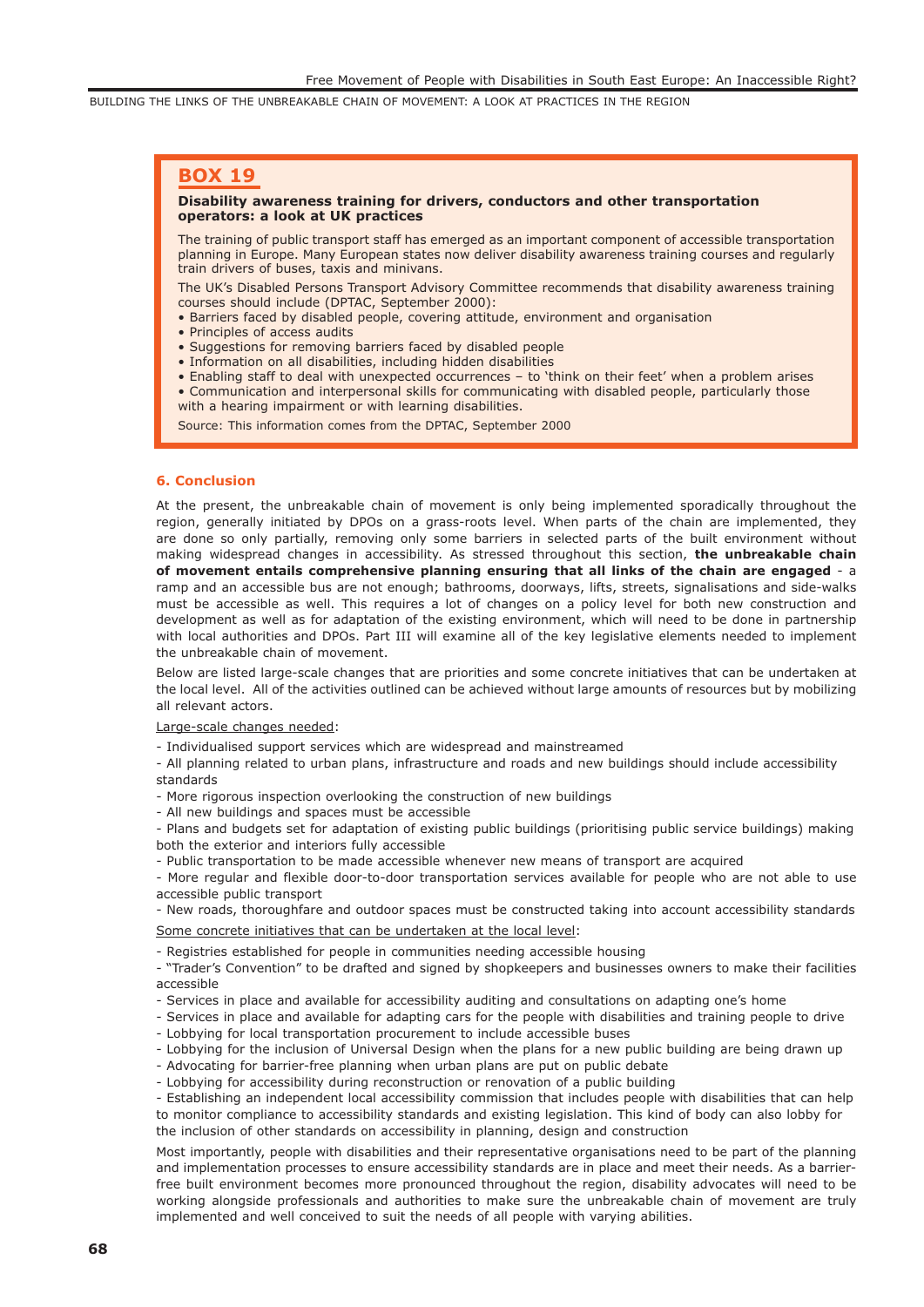However, DPOs need to be well informed by authorities so that they can participate in the planning process. Transparent mechanisms should be in place so that when a new urban plan is being drafted, citizens can participate in the public debate. In addition to this, DPOs themselves need training on accessibility standards so that they can monitor effectively. It could be advantageous for DPOs to appoint a person with a relevant background such as engineering or architecture to be an advisor or consultant on accessibility monitoring issues. Well informed DPOs with a competent advisor on accessibility issues will make monitoring the implementation of the unbreakable chain of movement more effective and sustainable.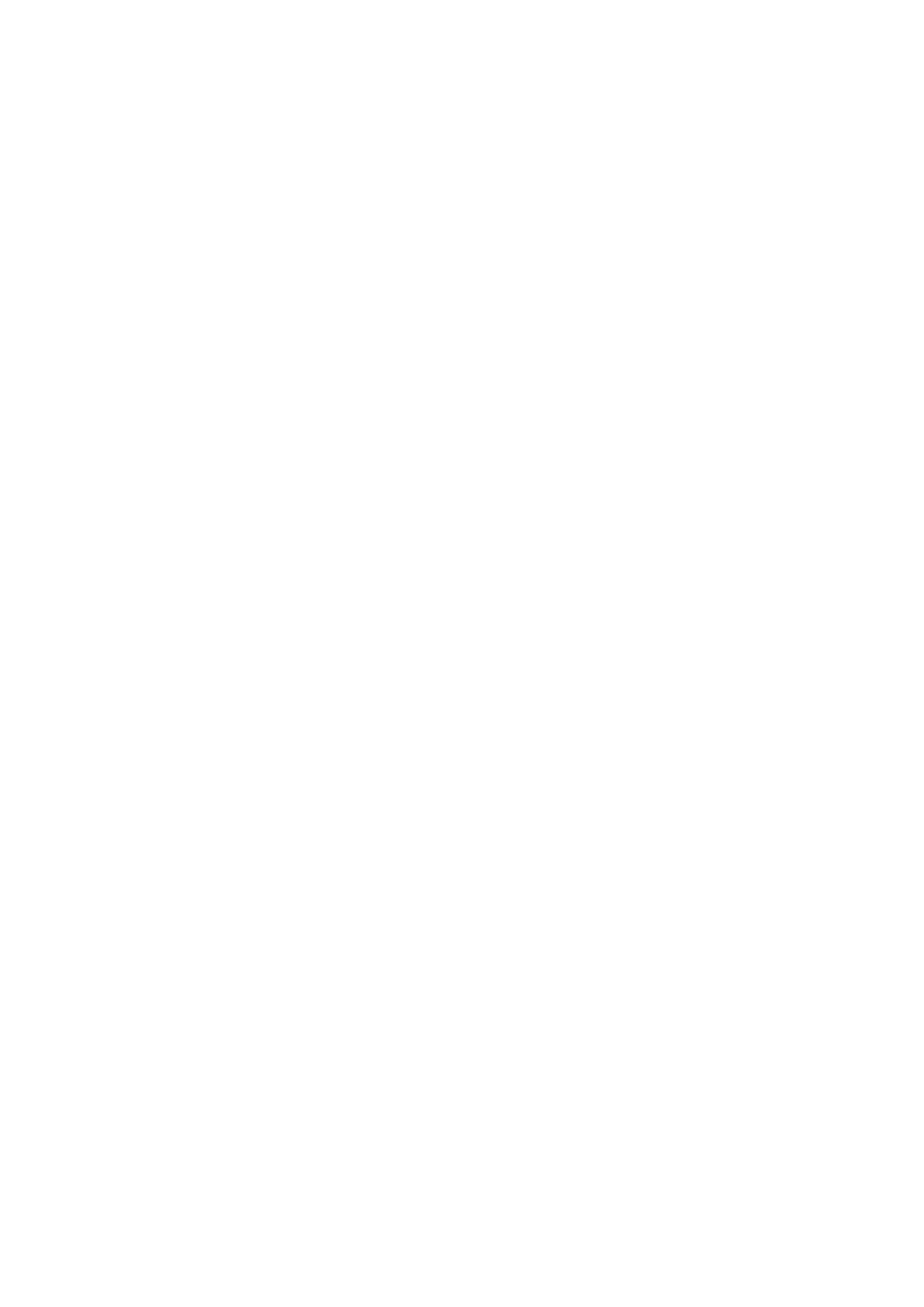# **PART III**

# **ENSURING THE LINKS OF THE UNBREAKABLE CHAIN OF MOVEMENT ARE IN PLACE AND ARE WIDESPREAD: THE POLICY PROCESS NEEDED TO IMPLEMENT THE UNBREAKABLE CHAIN OF MOVEMENT**

In order to achieve the unbreakable chain of movement, there are key policy changes that need to take place along with awareness raising, training and partnerships between the disability community and local authorities.

The policy "package" should include a new legislative framework consisting of **anti-discrimination legislation, public procurement laws with accessibility standards**, and **laws on construction and planning with mandatory accessibility standards** in-line with European countries and international standards. The legislation must be accompanied with **enforcement mechanisms** and **monitoring bodies**. Parts of budget should be allocated specifically to accessibility, with responsible bodies assigned to the task and **clear deadlines** set.

In addition to legislation, there needs to be **major training and re-training** undertaken for actors involved in the built environment such as builders, contractors, architects, urban planners and local authorities as well as for DPOs, on accessibility standards. Besides training, accessibility and Universal Design or Design-For-All needs to become a part of the formal curriculum for faculties of architecture, civil engineering, urban planning and design.

Finally, **participatory accessibility planning** needs to become a common practice. Engaging all actors and including people with disabilities and their representative organisations can ensure much more comprehensive execution. Participatory planning is an especially important factor in the context of decentralisation as resources are reallocated to better address local needs. Local development offers opportunities for ensuring a barrier-free environment is part of the reform process.

#### **The situation in South East Europe**

#### *An inadequate legal framework to implement the unbreakable chain of movement: construction and urban planning*

In South East Europe the accessibility standards are included in legislation but they are rarely implemented and many stakeholders are not even aware that they exist. **Monitoring and enforcement** are not frequent in practice, facilitating a culture of non-compliance with standards. Anti-discrimination legislation on disability is also needed in the region to force changes in the environment when people are denied access.

As it is, a great lack of compliance with accessibility standards in the existing legislation is manifested when new buildings and spaces are built or when new transportation is put in place without proper enforcement bodies monitoring the situation. Furthermore, when legislation is put in place, it is generally not accompanied with a **thorough policy formulation** assigning responsible bodies, budgets allocated to finance implementation, regulatory frameworks with specific procedures and standards and time plans defined for implementation.

#### *Insufficient urban planning plagues the region*

There is a great lack of proper urban planning in the region. Out of zone building without permits is widespread, and this also leads to severe non-compliance with the existing regulations. Furthermore, the bodies responsible for issuing permits and carrying out inspections often fail to apply the official standards because there is so much building on going, done outside of the technical standards and not according to official urban plans.

To help better understand the tangled situation, an architect from Belgrade explains, "Each municipality has an urban planning directorate made up of urban planners and local authorities but in many municipalities, private architecture planning studios are commissioned to come up with urban plans. These are then put on public debate. In theory, there should be one master plan per municipality and then detailed regulation plans for each region within the area. However, many municipalities don't have any urban plan. Furthermore, even when they do exist, they are often not compatible with existing plans and data is often overlapping. Every plan or project goes before a commission which should make sure it complies with technical requirements, but most of the time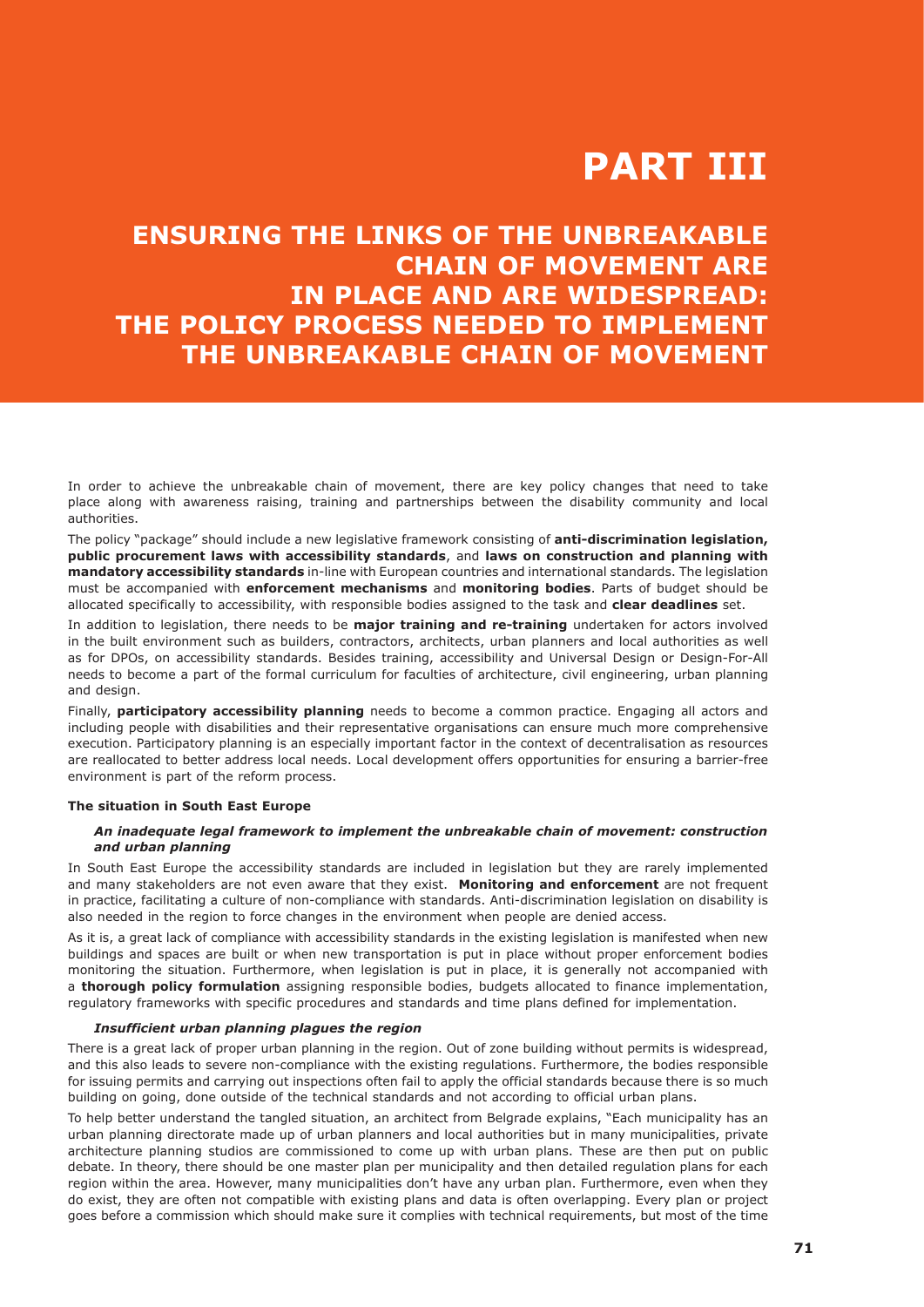THE POLICY PROCESS NEEDED TO IMPLEMENT THE UNBREAKABLE CHAIN OF MOVEMENT

they do not comply with all standards. All this is coupled with the fact that the issuing of land permit is acutely underpinned by bribery or corruption."

In the haziness of inadequate urban planning and a lack of enforcement of regulations amongst building officials, the free movement of people with disabilities remains the least concern for those regulating the built environment.

#### *The complications of a mushrooming construction industry in South East Europe*

The construction industry throughout South East Europe is one of the fastest growing industries. While this includes a proportion of illegal building or building done without proper permits, due to the corruption within this industry, there are large numbers of building permits issued for plans not complying will all standards. Part of the problem is that those issuing permits and those inspecting and monitoring generally "shut their eyes" to accessibility regulations among other standards stipulated by law. Additionally, many of the people working in the construction industry today do not have formal training in urban planning or civil engineering for example. Many begin construction firms or become investors as it is a profit-making industry and lack any kind of background or training on building standards including those stipulated by law on accessibility.

#### *Lack of investor awareness on accessibility standards*

Additionally challenging in the region is an acute and deep rooted lack of awareness on disability issues amongst investors and contractors. With a limited knowledge or interest in disability, investors almost never include accessibility standards in their requested output when planning or drafting tendering specifications for new buildings or public spaces. This is a crucial issue where major awareness raising needs to be undertaken to get the investors interested in creating accessible environments for all.

#### *Professionals responsible for the built environment are not trained on accessibility standards*

To further complicate the situation, there is deficient knowledge or understanding of disability issues and accessibility standards amongst architects, builders, planers, designers, transportation operators and engineers themselves. In fact, most professionals responsible for the built environment are not aware of Universal Design or Design-for-All and have not had any formal training on accessibility standards in general let alone apply them in practice. In most faculties of architecture, urban planning and civil engineering, Universal Design and Designfor-All are not included in the formal curricula. There are some initiatives to change the situation but for the most part, disability issues and accessibility are not part of any formal training at the undergraduate level. There are some architecture faculties that include Universal Design and accessibility standards within the curriculum but only at the post-graduate level.

#### *Participatory planning is lagging behind*

The region is lagging behind in terms of participatory planning on accessibility amongst DPOs, local authorities, the private sector and professionals responsible for the built environment. As an exception, authorities do consult DPOs on accessibility issues from time to time, but they are seldom part of the initial phases and of final implementation. The majority of time, when different actors work collaboratively it is a DPO-led initiative.

Fortunately, there are some signs of change; the anti-discrimination law was recently adopted in Serbia and a comprehensive law on the rights of people with disabilities is being discussed in government in Macedonia currently. A National Disability Strategy written with the active participation of DPOs was adopted in Albania and one is currently also being drafted in collaboration with disability advocates in Serbia. Accessibility standards and Design-for-All are beginning to be introduced into some architecture curriculum albeit at the post graduate level and there are many grass-roots initiatives taking place to implement changes in policy formulation. These examples of good practice are mainly led by DPOs.

#### **1. Awareness raising: the importance of getting free movement on the social agenda**

Widespread awareness raising around the issue of accessibility must be undertaken amongst the stakeholders responsible for the built environment as well as at the general public. Obtaining widespread public support is a highly effective tool for pushing governments to make appropriate changes. To this end, many examples of awareness raising campaigns on accessibility are indeed taking place.

However, what is truly needed is effective and relentless advocacy in order to get free movement of people with disabilities on the policy-making agenda. In countries where progress has been achieved with disability issues the process was characterized by vigorous advocacy of DPOs themselves.

#### 1.1 Awareness raising in South East Europe

What is greatly needed in the region is a civil society watchdog force monitoring the implementation of accessibility standards in the existing legislation.

DPOs along with mainstream civil society need to find an effective way to monitor all new buildings to ensure accessibility standards are being implemented and to alert authorities and the public when they are not. In fact, in countries where significant progress has been made in developing accessible environments, there has been vigorous advocacy of DPOs themselves. In countries where DPOs play both a watchdog role and an advocacy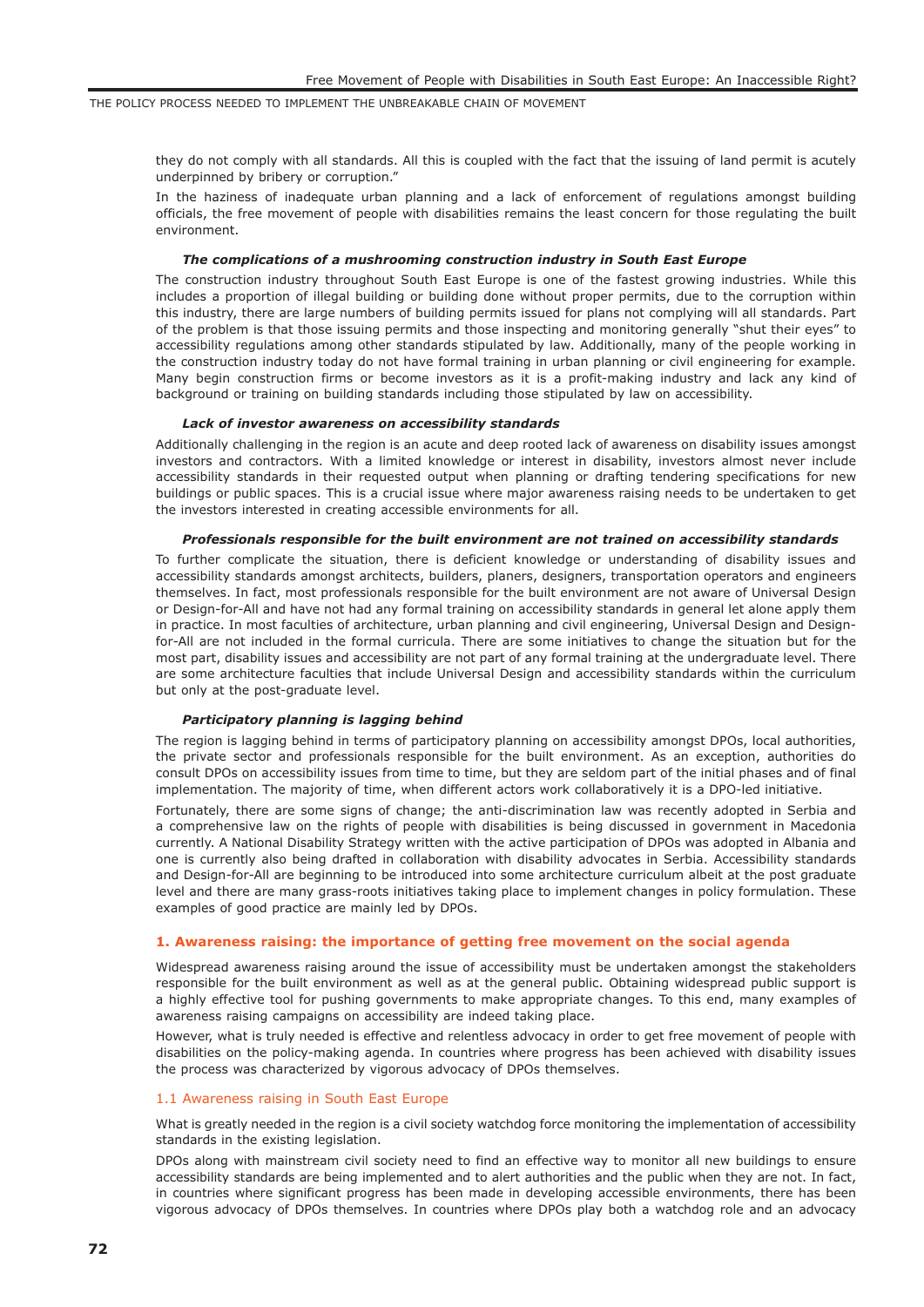role, the most successful changes in the built environment have been made<sup>67</sup>.

There is an overall lack of public awareness on disability issues in general in the region. The ensuing societal segregation also contributes to the barriers that people with disabilities experience daily. Increased public awareness is essential for changing people's attitudes on disability and ultimately for building solidarity around disability rights. In addition to public awareness raising, persistent and targeted advocacy is critical in the region for getting free movement on the political agenda to change from being viewed as something that should be demanded rather than requested. To make concrete changes in the built environment, disability advocates need to become a political force. In order to do that, they need to reach a political consensus amongst their various organisations.

That said, the political influence of people with disabilities appears to be growing. In many countries in the region disability affairs offices are being opened within governments and **disability action plans and strategies** are being drafted and/or adopted. The disability movement is showing signs of becoming stronger and more unified in its demands for rights and social inclusion. The political influence of people with disabilities appears to be growing in many countries as well with the creation of **departments or offices on disability affairs** within



Campaign on accessibility in Pristina

government. For example, the Sector for the Protection of Persons with Disabilities under the Ministry of Labour, Employment and Social Affairs in Serbia was established several years ago. In Albania there is a governmental department dedicated to disability issues called the Secretariat to Disability within the Ministry of Labour and Social Affairs and Equal Opportunities within the department of Equalisation of Human Rights established in June 2006.

However, despite the obvious and encouraging signs of improvement, what is lacking throughout the region is, as described earlier, a **watchdog force**, monitoring the implementation of the unbreakable chain of movement and blowing the whistle when laws and standards are not upheld.

### Good practice 14: Large-scale awareness raising in Macedonia

Polio Plus from Skopje carried out a successful awareness raising campaign in 2003 called "A Parking Space Named Desire". The two key objectives were to uphold and promote mobility and access of people with disabilities to the built environment as a human right as well as to facilitate civic education aimed at engendering a spirit of collective responsibility for these rights.

The "A Parking Space Named Desire" initiative was broken into three parts; lobbying for **changes in the legislation** on designated parking for people with disabilities, **training** of police and **public awareness raising** on the importance this issue.

Initiatives taken as part of the "A Parking Space Named Desire", in Macedonia:

### **1. Lobbying for stronger legislation**

Polio Plus recognised that in order for designated parking spaces for people with disabilities to be available and respected, there needs to be stronger legislation with a mechanism for implementation and better punitive tools for non-compliance. Thus, they focused part of the initiative on a comparative analysis of legislation prevailing in the EU with the relevant legislation in Macedonia and used the results to draft amendments. Once the analysis was finished, a legally based advisory committee lobbied appropriate bodies and entities on the proposed amendment. The targeted bodies included: the legal departments of relevant line ministries, the Traffic Department within the Ministry of Interior and the Council for Traffic Security which is a part of parliament and is responsible for promoting policy in this area. In addition to this, lobbying was carried out for dedicated parking spaces in four areas encompassing 7 cities: Skopje, Tetovo, Gostivar, Prilep and surrounding area, Bitola, Ohrid and Struga

### **2. Training of the civic sector**

A training seminar was held for members of the police force in cooperation with the Traffic Department of the Ministry of Interior to raise their awareness on the importance of respecting these dedicated parking spaces by the wider population. One of the lecturers was a policeman who acquired a disability during the recent near-Civil War, and another the Dean of the Faculty of Architecture in Skopje.

<sup>67</sup> Source: Venter, Rickert, Maunder, "From Basic Rights to Full Access: Elements of Current Accessibility Practice in Developing Countries", 2002 pg. 3.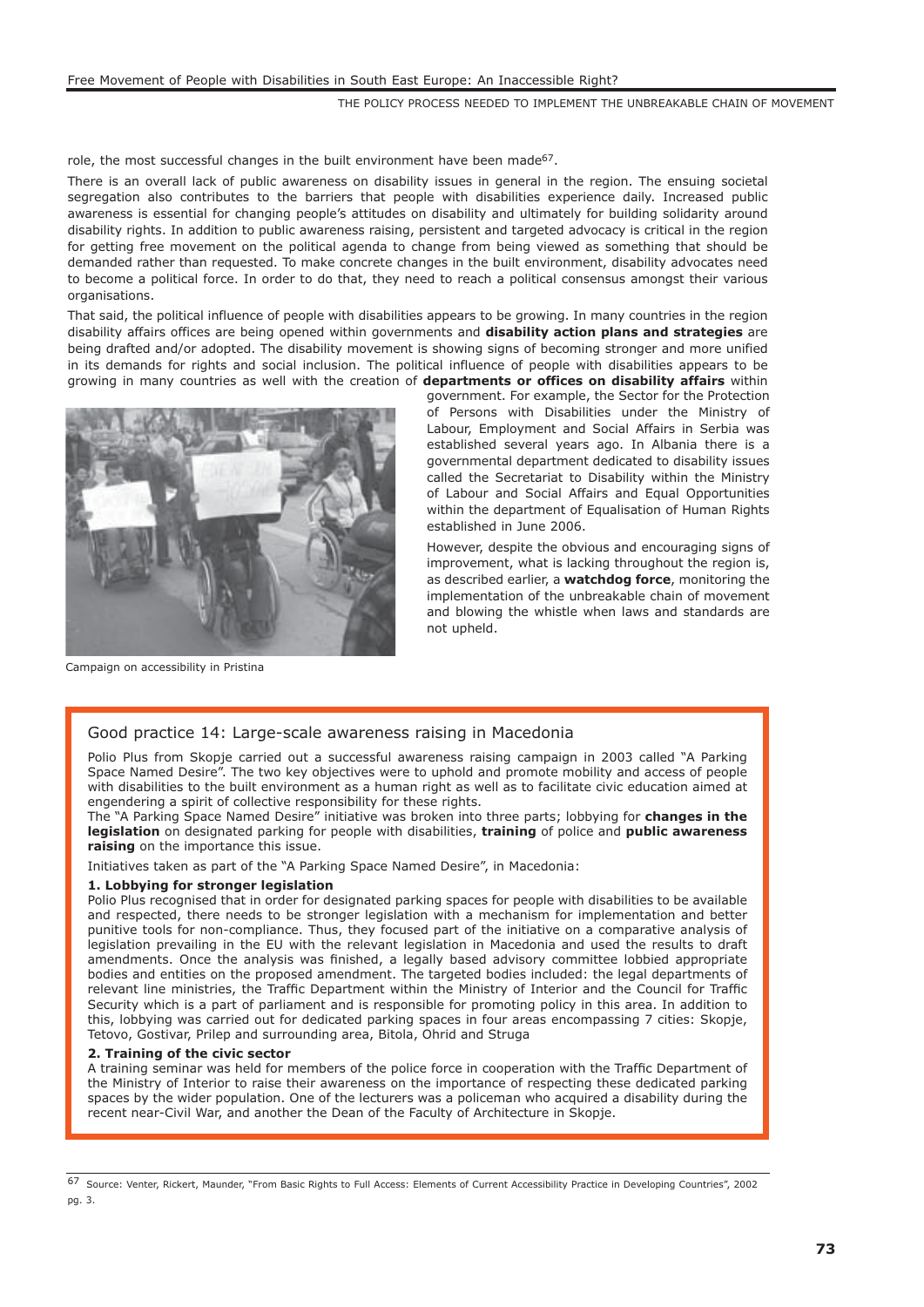Going a step further, a civic patrol was also established to complement the work of the police force, in accordance with the provisions set out in the Law on Traffic Safety. The role of the civic patrol in this project was to assist the police in implementing the new changes in the law and by-laws. The police force and the civic patrol were to be assisted by a youth brigade. This brigade was composed of young volunteers, both with and without disabilities. It assisted in marking out parking spaces, in monitoring that they are respected by the public and in handing out informative flyers.

### **3. Public awareness raising**

The official awareness raising campaign was launched with a press conference in which Polio Plus announced the opening of a competition for the most effective municipality to mark and protect dedicated parking spaces offering a prize to the most successful community.

For the purpose of taking the most advantage of this competition, the Polio Plus secured an agreement of co-operation with the dean of the faculty of architecture, Skopje. The dean provided guidelines in marking out parking spaces according to international standards and appointed one of his staff to serve as a point of consultation for municipalities on the subject. The core of the youth brigade was based in Skopje but its members travelled around the country, working together with peer members from local communities as a team in marking out parking spaces. Team Leaders were assigned to each of the 4 key areas in order to generate team spirit amongst volunteers and to undertake lobbying activities in relevant municipalities.

In total, 300 parking spaces were marked during the initiative, of which only 100 dedicated parking spaces were funded with the project's budget while the remaining 200 were financed by the business sector within each community. Once the parking spaces were marked, in the following three months, the Youth Brigade monitored compliance and issued warnings and fines to people who violated the law. During the monitoring phase, stickers and flyers on the free mobility of people with disabilities were handed out to the public.

As part of the awareness raising campaign, flyers, posters, billboards, a radio spot, TV clip and a short documentary were produced and disseminated. The TV spot highlighted the difficulties encountered by people with disabilities in finding parking spaces and the British government through the British embassy funded it. A supporting radio spot was also produced using the slogan and motif of the project. A short documentary was used as a learning tool in the seminar given to police. An important element of the media campaign was to liaise with the media. As one of the outcomes, the established media relations will help to regularly "feed" both press releases and related anecdotes to members of the press, keeping the general public informed and maintaining their interest in disability issues.



Campaign poster for a Parking Space Named Desire

Finally, the second press conference was held at the end of the project presenting the successes of the initiative as well as delivering awards to the most successful municipality and showing video footage from the project itself.

Polio Plus carried out another awareness raising campaign called **"Unequal Treatment is Equal to Illegal Treatment"** in which they placed wheelchairs outside of the Law Faculty, the Centre for Employment and the Centre for Social Security - all inaccessible public buildings. After carrying out the demonstrations, Polio Plus put stickers indicating whether a building was accessible or not on businesses and public buildings working directly with those that expressed a strong interest in making their building accessible by providing them with guidelines for installing the ramps. In total, 85 ramps were built as a direct result of the protest. Some 30 more are currently under construction and there are promises of a further 40 to be built in the near future.

# Good practice 15: Awareness raising aimed at involving local authorities makes a concrete impact: A look at an initiative in Bosnia and Herzegovina

In Doboj, BiH the Association Doboj South, carried out an awareness raising campaign on accessibility in cooperation with local authorities and the Ministry of Urban Planning and Ecology. The "Gradimo Srcem" (We Build with a Heart) campaign was carried out in 2003 supported by Share-SEE. As part of the campaign they held 5 educational seminars in five regions, bringing together 233 participants from 53 municipalities. The association prepared various promotional materials such as a handbook with technical solutions for accessibility and containing architectural guidelines. They also produced a television spot called "Gradimo Srcem" on the importance of an accessible environment that ran twice a day for 21 days. As a result of the awareness campaign, local authorities agreed to work with DPOs to ensure the accessibility standards within the legislation on urban planning and construction are implemented. As will be shown in good practice 20, this initiative sensitised local authorities paving the way for further reforms of legislation related to accessibility of the built environment.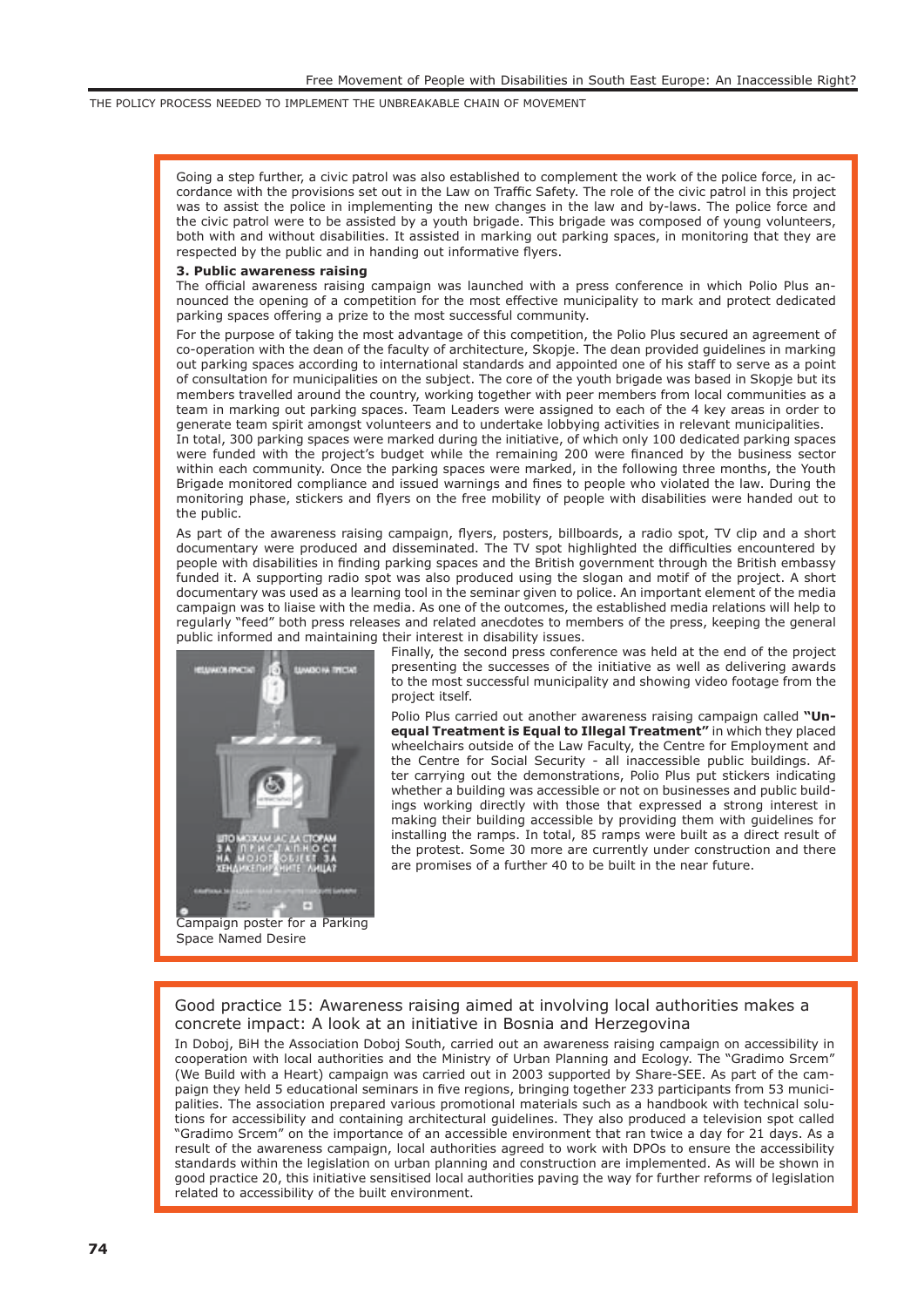### Good practice 16: Small-scale awareness raising - small but visible

**"This is My City Too"** was a project implemented by the **Association of Paraplegics** of the Nisava District, Nis, funded by Share-SEE. Its aim was to raise awareness on disability issues with an emphasis on the removal of architectural barriers. The project began with a survey of 100 people on general views about accessibility in Nis and lasted five months. The majority of respondents did not have a clear understanding of what accessibility means concretely but most felt that the city is not accessible to people with disabili-



Wheelchair basketball match in Nis, Serbia as part of awareness raising campaign

ties. The Association of Paraplegics of the Nisava District organised a public discussion on Universal Design at the Faculty for Architecture, moderated by a traffic engineer with expertise on accessibility. The organisation also planned a wheelchair basketball match in the main city square, which was attended by hundreds of people including several high political officials from Nis. This street event proved to be of essential importance for the visibility of this project. The media coverage of the campaign was solid, particularly of the wheelchair basketball match which received substantial coverage from the print and broadcast media. With a limited amount of resources, the Association of Paraplegics was able to get disability issues visible in the community and initiate a dialogue with local authorities, both important for long-term changes going forward.

# Good practice 17: Developing an accessibility city guide provides an interesting example of monitoring free movement

SOIH, the Union of Associations of People with Disabilities of Croatia, developed a city guide for Zagreb to assess the accessibility of public buildings. The guide uses pictograms to classify buildings by the level of accessibility as completely, partially or not at all accessible. Once completed, these guides have not only been useful for people with disabilities regarding independent tourism, but as an advocacy tool utilised to perform a sort of watchdog role. In each town where a guide had been produced, local DPOs organised a public presentation to review the accessibility situation with local authorities, administration and the local media. With the support of the quide, they pointed out what should be modified and integrated into the national and local strategies for accessibility. DPOs have used the guides to lobby local authorities to dedicate resources for making public spaces accessible and in 2005 they succeeded in getting EUR 200,000 from the government for the removal of architectural barriers in Zagreb.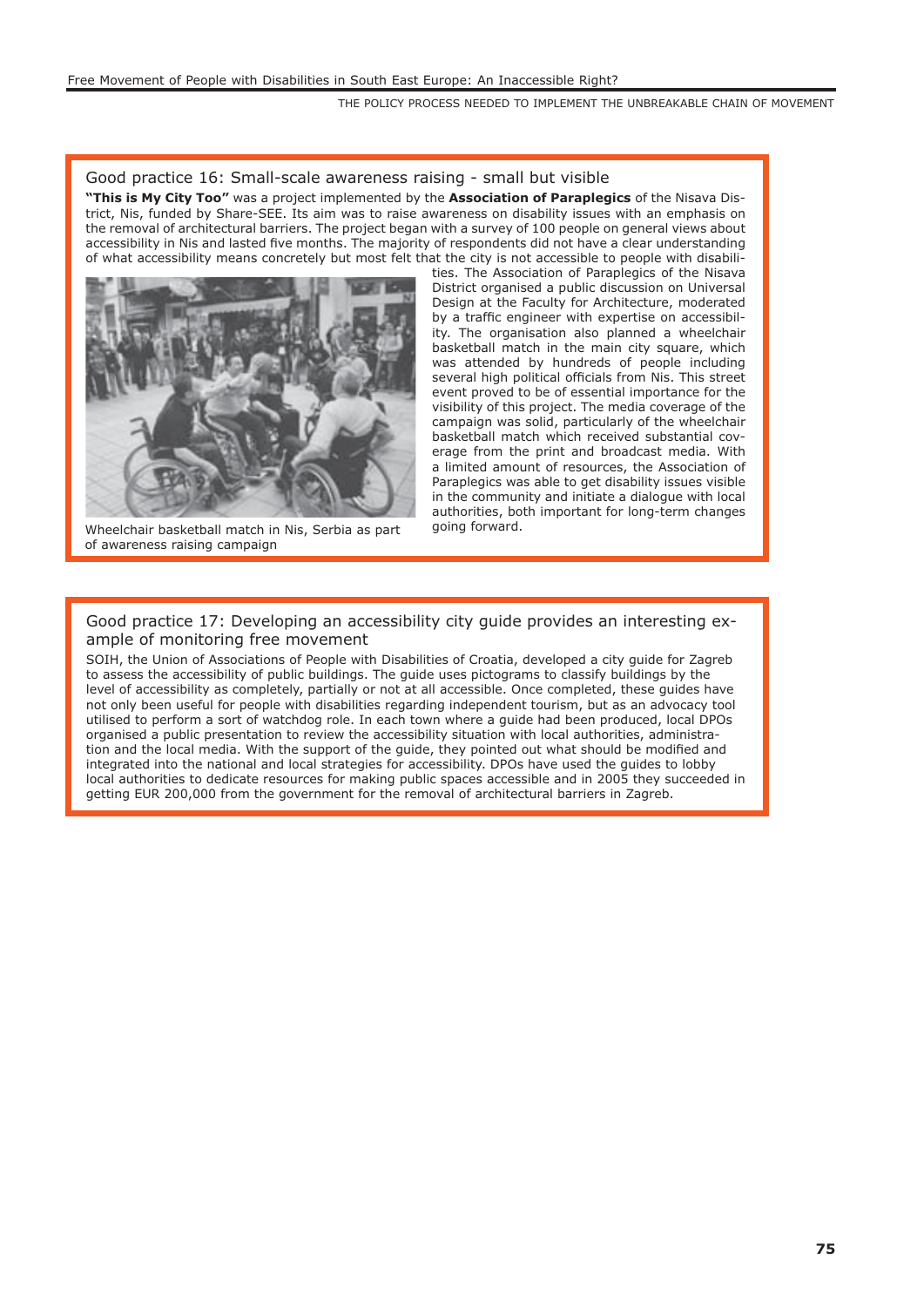### 1.2 Looking ahead

### **A watchdog force on free movement of people with disabilities is lacking in the region**

Having a watchdog force amongst disability advocates is lagging in the region. This is a vital part of the advocacy process because it helps to enforce the political influence of disability movement by calling governments to task for shirking their responsibilities. In Latin America in particular, DPOs such as Mexico's Libre Acceso and Rio de Janeiro's Center for Independent Living (CVI) fulfil both a watchdog role and a advocacy role. A lawsuit brought by CVI has, for instance, resulted in a court order that has led to making Rio's subway stations accessible. CVI also played a leading role in projects to provide accessible pedestrian infrastructure in the city<sup>68</sup>.

There are many examples of successful participation in accessibility planning and local development from developing countries. In Brazil, ONG Vida, a local human rights NGO and la Cocas, a local DPO formed of 15 organisations working in the field of disability and human rights, carried out a pilot study on accessibility for the city of Salvador with the participation of people with disabilities, architects, and urban planning professionals. For the purpose of the study, pairs were formed of a person with disabilities and a built environment technician to carry out the assessment together. The time frame for the pilot study was three years for a full analysis of the city to be made at the end of the three years and smaller surveys carried out each year. Each pair received training on accessibility standards prior to making the assessment. La Cocas is now emerging as the principle actor and specialist on accessibility in Salvador.

### **The advocacy message must highlight the holistic concept of the unbreakable chain of movement**

It is important when carrying out awareness campaigns and advocacy and lobby actions **to integrate in the communication the whole concept of the unbreakable chain of movement** in order to prevent a partial and reductive perspective of the issue (for instance, accessibility = ramp). Campaigns and actions should give a clear message of the importance of a holistic approach to free movement reinforcing the fact that good intentions are not enough.

### **Awareness raising must be diversified**

There is a need to diversify awareness raising campaigns by developing different kinds of activities through which to reach a variety of audiences. These are demonstrations, cultural events, seminars, workshops, but also articles in the newspaper, interviews and news reports on the radio or TV, documentaries and TV spots. For example, a seminar or workshop are appropriate for training and sensitising actors in the reform process such as disability advocates themselves, service providers, local authorities, members of the media, relevant ministries or mainstream NGOs. A demonstration is more relevant for getting public attention on a political issue while cultural events are a good way of gaining community support around disability issues.

However, many disability advocates pointed out the need for more **media attention on disability issues** from a human rights perspective. It is vital that the voice of the disability movement is reflected in the media and that disability issues are appropriately represented. One idea suggested by several disability advocates around the region is to publish articles on disability issues in the dailies working with **journalists who are trained by disability advocates** in order to raise public awareness. Media coverage of the free movement of people with disabilities is vital for effective advocacy and gaining public support around the issue.

Successful awareness campaigns and advocacy actions should result in "**first steps**" towards implementing the unbreakable chain of movement: the curb ramps, ramps to buildings, larger letters on signs and the beginning of door-to-door services. These first steps are important for gaining publicity on the community level69. Of course advocacy should not stop there but the initial changes in the built environment can be a good trigger and promotion tool for widespread changes.

# **BOX 20**

### **Small pilot projects to accompany awareness raising are important first steps**

However, awareness raising alone is not enough. The important thing is to begin with small projects such as pilot projects alongside awareness raising. In this way, people can have a chance to work together and understand how to properly implement accessibility standards while having a concrete output such as a newly accessible park or street that can be used for further awareness raising.

69 Rickert, Tom, "Mobility for All: Accessible Transportation Around the World", Access Exchange International, 3.

<sup>68</sup> Venter, C.J., Bogopane, H.I., Rickert, T.E., Camba, J., Venkatesh, A., Mulikita, N., Maunder, D.A.C., Savill, T., Stone, J., "Improving Accessibility for People with Disabilities in Urban Areas". United Kingdom Department for International Development (DFID) Engineering Knowledge and Research: Project R8016 (2002): 21.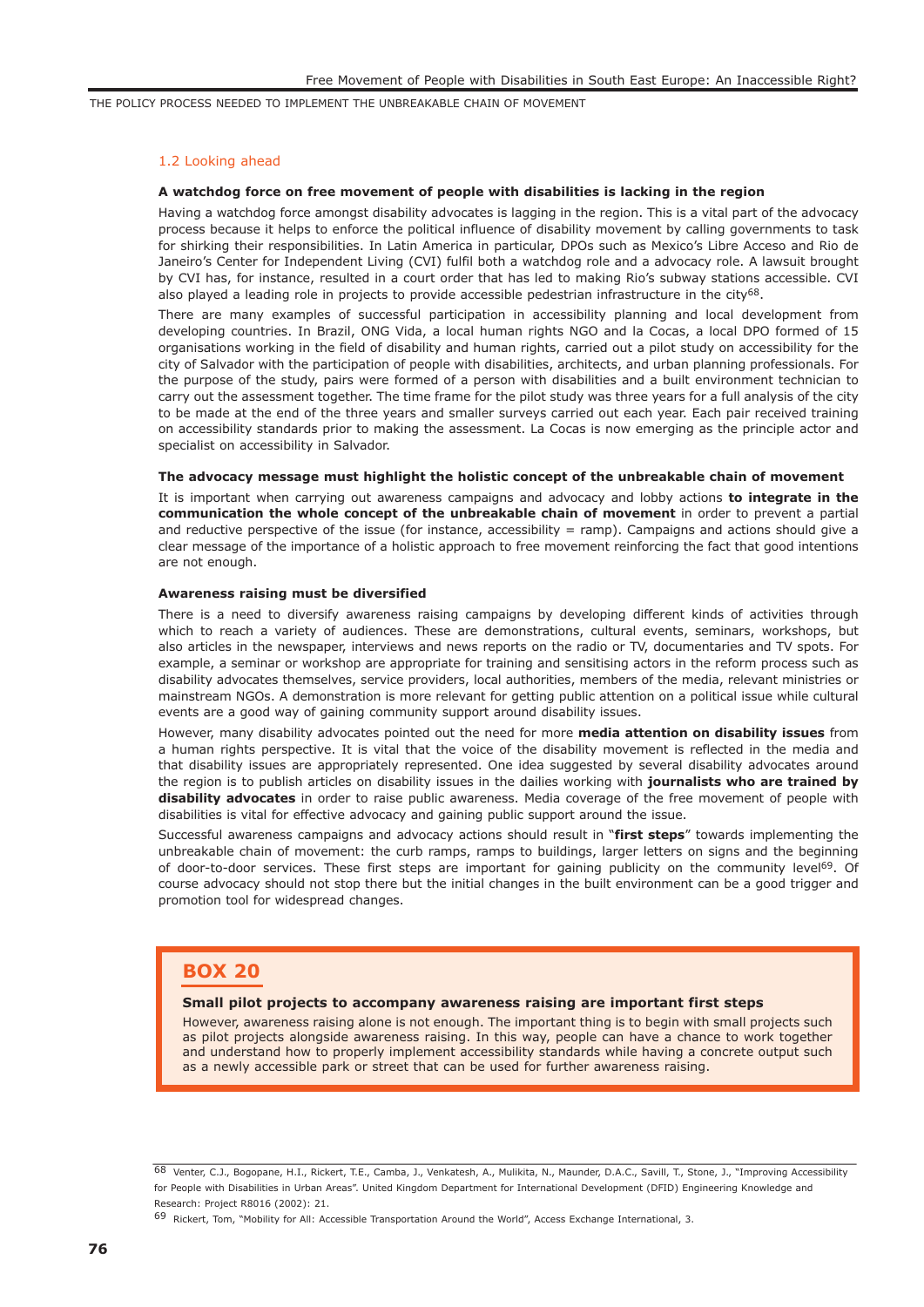## **2. The legislative framework needed to ensure the free movement of people with disabilities**

To accompany the development of an unbreakable chain of movement, a **strong legislative framework** is needed to remove barriers and force changes in the environment. The framework should include the following legal tools:

• A comprehensive anti-discrimination law on disability;

• Universal Design or Design-For-All included in specific laws on construction and planning, (accessibility

standards in laws and by-laws on urban and environment infrastructure), public transportation and public

information with enforcement mechanisms such as sanctions for non-compliance or revocation of professional license

• Accessibility audits as part of regular urban planning inspections;

• Access to goods, services and public works included in public procurement legislation;

• Regulatory mechnisms for social services including support services;

• All legislation must be accompanied with enforcement mechanisms and monitoring bodies, and passed with clear deadlines set.



### 2.1 Legislative overview: Inadequate legal frameworks obstruct the concrete steps towards the unbreakable chain movement in South East Europe70

# **Anti-discrimination legislation on disability**

So far, Serbia is the only country in the region to adopt anti-discrimination legislation on disability and this took place as late as in mid April of 2006. There is an urgent need to get disability anti-discrimination adopted in the region passed in collaboration with disability advocates. Anti-discrimination legislation is important for several reasons: through civil rights cases and punitive fines, changes in the built environment can be introduced: disability will begin to be mainstreamed in government programs and, therefore, policy making, but also a rightsbased legal framework will develop changes in attitudes.

### **Laws on construction and planning**

In all of the countries of the region, the lack of implementation of existing accessibility standards, with **ineffective enforcement and punitive mechanisms for non-compliance** are the largest problems with the current legislation related to construction and planning. As a disability advocate in Bosnia and Herzegovina explains, "Not a single case of non-compliance with accessibility standards has been brought to court! The chief inspector for building permits persists in granting building licenses even when civil engineering requirements are not met."

### **Public procurement legislation**

Finally, accessibility standards and, more precisely, the technical criteria required are not included in public procurement laws in any of the countries in the region. This can be a major tool for assuring that new public buildings, public transportation, services and works commissioned with public money in fact adhere to accessibility standards. Still more detailed regulatory frameworks are needed to require accessibility features on new vehicles as well as adapting and retrofitting old vehicles to be fully accessible.

Opportunities to take the first steps to implement the unbreakable chain of movement are often presented during procurement for reconstruction or refurbishing of public transportation systems. This is an excellent opportunity for DPOs to lobby for low-floor buses and other accessible means of transport putting the free movement of people with disabilities on the transportation planning agenda as seen from the example in Tuzla.

<sup>70</sup> A comprehensive chart showing the legislative framework for each country/region according to the unbreakable chain of movement is presented in annex 3.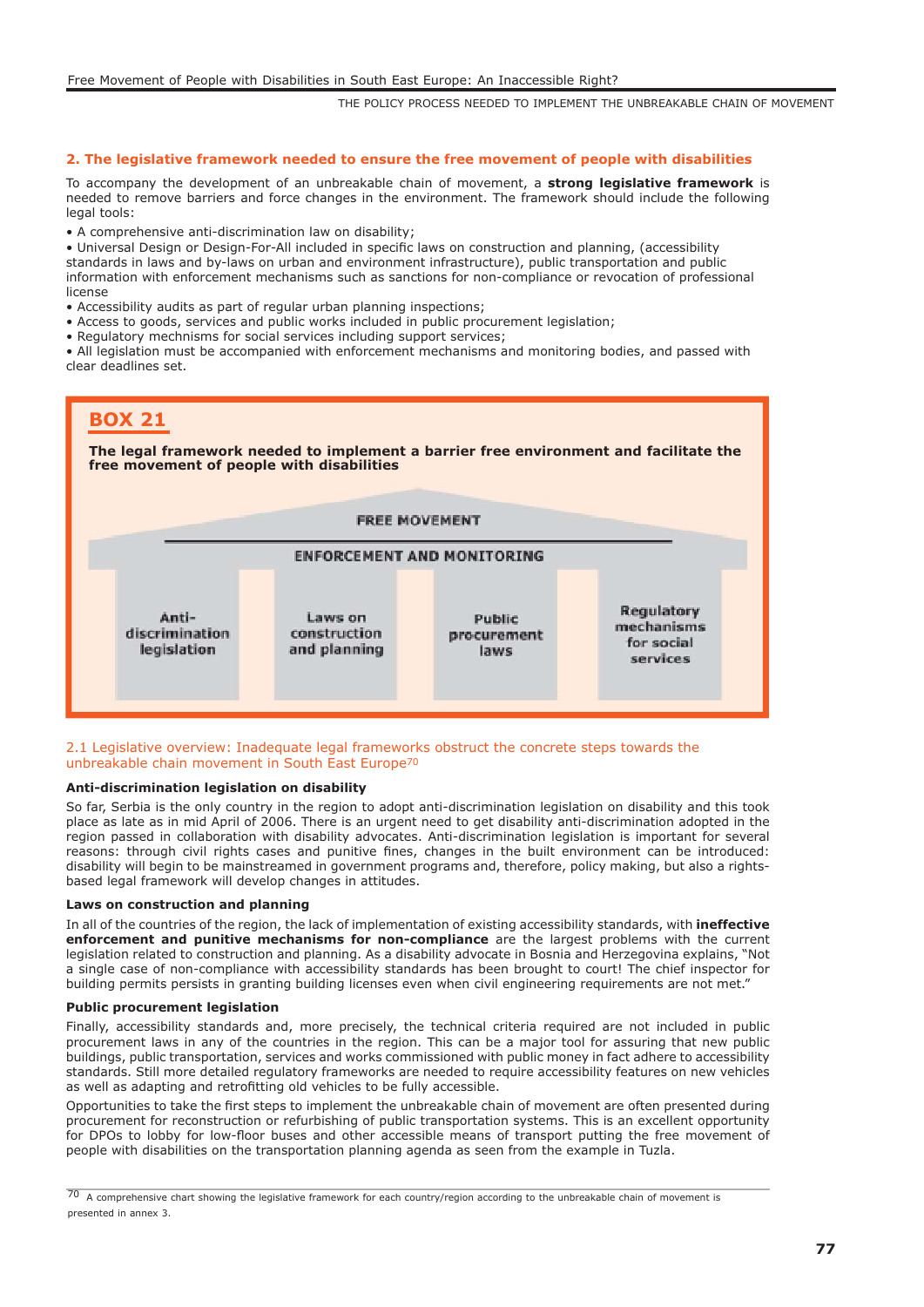### **Standards and regulatory frameworks: the gaps in SEE**

As noted in part II, regulatory mechanisms for social services and support services are missing in the region. However, the other links missing throughout the region are regulatory frameworks with detailed technical standards on accessibility. An important mechanism for implementing the unbreakable chain of movement is the **standardisation process** with a set of regulations within the built environment. Looking again to Spain, a significant standardising effort was carried out by professional associations including an architects union, the officials responsible for inspecting building projects along with other specialists and other institutions<sup>71</sup>. Still anti-discrimination legislation and rights-based policies are particularly important in ensuring that disability issues become mainstreamed into government programs.

# **BOX 22**

### **The importance of technical standards**

Technical standards are the result of a universal process applied by a recognised standardisation process. According to the International Organisation for Standardisation (ISO), a technical standard is a document, arrived at by consensus and approved of by a recognised organisation that provides for a common repetitive use of rules, directives, or characteristics for activities or their results in order to achieve an optimal level of order within a given context (More information on the ISO system is available at: http://www.iso. org/iso/en/ISOOnline.frontpage). Technical standards should be based on results consolidated through science, technology, and experience and promote optimal community benefits. Systematic application of accessibility determinants in the process of establishing technical standards will generate appropriate technical support for both private and public terms of reference. Accordingly, a technical standard can provide guidance on the technical characteristics for building or public procurement of, for example, a specific transportation vehicle. Technical standards such as the ISO establish a universal methodology helping to ensure consistency in implementation. Accessibility guidelines generate differences in technical specifications and legal provisions. In turn, these disparities lead to resistance in directly applying these technical specifications generating oversight and non-compliance. This is true in South East Europe where technical standards such as the ISO have not yet been generated. A technical standard established by consensus with the participation of all interested stakeholders and institutions that include accessibility standards conveys the social acceptance of a legal instrument that can be applied uniformly (Alvarez, Eduardo, "Pathways to Accessibility: Disability and the Physical Environment in Latin America and the Caribbean", Inter-American Development Bank: 6).

### 2.2 South East Europe: the current legal frameworks regulating the built environment

In **Montenegro**, the law on construction of buildings states that the new public buildings must ensure full access to the persons with disabilities and that in newly constructed residential buildings with more than 10 apartments, accessibility standards should be respected in common spaces and that at least one apartment must be accessible to people with disabilities.

However, the law in Montenegro does not state anything about adapting existing buildings. It should also be stressed that the discriminatory side of this law is that it relates only to the needs of people with physical disabilities and nothing is said about people with sensory impairments and about, for example, voice signalization or adaptation of pedestrian crossings for visually impaired persons. According to disability advocates, this law is not respected even when some builders try to apply it because of the absence of clearly defined standards. As a member of the Association of Youth with Disabilities of Montenegro explains, "The work of construction inspectors must be overseen and regulated. They shouldn't give technical permits to buildings which are not in line with accessibility standards. Only strict sanctions that are imposed by inspectors such as large fines or revocation of one's professional licence for not complying with all standards can lead to real changes."

In **the UN administered province of Kosovo**, although it is ruled by the UNMIK and internal government bodies, there is still a gaping lack of standards and by-laws related to the free of movement of people with disabilities within the built environment. There is only one law on construction mentioning accessibility for people with disabilities, but the article talks about buildings in general, not differentiating between the public and the residential, and the technical specifications are very brief and not descriptive. Besides this, urban plans are seldom implemented and, according to an architect working at the municipal office for urban planning, the **inspection commission** that should be appointed to control the construction sites does not exist because of lack of money.

In **Bosnia and Herzegovina**, the legislative landscape is also inadequate for addressing the issue of free movement of people with disabilities. Like in most of the other countries in the region, an anti-discrimination law on disability does not exist. In additional to this, diagonally different from the other areas in the region, Bosnia and Herzegovina has a complex decentralized government system which, is divided into 10 cantons, two entities, the federation of Bosnia and Herzegovina and Republika Srpska, as well as the district of Brcko. Under this system, cantons are granted a large degree of autonomy and can adopt and implement their own laws as long as these do not conflict with the federal ones. Yet, because of large economic disparities between cantons and municipalities, this produces great gaps in the implementation of laws and standards throughout the country. For example, the Federal Law on Construction was adopted in 2002, while in the Tuzla canton it was adopted only in 2005. Once a federal law passes, the cantons have to apply and implement it; but as they usually do not have the money to do this, the process is quite slow. Many times in practice, it is civil society that pushes to implement legislation.

<sup>71</sup> Lozana, Oscar Sbert, "Low Floor Buses: the Barcelona Experience" in All aboard: The Case for Accessible Buses (Liverpool: 1998): 4.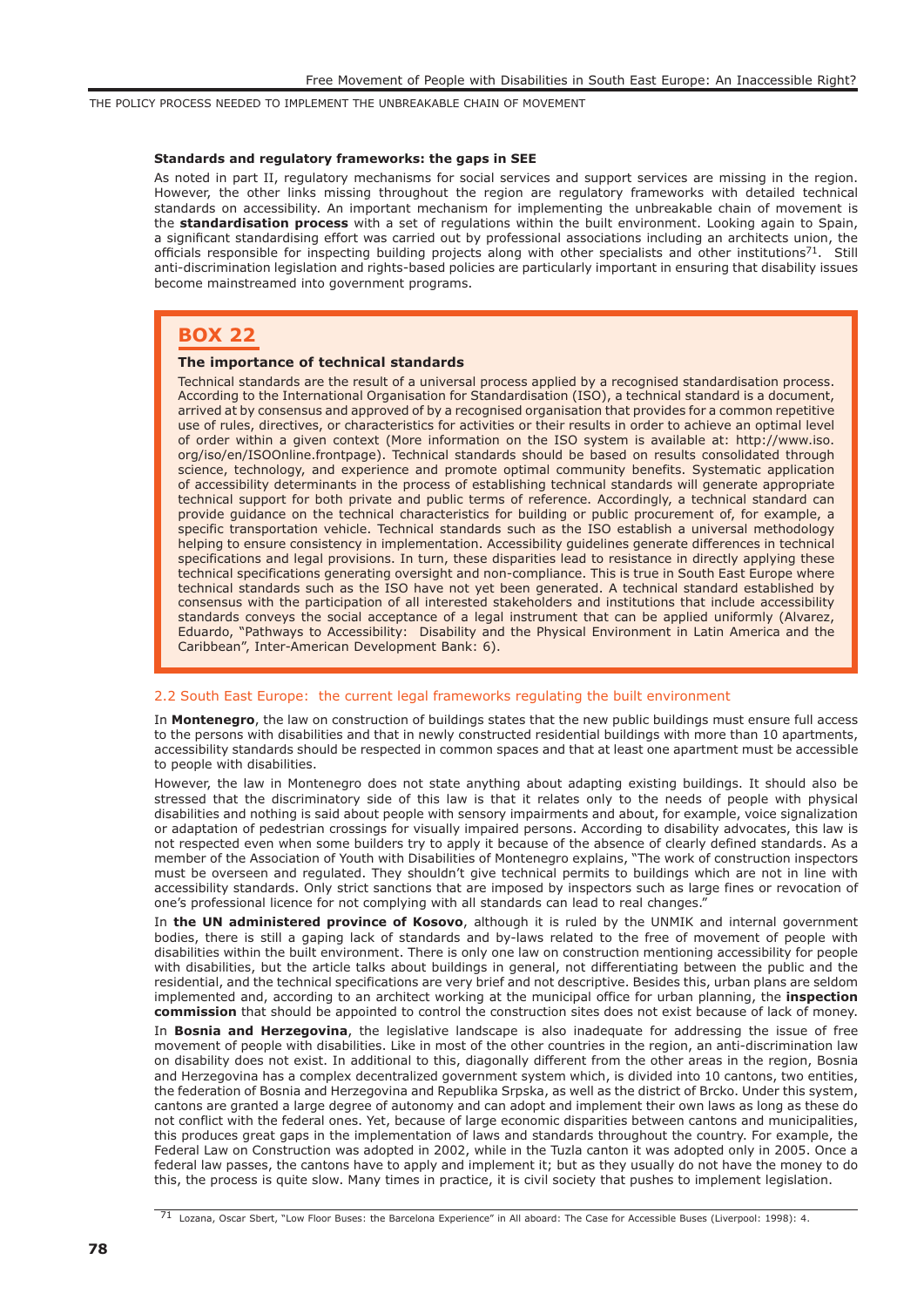The Federal Law on Construction adopted in 2002 in Bosnia and Herzegovina which regulates collective residential buildings with flats (would the funds be private or public ones) and public buildings, includes an article related to the 'elimination of architectural barriers for people with lower body impairments'. The law even contains an enforcement mechanism for non-compliance. However, in practice there is little obligation to follow building codes in general. An architect in Sarajevo working as a professor at the Faculty of Architecture explains the current situation: "In the federal law, 'the Article 27' is related to accessibility and enforcement; but as there is no enforcement mechanism functioning properly, no one cares and no one feels pressured to implement accessibility standards. Moreover, there is no awareness on disability and this is reinforced by the fact that there are no courses on accessibility taught at the Faculty of Architecture."

Regarding existing buildings, there is a new article in the Federal Law on Construction from 2002 that stipulates that all buildings must be adapted to be accessible in the next five years. Within this period, individuals and organisations must address responsible bodies to push for this to be implemented.

In **Albania**, the absence of standards, as well as very few by-laws with specific regulations on accessibility may partially explain the lack of implementation of existing laws that are mainly declarative and without any enforcement mechanisms. The situation in Albania as in the other countries is similar, there is a legal vacuum regarding disability and the need for comprehensive anti-discrimination legislation.

According to the law on construction adopted in 2003 in Albania, all new public buildings should provide "access for use"", as well as "the premises of health institutions, social care institutions and public institutions should be adapted to be used by blind people and paraplegics"72. A decree in the law on the Status of the Paraplegic and Tetraplegics states that "All persons responsible for planning public buildings (hospitals, collective residential buildings and schools) should adapt the outer environment to the needs of invalids and of people with disabilities." Thus, the free movement of people with disabilities is only mentioned in relation to public places (airports, train station, stadiums, hotels, etc.)<sup>73</sup>. With respect to thoroughfares, roads, signalisation and public spaces, a single law mentions that adaptations should be made but for blind persons only74. However, there are no by-laws specifying standards and regulations, no budget allocated to implementing the existing laws and no time plan specified for accessibility adaptations.

Good practice 18: Campaigning to include accessibility in the law on construction in Macedonia

Before 2005 in Macedonia, the Law on Construction did not have any articles related to spatial accessibility. The Law on Spatial and Urban Planning does include principles on accessibility but without any punitive measures for non-compliance. Polio Plus, a DPO in Macedonia undertook concrete steps to achieve legislative reforms both within the Law on Spatial and Urban Planning and the Law on Construction (explained in more depth in Part III section 2).

In 2005, Polio Plus drafted amendments to the law on construction to include a provision on reducing barriers in the built environment for people with disabilities. The amendments were submitted for public debate at the end of March 2005. As a result the principle of overcoming the architectural barriers with respect to people with disabilities is now explicitly stated including the other principles mentioned in the law on spatial and urban planning related to accessibility. However, it is regrettable that despite the lobbying efforts, the provisions on the punitive measures for non-compliance drafted by Polio Plus were omitted.

Good practice 19 in the UN administered province of Kosovo: Creating information on technical standards for accessibility in cooperation with local authorities

In 2004, the DPO Handikos worked with students from the Faculty of Architecture at the Pristina University to publish a manual called, "Accessibility of Buildings for Disabled People" with technical specifications on accessibility standards to be used as a guideline in the construction of buildings. Handikos disseminated the manual to local and central authorities responsible for construction and planning but it was accepted by government as an official guideline and they are considering its adoption within the next year as they plan the implementation of new standards on construction.

<sup>72</sup> Law Nr. 9143 on the Status of Labour Invalids, dt 16.10.2003.

<sup>73</sup> Law nr 8626, dt 22.06.2000.

<sup>74</sup> Law nr. 8098, dt 28.03.1996.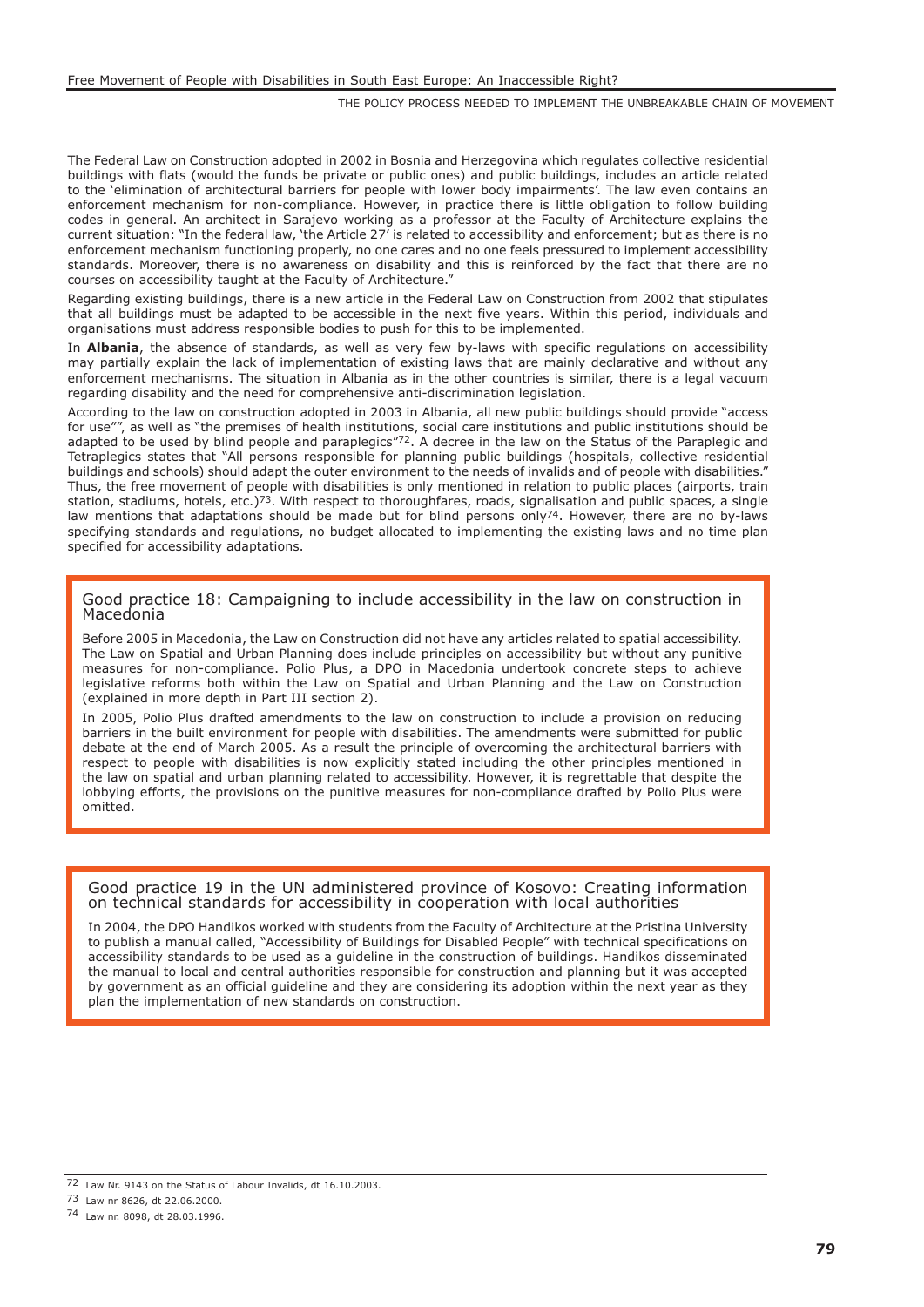Good practice in Serbia 20: Building a proper legal framework for the free movement of people with disabilities

In order to ensure the implementation of accessibility standards, **legislation** related to building and planning must explicitly state that accessibility standards are mandatory. In Serbia, the law on planning and construction was recently amended accordingly and states that designers, architects, investors and builders who fail to implement these standards in planning and construction of new public spaces will be subject to economic sanctions. In reality, what the amended Law on Construction and Planning in fact says is that technical standards must be implemented **but without specifying which ones and without explicitly stating that they are mandatory**. It is only in the by-law that accessibility standards are mentioned so the law can be interpreted in the way that technical standards encompass the accessibility standards from the by-law. However, this is often not the case in practice as standards are either not implemented at all or are inadequately implemented (i.e. a ramp is built but it is too steep), which is even worse as funds are spent in vain and accessibility is not implemented in reality.

This amendment was initiated by the Department of People with Disabilities in the Ministry of Labour, Employment and Social Affairs in cooperation with DPOs and in consultation with the Ministry of Capital Investments. At first the amendments were not approved but after DPOs, the Department of People with Disabilities and the Association of Urban Planners lobbied together, the amendments were accepted by the Parliamentary Committee and adopted by the Parliament. Now that the amendment has passed, it will need to be implemented together with DPOs and competent actors. It is the DPOs who should work with competent state monitoring bodies to evaluate the implementation process regarding the accessibility standards.

Besides this, a time plan to adapt three old public buildings in all municipalities of Serbia was adopted by Ministries of Labour, Employment and Social Affairs, of Capital Investments and of State Administration, all in accordance with proposals of DPOs. Finally, some municipalities and cities, like Belgrade, include adaptation of street crossings and marking of parking spaces in the annual programs of their activities on a regular basis.

Despite all positive changes in legislation, they will not mean anything unless they are applied in practice at the local level. Local urban plans, local building permits and local development plans have to include accessibility standards. As previously mentioned, one of the main reasons that accessibility standards are not implemented is a lack of awareness amongst local authorities. Local actors such as building inspectors and those issuing building permits will need to be trained on accessibility standards as well as how to monitor compliance with the law. Therefore, there is a great need to work with local actors to raise their awareness around accessibility issues. DPOs in Serbia are currently trying to get the Ministry of Capital Investments to circulate a letter to local authorities on implementing accessibility standards in cooperation with DPOs.

In April 2006 disability anti-discrimination legislation was adopted in Serbia, regulating that a failure to provide access to public buildings, transport and services constitutes a prohibited act of discrimination against persons with disabilities. It also prescribes that state and public authorities shall take measures to ensure access to built environment for persons with disabilities. The Ministry of Labour, Employment and Social Affairs initiated this law after the strong lobbying of DPOs and it was drafted in collaboration with disability advocates. This is the first disability anti-discrimination legislation on disability to be adopted in the region and it sets an excellent example for the other countries to follow. The law will go into effect in January 2007.

There are two critical points to address within this legislation. First, the law stipulates that only **an organisation cannot file a suit**, thereby placing the responsibility solely on individuals. This factor can be intimidating thus preventing people from filing suits. Secondly, the new anti-discrimination law does not contain **burden of proof** placing the burden on the person filing the suit to prove they were discriminated against. Again, this can be daunting for a person filing a suit especially in a region where discrimination lawsuits are not common.

Looking at Hungary as an example, DPOs have begun to use court litigation to demand changes in the built environment.

Good practice 21: Making changes in legislation happen on a local level in Bosnia and Herzegovina

In Doboj, Bosnia and Herzegovina, a group of DPOs in partnership with municipal bodies drafted a new regulation called "Regulating the Conditions of Planning and Building without Barriers to Mobility of Children and Persons with Reduced Physical Mobility" which was accepted in 2004. According to this new regulation, all new dwellings must be accessible; not only the entrance and common spaces but also the first floor flats have to be accessible to people with disabilities. So far, five buildings in Doboj were recently built in accordance to these standards.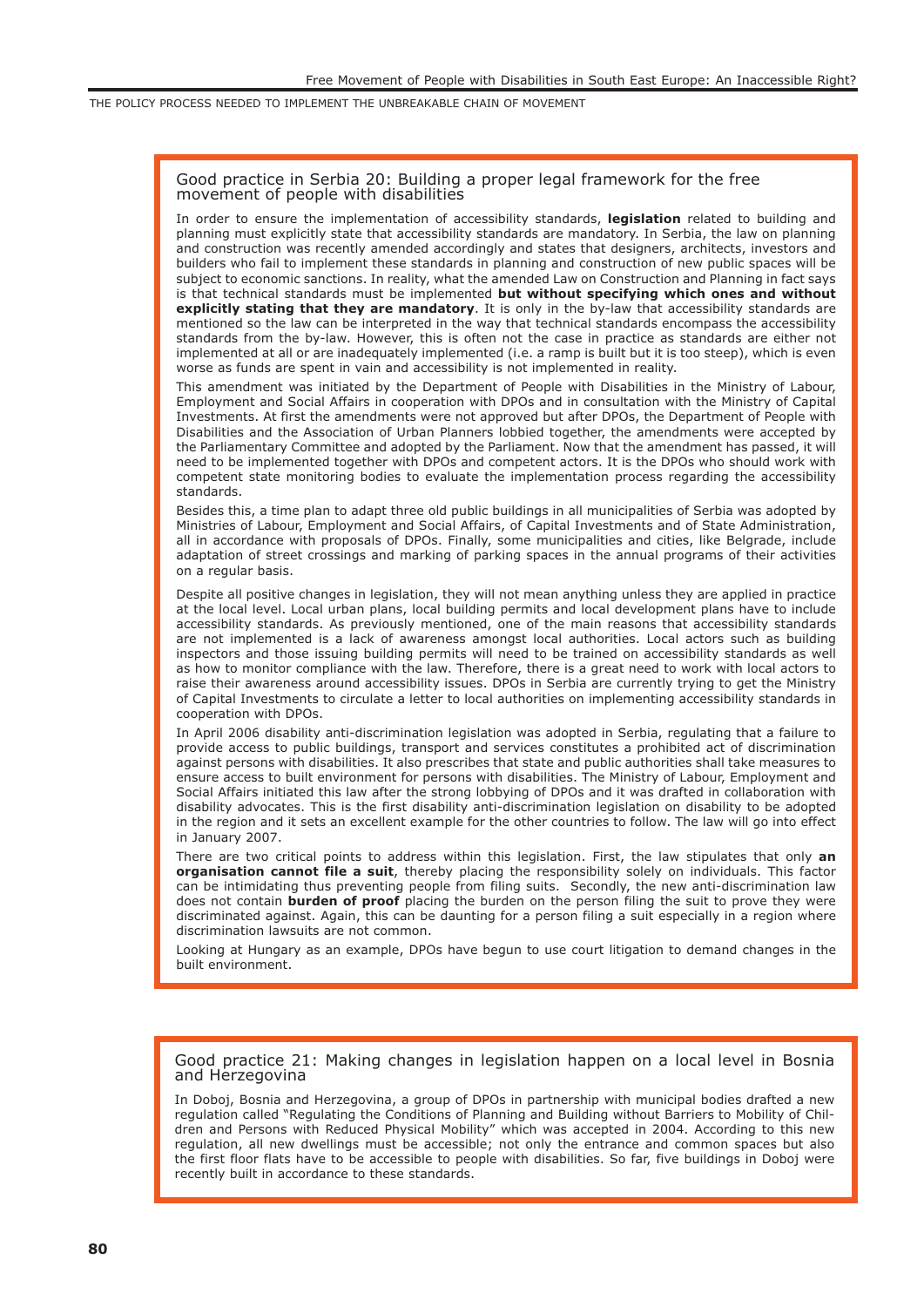# **BOX 23**

### **Accessibility and non-discrimination in Europe: Reaching an accessible environment through court litigation in Hungary, Nagy Bendeguz, Disability Rights Activists (DRA) Hungary**

NGOs in Hungary have begun to use court litigation to force private businesses open to the public to make their environments accessible. In doing this, the NGO's are looking at the US as a model. In the US, court litigation for accessibility non-compliance has been used for the past two decades since the Americans with Disabilities (ADA) was enacted. For example, there was a recent case in the US where Target, a large US retail corporation with a popular online shopping website, was sued by the National Foundation of the Blind for lack of access to their website for people who are blind or have sight impairments as a violation of the California civil rights act as well as the ADA. Using the U.S. example, the De Jure Foundation, an NGO in Hungary, and other local actors have begun filing lawsuits against businesses that are in noncompliance of accessibility codes. This particular case concerns access to new technologies, rather than to the physical environment.

The first lawsuit of this kind to be filed in Hungary was the case of Nagy Bendeguz against Central Café, a popular coffee house in Budapest, for being inaccessible. Bendeguz won the lawsuit but after the verdict the Central Café still did not make its premises accessible nor did the court enforce compliance with the ruling. Despite media attention and awareness raising campaigns around the issue, Central Café remains inaccessible.

Following this case, De Jure Foundation filed a lawsuit against a new national bus terminal built in Budapest on the grounds that it was inaccessible to blind persons and people with visual impairments. The building is however accessible to people with mobility impairments but the buses themselves are not wheelchair accessible. The outcome of this case is yet to be decided but from these examples, there are some key challenges to be examined regarding the effectiveness of court litigation in a country without anti-discrimination legislation for people with disabilities.

Challenges of using court litigation to achieve greater accessibility:

• It is difficult for judges to find an adequate connection between very distant fields of legislation such as codes regulating architecture and construction on the one hand and the law on equal opportunities on the other.

• Many judges and lawyers in Hungary lack knowledge on disability issues and do not view it as a civil rights issue.

• If a lawsuit passes for non-compliance with accessibility codes, it is difficult to get the defendant to comply with the ruling.

### Good practice 22 in Albania: Creating a National Disability Strategy and establishing priorities for a barrier-free environment

In 2000, the Albania Disability Rights Foundation (ADRF) in Tirana supported the initiative of a group of associations and individuals to set up an advocacy group as an active instrument involved in intensive campaigns for improving and implementing legislation and working for the inclusion of people with disabilities in social life. The priority of the advocacy group was to lobby to remove barriers in the built environment as a pre-condition for full participation. To begin this process, ADRF pushed for changes in the legal framework related to free movement. An expert group was established composed of representatives of Ministry of Territory Management and Tourism, Ministry of Labour and Social Affairs, Urban Projections and Studies Institute, Construction Engineering Faculty, Albania Architects Association, Albania Constructors Association, and the ADRF expert. The group drafted an amendment for the law on construction to add a clause on reducing barriers for people with disabilities. This clause is still pending to be approved. The group also drafted a **policy called "Urban and Architectonic Rules and Norms for People with Disabilities"** approved in June 2004 by the decree of Council of Ministers as a special chapter within the Urban Rules, making this the most powerful document regarding legal obligations for all planning and implementation of public buildings. In addition to this, the group made a draft guideline for the norms defined in this policy for all Territory Management Councils which are the responsible bodies for urban planning on the local level. The Ministry of Territory Management disseminated the guidelines to all entities. Finally, the group supported ADRF's proposal for all schools being built or reconstructed to be made accessible.

In 2005, the National Strategy on Disability was approved by the Council of Ministers. This strategy was drafted with the participation of DPOs from throughout Albania and was based on the UN Standard Rules. As part of the drafting process, an inter-ministerial working group was set up with representatives of the Ministry of Territory Management and ADRF to develop a proper legal framework for creating a barrierfree environment.

To complement the drafting of the national strategy, ADRF strove to build a constructive dialogue with civil society and central institutions about the importance of an unbreakable chain of movement. According to ADRF, the reality of an unbreakable chain of movement demands the extension of such a dialogue at local level.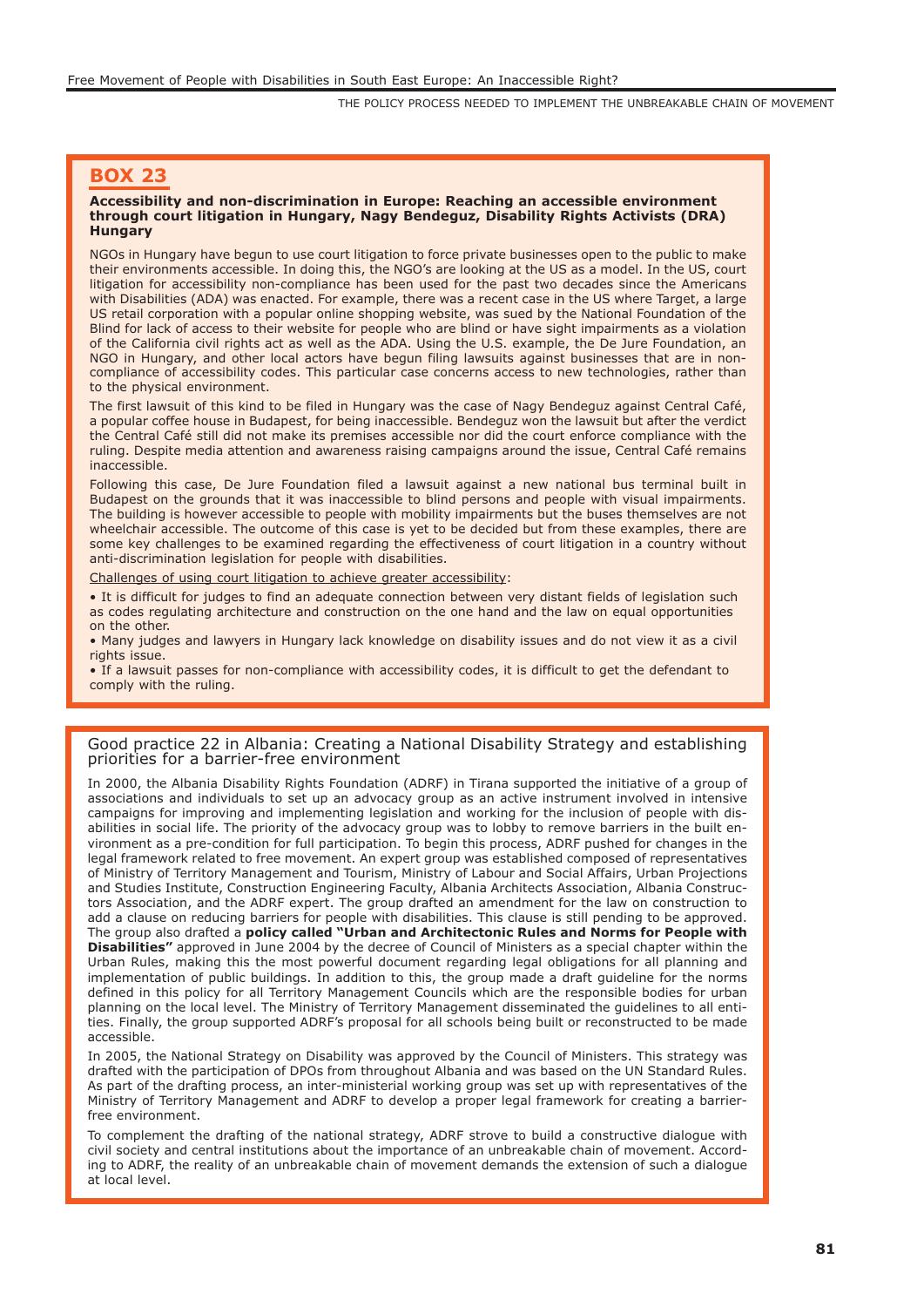# **BOX 24**

### **Looking at the unbreakable chain of movement from a legal perspective:**

interview with Damjan Tatic a legal expert on disability and human rights, a member of CIL Serbia

**The role of anti-discrimination legislation**: Anti-discrimination legislation on disability has the power to force changes in the built environment by implying that an inaccessible space open to the public is a form of discrimination. Anti-discrimination is also important for another reason; it can encourage a new perception of disability and the importance of a barrier-free environment. The anti-discrimination laws make it very clear that if the present environment is not accessible, all new buildings must be, with deadlines and resources dedicated to adapting the current built environment. The power of example is crucial with the adoption of anti-discrimination. Real change will only happen once an actor is sanctioned for non-compliance. However, it is also important that the public is well aware of the cases and that they have access to information on how to file an anti-discrimination suit in plain text that is understandable to all.

**How the UN Convention on the Rights of People with Disabilities can impact the built environment?** The convention can impact the accessibility of the environment in two ways: legally the states that sign and ratify the convention will have a legal obligation to implement accessibility standards but this time the obligation will stem from the international level. Since accessibility is one of the key elements of the convention, it is natural that it should be one of the focal points in the monitoring process. Therefore, **every report on implementation of the convention will have to address the issue of accessibility**. This will additionally pressure the states to make the environment barrier-free.

Secondly, the UN Convention will bring tremendous awareness raising potential to disability issues in general. It will carry great strength when one can say to competent decision makers and institutions that **accessibility is now an international obligation**. If a state has little to no accessibility it will reflect badly on an international level.

### **Public procurement**

As stated earlier, none of the countries in the region have public procurement legislation that includes provisions for accessibility. However, as shown in Tuzla (see good practice 11), campaigning on the local level to ensure that all new public transportation means are accessible can be an effective way of getting disability on the public procurement agenda.

In the EU, new public procurement directives were passed in 2004 with provisions to include accessibility in the procurement process. European Disability Forum (EDF) played a large role in getting disability on the EU agenda and Carlotta Besozzi, the Director of EDF explains the importance of these new directives in box 26.

# **BOX 25**

### **Public procurement from an advocacy perspective:**

An interview with Erzebet Szollosi, National Federation of Disabled Persons' Associations, Hungary (MEOSZ)

It is essential that the **technical specifications for a call for tender contain Design-for-All criteria**. By emphasizing "Design-for-All" principles in public procurement the disability community hopes to avoid unnecessary public expenditures on architectural or planning solutions for non-disabled persons and separate, special solutions for disabled persons. Disabled people do not want the privilege to enter separate entrances and to use special equipment when the environment can be designed in a way in which everyone can use it.

### **Has Hungary begun to adopt similar public procurement directives to the EU ones?**

The Hungarian disability movement has actively lobbied to involve Design-for-All criteria in the awarding of public contracts and achieved the following results:

The Hungarian act 2003/CXXIX (as amended) on public procurement already contains a reference requiring goods, services and public works to meet the needs of persons with disabilities. In the amended law, the definition of 'public procurement technical specifications' stipulates that goods, public works or services must facilitate equal access to people with disabilities.

The law states that when drawing up a call for tender public authorities must give the technical specifications for the given tender and they shall be defined in accordance with the principle of equal access to people with disabilities – where relevant. 'Where relevant', of course, weakens this obligation since it requires a thorough knowledge of the needs of people with disabilities as well as a human rights based perspective on disability. It is very important, therefore, that public authorities and their officials who draw up a call for tender consult with organizations of people with disabilities during the defining of a tender.

If contracting public authorities are aware of the fact that public procurement must serve the community and be accessible to each member of society then even the small number of disability references in the Hungarian Act can contribute to greater inclusion of disabled people. Yet, if there is a lack of strong commitment from public authorities to establish real equality for their citizens then the use of public procurement regulations to benefit disabled people will be jeopardised.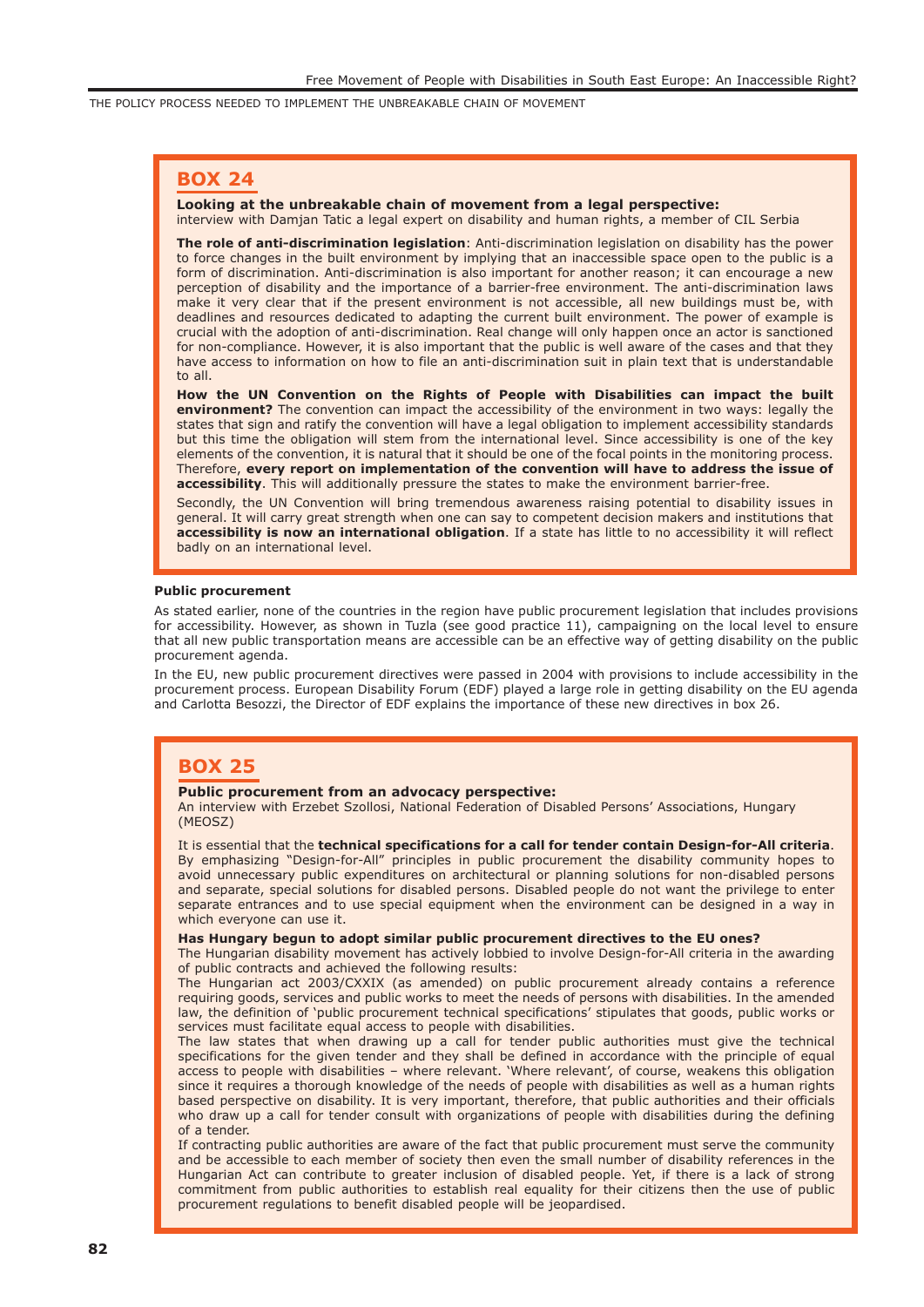# **BOX 26**

### **Public procurement and accessibility for all:**

Interview with Carlotta Besozzi, Director of the European Disability Forum (EDF)

### **How does public procurement impact the accessibility of the built environment?**

Public authorities should ensure that all infrastructure and services available to the general public are accessible for all, including persons with disabilities. On the one hand, if accessibility concerns for people with disabilities are not taken into account from the onset, their implementation can entail high costs later on. On the other hand, when planned in the development of a project their impact can be great.

Through public procurement the public authorities are in charge of purchasing of goods, services and public works. Local and regional authorities and public utilities regularly purchase public works such as improvements to the urban environment, new public transport infrastructure, the construction of new buildings, services such as food catering or cleaning; and goods such as computers, office equipment or public transport vehicles. These are all activities that have an impact on the daily lives of persons with disabilities, and proper public procurement can make a dramatic change in their opportunities to access to education, employment, culture and participation in society in general.

In addition public procurement is financed through taxes paid by the community, including by persons with disabilities and their families. It is not acceptable that public money is not geared towards the public benefit, just as public money should not be invested in goods and services that impede people's participation in the community. Therefore, public authorities have a major tool at their disposal for fighting discrimination faced by persons with disabilities. Even if in some cases accessibility features might imply greater costs they are likely to reduce other costs, such as the cost of special services or employment benefits in the long-term.

### **How do the new EU public procurement directives introduce accessibility standards?**

Public procurement rules are part of the competencies of the European Union as they relate to the functioning of the internal market. Two new European Union directives were **adopted in 2004 and are yet to be transposed in national legislation** in most of the countries concerned.

These new rules include a number of provisions that affect persons with disabilities because **social and accessibility considerations** can be included into the different phases of the public procurement directives.

When drawing up a call for tender, **public authorities must identify a number of characteristics that the product, work or service will have to meet**. Rules and an outline of these characteristics are specified in the technical specifications of a tender. In particular, the EU directives refer specifically to technical specifications relating to accessibility for disabled people and Design-for-All requirements. These conditions must be established in the call for tender. Companies which do not respect social legislation (such as non-discrimination legislation) can be excluded from a tender competition further on.

Social considerations such as accessibility (beyond legislative requirements) can be taken into account in the final choice of a tender. In practice public authorities can decide to include accessibility as one of the award criteria, specified in the call for tender, which will be used for the final assessment of a bid, in addition to the price and economic or other main technical aspects of the offer.

### **What was the process for getting these new directives adopted and are there any lessons learned that can be shared with advocates lobbying for the adoption of similar standards?**

The European Disability Forum (EDF) took up the issue as soon as a draft proposal for legislation was put on the table in 2000 by the European Commission. The EDF managed to influence the decision makers, the European Parliament and the Council of the European Union which includes representatives of member States.

The EDF understood quickly that in order to achieve success it was important to work with a wide range of partners, which had similar concerns. In particular EDF was part of a coalition including main environmental organisations such as Greenpeace and World Wildlife Foundation, European Trade Unions, main social NGOs such as Oxfam and fair trade organizations. In fact, EDF faced similar obstacles to the inclusion of accessibility requirements that environmental organisations were facing. This alliance was crucial in terms of political influence and sharing of information. At the same time EDF always put disability issues high on the agenda so that they were always on the table for discussion.

The main lesson learned from this experience is that EDF became involved when a draft had already been presented. Environmental organisations were able to obtain much more as they lobbied consistently at the drafting stage.

### **Have these directives made any impact on the accessibility of the environment thus far and if so, how?**

The process of transposing the legislation into national law is ongoing but an assessment of the implementation of the laws has not been made yet. It is, therefore, too early to measure the impact. It is also important that national organizations monitor the issue closely with their respective finance ministries in order to ensure that disability issues are included.

EDF is also participating in a European project promoted by the national federation of disabled people in Luxembourg on defining accessibility requirements for public works in construction called 'Build-for-All'. This project is being developed in partnership with the construction industry, architects and the European network of cities and municipalities. We hope that this will bring further awareness of the need and ways to address accessibility issues in public procurement.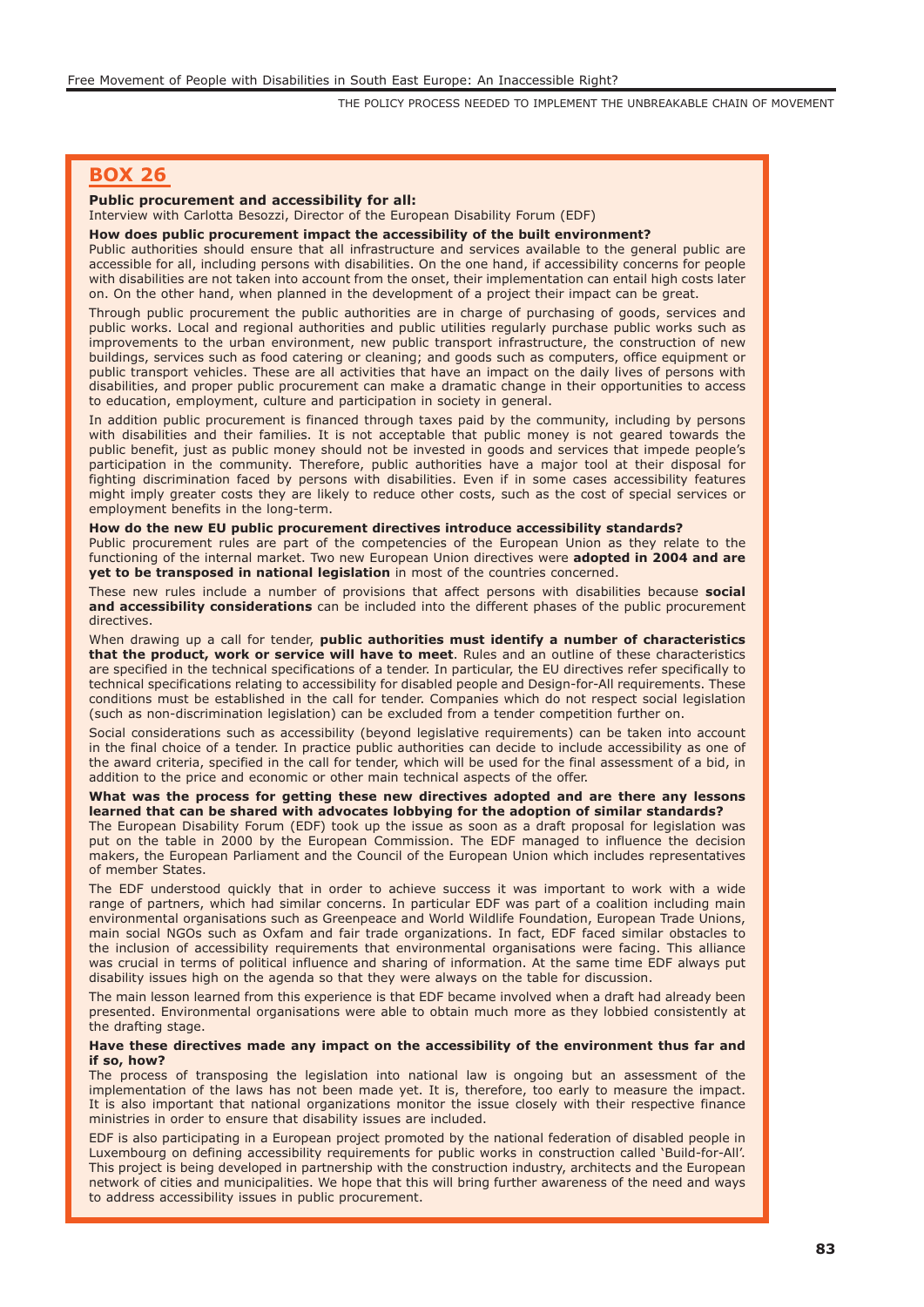### **Public procurement's function in making public transportation accessible**

Public transportation legislation in the region is very general, which makes it difficult to amend. However, accessibility standards in public transportation can be introduced through public procurement regulations. Public procurement legislation can be very effective in making widespread changes in public transportation because it ensures that all new transportation obtained is accessible. Accessibility standards in public procurement legislation can also play a supportive role in moving towards a barrier-free environment by ensuring these standards are met in design and construction<sup>75</sup>.

### **International development projects provide an opportunity for mainstreaming disability**

As in many parts of the region, there are many international development projects taking place that involve the construction of new buildings and spaces. The international donors often (but not always) demand that accessibility standards must be upheld within these projects. For example, a new project in the UN administered province of Kosovo which is run by UN-HABITAT and funded by the Swedish government to improve the decentralisation process and establish formalised urban planning. In the UN administered province of Kosovo, cities and towns are now in the process of preparing municipal and urban development plans under new parliamentary legislation. These plans are intended to give a general direction to the urban regulatory plans as well as direct private and public investments. The aim of the UN-HABITAT project is to build capacities of local authorities to develop urban plans and manage general urbanisation, including informal settlements and illegal construction76. At the same time, this project provides an excellent opportunity to mainstream disability issues related to free movement. This is especially important given the significant gap in urban planning that the region has been experiencing as this is one of the challenges to implementing the unbreakable chain of movement.

Nonetheless, it must be pointed out that many times international assistance does not include a disability perspective so that, when international funds are used for building new schools or hospitals, investments are made to improve infrastructure but accessibility standards are often not considered. It is important for advocates to remind international actors to ensure that assistance funds do not build greater barriers for people with disabilities.

# **BOX 27**

### **An example of a comprehensive accessibility act adopted at local level in Canada**

The Accessibility for Ontarians with Disabilities Act (AODA) adopted in 2005 sets standards for barrier removal with precise measures for compliance with penalties for non-compliance of up to 100,000 Canadian dollars. According to David Lepofsky, one of the leading accessibility advocates in the province, "The AODA comprehensively addresses barriers in both private and public sectors. It requires that accessibility standards be developed in all sectors. These standards will supplement the Ontario Human Rights Code in making the removal and prevention of barriers mandatory. It ensures that these standards will be developed through a consultative process that includes all affected stakeholders including the disability community."(David Lepofsky, Ontarians with Disabilities Act Committee in a May 24, 2005 email essay) The AODA also ensures that a monitoring process take place to track how effectively the legislation is being implemented alongside mandatory consultations with the disability community and others to measure the progress and suggest improvements. This monitoring process will take place four years after the law goes into effect and then every three years after that (The City of Kingston: Year 3 Accessibility Plan, submitted to City Council on September 20. 2005).

### 2.3 Looking ahead

The main priority for the region is to establish an effective legal framework to enable free movement of people with disabilities. In addition to adopting adequate laws the proper tools to ensure implementation need to be engaged:

• The establishment of bodies within government responsible for implementation of laws, allowing active participation of people with disabilities and their representatives,

• Enforcement mechanisms, such as an Ombudsperson who is sensitised on disability issues must be set up with the authority to impose sanctions for non-compliance,

• Specific budgets allocated to implementing the laws,

• The development of realistic time plans for implementation with allocated budgets and responsible bodies assigned to the task

• The creation of an efficient monitoring mechanism achieved with active participation from the users'.

Given the importance of user consultation in the implementation of legislation, the example from Canada (see box 27) gives a good perspective on local level planning, with the active involvement of the disability community in implementing standards.

<sup>75</sup> Architects Council of Europe, CEMR, CO.IN, CEN, Eurocities, FIEC, EDF, EIDD, ELA, AGE, Info-Handicap, Neumannconsult, ProASolutions, The City of Gdynia, "Good intentions are not enough: a guide to the implementation of best practices in accessibility in public procurement", Build-for-All Reference Manual, (Brussels: EU Commission, 2006): 8.

<sup>76</sup> http://www.unchs.org/UN administered province of Kosovo\_municipal\_programme.asp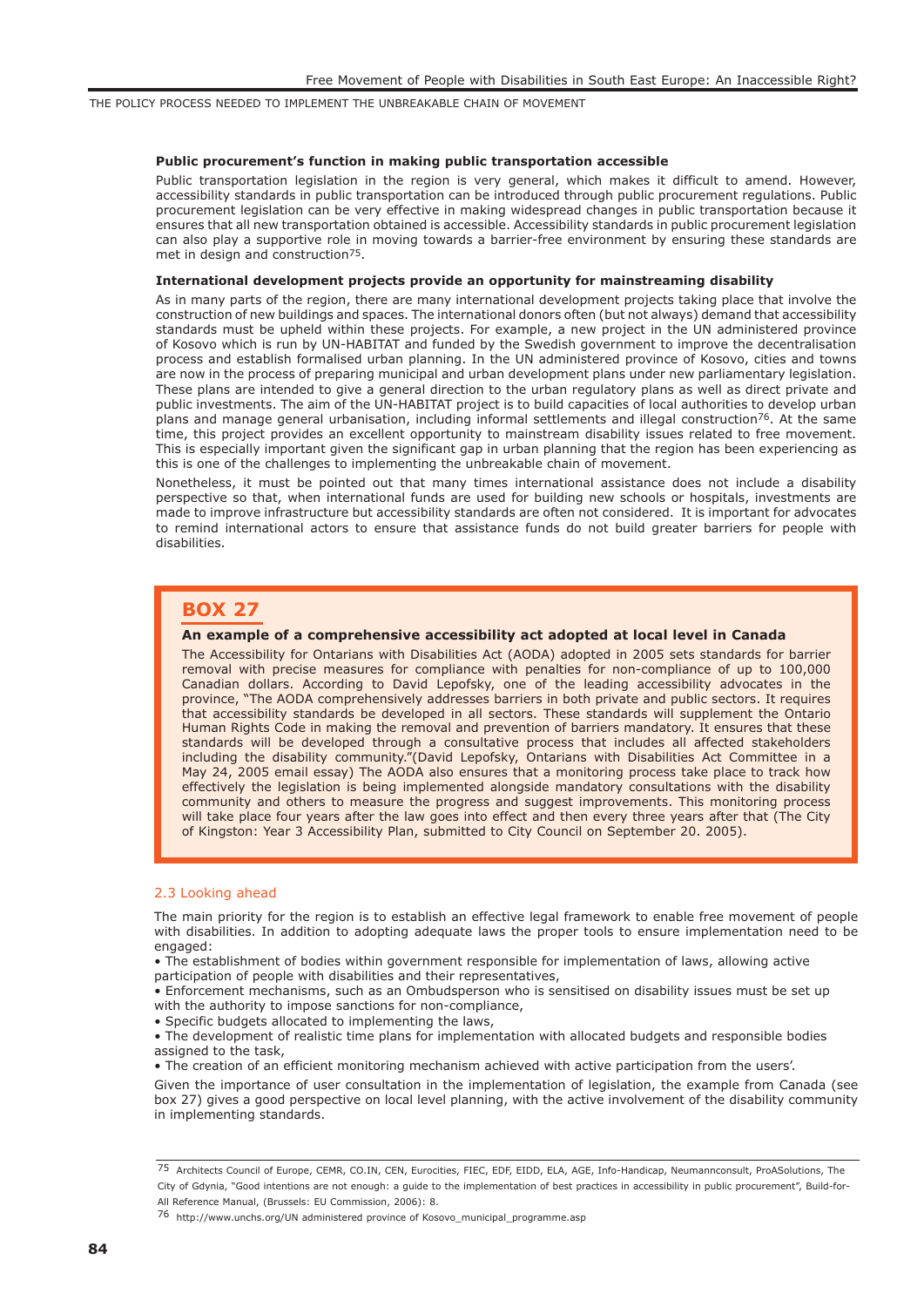### **3. Training on Universal Design or Design-For-All and accessibility standards**

### 3.1 Training in South East Europe

It is clear that there is a lack of knowledge on accessibility standards and almost no awareness and understanding of Universal Design or Design-For-All concepts. Stakeholders responsible for the built environment and the business sector involved in the final stages of actual construction generally have little sensitivity to disability issues and are often unaware of accessibility concepts and principles. At faculties of architecture and design as well as urban planning, there is limited coursework on accessibility or Universal Design. As a city planner from Belgrade explained, she never learned about accessibility or Universal Design at faculty, but said that a lecture was held once but was not obligatory for the final mark. Moreover, the accessibility standards that do exist in the legislation are unclear and poorly illustrated making it difficult to implement them.

The importance of Universal Design in training is echoed by the 2001 ICF which provides a platform that supports Universal Design as an international priority for reducing the experience of disability and enhancing everyone's experience and performance.

One of the key issues in South East Europe, therefore, is to disseminate information on Universal Design or Design-For-All to stakeholders responsible for the built environment and get it included in the curricula at the high school and university level at architecture, civil engineering, traffic engineering and design studies. In most faculties of architecture, urban planning and civil engineering, Universal Design and Design-for-All are not included in the formal curricula. There are some initiatives to change the situation but for the most part, disability issues and accessibility are not parts of formal training.

## Good practice in Novi Sad 23: Universal Design included in formal curricula for architecture students

In Novi Sad, Universal Design principles and accessibility standards have been included in the formal curriculum in the Department of Architecture at the Faculty of Technical Science. The Department of Architecture held a seminar on accessibility in cooperation with DPOs including the Association of Disabled Students (ADS) of Novi Sad who joined several lectures to offer personal testimonies and discuss the architectural barriers they face. The simple fact that members of ADS spoke about these issues raised the awareness of various professors and inspired them to introduce curricula on accessibility. In 2006 a course on designing spaces for people with disabilities was formally introduced into the Department of Architecture. The aim of the course is to show the different number of barriers people with disabilities face every day in the built environment and solutions for making it completely accessible, with a focus on Universal Design principles. While a separate course on accessibility is a good step, a more viable choice would be to have Universal Design of Design-for-All included in the general curriculum so that all students would have a chance to learn about the principles of designing spaces for people with disabilities.

In an interview with Suad Zahirovic, Director of Information Centre Lotos in Tuzla, BiH, he explains the importance of Universal Design for making real changes in the built environment and their first-hand experience in disseminating this information.

# **BOX 28**

### **The importance of Universal Design:**

interview with Suad Zahirovic, President of Information Centre Lotos, Tuzla, BiH

### **What is Universal Design and why is it important?**

It is a new philosophy, a concept of organizing the community, environment, services and information in a way that all design provides access to as many people as possible (including people with all types of disabilities, elderly persons, and people with temporary impairments) without having to make any adaptations. The idea behind Universal Design is that any space, building, product, service as well as information are designed in a way to be accessible, usable, understandable and comfortable for all people. The principle is not to differentiate between able-bodied people and disabled people in design. In this way, Universal Design does not require additional equipment, special spaces and particular services for a certain group of people as it accounts for diversity at the very beginning of the design process. This is a new and innovative idea developed in the US and **it is part of the Council of Europe resolution ResAP (2001)1 on the introduction of the principles of Universal Design into the curricula of all occupations working on the built environment**.

Universal Design could be a tool for setting standards that allow all people, including those with disabilities, to enter the built environment and access services and information. It could also be a way for decision-makers and local authorities responsible for the built environment to learn to create societies that are acceptable and reachable for most of the population without having to invest extra resources in adaptations. For societies which have reached some level of inclusion, Universal Design could be a way of making these values more sustainable.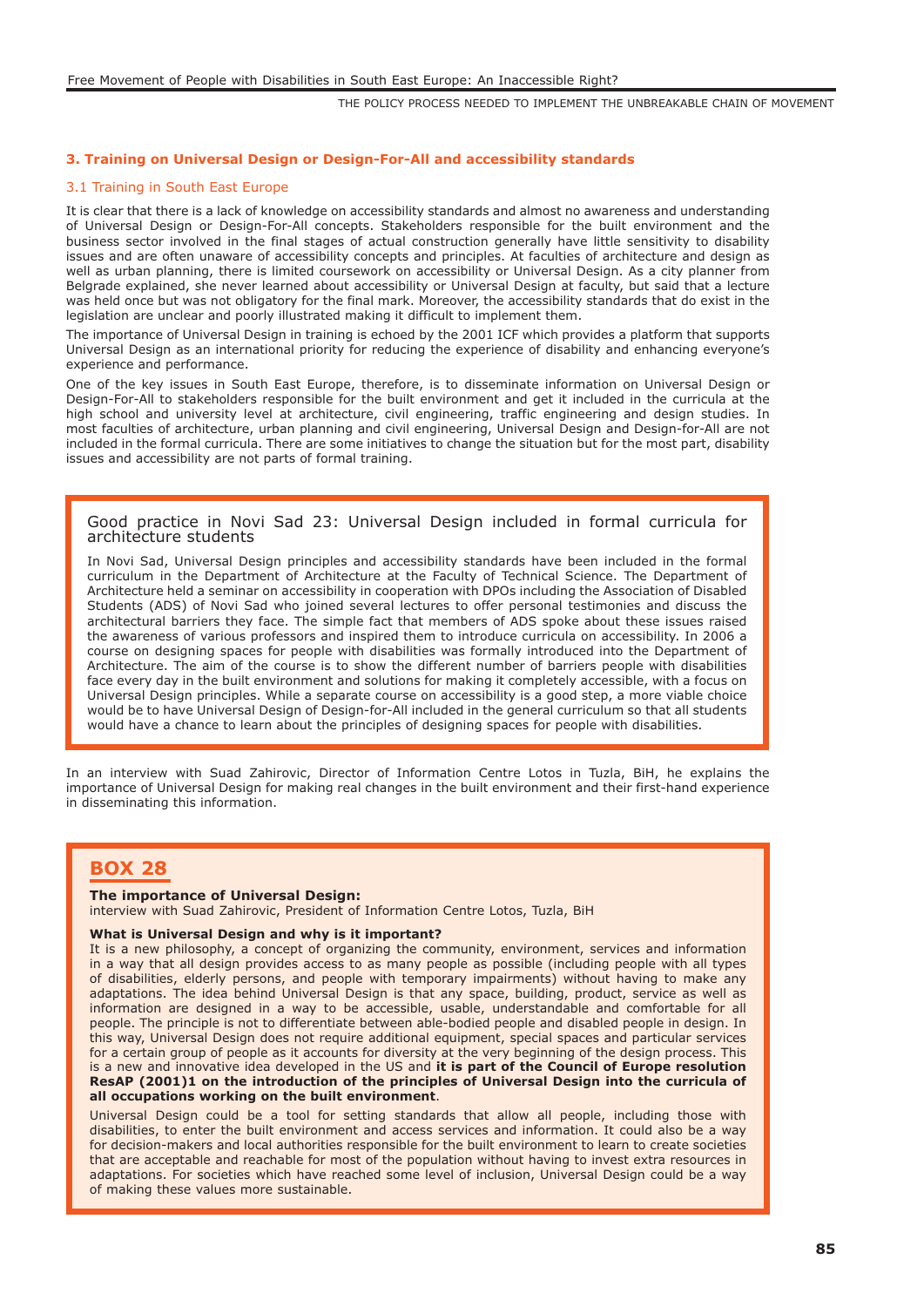# **BOX 28 (continued)**

**Universal Design can be looked at as a human rights issue**: it allows different people of different abilities to achieve their rights without any segregation caused by barriers in the built environment. For South East Europe, a region in transition, Universal Design might be especially important given the ongoing reconstruction of cities and communities and numerous development programmes taking place within the EU accession process. There is an opportunity now to introduce the principles of Universal Design within the development agenda to prevent new spaces from being built inaccessible.

### **Why is this issue so challenging in terms of implementation**?

Formally speaking, there are good laws and by-laws but due to high rates of corruption within building and construction they are rarely implemented. This corruption results in impenetrable connections between public institutions, public firms and actors involved in building, construction and planning (i.e. investors, construction firms etc.) There is almost no possibility to make pressure on these groups to implement Universal Design. The long-term failure is that the idea of Universal Design is not included to the sufficient degree in the formal curricula at faculties and universities. In BiH for example, students of the architecture faculty learn about Universal Design and accessibility only at the post-graduate level. In the industrial design high schools, Universal Design is taught only if a professor is interested in the topic but there is no official curriculum on the topic.

### **How have you disseminated Universal Design principles in Bosnia?**

IC Lotos implemented a project financed by Canadian Urban Institute through Canadian International Development Agency (CIDA) to help local communities establish standards for urban plans. The objective of the project was to disseminate Universal Design principles among local communities in BiH. We started by translating Universal Design principles into Bosnian, along with a collection of good practices from different areas such as transportation, housing, tools, and information. They also translated the Council of Europe ResAP (2001)1 and prepared flyers on Universal Design and human rights.

After publishing this material, IC Lotos organised a three day seminar for different stakeholders including: architects, construction companies, builders, universities, architecture faculties, industrial design faculties, Tuzla municipalities and local bodies responsible for issuing building permits, as well as, NGOs and DPOs from the region. They used the seminar to promote the idea of Universal Design while showing how it can be used in different areas such as the built environment, services, information and design. After the seminar, IC Lotos disseminated the materials to key stakeholders throughout the region.

### Opportunities for change in the region

As the countries in the region prepare for EU accession, there are several EU directives on accessibility that can be used as good tools for lobbying with the state to adopt similar standards. The EU directives on access to telecommunication and information, the EU directive on low-floor buses and the EU lift directive all introduce Universal Design or Design-for-All standards in the purchase of public goods. These public procurement directives are good tools for raising the awareness of investors on the principles of Universal Design. At the same time, the Council of Europe ResAP (2001)1 is a good instrument for lobbying universities to include such principles in their curriculum.

### 3.2 Looking ahead

Universal Design and/or Design-for-All need to be accepted as the standard for building and planning. In order to achieve this, Universal Design/Design-for-All principles must be a part of the curricula within the educational system and professional training programs. DPO collaboration with professionals such as architects, planners and engineers and faculties of architecture on the importance of Universal Design or Design for All can be a good way for DPOs to raise awareness of professionals on barrier-free planning. This can also be an opportunity for DPOs to learn more about the planning and building process and how to apply these standards in practice which will be of essential value for their future accessibility monitoring work.

### **4. The importance of local participatory planning in South East Europe**

Local accessibility planning is an important process for implementing necessary changes to the environment that facilitate free movement of people with disabilities. Local accessibility planning involves various actors including DPOs and local authorities to analyse the environment including thoroughfare and public transportation to see where changes are needed. Once this is completed, a local plan of action can be drafted in collaboration, and an implementation plan made with budgets allocated accordingly.

This kind of local participatory planning is important for implementing accessible environments in practice because the involvement of DPOs and people with disabilities can help to sensitise local authorities while ensuring that the steps taken to build an accessible environment truly match the needs of people with disabilities (for example ramps are appropriate and hand-rails are at the right height). The more participatory the process is the more all actors will understand how to implement the links of the unbreakable chain of movement for future community development activities. This is a crucial issue in the region especially as development programmes are being implemented in local communities in the frame of EU accession. It is clear that partnership building between DPOs and local authorities is needed in the region.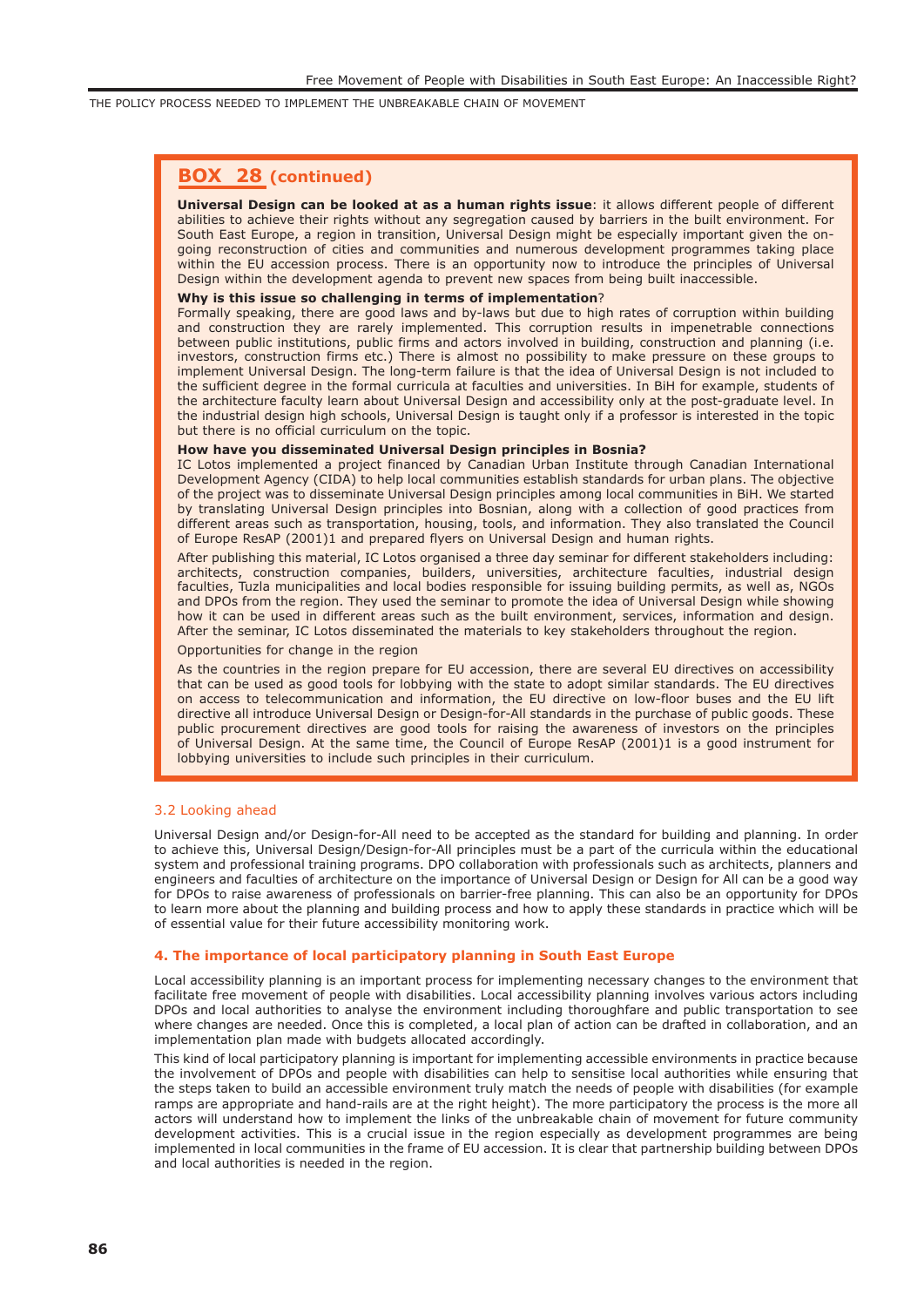### 4.1 Participatory planning in South East Europe

As an official from the Institute of Urban Planning in Belgrade explained that according to the law, citizens can take part in the process of drawing up urban plans when they are made available to the public for debate, a process called public access. However she explains that in practice, this is difficult to achieve: "In my experience no one ever complained about accessibility. Mostly they wanted bigger construction parameters in order to sell their locations better later on. We recently started giving presentations in municipalities and local community offices, and those take place in the drawing the concept phase, but the situation is similar. I suppose the people with disabilities and their organisations should monitor for when this public access into plans take place and submit their remarks there. Dates for those are usually published in the daily press".

However, in order to intervene in the planning process, DPOs and other citizens must be informed in a timely manner about the processes available for public participation. Additionally, DPOs need to be prepared to lobby for the inclusion of accessibility standards effectively making sure they have an expert on Universal Design or Designfor-All taking part in the lobbying process to communicate the needed changes successfully.

DPOs and people with disabilities being involved in the decision-making processes is vital

At Access 2006 (see annex 1), the annual international accessibility conference in South East Europe in February 2006, the Institute of Urban Planning in Belgrade acknowledged that there is a general lack of knowledge on accessibility and disability issues amongst the professionals and local authorities working in the built environment and recommended that stakeholders at the local level from the disability movement nominate a delegate to participate in the decision-making processes on all of the levels of planning. It was also suggested that one way to ensure that disability issues are included in urban plans is to form a body made up of members from organisations of people with disabilities which should submit their suggestions to improve the plan in terms of accessibility. Among the conclusions reached were the following:

• there is a vital need to raise awareness on the accessibility standards among all involved in the process, decision makers, public monitoring and licensing bodies, investors, architects, builders and civil engineering companies; • an aggressive public information campaign should also be carried out involving DPO's and the public

authorities; this campaign should be built upon the benefits of an all-accessible environment and within this, the message should specifically target private investors on the potential benefits they will have when their facility is made accessible;

• information on existing accessibility standards should be clear and well circulated;

• consultation with DPO's should be a part of the amending and up-dating of relevant legislative frameworks as well as the planning and implementation processes;

• An accessibility network of local authorities, professionals and DPOs needs to be built as networking is lacking and very important.

As explained above, the assessment proves that the region is severely lagging behind in terms of participatory planning. There are almost no examples of truly participatory initiatives in which members of the disability community are called upon to share their expertise and first-hand experience in the accessibility planning process. Most of the time when people with disabilities work collaboratively with local authorities and/or professionals responsible for the built environment, it is done so on the impetus of disability advocates themselves rather than those responsible for implementing the planning process.

### 4.2 A look at examples of participatory planning from other countries

### **Planning a barrier-free city in Toronto, Canad**a

Urban Planning and Development Services for the City of Toronto launched an official planning process for implementing a barrier-free environment. To guide the planning process, Urban Planning and Development Services requested inputs from DPOs for the vision statement as well as for the official plan itself. The vision evolved from two linked activities undertaken by the Toronto Joint Citizens Committee for People with Disabilities (TJCC).

The TJCC first held a series of consultative meetings with individuals and organisations involved or concerned with accessibility issues as well as with staff from various departments of the City of Toronto. Following this, the TJCC hired a planning consultant who held one-on-one interviews with all stakeholders involved in the consultative meetings including people with disabilities. The consultant also carried out research on best practices in barrierfree planning.

The results of this work were used to create the vision statement or framework of the barrier-free planning process accompanied by 12 planning principles to inform authorities about what is needed to ensure positive changes in the environment. One of the 12 principles of the vision statement is the participation of citizens, professionals as well as local authorities in all stages of the implementation of barrier-free initiatives including on-going collaboration with DPOs and other community organisations on best practices related to barrier-free design.

These principles of participatory planning reflect Toronto's new approach to inclusive city planning called "Framework for Partnerships in City Building". It states that community members have a chance to voice their concerns during the planning process<sup>77</sup>. What is crucial about this initiative is that it shows how the city officials had the will to change the planning process to a more inclusive and participatory one. The planning principles also call for continuous monitoring and re-evaluation to take place alongside appropriate public awareness campaigns.

<sup>77</sup> Shane Holten, "Planning a Barrier-free city of Toronto: A Statement of Planning Principles", prepared for the Toronto Joint Citizens Committee for People with Disabilities. (Toronto: Revised May, 2003): 6-12.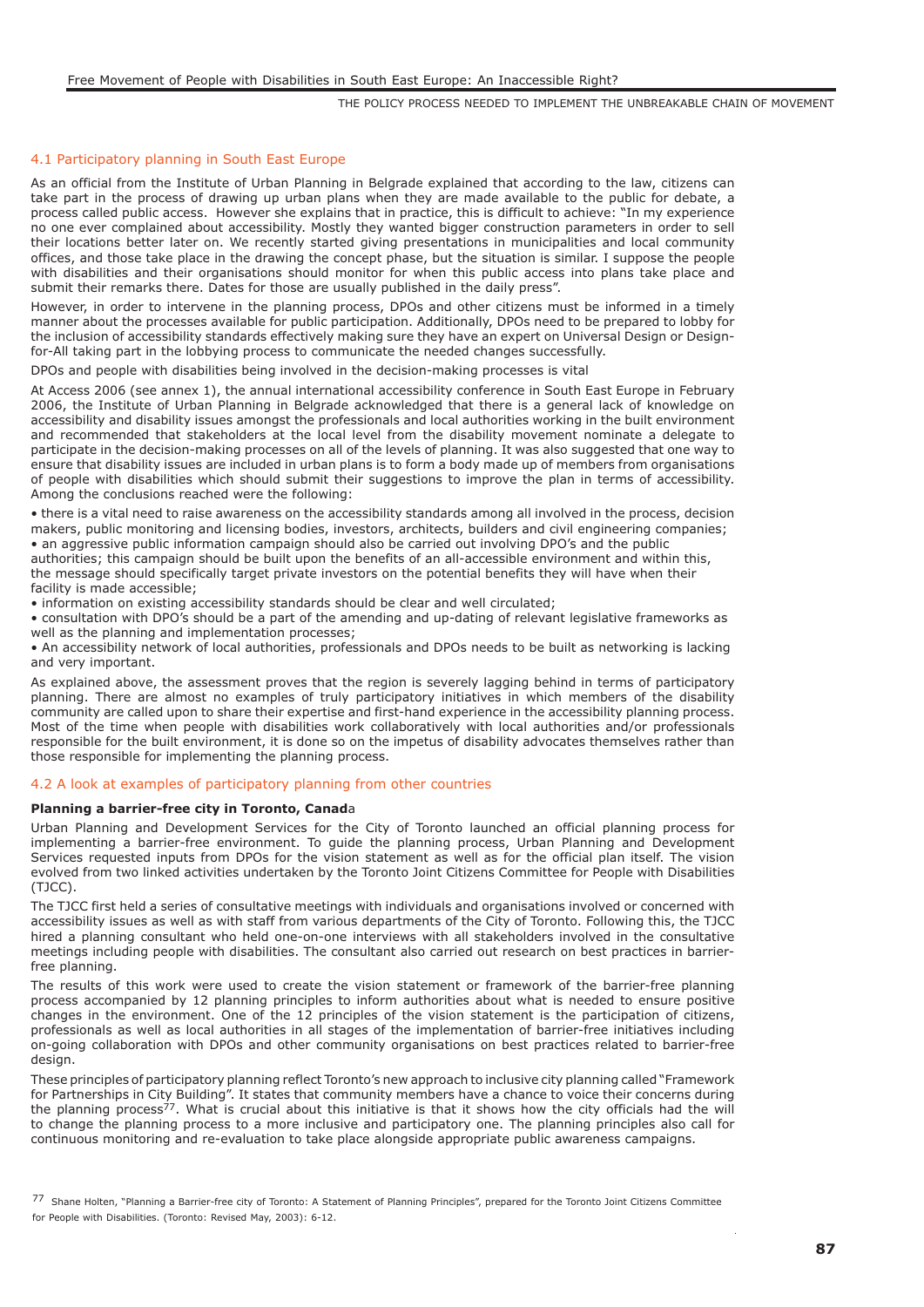According to the TJCC, a participatory approach to barrier-free planning is essential for the following reasons:

- It allows **diverse stakeholders** to negotiate effective resolutions;
- It **avoids duplication**, ensuring that limited resources will maximise outcomes;
- It **allows direct participation** within the planning process of individuals who are both negatively impacted
- by the status quo and positively impacted by the achieved results;

• It recognises that **no single entity has jurisdiction** over all the problems and solutions.

Therefore, community members and representatives of both the public and private sectors must work together to make any necessary changes. Participation is the first step towards the creation of a shared vision and the development of strategies to address the concerns of people with disabilities. It is a mutually beneficial relationship whereby community members and City officials share responsibility, authority, and accountability for their achievements78.

### **An example from Río de Janeiro, Brazil**

In 1994, the Rio Cidade Project was carried out to transform the urban face of Río de Janeiro with the objective to revitalise public areas of the city, including establishing regulations and improving urban standards. During the project's implementation, under pressure from people with disabilities, the city government and the Brazilian Institute of Architects realised that the general plan had failed to mention accessibility. Lacking prior experience in this issue, city officials called on the Independent Living Center of Río de Janeiro (CVI/Rio), to determine how to incorporate accessibility into its plan.

During the first three-year phase, CVI/Rio oversaw accessibility projects and advised on their execution through weekly team meetings; daily visits to construction sites, and reporting to the town council. Brazil's largest organisation for visually impaired, Benjamin Constant, was also consulted on including signals for people with impaired vision in the project. Planning was done with all users in mind, regardless of their abilities and solutions included; ramps, textured pathways, accessible routes along repaved sidewalks, and all urban fixtures were relocated outside the pedestrian traffic pattern and were re-sized to meet accessibility standards.

Despite initial resistance to adaptations experts' lack of training in accessibility, professionals have gradually come to understand the issues and have formed alliances for action. For the first time, they are dealing with the issue of eliminating architectural barriers for the citizens of 14 urban districts. Many people with disabilities have moved to the redesigned areas, professionals from around the country now visit the Project, and plans are under way to revitalize 14 additional districts.

It is not only authorities and professionals who play a role in implementing the unbreakable chain of movement; the private sector has an important responsibility as well as the resources to help take the initiative. Below is an example of how private actors can be involved in the implementation of the unbreakable chain of movement.

# Good practice 24: Removing architectural barriers in the outdoors through consultation in Serbia

In 2002, the Association of Students with Disabilities of Serbia worked with the city of Belgrade and their construction partners to respect accessibility standards when reconstructing streets and sidewalks in the city center in a project called "Removing Architectural Barriers in Belgrade". The project began by mapping strategically important spots in the city that are currently inaccessible paying particular attention to the areas around public institutions, places of culture and educational facilities. They looked primarily at cross-walks, parking lots, sidewalks and access ways to public buildings.

The mapping of the city coincided with the city's efforts to reconstruct the streets financed by the City Council. ADS made a sketch of the streets the city planned to renovate pointing out the how to make them accessible in order to ensure accessibility standards are respected and implemented correctly. The sketch was submitted to the City Secretariat for Transport and the "Beograd Put" company who was contracted to do the reconstruction work. When the reconstruction began, ADS was asked to be a consultant for the project. Excellent cooperation was established between ADS and the chief urban planner and three of her associates on the project. The chief urban planner, who is also a professor at the Faculty of Architecture in Belgrade, agreed that she and ADS members who are familiar with this field will give regular lectures on the significance of removing architectural barriers for wheelchair users and persons with impaired vision.

At the end of the project, the actors working in consultation with ADS properly implemented accessibility standards so all of the kerbs are dropped appropriately and the textured pathways are well placed. In total, twenty pedestrian crossings were completed, which includes 40 adapted sidewalks. The relief tiles for the textured pathways (30 cm x 30 cm) were set along the entire length of all the sidewalks. What is important to note is that the price of these tiles is exactly the same as the price of asphalt for ordinary sidewalks.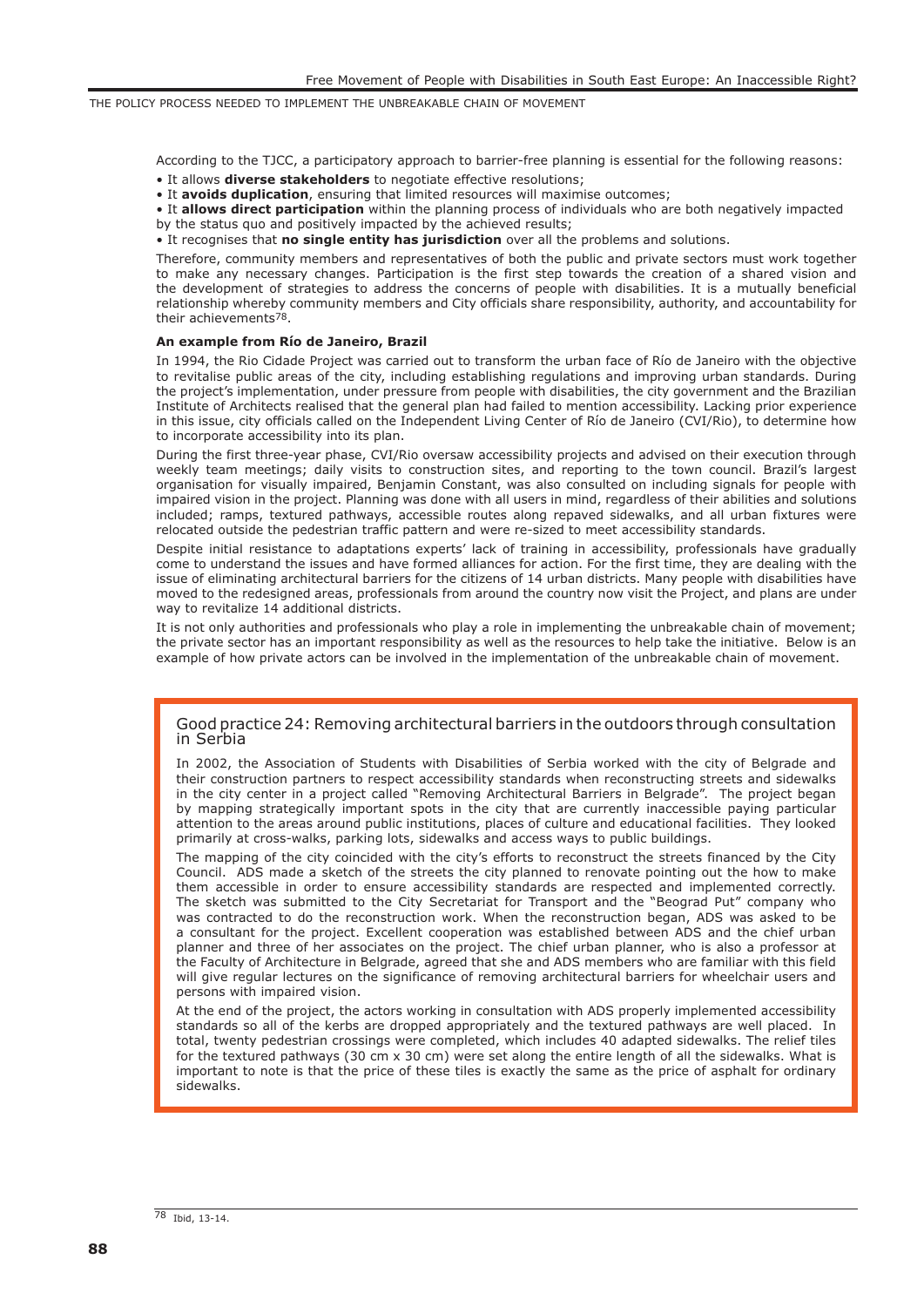# **BOX 29**

### **Involving private actors in the process in Serbia**

One of the elements of "Removal of Architectural Barriers" was to lobby public institutions to make their buildings accessible by installing ramps while educating the private companies carrying out the work on accessibility standards. In order to do this they organised a meeting with public actors as well as with private construction companies. The aim of this meeting was to get commitment from the public institutions and agree upon plans for implementation and to draw up contracts with the firms that would implement the work including:

- Ministry of Building and city Planning of Republic Serbia,
- Ministry of Education and Sports of Republic Serbia,
- City Transport Secretariat,
- 'Beograd Put' company,
- Bureau for Protection of Culture Heritage of Serbia,
- Bureau for Protection of Culture Heritage of Belgrade,
- VMJ Commerce.

ADS succeeded in getting many public institutions to commit to making their building more accessible including:

- Belgrade City Library,
- Dom omladine (Youth Center),
- Dom sindikata (Labour Union),
- Central Post Office in Takovska street,
- Post office in Zmaj Jovina Street,
- Post office in Njegoseva street,
- Pension and Disability Insurance building,
- Belgrade City Council,
- Republic Ministry building,
- 'Millennium" shopping mall,
- Zvezdara Municipality Hall.

As a result of their cooperation with 'VMJ Commerce' in the implementation of this project, ADS succeeded in not only raising their awareness on accessibility standards but on the production of proper ramps. Before the start of this project, no commercial contractors were professionally manufacturing and installing access ramps in Belgrade. ADS succeeded in instructing this company how to build ramps using proper standards and VMJ Commerce is currently the only private company in this field who produces and installs them.

This initiative shows the importance of engaging not only public sector actors but private ones in the process so that they are informed and equipped to take part in the creation of a barrier-free environment. They can also be important actors for funding and developing accessibility projects.

### 4.3 Looking ahead

Alliances and partnerships need to be formed between DPOs and professionals as a first step in moving towards participatory accessibility planning. DPOs have a role to play in forging these alliances as well as in raising the awareness of both professionals, local authorities and private sector actors on the importance of including people with disabilities in the planning process to ensure that accessibility projects are properly implemented to suit user's needs.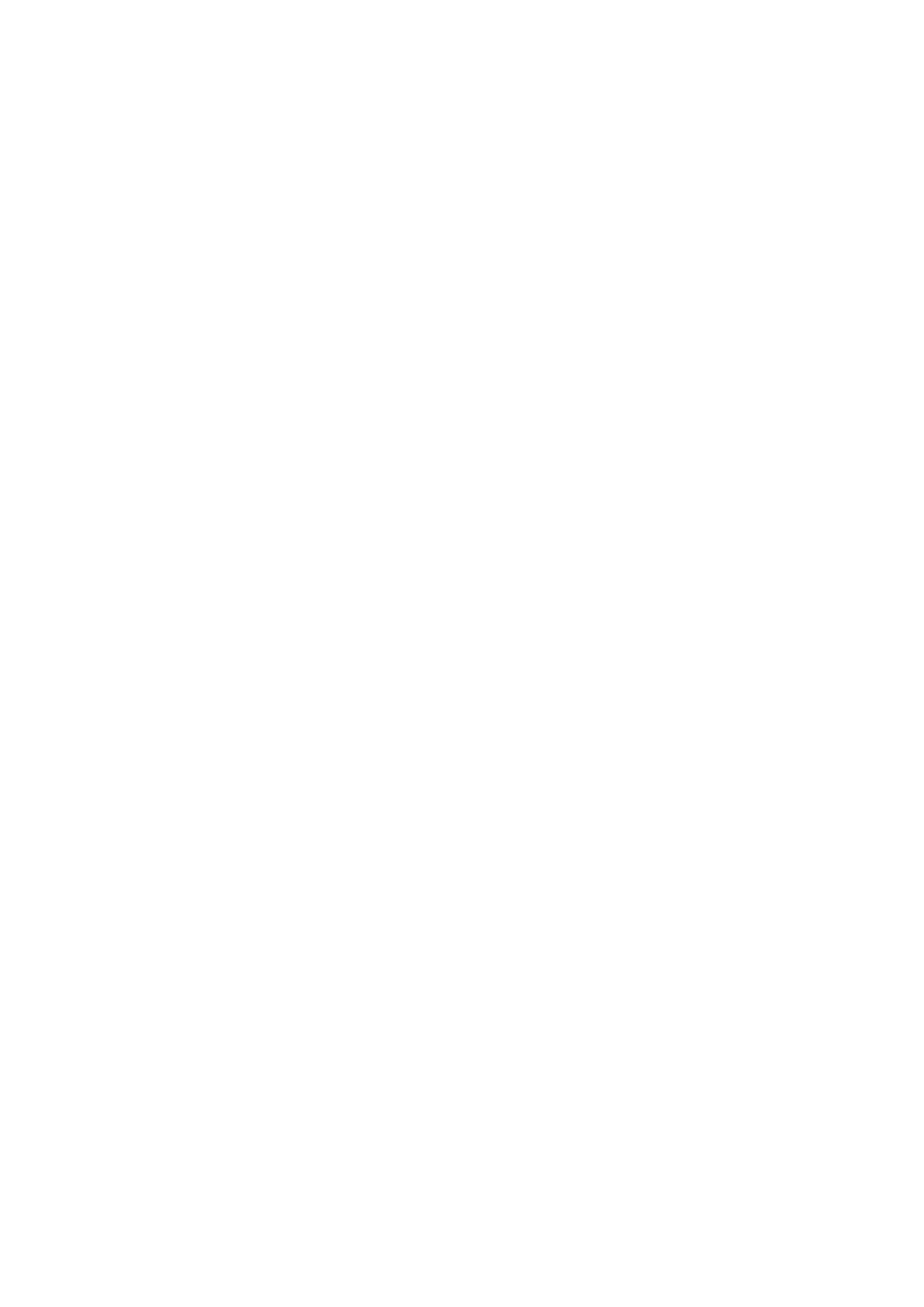# **RECOMMENDATIONS TO MAKE FREE MOVEMENT OF PEOPLE WITH DISABILITIES A REALITY IN SOUTH EAST EUROPE**

Though our assessment shows poor development of policies allowing the implementation of an unbreakable chain of movement, there are good initiatives taking place throughout the region but they need to be scaled up to effect wider changes. Disability anti-discrimination legislation was just passed in Serbia and this provides an incentive for other countries in the region to adopt similar legal frameworks. With the EU accession and poverty reduction on the agenda in all countries in South East Europe, the governments have the mandate to implement reforms within the framework of decentralisation. On a government level, Albania and Croatia have adopted national disability strategies and both Serbia and Montenegro are in the process of formulating their own. In Albania, Bosnia and Herzegovina, Montenegro, Macedonia and Serbia ministries are beginning to introduce European standards into national legislation and to express support for and resolve to do it. On the local level, many development initiatives are being implemented under the framework of EU pre-accession programmes, which include investment in reconstruction and building and the development of infrastructure. On a European level, disabled people's organisations and their allies, particularly EDF, are advocating to mainstream disability in the Instrument for Pre-Accession Assistance (IPA) currently being elaborated.

The current context of policy reforms and infrastructure development creates a unique opportunity for policymakers and civil society to work together to implement the unbreakable chain of movement. The free movement of people with disabilities as a human right must be on the agenda of all decision makers and DPOs have a great responsibility to ensure it is there. Yet, duty bearers and professionals responsible for the built environment must ensure that DPOs and members of the disability community are actively consulted during planning, implementation and monitoring phases leveraging their first-hand expertise on the most effective and relevant ways to implement the unbreakable chain of movement.

### **Priority areas in South East Europe: legal frameworks, services and participation of all actors including people with disabilities in decision-making**

As shown throughout the report, there is a need to emphasize the enforcement of legislation and standards in the region. Despite efforts to reform policies and adopt new legislation, if it is not implemented it will do nothing to change the situation for people with disabilities. Civil society must make strong efforts to act as a watchdog force to monitor implementation demanding enforcement and punitive measures for non-compliance.

Still, none of the links of the chain of movement will be effective without the **development of proper support services**, particularly personal assistance and good quality assistive devices to allow greater personal mobility. The personal assistance service being piloted in Serbia (see Good Practice 2) is an excellent example of how individualised service provision is feasible, especially when considering the added benefits on the lives of people with disabilities involved in the program. These types of services must be supported by states as a first step in guaranteeing the free movement of people with disabilities.

It is clear from the report that the unbreakable chain of movement is only being implemented sporadically throughout the region, generally initiated by DPOs on a grass-roots level. When the links of the chain are implemented, they are done so only partially, removing only some barriers in selected parts of the built environment without making widespread changes to implement the holistic thinking that is needed in planning and construction. Changes are being made on the ground that indicate innovative thinking such as in Tuzla, BiH where all public buses purchased are low-floor thanks to lobbying efforts of local DPOs (see Good Practice 11); the adoption of a new regulation that all new residential buildings must be accessible in Doboj, BiH (Good Practice 7) and the training of women with disabilities to drive adapted cars in the UN Administered Province of Kosovo (see Good Practice 13). It must be stressed that **the holistic nature of the unbreakable chain of movement must be considered during the planning and implementation** processes from personal assistance to accessible housing to low floor buses. If all of the links of the chain are not engaged, communities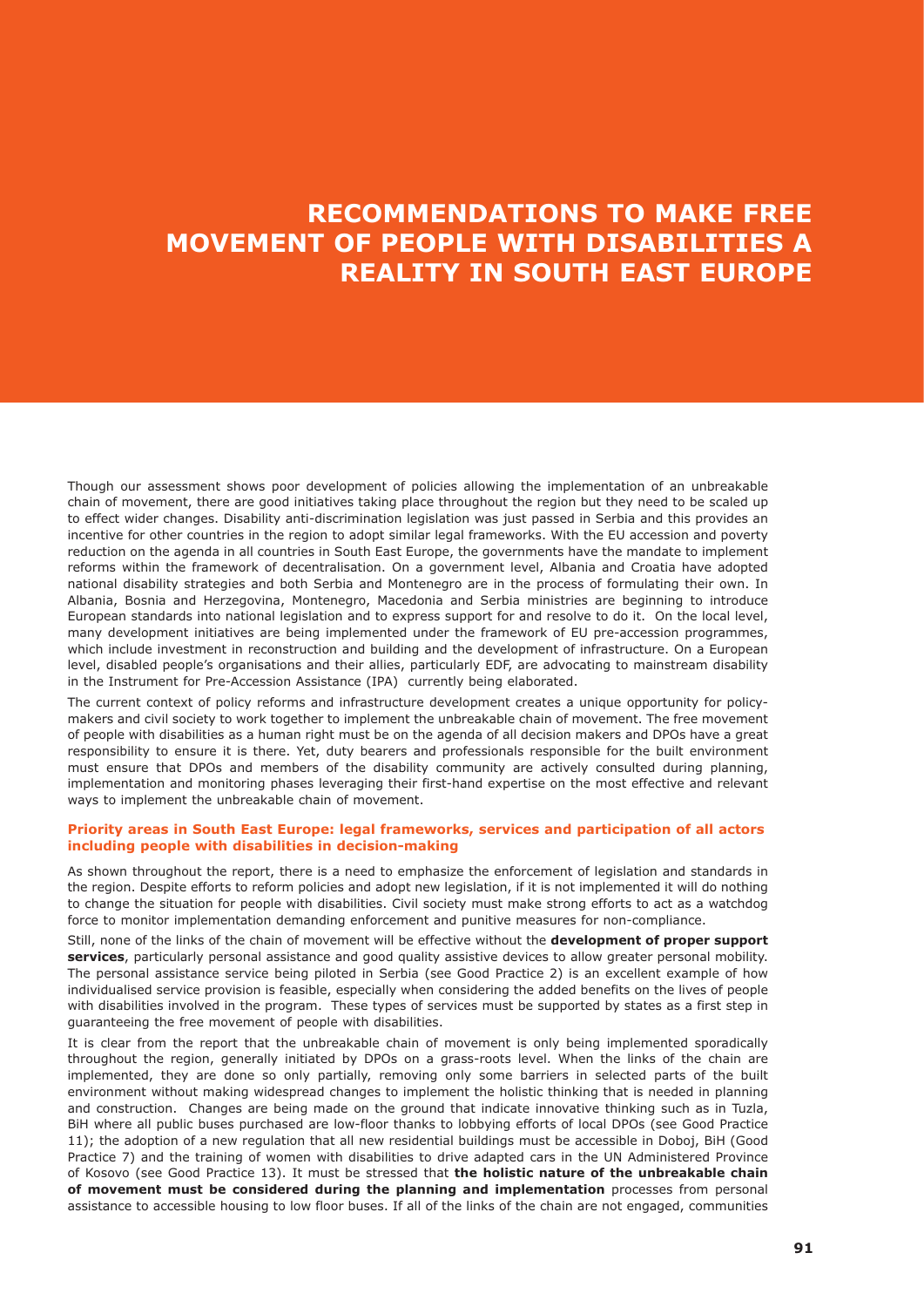will jeopardize the reform process aimed at free movement of people with disabilities and there is a great risk that people with disabilities will still remain excluded and discriminated against.

In order to implement the unbreakable chain of movement in practice, **training on Universal Design or Design-for-All must be introduced** in the region both at the faculty level as well as for professionals involved in construction and planning. This is possible to implement as is the case in Novi Sad, Serbia where Universal Design is included in the formal curriculum in the Department of Architecture (see Good Practice 23).

Additionally, this assessment clearly points to the importance of participatory planning to ensure that adaptations being carried out suit the needs of people with disabilities and the barriers that still persist are properly identified. This can be easily solved by **consulting with DPOs and people with disabilities** from the beginning of the planning process. This was carried out with success in Albania where DPOs and national authorities worked together to develop a national disability strategy (see Good Practice 22) and also with the Students with Disabilities in Serbia who served as consultants for the reconstruction of streets in Belgrade (see Good Practice 24). This is particularly important for local development projects where there is a real opportunity to work in partnership to implement proper accessibility standards.

**Local accessibility planning** is a critical process for implementing necessary changes to the environment that facilitate the free movement of people with disabilities including community members, local authorities, people with disabilities, builders, architects, urban planners, investors and representatives of both the public and private sectors. Round tables and conferences on accessibility such as Access 2006 with all relevant actors do take place but real participatory planning is not a reality yet in the region. Participation is the first step towards the **creation of a shared vision** and the development of strategies to address the concerns of people with disabilities. It is a mutually beneficial relationship

Participatory planning is a key issue in the region despite the fact that most DPOs in the region already have links with ministries and local authorities through their advocacy work. However, the **dialogue and cooperation** with other stakeholders dealing with the built environment is still weak and people with disabilities are not yet viewed as a resource in which they can participate as partners, advisors and monitors in the change process.

Accompanying all of these steps in the process is the need to have strong **awareness raising** on key issues and we see many good examples in the region such as in Macedonia where DPOs campaigned to change the law on construction (see Good Practice 18). These advocacy efforts need to continue and be stepped up so that the general public is more aware of disability issues while the key stakeholders begin to better understand what is at stake.

Throughout the report, the priorities for the region have been cited and the changes needed on a national and local level have been outlined. However, it is important to stress that these changes are feasible as they are being carried out by different actors throughout the region. The reforms needed are not complicated or excessively costly but they can make large impacts on the lives of people with disabilities.

# **Concrete steps for going forward:**

Widespread reforms needed to implement the chain of movement:

• Strong emphasis should be put on the development of adequate support services, particularly personal assistance, assistive devices provision, and Sign language interpreter services to facilitate the free movement of people with disabilities within the community;

• All planning related to urban plans, infrastructure, thoroughfare and outdoor spaces must take accessibility standards into account;

- All new buildings and spaces must be accessible respecting all accessibility standards;
- More rigorous inspection overlooking the construction of new buildings;

• Plans and budgets set for the adaptation of existing public buildings (prioritising public service buildings) making both the exterior and interiors fully accessible;

• Public transportation to be made accessible whenever new means of transport are acquired;

• More regular and flexible door-to-door transportation services available for people who are not able to use accessible public transport.

Some concrete initiatives that can be undertaken at the local level:

• Registries established for people in communities needing accessible housing;

• "Trader's Convention" to be drafted and signed by shopkeepers and businesses owners to make their facilities accessible;

- Services in place and available for accessibility auditing and consultations on adapting one's home;
- Services in place and available for adapting cars for the people with disabilities and training people to drive
- Lobbying for local transportation procurement to include accessible buses;
- Lobbying for the inclusion of Universal Design when the plans for a new public building are being drawn up
- Advocating for barrier-free planning when urban plans are put on public debate;
- Lobbying for accessibility during reconstruction or renovation of a public building;

• Establishing an independent local accessibility commission that includes people with disabilities that can help to monitor compliance to accessibility standards and existing legislation. This kind of body can also lobby for the inclusion of other standards on accessibility in planning, design and construction.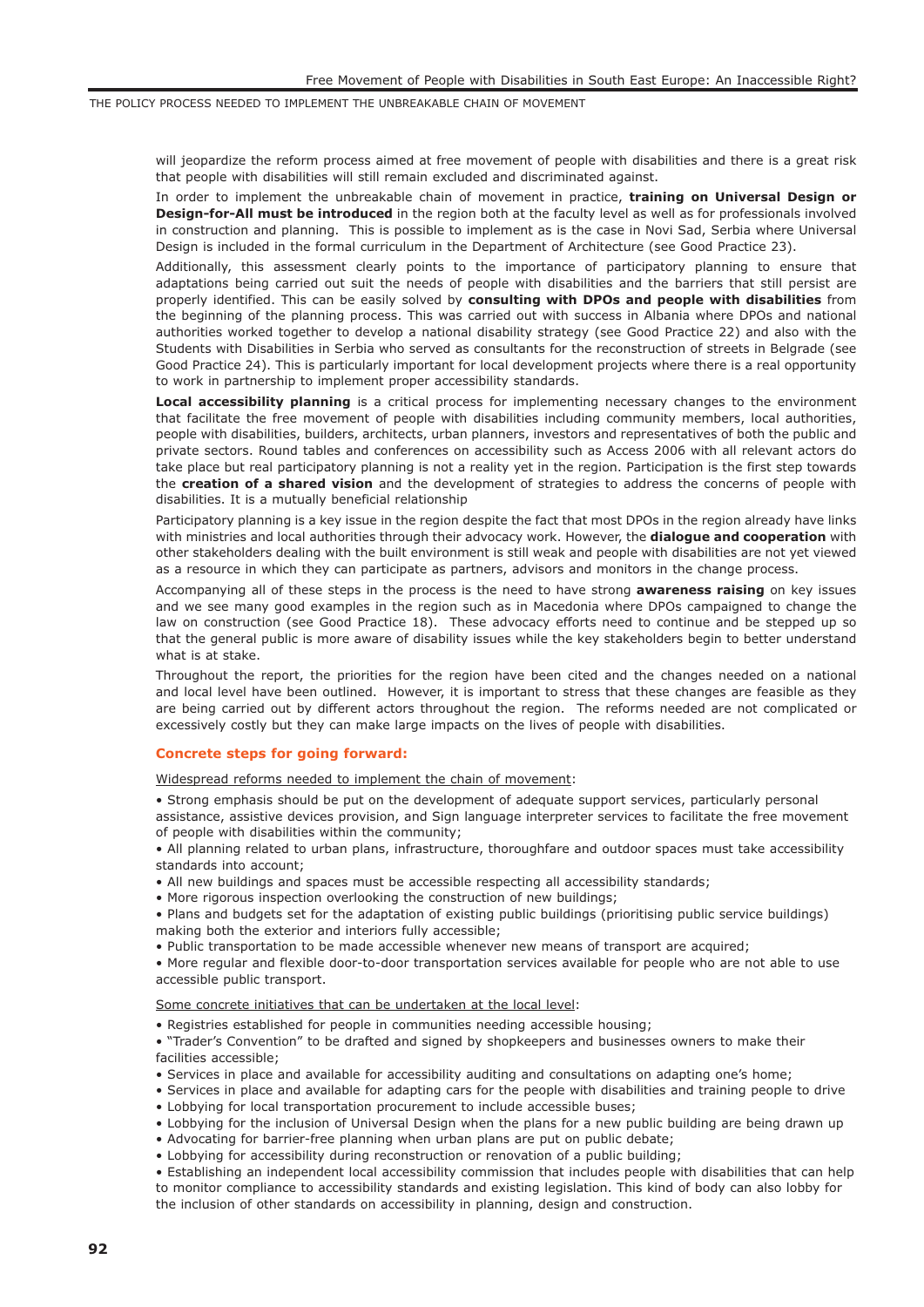### Free Movement of People with Disabilities in South East Europe: An Inaccessible Right?

### THE POLICY PROCESS NEEDED TO IMPLEMENT THE UNBREAKABLE CHAIN OF MOVEMENT

Large-scale initiatives needed to accompany the implementation of the unbreakable chain of movement:

• Strong awareness raising carried out within the community on free movement as a human rights issue as well as more targeted awareness raising for professionals and local authorities responsible for the built environment on their duty to implement the unbreakable chain of movement;

• The development of a civil society watchdog force to monitor the implementation of accessibility standards and to alert the public and the responsible authorities when there is a lack of compliance;

• The establishment of adequate legal frameworks with the proper tools to ensure implementation of laws and standards;

• The adoption of Universal Design/Design-for-All as the standard for building and planning and the formal inclusion of these principles in education and training of professionals through awareness raising and dissemination of clear information on these standards;

• Building alliances and networks between the disability community and those responsible for the built environment including the transportation sector involving both local authorities and professionals;

• The duty bearers need to meet to be more consistent in their responsibility to enforce sanctions, especially in case of non-compliance with the existing standards;

• Alongside stronger enforcement of legislation, government measures must be introduced to curb corruption in the building sector so that private investors and builders are held accountable;

• Participatory planning needs to become a common practice in the region especially on the local level involving all actors for a diversity of competencies and reflecting a wide array of needs.

With the current climate of change in the region, the free movement of people with disabilities as a human right issue must be on the agenda of all decision makers. Building the unbreakable chain of movement is a matter of multi-stakeholder cooperation and thorough planning. As most of the research in this report shows, developing proper support services and removing barriers are not such a costly investment if well planned and integrated in all relevant strategies and policies. With the rising level of awareness and the upcoming international convention on the rights of people with disabilities, there is no valid excuse to avoid strong commitments to realisation of these key rights and conditions for the full participation of people with disabilities.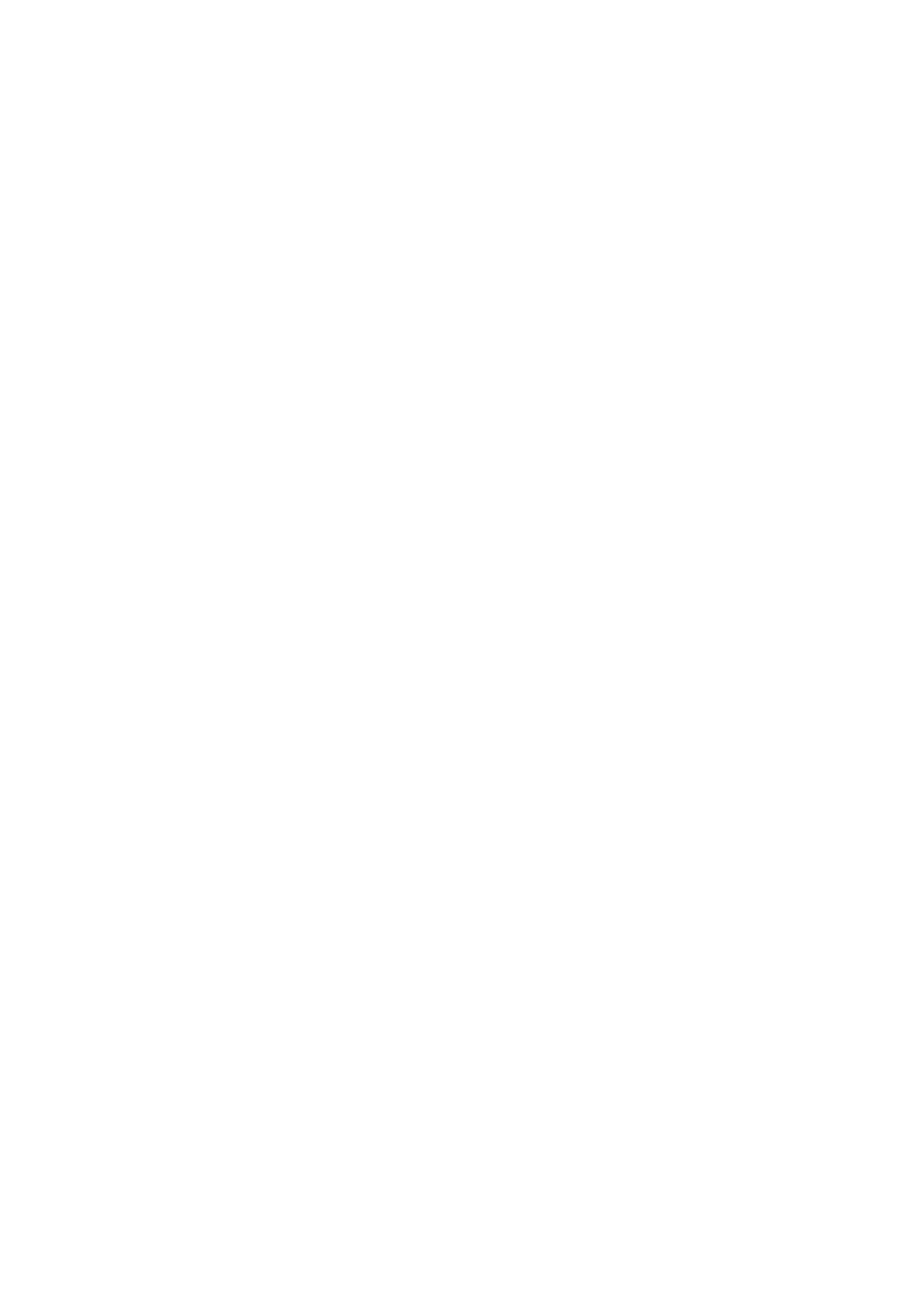# **BIBLIOGRAPHY**

- Adams-Spink, Geoffrey. 31 July, 2004. "Europe: Access all areas?" http://news.bbc.co.uk/1/hi/uk/3930873. stm.
- Aragall, Francesc with the support of EuCan members. 2003. European Concept for Accessibility: Technical Assistance Manual. Luxembourg: EuCan.
- Architects Council of Europe, CEMR, CO.IN, CEN, Eurocities, FIEC, EDF, EIDD, ELA, AGE, Info-Handicap, Neumannconsult, ProASolutions, the City of Gdynia. 2006. "Good Intentions are Not Enough: a Guide to the Implementation of Best Practices in Accessibility in Public Procurement". Build-for-All Reference Manual, Brussels: EU Commission. 2006.
- Bilson, A. and Gotestam, R. "Improving Standards of Child Protection Services". Florence: Innocenti Centre, UNICEF and the World Bank: 2003.
- Bilson, A. and Harwin J. "Gate Keeping Services for Vulnerable Children and Families". Florence: Innocenti Centre, UNICEF and World Bank, 2003.
- Chiriacescu, Diana. "Ensuring Access of People with Disabilities to Services: The Need for Regulatory Mechanisms in South East Europe". Disability Monitor Initiative, Belgrade: Handicap International, 2006.
- French S. and Swain J. 2006. "Housing, the User's Perspective", in Clutton S. and Grisbrooke J. (eds.) An Introduction to Occupational Therapy in Housing. London: Whurr Publishers Ltd.
- Government of Serbia. 2003. Poverty Reduction Strategy Paper for the Republic of Serbia. Government of Serbia: Belgrade.
- Handicap International. "Beyond De-Institutionalisation: The Unsteady Transition to an Enabling System in South East Europe". Disability Monitor Initiative. Belgrade: 2004.
- Handicap International and UNICEF. 2004. "Landmine Victim Assistance in Bosnia and Herzegovina", a working paper to support the elaboration of a long-term strategy. Bosnia and Herzegovina: Handicap International and UNICEF.
- Holten, Shane. 2003. "Planning a Barrier-free city of Toronto: A Statement of Planning Principles". Toronto: The Toronto Joint Citizens Committee for People with Disabilities.
- Jones, M P. 1975. "Accessibility, Mobility and Travel Need: Some Problems of Definition and Measurement". Paper Presented at the I.B.G. Transport Geography Study Group Conference. Birmingham: University of Birmingham.
- Jones, S R. 1981. "Accessibility Measures: A Literature Review", Research report 352. Berkshire: Transport and Road Research Laboratory.
- Kama Soles. 2003. "Affordable, Accessible Housing Needs Assessment at the North Saskatchewan Independent Living Center". Saskatchewan: Community-University Institute for Social Research.
- Lozana, Oscar Sbert. 1998. "Low Floor Buses: the Barcelona Experience" in All aboard: The Case for Accessible Buses seminar. Liverpool: The Department of Environment, Transport and the Regions.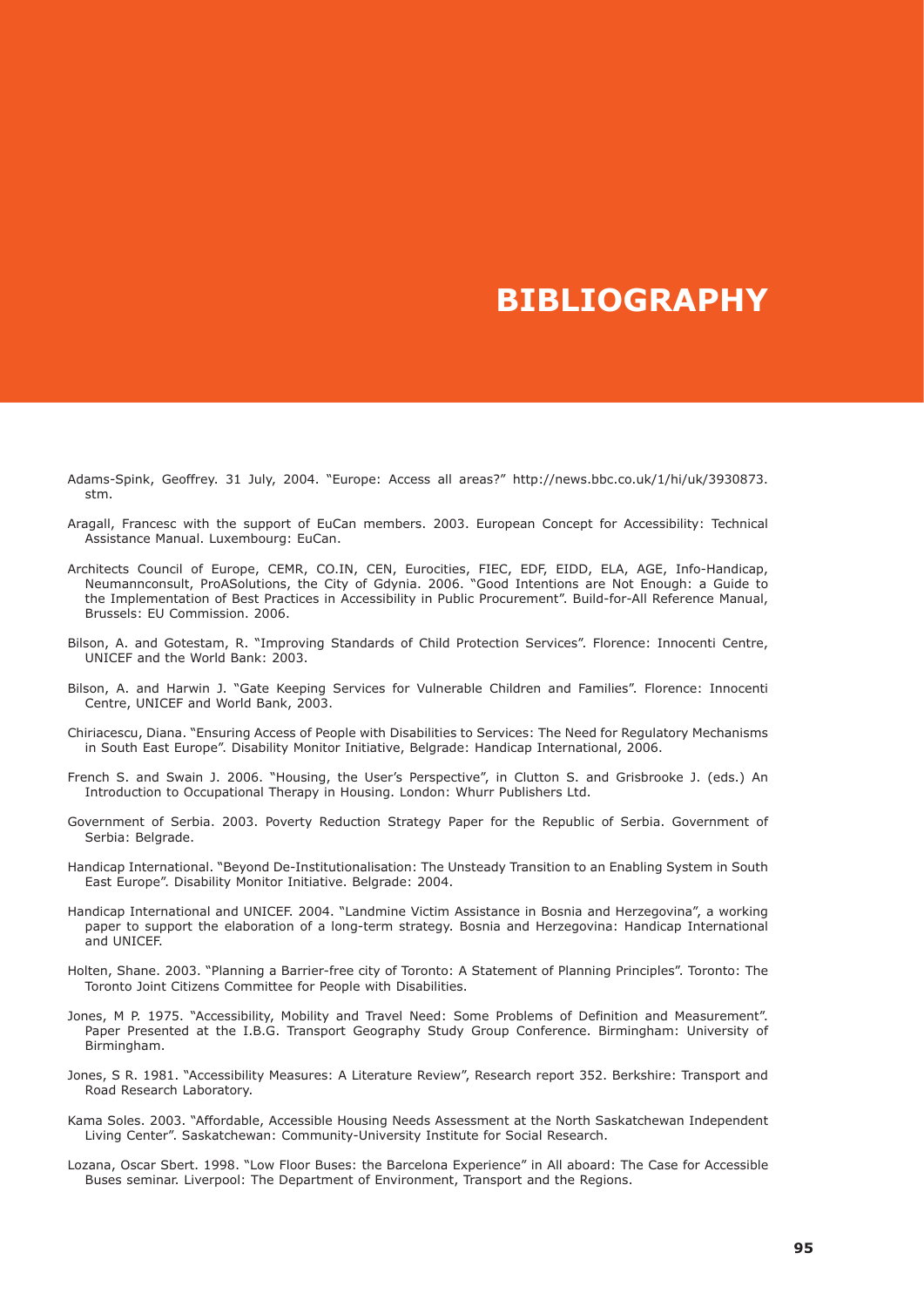- Manser, Joe A., Meyer-Meierling, Paul, Huber, Manfred, Curschellas, Paul, Christen, Kurt, Frei-Reichelt, Denise, Dr. Gutscher, Heinz, Dr. Siegrist, Michael. 2003. "Building for the disabled: problems in the planning process", report carried out in the framework of Problems of the Welfare State in the National Research Programme 45, Zurich.
- Rickert, Tom. 1998. "Mobility for All: Accessible Transportation around the World". San Francisco: Access Exchange International.
- Stanbury, J., J.S. Hugo. 2000. "Formulation of Policy for Transportation of Special Needs Passengers", Proceedings from the 9th Conference on Urban and Regional Transport in Developing Countries (CODATU), Mexico City.
- Suen, Ling S. 1999. "Accessible Transportation and Mobility" in Transportation for the New Millennium (4), United Kingdom: Committee on Accessible Transportation.
- Venter, C.J., Bogopane, H.I., Rickert, T.E., Camba, J., Venkatesh, A., Mulikita, N., Maunder, D.A.C., Savill, T., Stone, J. 2002. "Improving Accessibility for People with Disabilities in Urban Areas". United Kingdom: Department for International Development (DFID) Engineering Knowledge and Research: Project R8016.
- Venter, Rickert, Maunder. 2003. "From Basic Rights to Full Access: Elements of Current Accessibility Practice in Developing Countries" in Transportation Research Record No. 1848. Washington D.C.: Transportation Management and Public Policy.

Websites:

ABLEDATA, "Informed Consumer's Guide to Accessible Housing" http://www.abledata.com/abledata\_docs/icg-hous.htm.

Americans with Disabilities Act technical standards http://www.usdoj.gov/crt/ada/stdspdf.htm

Build-for-All reference manual http://www.build-for-all.net/

The Center for Universal Design http://www.design.ncsu.edu/cud/newweb/about\_ud/udprinciples.htm.

Consumer's Guide to Accessible Housing http://www.abledata.com/abledata\_docs/icg-hous.htm

Designing for the Twenty-first Century http://www.designfor21st.org/

European Concept of Accessibility: Technical Assistance Manual www.eca.lu/documents/eca\_full.pdf

European Institute for Design and Disability http://www.design-for-all.org.

International Classification of Functioning, Disability and Health, Literature on review on environmental factors www.who.int/icf/icftemplate.cfm

International Classification of Functioning and Disability (ICF) (http://www.who.int/classifications/icf/en/).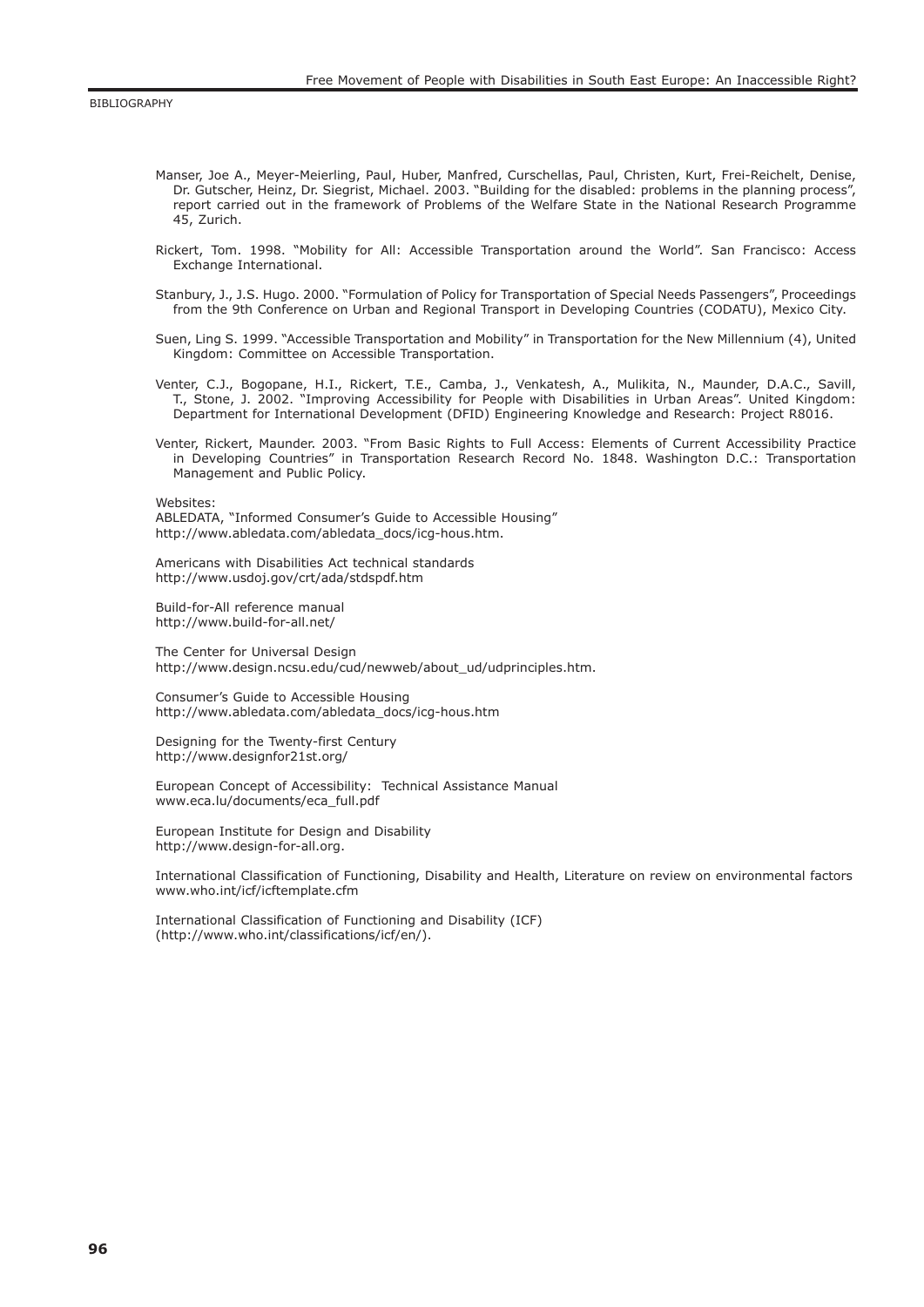# **ANNEXES**

- ANNEX 1 Access 2006, annual international accessibility conference in South East Europe
- ANNEX 2 The principles of Universal Design
- ANNEX 3 The legislative framework for the free movement of people with disabilities in South East Europe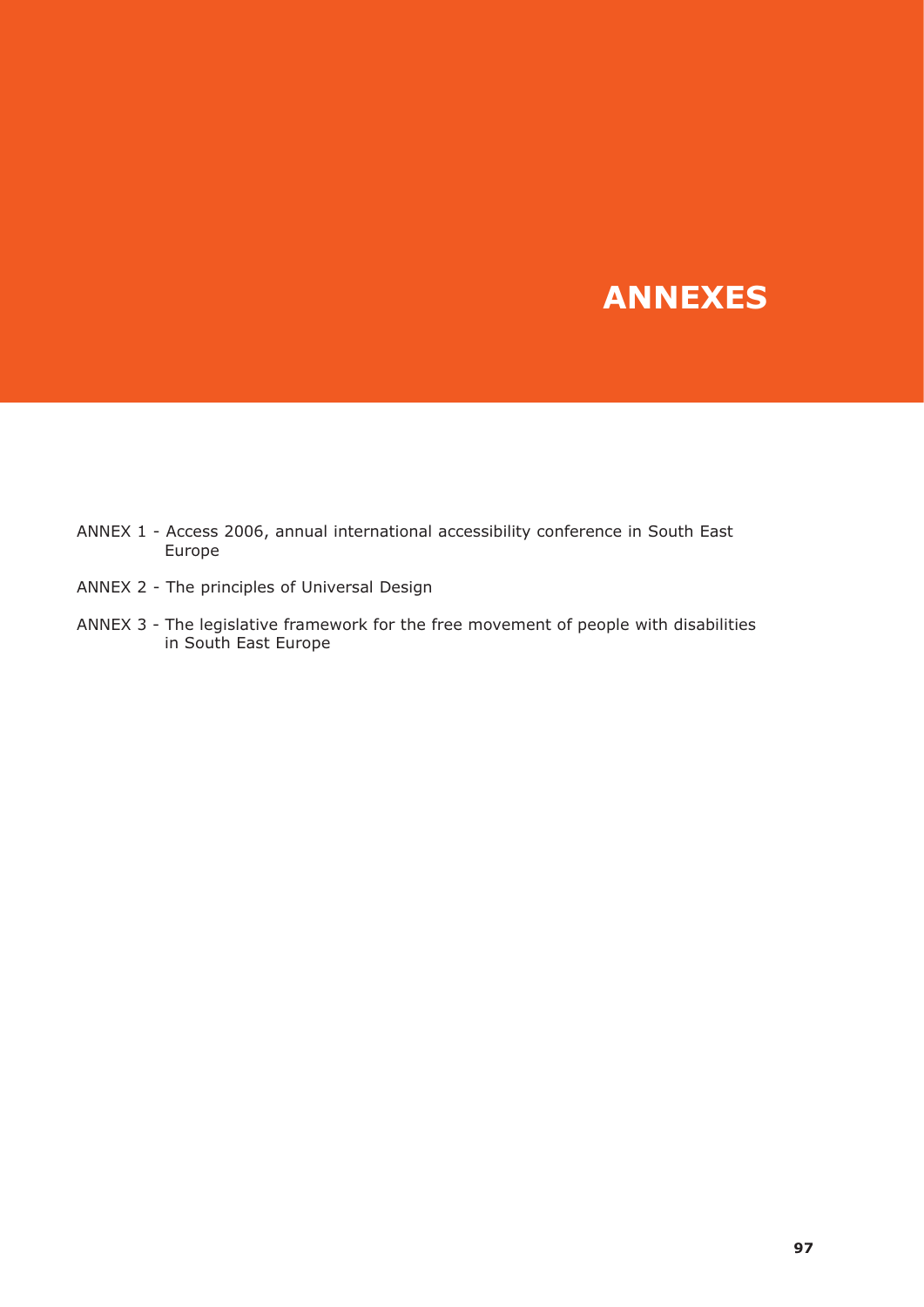# **Access 2006, annual international accessibility conference in South East Europe February 23-24, 2006 Belgrade, Serbia and Montenegro**

Access 2006, in its fifth year, is an annual conference gathering a diversity of stakeholders from around the region as well as Western Europe to discuss accessibility issues. Since its beginning in 2001, the Access conference has grown from a local to an international gathering and is now an annual event in the region. This year's conference was organised by CIL Serbia in cooperation with the Association of Paraplegics and Quadriplegics of Serbia, and with the financial support of Handicap International South-East Europe. Access 2006 examined the question, 'freedom of movement of people with disabilities; is it an inaccessible right?' The aim was to tackle the issue of creating a barrier-free built environment in South East Europe looking at obstacles, opportunities and best practices. The previous conference, Access 2004, was divided into three topics: enforcement of rules on accessibility to the built environment, access to education and access to new technology. It gathered experts from 12 countries around the region and Western Europe including representatives from the Council of Europe (CoE), EDF (European Disability Forum) and DPI (Disabled People International).

At this year's conference, the right to freedom of movement of people with disabilities was discussed in terms of an **unbreakable chain of movement** meaning that an individual with disabilities can move from their bed to the shop to the theatre and back to their home using any form of transport they choose without facing any barriers. Using the idea of the unbreakable chain, participants discussed issues such as, anti-discrimination legislation related to accessibility, public procurement as a tool for including accessibility standards, the role of local authorities in creating a **barrier-free environment**, and getting **Universal Design** included in university curricula.

This year, there were seventy participants at the conference from Albania, Bosnia and Herzegovina, France, Hungary, Macedonia, Serbia and Montenegro and Switzerland including representatives from the CoE, the Ministry of Capital Investments of Serbia, the Ministry of Labor, Employment and Social Affairs of Serbia, local authorities, professors, architects and urban planners as well as numerous organizations of persons with disabilities (DPOs) from the region. Slađana Marković, Deputy Minister for Labor, Employment and Social Affairs of Serbia, Professor Miodrag Ralević, Deputy Minister of Capital Investments of Serbia, and the Council of Europe expert Aleksandar Stojanović delivered the opening remarks.

### **Year of Equal Opportunities**

### **Introductory remarks by Slađana Marković, Deputy Minister for Labor, Employment and Social Affairs of Serbia**

The Ministry for Labor, Employment and Social Affairs of Serbia announced that 2006 will be the year of equal opportunities for persons with disabilities. An accessible physical environment and access to information and communication are among the key pre-conditions for full and equal participation of persons with disabilities in all spheres of society. In cooperation with organizations of persons with disabilities and the Ministry of Capital Investments of Serbia, the Sector for the Protection of Persons with Disabilities initiated amendments to the Law on Planning and Construction, that would provide for mandatory application of accessibility standards in planning, designing and construction of new public buildings and for sanctions against architects, investors and builders who fail to implement these standards for new public buildings. The Sector also provided 100 "Unreader" computer software programs for blind persons, primarily those who study, enabling them to access written electronic information in audio format. The National Disability Strategy shall also address the issue of accessibility in detail.

### **Introductory remarks by Professor Miodrag Ralević, Deputy Minister of Capital Investments of Serbia**

Professor Ralević welcomed the initiative for amendments to the Law on Planning and Construction, and expressed the Ministry's determination to ensure application of accessibility standards and invited DPOs to participate in this joint effort. The first opportunity for cooperation would be the amendments of municipal and city urban plans that would take place in 2006. This should also provide for the implementation of accessibility standards in plans that have not included them so far.

### **Momentum for Change in South East Europe, Introductory remarks by Gordana Rajkov, CIL Serbia**

There is momentum in the region currently for change. EDF is currently implementing an initiative on capacity building of disability organisations in the Western Balkans under the CARDS programme. At the same time, the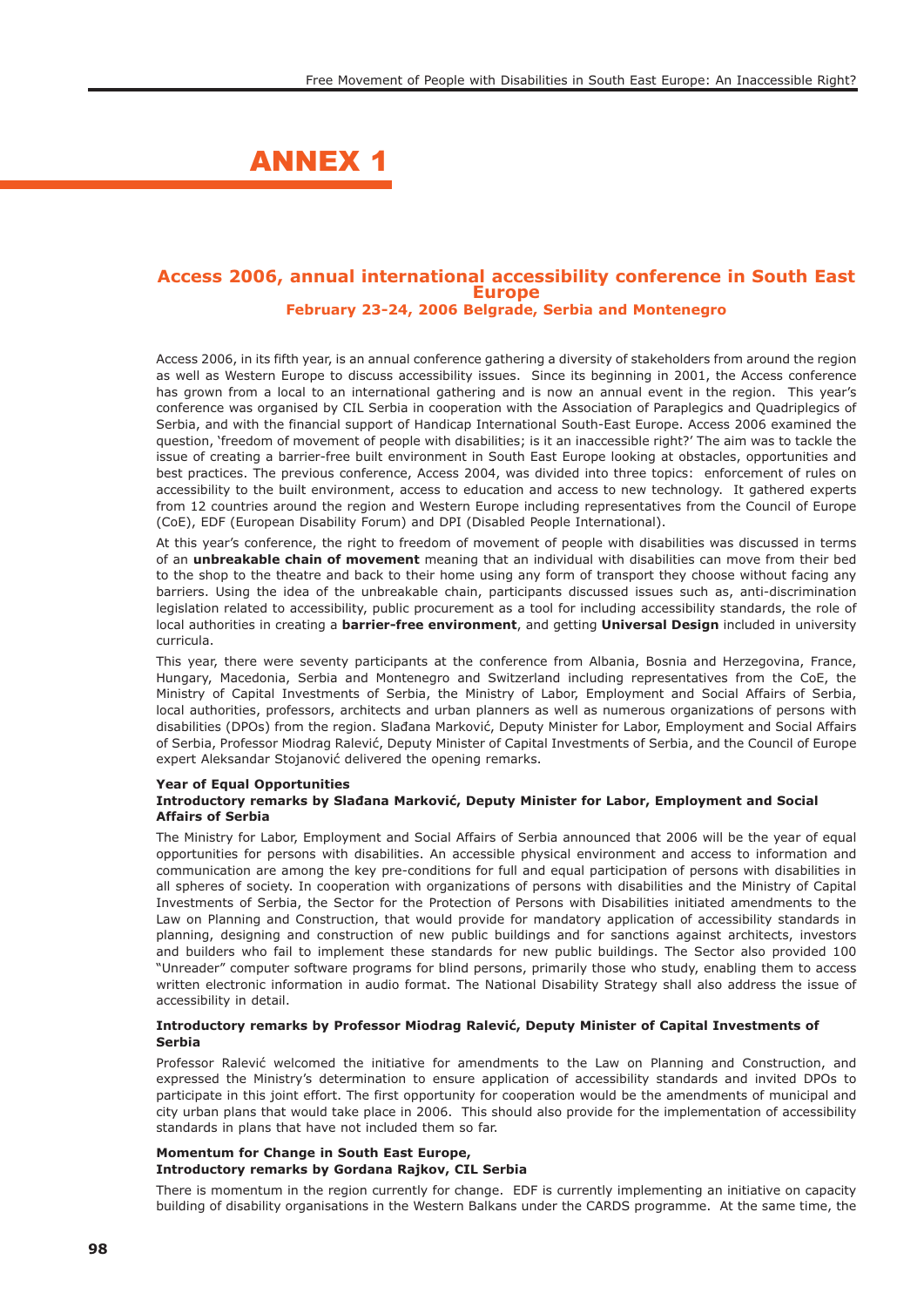UN Department of Economic and Social Affairs (UN DESA) is organising a regional consultative meeting on the draft UN convention on the rights of people with disabilities. Finally, the Centre for Independent Living Serbia is celebrating its 10th anniversary and will hold a seminar on Independent Living in March of this year. On a government level, the Ministry of Labour, Employment and Social Affairs of Serbia is currently drafting a national disability strategy which will be reviewed by DPOs and will enter public debate in April. In addition, the Ministry of Capital Investments of Serbia expressed their support to DPOs and called for their participation in amending laws as they try to introduce European standards into national legislation.

Access is a human right and it must be on the agenda of all decision makers. The role of our organisations is even more important as there is a need to participate in all stages: to advocate, meet with decision makers, implement and monitor. We have the opportunity to take part in the process.

### **Council of Europe and Europe accessible for all**

Aleksandar Stojanović, legal advisor to the office of the Council of Europe (CoE) in Belgrade

On the European level, within EU anti-discrimination policy, a directive on equality in employment was passed in 2000 which includes the prohibition of discrimination on the grounds of disability in employment and promotes equal opportunities. Many countries have begun to adopt and implement this directive.

The equal opportunities directive has two components: 1) the issue of equal opportunities to employment and 2) integration into the working environment including a provision on reasonable accommodation. Under the directive, the provision on reasonable accommodation makes it compulsory for an employer to take whatever steps are 'reasonable' to enable people with disabilities to work, advance in their careers and participate in training, so long as this does not involve excessive financial and other costs. These changes in the workplace can also include the removal of architectural barriers and adaptation of the workspace so that it is accessible.

There are serious barriers in our society and everyday life for people with disabilities based on stigma and prejudice. Removing these stigmas is a key to solving the problem inaccessibility. Removing psychological barriers is the basis for removing the architectural ones.

### **Disability Monitor Report for South East Europe**

## **Raphaelle Sestranetz, Handicap International South East Europe**

Handicap International South East Europe is completing a regional assessment of best practices and lessons learned in making the built environment fully accessible called, "Free Movement of People with Disabilities: An Inaccessible Right?" The aim of the report is to show what is needed to implement an unbreakable chain of movement. The unbreakable chain of movement, as stated earlier, means that a person with any type of disability can move freely within their home and go from their bed to town to any building or space they choose by any means of transport and return home without facing barriers or being exhausted. The unbreakable chain of movement can only be created once a barrier-free environment has been established with the proper support services for personal mobility.

### **The unbreakable chain of movement:**

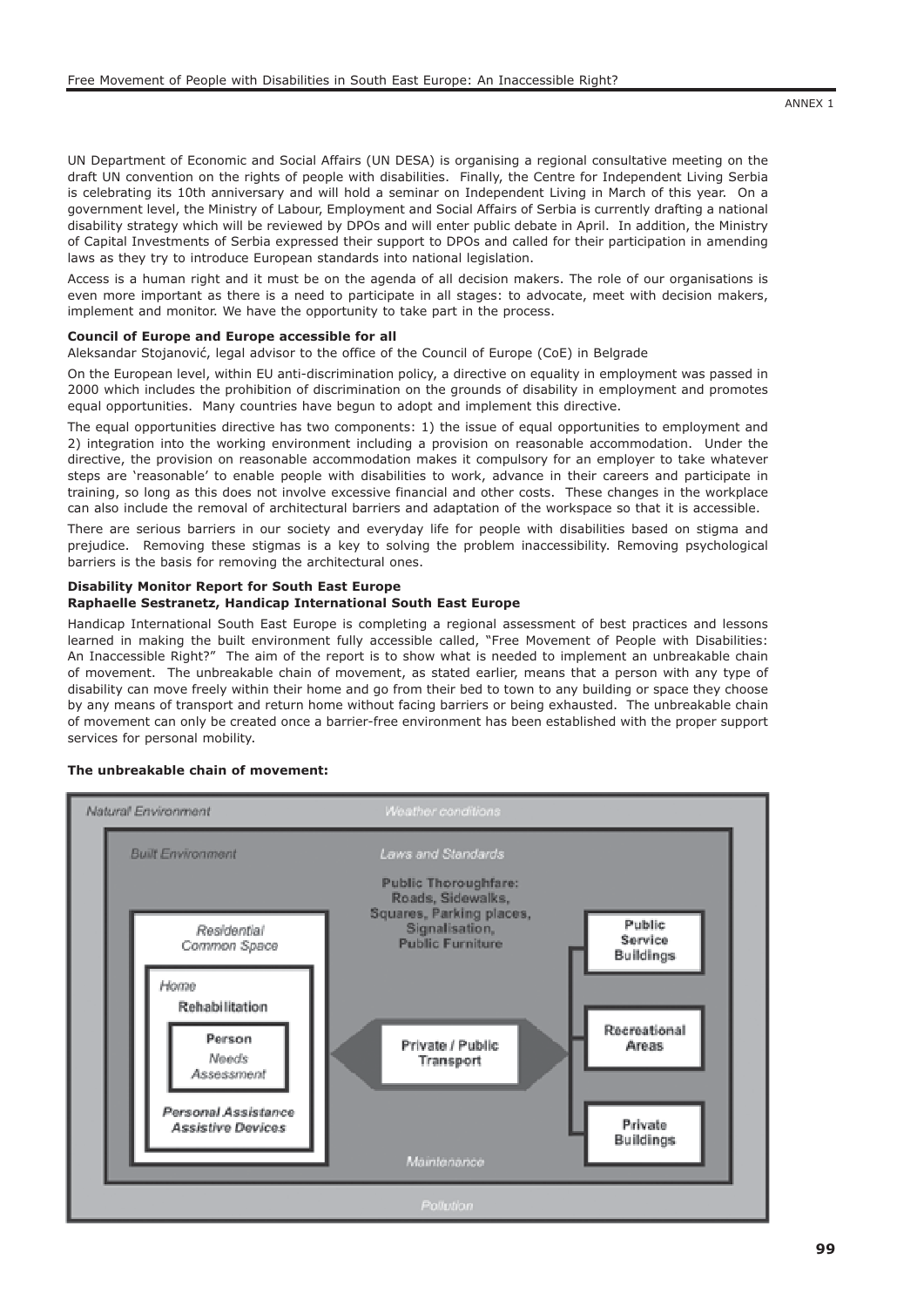The unbreakable chain of movement can be broken into the following elements:

- Individual support services including:
	- personal assistance,
	- rehabilitation and,
	- assistive devices
- An individual's home or dwelling is accessible
- Buildings are accessible to all (public, private and public service buildings)
- The outdoors pose no barriers (parks, urban furniture, thoroughfare)
- Transportation is fully accessible (cars, buses, trains, taxis, subways, transportation interchanges)

In other words, the unbreakable chain of movement is when the built environment has been made fully accessible. Yet, in order for the unbreakable chain of movement to exist, proper policies and enforcements need to be developed. This policy process for achieving the unbreakable chain of movement includes:

- Awareness raising
- The development of proper support services
- Legislative framework including standards, laws and by-laws:
	- Anti-discrimination legislation
	- Laws on construction, urban planning, and transportation
	- Accessibility standards in public procurement directives
	- Regulatory mechanisms for social services including support services
- Implementation:
	- Responsible bodies
		- User's information and consultation
		- Budgets allocated to implementing a barrier-free environment
		- Law enforcement
		- Monitoring

• Training on universal design and accessibility standards

Underlining all of the elements in the policy process is the need for partnership and consultation amongst all stakeholders including:

- people with disabilities and their representative organisations
- local authorities
- private sector
- national authorities
- professionals in the built environment
- mainstream civil society

In this report, it is clear that a barrier-free environment does not yet exist in South East Europe and that there are many steps needed to move towards the realization of free mobility. However, there are best practices throughout the region occurring that show that it is possible.

### Some examples of best practices in the region:

Personal Assistance Service by CIL Serbia

An adapted home in Tuzla with an external lift

Transformation of the Philharmonic Orchestra building in Belgrade

An accessible medical centre in Sarajevo

A beach with wheelchair access and textured pathways in Croatia

A low-floor bus in Macedonia for students with disabilities

A media advocacy campaign on accessible parking in Macedonia

Changes in legislation on construction in Doboj

Information Centre Lotos, resources on implementing accessibility, Tuzla

### **The necessary involvement of local authorities in accessibility planning and development Eric Plantier-Royon, Technical Advisor on Accessibility, HI France**

There are two main challenges in implementing accessibility, integrating all of the links in the chain of movement and engaging the diverse actors in a participatory process. Participatory processes are made of four elements: information, consultation, participation and decision-sharing. Local participation is essential for implementing local development and urban planning projects in which accessibility is well planned and implemented by all actors. However, it can also be used for small projects when a building or a space is being made accessible. There are two-preconditions for successful participatory accessibility planning:

• local authorities are already sensitized to disability issues and accessibility standards and

- local authorities are competent in accessibility planning and have the proper means in the frame of clear legislation on de-centralisation
- organisations of people with disabilities are trained on accessibility standards
- DPOs have a unified voice
- DPOs continue their advocacy work but begin implementing participatory initiatives with diverse actors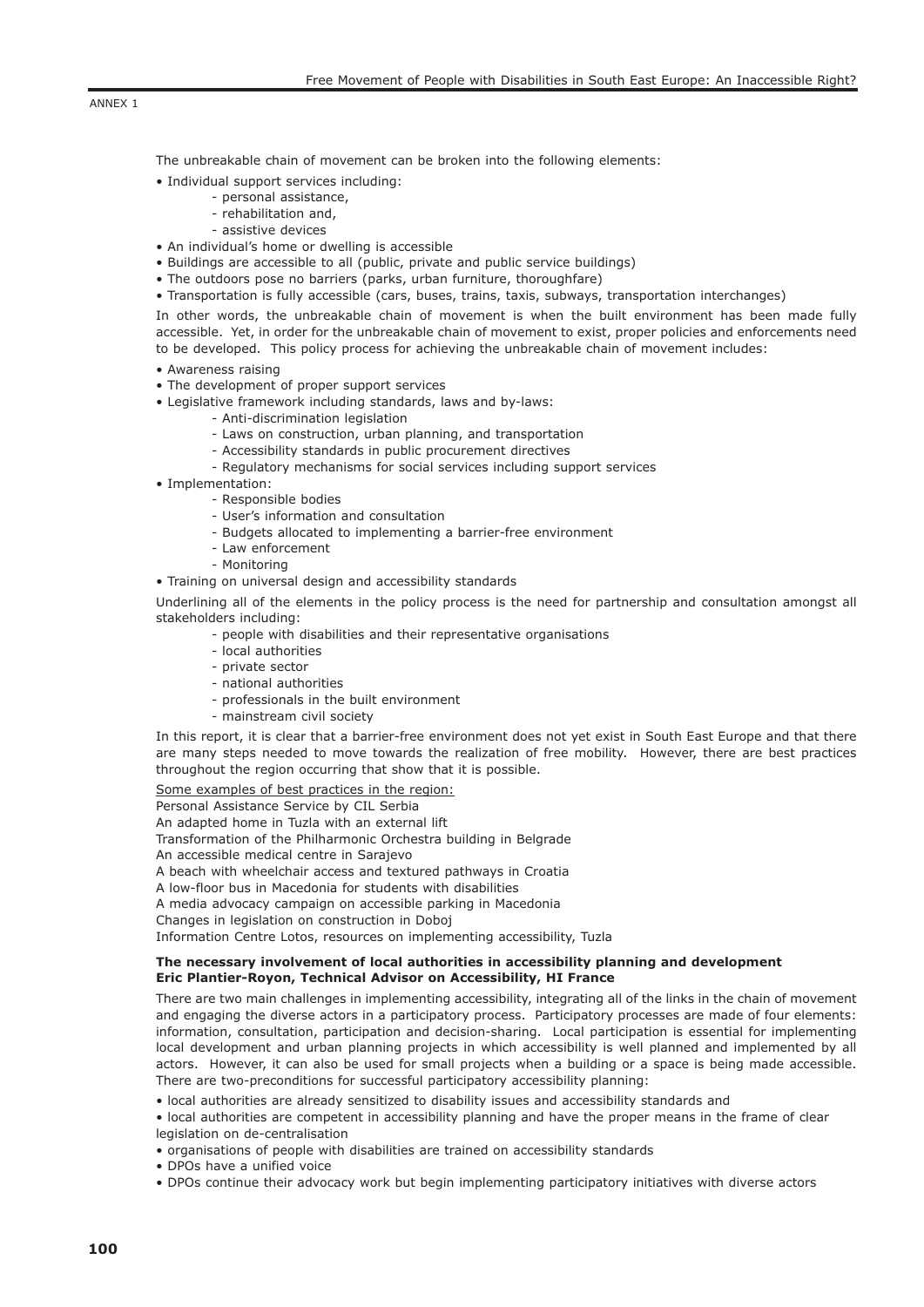Mr. Plantier-Royon emphasized to the group that a rights-based approach reminds local authorities of their rights and duties to the community and its citizens. As duty-bearers, elected officials have the responsibility to implement accessibility themselves to set a good example for others to follow. The major of a city or town also has the responsibility and duty to implement accessibility laws and to ensure they are enforced.

The key components for successful participation in accessibility planning:

- There should be a structure in place for participation as a mechanism or platform for exchange,
- This structure should be governed according to rules set by all participants,

• Clarity of communication and transparency should be up-held to facilitate participation of all. Leaning participation is a long process,

• Remember to begin with small projects in order to learn progressively how to work together to get concrete results,

- Begin a project by addressing the needs that are a priority,
- Establish participatory initiatives as soon as possible,

• Implement workshops gathering main actors including local authorities, civil servants, professionals, DPOs and other civil society groups.

As part of new legislation in France on equal opportunities of people with disabilities, it establishes a community accessibility commission composed of the mayor, people with disabilities and organisations of people with disabilities. As part of the commission's mandate, it must carry out a local accessibility assessment of the current built environment including the outdoors, thoroughfare and transportation. Making a local situational analysis allows not only for awareness raising of all actors involved but it facilitates exchange and learning amongst the group. Local situational analyses also provide a framework for prioritising activities within the planning process. It is also a tool for measuring progress as a form of monitoring. With the participation of local authorities and DPOs in making a situational analysis it becomes a real tool for implementing accessibility according to the needs and priorities of the community.

There are many examples of successful participation in accessibility planning and local development from developing countries. In Brazil, ONG Vida a local human rights NGO and la Cocas a local DPO formed of 15 organizations working in the field of disability and human rights, carried out a pilot study on accessibility of the city of Salvador with the participation of people with disabilities, architects, and urban planning professionals. For the study, pairs were formed of a person with disabilities and a built environment technician to carry out the assessment together. The time-frame for the pilot study is three years for a full analysis of the city to be made at the end of the three years and smaller surveys carried out each year. Each pair received training on accessibility standards prior to making the assessment. La Cocas is now emerging as the principle actor and specialist on accessibility in Salvador.

# **Accessibility and non-discrimination in Europe: Reaching an accessible environment through court litigation in Hungary**

### **Nagy Bendeguz, DRA Hungary**

NGOs in Hungary have begun to use court litigation to force private businesses open to the public to make their environments accessible. In the US, court litigation for accessibility non-compliance has been used for the past two decades since the Americans with Disabilities (ADA) was enacted. For example, there was a recent case in the US where Target, a large US corporation, was sued by the National Foundation of the Blind for lack of access to their website for people who are blind or have sight impairments as a violation of the California civil rights act as well as the ADA. Using the U.S. De Jure Foundation, an NGO in Hungary, and other local actors have begun filing lawsuits against businesses that are in non-compliance of accessibility codes.

The first lawsuit of this kind to be filed in Hungary was the case of Nagy Bendeguz against Central Café a popular coffee house in Budapest for inaccessibility. Beneguz won the lawsuit but after the verdict, Central Café was not made accessible and the court has not enforced compliance with the ruling. Despite media attention and awareness raising campaigns around the issue, Central Café remains inaccessible.

Following this case, De Jure Foundation filed a lawsuit against a new national bus terminal built in Budapest on the grounds that it was inaccessible to blind persons and people with visual impairments. The building is however accessible to people with mobility impairments but the buses themselves are not wheelchair accessible. The outcome of this case is yet to be decided but from these examples, there are some key challenges to be examined regarding the effectiveness of court litigation in a country without anti-discrimination legislation for people with disabilities.

Challenges:

• It is difficult for judges to find an adequate connection between very distant fields of legislation such as codes regulating architecture and construction on the one hand and the law on equal opportunities on the other.

• Many judges and lawyers in Hungary lack knowledge on disability issues and do not view it as a civil rights issue.

• If a lawsuit passes for non-compliance with accessibility codes, it is difficult to get the defendant to comply with the ruling.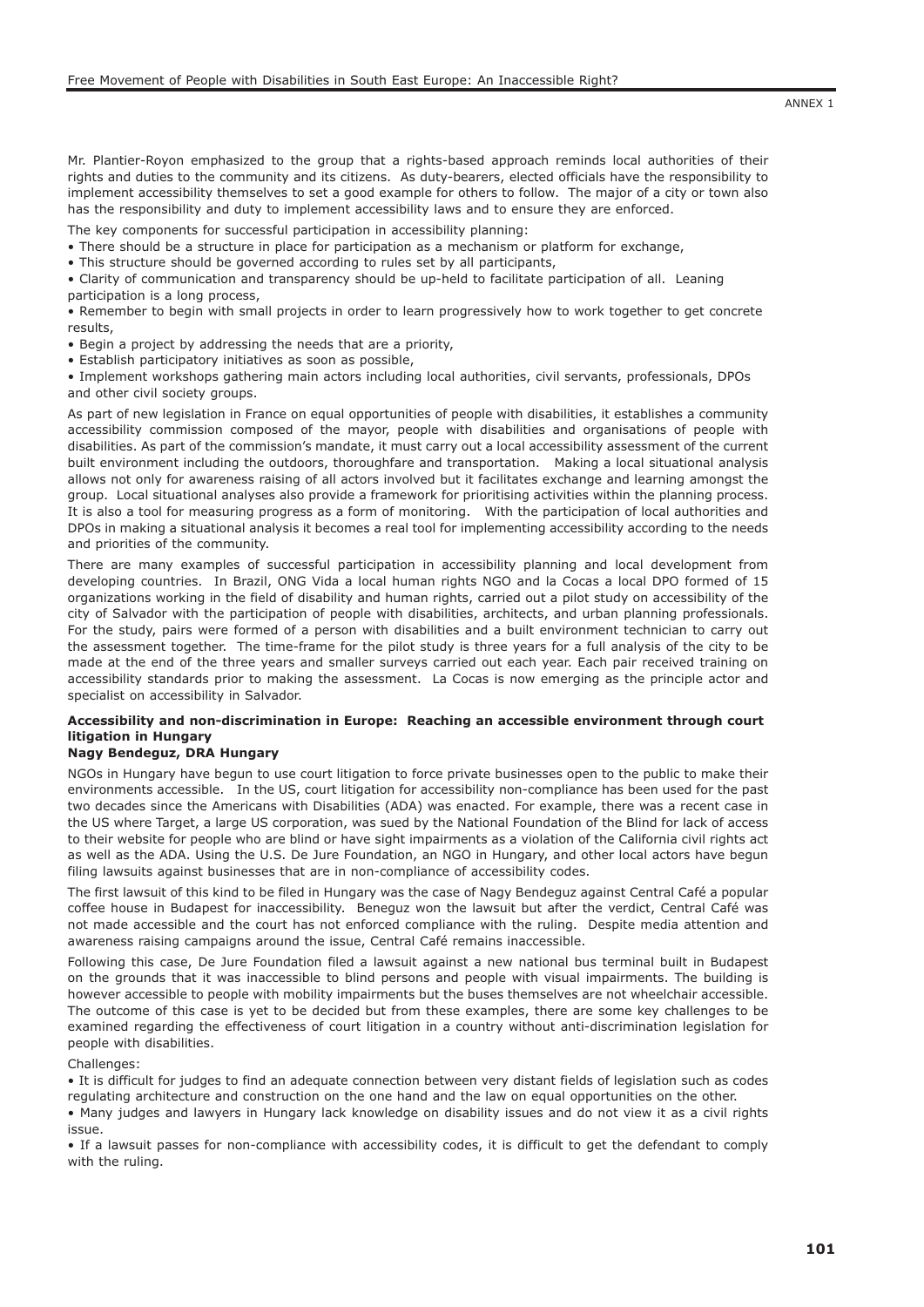### **Role of local authorities – cities and municipalities in creating an accessible environment: Working group**

### **Natasa Danilovic-Hristic, Institute for Urban Planning in Belgrade**

The aim of this working group was to discuss how local authorities in planning and construction sectors can play a role in making the environment accessible. In addition, the workshop looked at opportunities for collaboration with people with disabilities and DPOs as well as critical points of intervention in the planning and building process for achieving full accessibility.

The Institute for Urban Planning in Belgrade stated that what is most critical to ensure an accessible environment is that for all building projects, investors themselves must demand accessibility criteria including both public and private investors. Throughout the past 10 years in Belgrade, only two investors demanded accessibility criteria; one of which was the embassy of Great Britain. There has been 10-15 years of neglect of all standards within planning and development in Serbia. The investors should also be aware and informed that making a building accessible will not cost them a lot more.

However, there are accessibility standards that exist in the rule books on planning, construction and transportation in much of the region but they are rarely implemented. In Serbia, for example, the Institute for Urban Planning noted that the rule book on transportation state that at least 5% of parking spaces must be available to people with disabilities and there is a rule book on the unhindered movement of young, old and disabled people.

### **Opportunities for lobbying in the planning and building processes:**

Construction permits:

Construction permits are issued by the competent authorities and there are inspection authorities who are part of local government. There are communal utility services that carry-out inspections as well and they are also part of the local government. However, enforcement of accessibility standards isn't working partially because standards have been ignored for so long. When you go to other countries, you see more people in wheelchairs in town or using public transportation etc….In this region, people with disabilities are obliged to stay home unless they plan far in advance how they will move from their dwelling to other locations. On the other hand, accessibility technical specifications and standards are difficult to explain to people who are unfamiliar with them and they require drawings explaining specific technical requirements for authorities such as inspectors to be able to follow.

### The procedure for adopting an urban plan:

1. When the planning begins, all citizens can add their suggestions or proposals that should be included in the plan. These can be submitted to the urban planning team. However, citizens need to be informed of this and there is not sufficient communication on these processes.

2. The next phase is public discussion of the plan. During this phase, the public can see the plan and it is used as a way of informing citizens (usually a month before the plan will be implemented). Usually the public discussions are published in the town hall or the municipal building. This is another opportunity for all stakeholders to give their suggestions.

3. All of the suggestions are discussed at a public meeting and the conclusions are made and the ideas that are accepted are incorporated into the plan.

4. When the plan has passed it can still be amended before going to the Municipality or City Hall.

### **Involvement of DPOs and people with disabilities in the decision-making processes is vital:**

The Institute of Urban Planning acknowledged that there is a general lack of knowledge on accessibility and disability issues amongst the professionals and local authorities working in the built environment and recommended that stakeholders at the local level from the disability movement nominate a delegate to participate in the decision-making processes on all of the levels of planning. Members of the group also suggested that one way to ensure disability issues are included in urban plans is to form a body made up of members from organizations of people with disabilities to submit their suggestions to improve the plan in terms of accessibility.

### Conclusions:

• Raising awareness of professionals, citizens as well as DPOs in the case of where and when they can intervene and who they can talk to is vital. Decision-makers must be educated on accessibility issues as well. Awareness raising is vital in order to reach decision-makers.

• Information on accessibility standards needs to be developed and circulated.

• There are physical barriers that have to be removed but also accessibility of information needs to be addressed as well.

• We need to standardise the procedure.

- Legislative frameworks and rulebooks need to be amended, modernised and explained.
- Legislation needs to make accessibility mandatory.
- Private investors need to know what kind of benefits they will have when their facility is made accessible.

• A campaign on including accessibility in all levels of planning and building should be carried out with the participation of DPOs and all responsible bodies.

• An aggressive campaign should be built upon the idea that the adaptation of public buildings will benefit everyone.

- A network of local authorities needs to be built networking is lacking and very important.
- Consultation with people with disabilities in creating standards and carrying out accessibility audits and in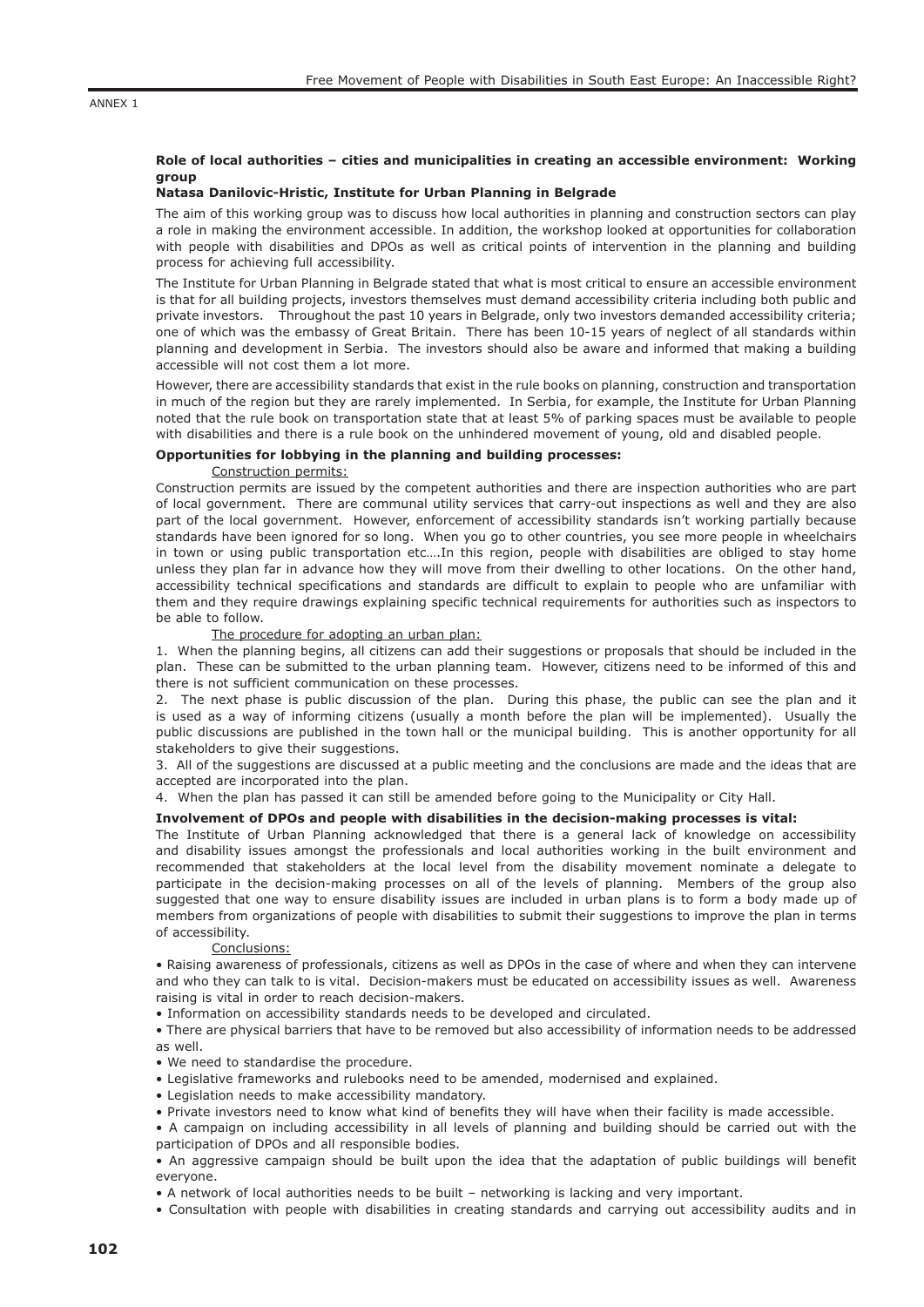decision-making is vital.

### **Accessibility and non-discrimination in Europe: public procurement as a powerful tool for equality Erszebet Szollosi, MEOSZ, Hungary**

*EU legislative framework towards disability*:

There are important EU tools for enforcing equality and accessibility. There are two main EU anti-discrimination laws on disability:

• Amsterdam treaty (anti-discrimination legislation)

• EU Council Directive 2000/78/EC

The framework for employment directive uses social model and introduced the concept of reasonable accommodation. Reasonable accommodation makes it mandatory for the employer to take necessary reasonable steps to make the workplace accessible for the employee with disabilities. In addition, the employer has to provide the proper workplace environment so that the person with disabilities can perform their work properly. Until 2003 however, only a few states have implemented this directive so now it is the EU Commission's task to ensure states adopt this.

In addition to these anti-discrimination measures, in 2004 the EU adopted new public procurement measures, a general directive that combines public supplies, works and services (2004/18/EC),and a utilities directive that covers energy (electricity, gas and heat) water transport (including airports and harbours) and postal services (2004/17/EC). These new directives ensure non-discriminatory access to markets introducing accessibility into the procurement process. For the first time, EU public procurement legislation will address accessibility issues and employment of people with disabilities.

**What does public procurement mean?** Public procurement is defined as when goods, services or public works are bought from public money by governments and public utilities. In practical terms this means that public procurement is something of or being in the service of the community which is accessible or shared by all members of the community. Essentially, public procurement contracts have a large impact on most of the things within the built environment such as, public transport, infrastructure, urban planning, services, food distributed in school canteens, equipment (computers, furniture, etc) in public offices, water supplies, and waste treatment.

However, it is not only the things that make up the built environment which are influenced by public procurement. It also affects a much wider scope of the community including the environment, employment conditions, human rights in local community and globally, health, social inclusion of disadvantaged or discriminated groups such as people with disabilities, social acceptance of people with disabilities by society.

Public procurement plays a role in sustainable development as it can either facilitate or limit sustainable development. It can contribute to greater sustainability by including requirements on accessibility for all, employing disabled people, and by changing practices both in the private and public sector. Neglecting these issues at the contracting state of a project often leads later additional costs later for public authorities.

Consequently, public authorities play a decisive role in these new public procurement directives because they guarantee that all citizens can benefit from their investments of public resources. They must also ensure that these investments contribute to healthy and environmentally sound communities which are accessible to all and have a high level of employment and social inclusion for all members.

### **The public procurement directives from a disability perspective**:

These new directives offer a new scope for contracting authorities to consider social and accessibility issues in design and construction work. Therefore when drawing up a call for tender, public authorities must identify a number of standards which the products, works or services will have to meet. In particular, the EU directives refer specifically to technical specifications for accessibility requiring Design-for-All standards. Tools and an outline of these standards are specified in various articles and annexes relating to technical specifications of a tender79.These technical specifications shall be formulated according to those defined in the annex of the directives and, in order of preference, according to national standards transposing European ones, common technical specifications, international standards or when these do not exist, to national standards. Therefore, it is important that national legislation should include definitions of accessibility and Design-for-All criteria. Along with accessibility, additional stipulations such as employment of people with disabilities can be included in a tender.

Public authorities can also decide to impose **contract performance conditions** on the company that wins a call for tender that include accessibility criteria. These may range from environmental requirements to the obligation to employ a certain percentage of disabled people to do the job. According to the directives, contract performance conditions can be set to recruit more people with disabilities than required by national legislation or to implement training measures for people with disabilities who are unemployed. Similarly, public authorities could impose performance conditions according to international standards such as the International Labour Organisation convention assuming that such provisions have not been implemented in national law. Finally, companies who do not respect environmental or social legislation (such as non-discrimination) or who have been found guilty of fraud can be excluded from tenders.

<sup>79</sup> The technical specifications are specified in Article 23 and elaborated in Annex VI of the directive.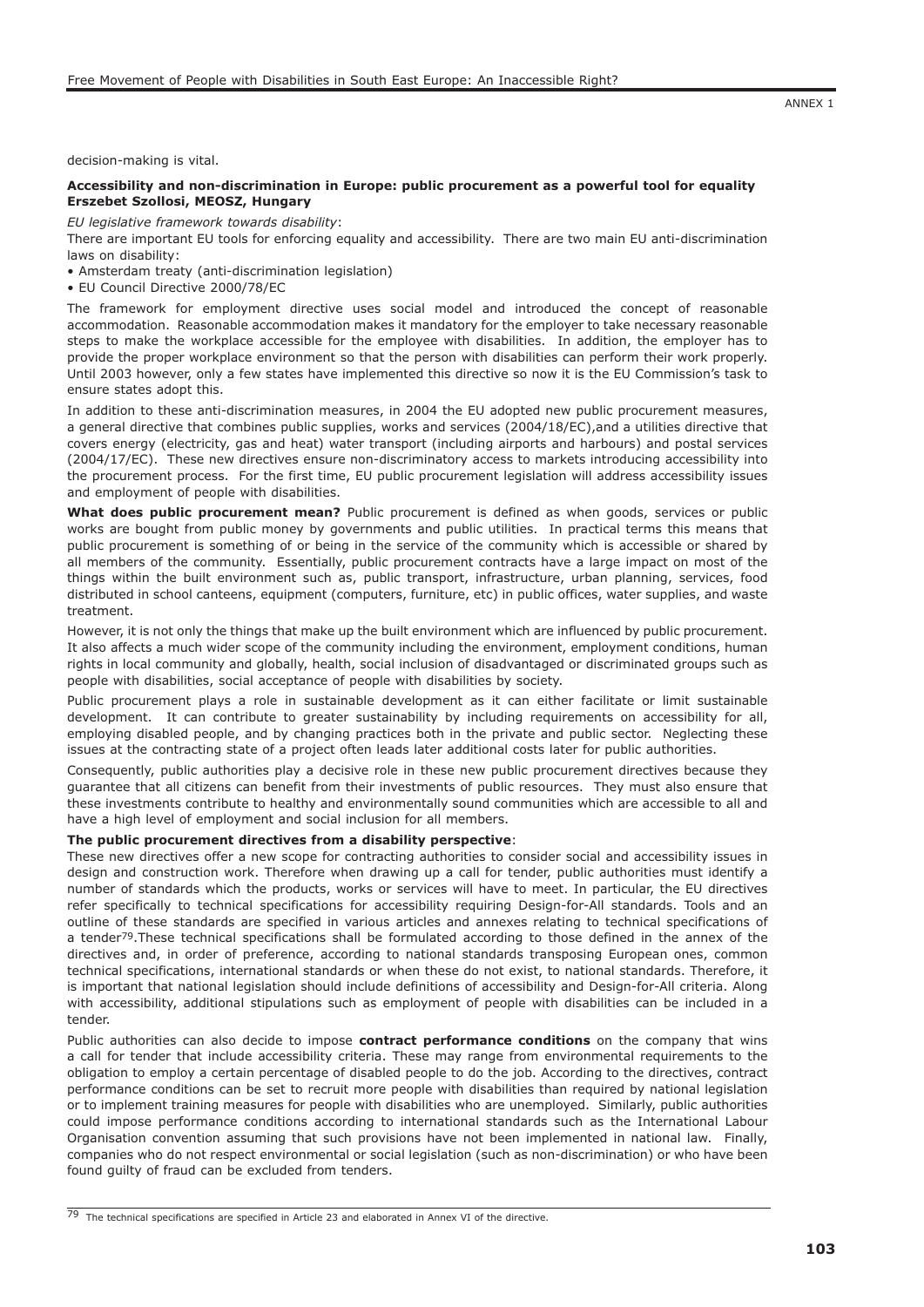Social considerations such as employment of disabled people and accessibility can be taken into account in the final choice of a tender through the **award criteria**. A contracting authority may use award criteria to meet social requirements in response to particular needs of a disadvantaged group or groups receiving or using the works, supplies or services defined in the contract.

Why is it so important to have public procurement as a tool to enforce Design-for-All?

- Ageing society,
- Promotes social inclusion,
- Contributes to full employment,
- Saves public money,
- Fosters economic growth,
- Respects human diversity, social inclusion and equal opportunities.

### **Universal design and accessibility included in the curricula: the Architecture Department at the Faculty of Technical Sciences, Novi Sad:**

### **Ljiljana Vukajlov, MSc Department of Architecture of the Faculty of Technical Sciences, Novi Sad**

The department of architecture at the faculty of technical sciences in Novi Sad held a seminar on accessibility in cooperation with DPOs including the Association of Disabled Students (ADS) of Novi Sad who came to several lectures to discuss the architectural barriers they face. When ADS spoke about these issues, it raised the awareness of various professors and inspired them to introduce curricula on accessibility.

In 2006 a course on designing spaces for people with disabilities was formally introduced into the department of architecture in Novi Sad. The course was introduced informally in 2005 and the goal was to show the different number of barriers people with disabilities face every day in the built environment and solutions for making it completely accessible. A large percentage of the students at the faculty were not familiar with accessibility standards or disability issues so by introducing this topic, the professors are not only training people but changing their minds and perspectives. Instead of learning standards you learn a new approach. When they teach they ask students to reconsider the norms and standards according to the user of the building especially as standards change to encompass human diversity. In addition, people with disabilities participate in lectures discussing the different types of barriers they face in the built environment according to different types of impairments and life habits. The aim is to find a solution to create a safe, functional, comfortable and pleasant environment for all.

Students are asked to design accessible units and flats and they must choose the profile of the family in order to show their ability to build a space according to individual needs. One student designed an accessible family house and another one did a project using Universal Design norms to design a centre for blind and sight impaired. The objective of the course is to introduce Universal Design norms and to consider them for all plans, not only for buildings for people with disabilities. In the urban planning course, all urban spaces are turned into accessible ones and all spaces are designed to be accessible to every user.

Education as a key tool for changing people's perceptions of disability:

Despite these changes in curricula, the department of architecture and the faculty of technical sciences are not accessible. However, they have adapted the curbs on campus and installed a ramp. Still the toilets are not accessible and there is no lift in the building. What is needed is a real change in people's minds to accept disability as a part of everyday life. In order to facilitate this paradigm shift, disability and accessibility studies should be mainstreamed in all levels of education, not only at the university level. Children should be taught at an early age to accept differences and the community in general needs to be educated to accept a diversity of abilities. More people with disabilities should be educators because they are the main stakeholders in educating people on disability and accessibility issues. More critically, spaces for education should be accessible to all including information, educational materials and curricula. Finally, people with disabilities should be in regular schools and should not be separated into different ones.

### **C O N C L U S I O N S given by the participants of the Sixth International Conference "Access 2006"**

 1. **Full accessibility is a human rights issue**: Persons with disabilities are entitled to all human rights that belong to other human beings, including the freedom of movement, guaranteed by article 13 of the Universal Declaration of Human Rights, article12 of the International Covenant of Civil and Political Rights, as well as by the highest constitutional acts of each country. An accessible physical environment is one of basic preconditions for the freedom of movement, equality and full participation of persons with disabilities in all spheres of society.

 2. **The unbreakable chain of movement** for persons with disabilities consists of support services, technical aids, an accessible physical environment, accessible housing, accessible public buildings and spaces and public transport, and access to services, information and communication.

 3. **Accessibility must be mainstreamed in all development programmes**: New development programs and projects cannot create new barriers and accessibility must be incorporated in all development initiatives. Consistent application of accessibility standards and principles of Universal Design may increase costs of construction of a new building but only slightly. It is estimated that costs for including accessibility standards range from between 0 and 2 %. On the other hand, additional and subsequent adaptations of already existing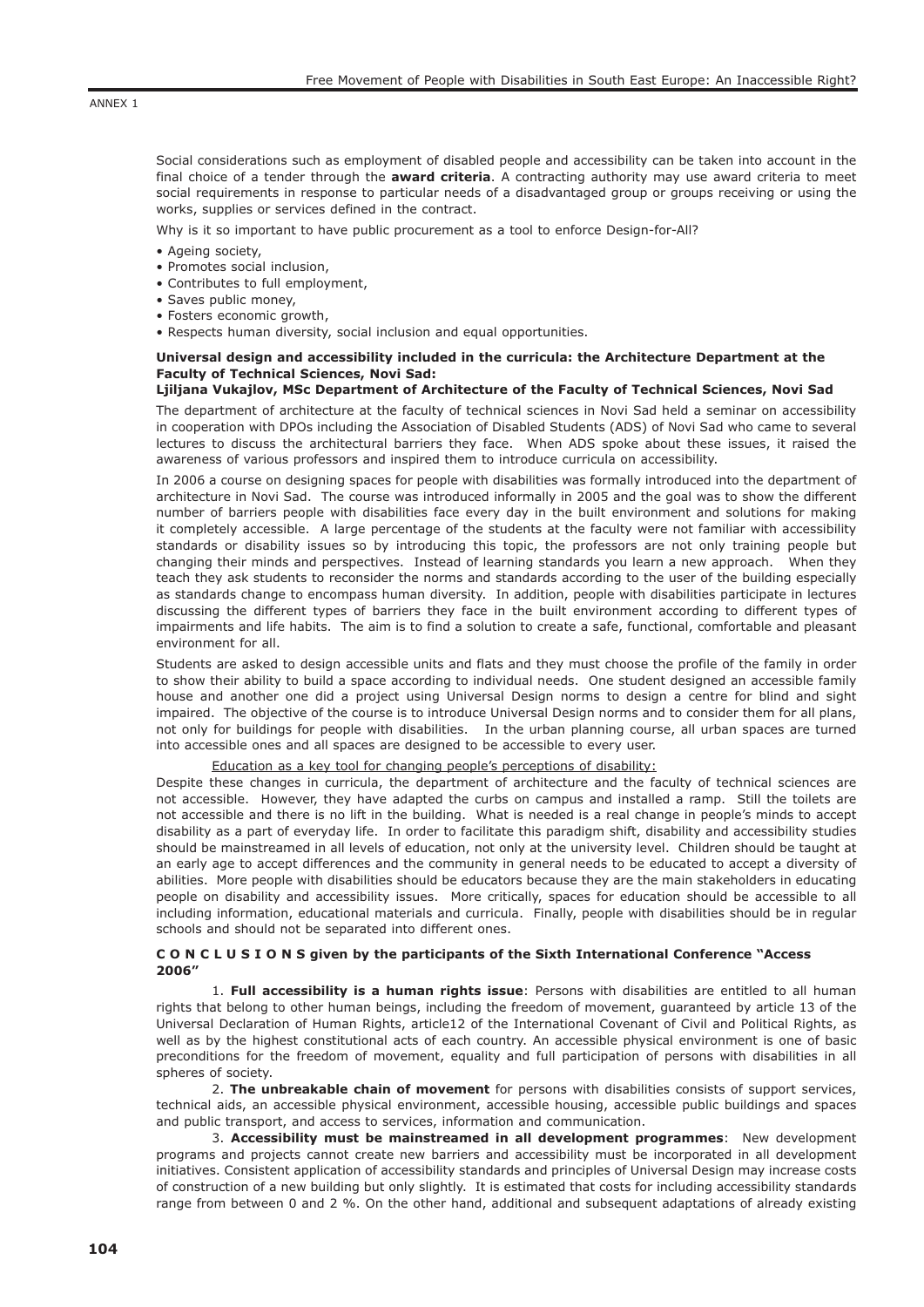buildings may require considerable investments. Some research shows that adaptations can increase costs by up to 30 %, depending on the type of project. Therefore, one may consider the timely application of accessibility standards not just as an issue of civil rights and legal obligations, but as a profitable investment as well. In promoting an accessible built environment, an emphasis should be put on educating investors that it is not just an interest of cost but of common interest and benefit to the entire community.

 4. **Accessibility is a non-discrimination issue**: A lack of accessibility must also be considered from the perspective of discrimination against persons with disabilities. Planning, designing and construction of new buildings and spaces as well as the provision of services and goods that are not accessible for all constitute acts of discrimination and should be sanctioned as such. Sanctions for inaccessibility should be provided in anti-discrimination legislation or in legislation on construction and planning as is the case in Croatia, Bosnia and Herzegovina. Practice in Serbia and Montenegro proves that legislation with accessibility standards but without enforcement measures is not sufficient. The law has to provide an efficient judicial mechanism of protection for persons who had been exposed to discrimination. Architects, engineers, investors, and contractors who fail to implement accessibility standards must bear responsibility for this omission. Legislation also must explicitly require that those responsible for violations of accessibility standards must adapt the spaces and make them accessible.

 5. **Public procurement as a tool for implementing accessibility standards**: Including principles of Universal Design and accessibility standards in public procurement is an efficient tool for implementing a barrier-free environment. This will ensure that everything that is paid for from the public funds, either state or local authorities, must be accessible for all citizens of that respective community. Acquisition of new low floor buses in the Tuzla canton in Bosnia is a good example of how procurement can be used to facilitate changes in accessibility. All countries in the region in the EU pre-accession process have already begun implementing EU directive on public procurement that guarantee the minimum standards of accessibility for persons with disabilities through their national legislation on public procurement, provision of goods and services to the public and on public works . Finally, this topic was identified as one which DPOs need further training and information on in order to lobby effectively.

 6. **Public funds for building must be used to build accessible environment**s: Any project funded from public sources has to ensure accessibility standards for persons with disabilities through the application of principles of Universal Design. The same goes for foreign and domestic investors who invest in objects and services designed for general public. Practice of implementation of development and reconstruction programs in Bosnia and Herzegovina, Serbia and Montenegro demonstrates clearly how much the application of accessibility standards can contribute to ensuring equality for persons with disabilities. On the other hand, failure to implement the above- mentioned standards creates new barriers and leads to social exclusion of persons with disabilities.

 7. **International organisations must incorporate equal opportunities and full participation principles in their mandates**: International agencies and organizations must incorporate principle of creating equal opportunities and full participation of people with disabilities and apply accessibility standards, in accordance with international ones in all the programs and projects implemented in the South East Europe.

 8. **Accessible transportation and the twin-track approach**: Accessible public transportation is most appropriately dealt with by using a twin- track approach: On the one hand, all new buses must be low floor and all new rail and tram carriages as well as all new stations must be accessible. While the transportation system becomes accessible, there must be gradual adaptation of the existing non- accessible stations and terminals planned. Within the twin-track concept, alongside accessible public transportation, specialised transport should be available to provide "door to door" accessible van services. This model of specialised accessible transportation is already being implemented in some of capitals of region, such as Belgrade, Skopje and Zagreb.

 9. **Participation is critical for accessibility planning and implementation**: The existence of appropriate legislation is just the first step in guaranteeing the unbreakable chain of movement. Since accessibility norms are primarily implemented at local levels, DPOs need to build and systematically maintain partnerships while local authorities should leverage the expertise of DPOs on accessibility issues. It is critical that the implementation of the unbreakable chain of movement is participatory ensuring the involvement of representatives of DPOs in decision-making processes working either in the capacity of observers that monitor the process, as members of commissions in charge of construction and urban planning, or with an active decision-making capacity as municipal councillors. Participation of people with disabilities in the building and planning processes will also help to sensitise stakeholders on disability and accessibility issues. The formal participation of people with disabilities in the development of the built environment will ensure their contribution in the monitoring process as well from the adoption of urban plans to the issuing of building permits, as well as monitoring the planning and adoption of budgets and distribution and use of public resources.

 10. **Accessibility standards need to be disseminated to all relevant local stakeholders**: In order to ensure uniform and systematic implementation of legislation on the local level, state organs responsible for architecture, urban planning, construction and transportation have to send local authorities clear and well illustrated guidelines for the implementation of accessibility standards. At the same time, legislation ensuring the unbreakable chain of movement of persons with disabilities needs to be disseminated to local actors working in the built environment.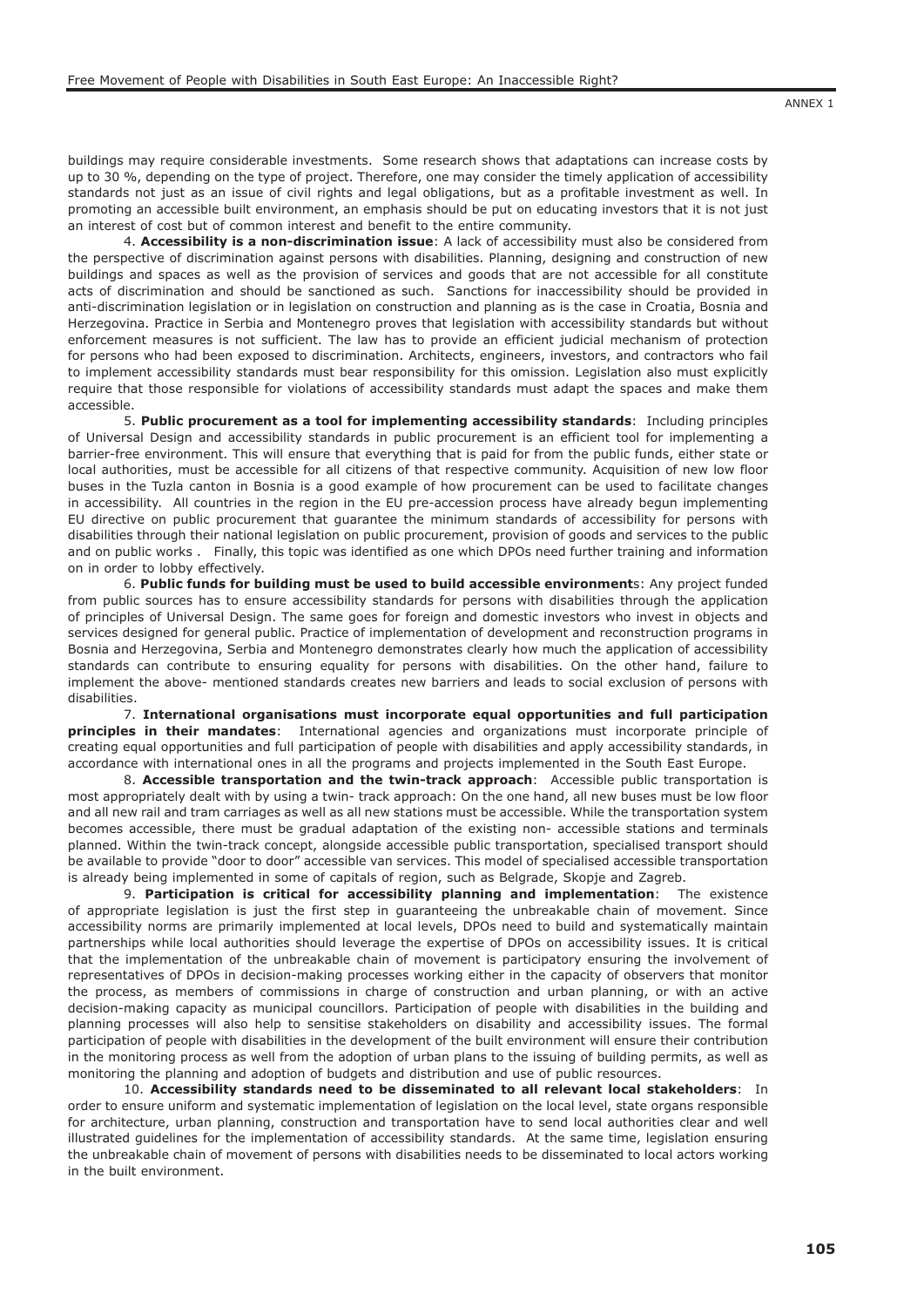11. **Adaptation of existing inaccessible spaces must take place alongside new construction**: Besides the consistent implementation of accessibility standards for all new buildings, adaptation of the existing inaccessible public buildings must take place systematically. The first step is to make a thorough analysis of the existing situation and then to set forth the priorities for reconstruction in cooperation with DPOs, state and local authorities, and experts. Adaptations of public buildings in Croatia, Bosnia and Herzegovina, and Serbia since 2001 provide good guidelines for participation and consultation. Once priorities have been set, resources for reconstruction need to be secured with a combination of funds from different sources such as, the state budget, funds from local authorities, international development programs, and private and public investments. Adaptation of the built environment can be carried out in phases over time but they cannot be done only partially. Furthermore, one must bear in mind that persons with disabilities don't face just physical barriers, there are other barriers in the living environment that have to be overcome such as stigmas and social isolation.

 12. **Wide-spread awareness raising on the unbreakable chain of movement is needed**: In order to ensure consistent that accessibility standards and the principles of Universal Design are implemented in practice, widespread awareness raising on the need for an accessible environment must take place. In addition to awareness raising, relevant stakeholders in the built environment need to be educated on the importance of a barrier-free environment. These stakeholders include: users of the built environment, experts, citizens, and local authorities. This process should take place at all levels and must be a two- way communication. Users have to be informed about the process in which local authorities function, the manner in which their civil rights can be realized and the decision-making processes (e.g. procedure of public insight into urban plans and other similar documents). Citizens have to be informed about these issues and made aware that creating a barrierfree environment is a matter of public interest that should be done for the common good of all members of society.

 13. **Universal Design must be part of the curricula**: Accessibility standards and the principles of Universal Design have to be incorporated into the curricula at faculties of architecture, construction, transport, technical sciences and applied arts. These standards and principles must also be a part of state examinations for architects, engineers, and urban planners.

 14. **Partnership in research is vital in building a barrier-free environment**: Relevant institutions and expert associations of architects, engineers, and urban planners have to develop and maintain partnerships with DPOs in the implementation and promotion of accessibility standards and principles of Universal Design. DPOs must initiate projects, studies and research in the fields of Universal Design in partnership with institutions and expert associations working in the field of building and planning.

 15. **Media is essential for promoting a barrier-free environment**: People with disabilities and their representative organisations need to work with the media to promote the concept of the unbreakable chain of movement and the creation of a barrier-free environment. Media must promote examples of good practice and point out cases of violation of accessibility standards. As access to information and communication is one of basic preconditions for equality and full participation of persons with disabilities in society, the media itself has to be open and accessible to people with disabilities.

 16. **The next Access conference**: The Access conferences so far have not dealt in depth with the individual components of the unbreakable chain of movement such as assistive technologies, accessible public transport and support services for persons with disabilities, the seventh annual conference, "Access 2007" may deal with these issues. "Access 2007" may also serve as forum for presenting good examples of access to culture for persons with disabilities.

### **Participants:**

The Ministry of Labour, Employment and Social Affairs of Serbia, The Ministry of Capital Investments of Serbia, The Council of Europe, Urban Planning Institute of Belgrade, Association of Paraplegics and Quadriplegics, Montenegro, Association of Urban Planners of Serbia, Faculty of Architecture in Tirana, Faculty of Architecture of Belgrade, Handikos, Pristina, Faculty of Transport in Belgrade, Faculty of Architecture, Pristina, Faculty of Engineering of Belgrade, Swiss Agency for Development and Cooperation, Handicap International, UNDP, EHO Resource Centre for Persons with Disabilities, Novi Sad, MEOSZ, Hungary, Council of People with Disabilities, Novi Sad, Polio +, Macedonia, Association of Paraplegics and Quadriplegics of Serbia, IC Lotos, Tuzla, Bosnia and Herzegovina, Muscular Dystrophy Association of Serbia, Centre for Independent Living Serbia, Association of Blind, Serbia, New Belgrade Municipal Council, Association of Disabled Students, Serbia,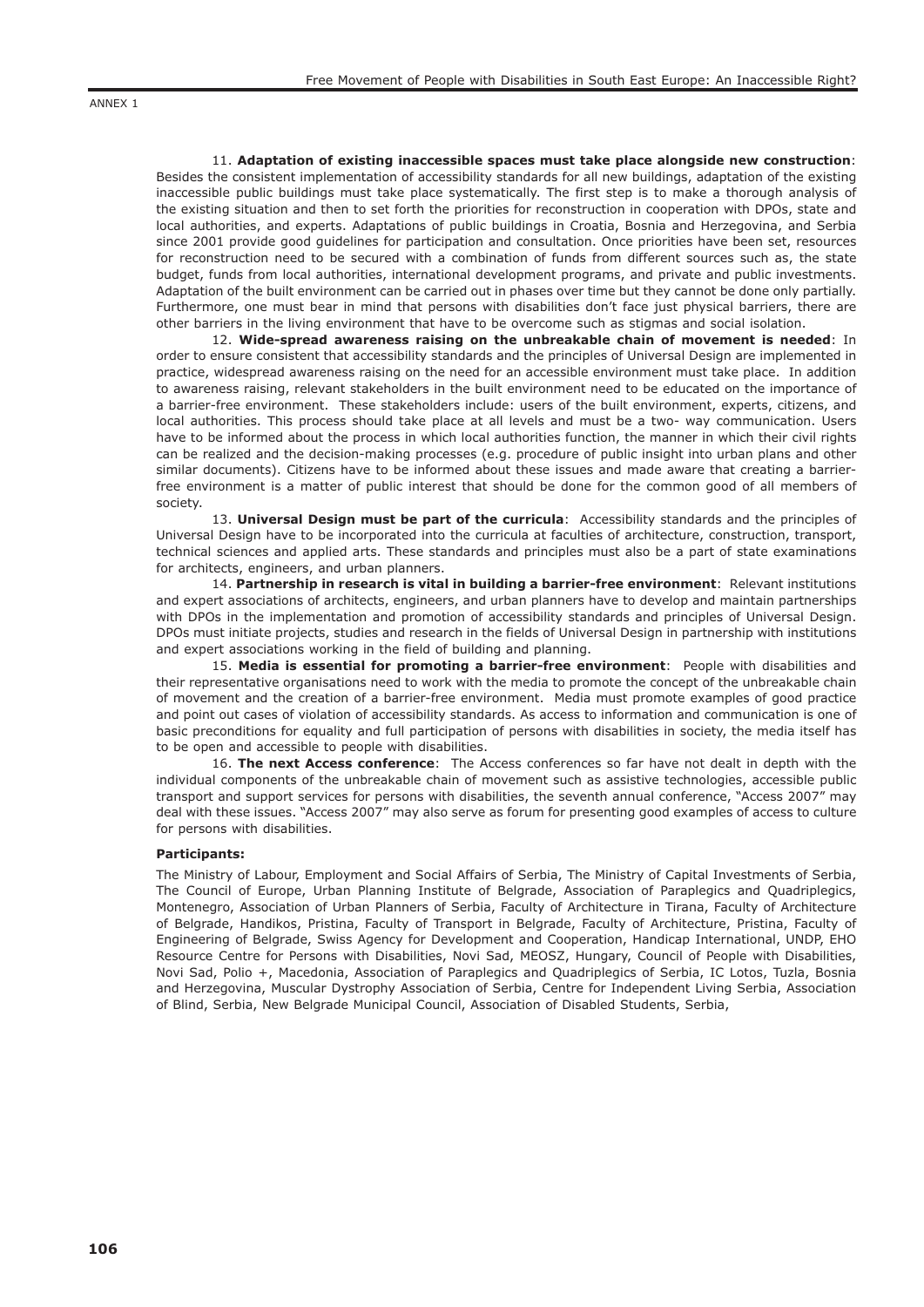# *THE PRINCIPLES OF UNIVERSAL DESIGN*

Version 2.0 - 4/1/97

Compiled by advocates of universal design, listed in alphabetical order: Bettye Rose Connell, Mike Jones, Ron Mace, Jim Mueller, Abir Mullick, Elaine Ostroff, Jon Sanford, Ed Steinfeld, Molly Story, and Gregg Vanderheiden

Major funding provided by: The National Institute on Disability and Rehabilitation Research, U.S. Department of Education

*Copyright 1997 NC State University, The Center for Universal Design*

### UNIVERSAL DESIGN:

The design of products and environments to be usable by all people, to the greatest extent possible, without the need for adaptation or specialized design.

The authors, a working group of architects, product designers, engineers and environmental design researchers, collaborated to establish the following Principles of Universal Design to guide a wide range of design disciplines including environments, products, and communications. These seven principles may be applied to evaluate existing designs, guide the design process and educate both designers and consumers about the characteristics of more usable products and environments.

The Principles of Universal Design are presented here, in the following format: name of the principle, intended to be a concise and easily remembered statement of the key concept embodied in the principle; definition of the principle, a brief description of the principle's primary directive for design; and guidelines, a list of the key elements that should be present in a design which adheres to the principle. (Note: all guidelines may not be relevant to all designs.)

### PRINCIPLE ONE: Equitable Use

The design is useful and marketable to people with diverse abilities.

### **Guidelines**:

1a. Provide the same means of use for all users: identical whenever possible; equivalent when not.

- 1b. Avoid segregating or stigmatizing any users.
- 1c. Provisions for privacy, security, and safety should be equally available to all users.
- 1d. Make the design appealing to all users.

### PRINCIPLE TWO: Flexibility in Use

The design accommodates a wide range of individual preferences and abilities.

### **Guidelines**:

- 2a. Provide choice in methods of use.
- 2b. Accommodate right- or left-handed access and use.
- 2c. Facilitate the user's accuracy and precision.

2d. Provide adaptability to the user's pace.

### PRINCIPLE THREE: Simple and Intuitive Use

Use of the design is easy to understand, regardless of the user's experience, knowledge, language skills, or current concentration level.

## **Guidelines**:

- 3a. Eliminate unnecessary complexity.
- 3b. Be consistent with user expectations and intuition.
- 3c. Accommodate a wide range of literacy and language skills.
- 3d. Arrange information consistent with its importance.
- 3e. Provide effective prompting and feedback during and after task completion.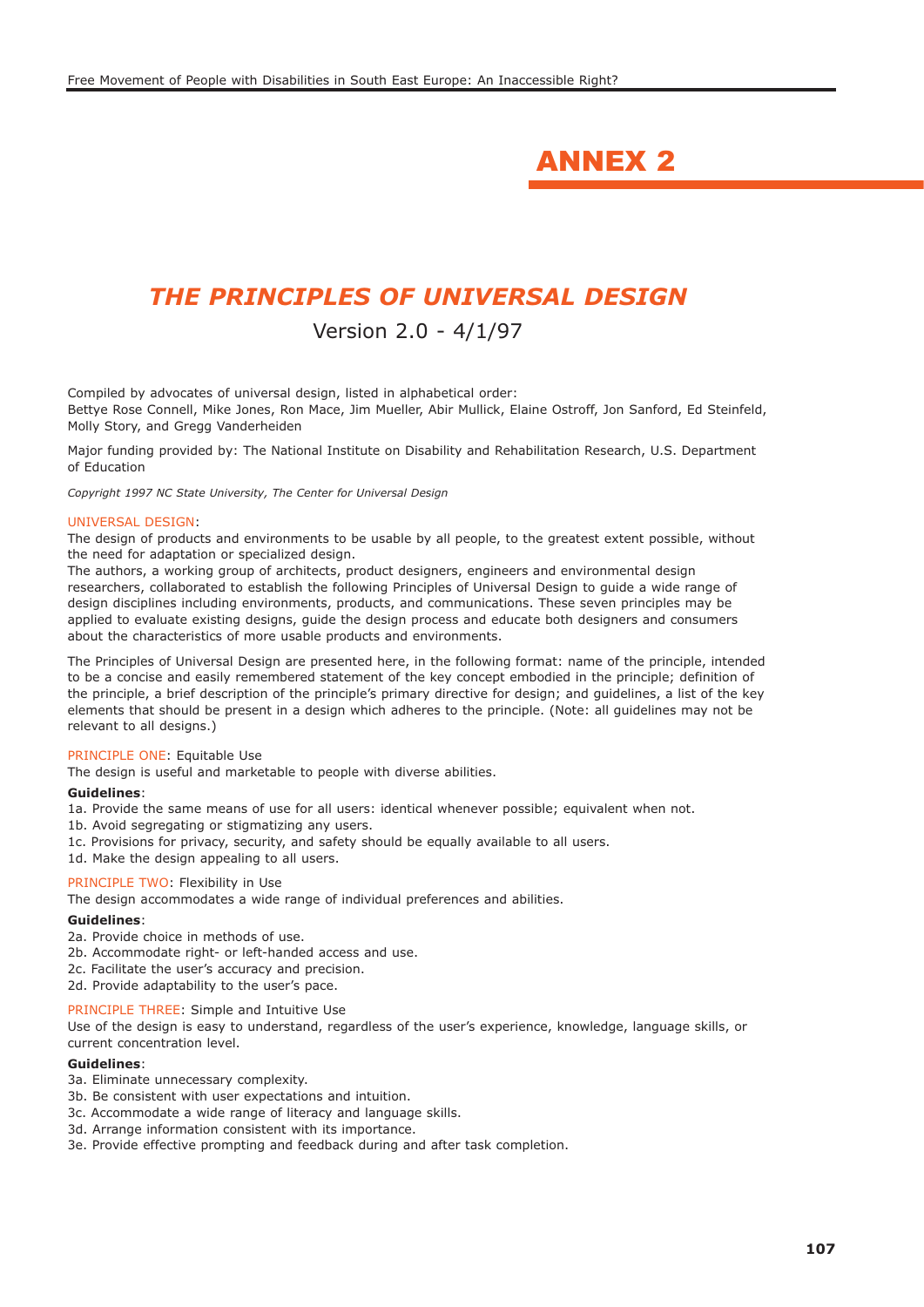### PRINCIPLE FOUR: Perceptible Information

The design communicates necessary information effectively to the user, regardless of ambient conditions or the user's sensory abilities.

### **Guidelines**:

- 4a. Use different modes (pictorial, verbal, tactile) for redundant presentation of essential information.
- 4b. Provide adequate contrast between essential information and its surroundings.
- 4c. Maximize "legibility" of essential information.
- 4d. Differentiate elements in ways that can be described (i.e., make it easy to give instructions or directions).
- 4e. Provide compatibility with a variety of techniques or devices used by people with sensory limitations.

# PRINCIPLE FIVE: Tolerance for Error

The design minimizes hazards and the adverse consequences of accidental or unintended actions.

### **Guidelines**:

5a. Arrange elements to minimize hazards and errors: most used elements, most accessible; hazardous elements eliminated, isolated, or shielded.

- 5b. Provide warnings of hazards and errors.
- 5c. Provide fail safe features.
- 5d. Discourage unconscious action in tasks that require vigilance.

### PRINCIPLE SIX: Low Physical Effort

The design can be used efficiently and comfortably and with a minimum of fatigue.

### **Guidelines**:

6a. Allow user to maintain a neutral body position.

- 6b. Use reasonable operating forces.
- 6c. Minimize repetitive actions.
- 6d. Minimize sustained physical effort.

### PRINCIPLE SEVEN: Size and Space for Approach and Use

Appropriate size and space is provided for approach, reach, manipulation, and use regardless of user's body size, posture, or mobility.

### **Guidelines**:

7a. Provide a clear line of sight to important elements for any seated or standing user.

- 7b. Make reach to all components comfortable for any seated or standing user.
- 7c. Accommodate variations in hand and grip size.

7d. Provide adequate space for the use of assistive devices or personal assistance.

Please note that the Principles of Universal Design address only universally usable design, while the practice of design involves more than consideration for usability. Designers must also incorporate other considerations such as economic, engineering, cultural, gender, and environmental concerns in their design processes. These Principles offer designers guidance to better integrate features that meet the needs of as many users as possible.

*Copyright 1997 NC State University, The Center for Universal Design*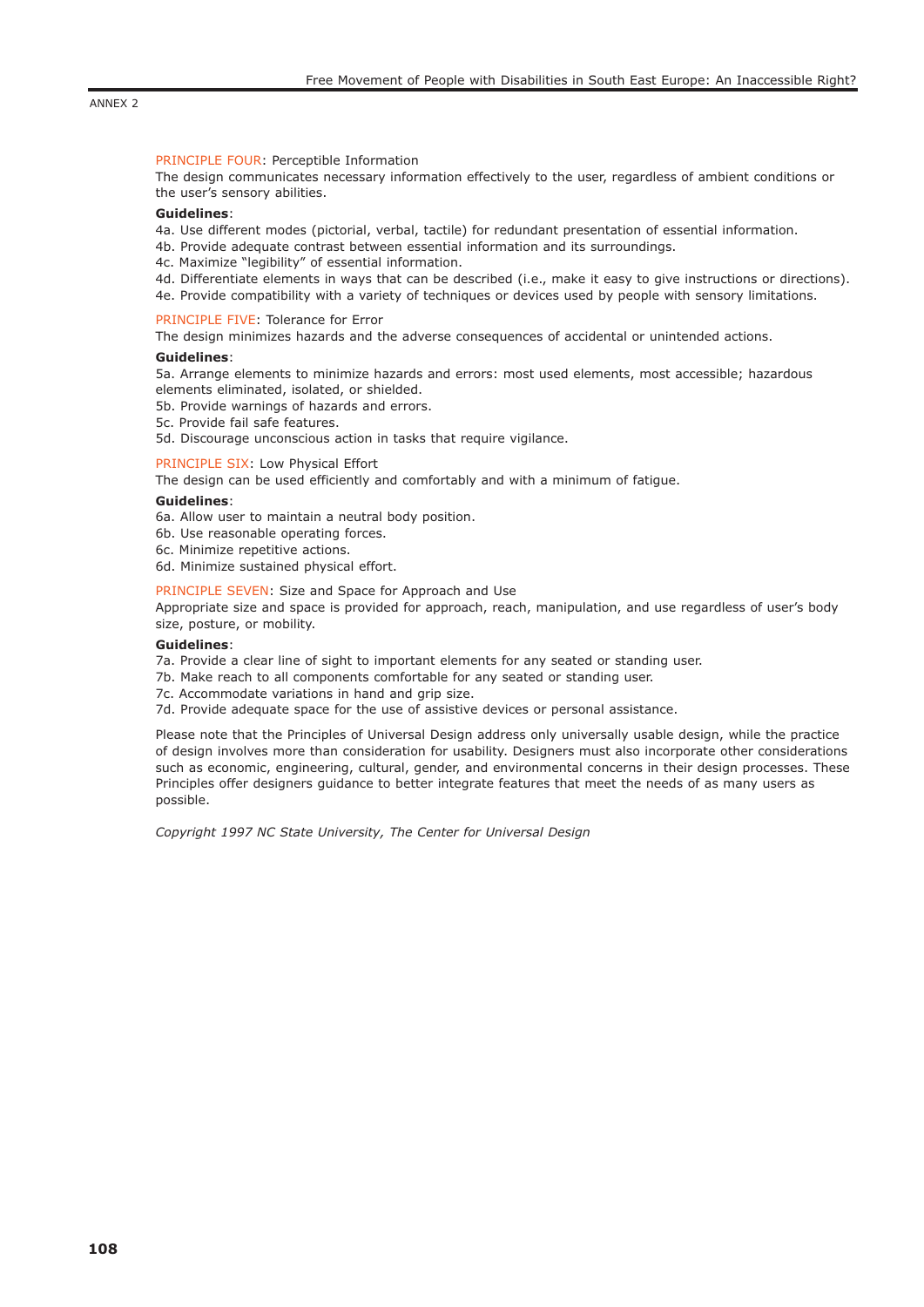# ANNEX 3

#### **The legislative framework for the free movement of people with disabilities in South East Europe**

#### **Albania**

|                  |                                              |                  |                          |                     |                                                                            | Policy process                 |                        |                     |                                                                                            |                        |                                                    |
|------------------|----------------------------------------------|------------------|--------------------------|---------------------|----------------------------------------------------------------------------|--------------------------------|------------------------|---------------------|--------------------------------------------------------------------------------------------|------------------------|----------------------------------------------------|
|                  |                                              | <b>Ded</b>       | slation                  |                     |                                                                            | Implementation process         |                        |                     |                                                                                            | Socio-cultural context |                                                    |
|                  | Unbreakable<br>movement<br>chain of          | Standards        | Laws                     | By-laws             | Responsible Bodies                                                         | allocated<br>funding<br>Public | Time<br>plan           | awareness<br>Public | Design and/or<br>professionals<br>on Universal<br>accessiblity<br>Training of<br>standards | information<br>User's  | Participatory<br>consultation<br>process<br>and/or |
|                  | Assisstive<br>devices                        | <b>YES 1S</b>    | ES 1*<br>⋗               | $1a*$<br>YES        | Ministry of Labour and<br>Social Affairs, Inst.of<br>Social Insurance      | YES 1c*                        | $\frac{1}{2}$          | NO 1e*              | $\frac{1}{2}$                                                                              | YES $1g^*$             | YES 1h*                                            |
| Home             | assistance<br>Personal                       | 25<br><b>YES</b> | $\bf{N}^*$<br><b>93</b>  | $2a*$<br>YES        | Social Affairs, Institute<br>Ministry of Labour and<br>of Social Insurance | YES 2c*                        | NO <sub>2d</sub> *     | $\frac{1}{2}$       | YES                                                                                        | $\frac{0}{2}$          | $\frac{1}{2}$                                      |
|                  | Accessible<br>housing                        | YES 3S           | ້<br>ຕ<br>ξg             | $YES$ 3a*           | Ministry of Territorial<br>Management                                      | $\frac{1}{2}$                  | YES 3d*                | $\frac{1}{2}$       | $\frac{1}{2}$                                                                              | $\frac{0}{2}$          | $\frac{0}{2}$                                      |
|                  | buildings<br>Private                         | <b>NO4S</b>      | $\ddot{\dot{}}$<br>ES    | $4a*$<br><b>YES</b> | Ministry of Territorial<br>Management                                      | $\frac{1}{2}$                  | $\frac{1}{2}$          | $\frac{1}{2}$       | YES 4f*                                                                                    | $\frac{1}{2}$          | $\frac{\mathsf{O}}{\mathsf{Z}}$                    |
| <b>s6uipliug</b> | non-residential<br>Residential/<br>buildings | 55<br>YES        | <u>ัห</u><br>ES<br>≻     | 5a*<br>YES          | Education and Health<br>Ministries of Labour<br>and Social Affairs,        | $\frac{1}{2}$                  | 5d*<br>YES             | $\frac{1}{2}$       | YES 5f*                                                                                    | $\frac{1}{2}$          | $\frac{0}{2}$                                      |
|                  | <b>Public service</b><br>buildings           | YES 6S           | ES 6*<br>≻               | YES 5a*             | Ministry the service is<br>Depends under which                             | $\frac{0}{2}$                  | YES 6d*                | NO 6e*              | $\frac{1}{2}$                                                                              | $\frac{1}{2}$          | $\frac{0}{2}$                                      |
| <b>Outdoors</b>  | Roads, Parks,<br>Sidewalks,<br>Squares       | <b>YES7S</b>     | $\check{R}$<br><b>S3</b> | $\frac{1}{2}$       | Ministry of Territorial<br>Management, Min.<br>decentralization            | $\frac{1}{2}$                  | $7d*$<br>$\frac{1}{2}$ | $\frac{1}{2}$       | $\frac{0}{2}$                                                                              | $\frac{0}{2}$          | $\frac{1}{2}$                                      |
|                  | Signalization,<br>Furniture<br><b>Urban</b>  | <b>YES 8S</b>    | $\frac{1}{2}$            | $\frac{0}{2}$       | Ministry of Transport<br>Telecommunication                                 | $\frac{0}{2}$                  | NO 8d*                 | $\frac{1}{2}$       | $\frac{0}{2}$                                                                              | $\frac{0}{2}$          | $\frac{0}{2}$                                      |
|                  | <b>Buses</b>                                 | $\frac{1}{2}$    | $\frac{1}{2}$            | $\frac{1}{2}$       | Ministry of Transport<br>Telecommunication                                 | $\frac{1}{2}$                  | $\frac{1}{2}$          | $\frac{1}{2}$       | $\frac{1}{2}$                                                                              | $\frac{1}{2}$          | $\frac{1}{2}$                                      |
| Transportation   | Taxis                                        | $\frac{0}{2}$    | $\frac{1}{2}$            | $\frac{1}{2}$       | Ministry of Transport<br>Telecommunication                                 | $\frac{1}{2}$                  | $\frac{1}{2}$          | $\frac{1}{2}$       | $\frac{0}{2}$                                                                              | $\frac{0}{2}$          | $\frac{1}{2}$                                      |
|                  | Trains                                       | $\frac{0}{2}$    | $\frac{8}{1}$            | $\frac{1}{2}$       | Ministry of Transport<br>Telecommunication                                 | $\frac{0}{2}$                  | $\frac{1}{2}$          | $\frac{0}{2}$       | $\frac{0}{2}$                                                                              | $\frac{1}{2}$          | $\frac{0}{2}$                                      |
|                  | Interchange<br>Transport                     | $\frac{1}{2}$    | $\frac{0}{2}$            | $\frac{8}{1}$       | Ministry of Transport<br>Telecommunication                                 | 0<br>Z                         | $\frac{1}{2}$          | $\frac{8}{1}$       | $\frac{1}{2}$                                                                              | $\frac{1}{2}$          | $\frac{\mathsf{O}}{\mathsf{Z}}$                    |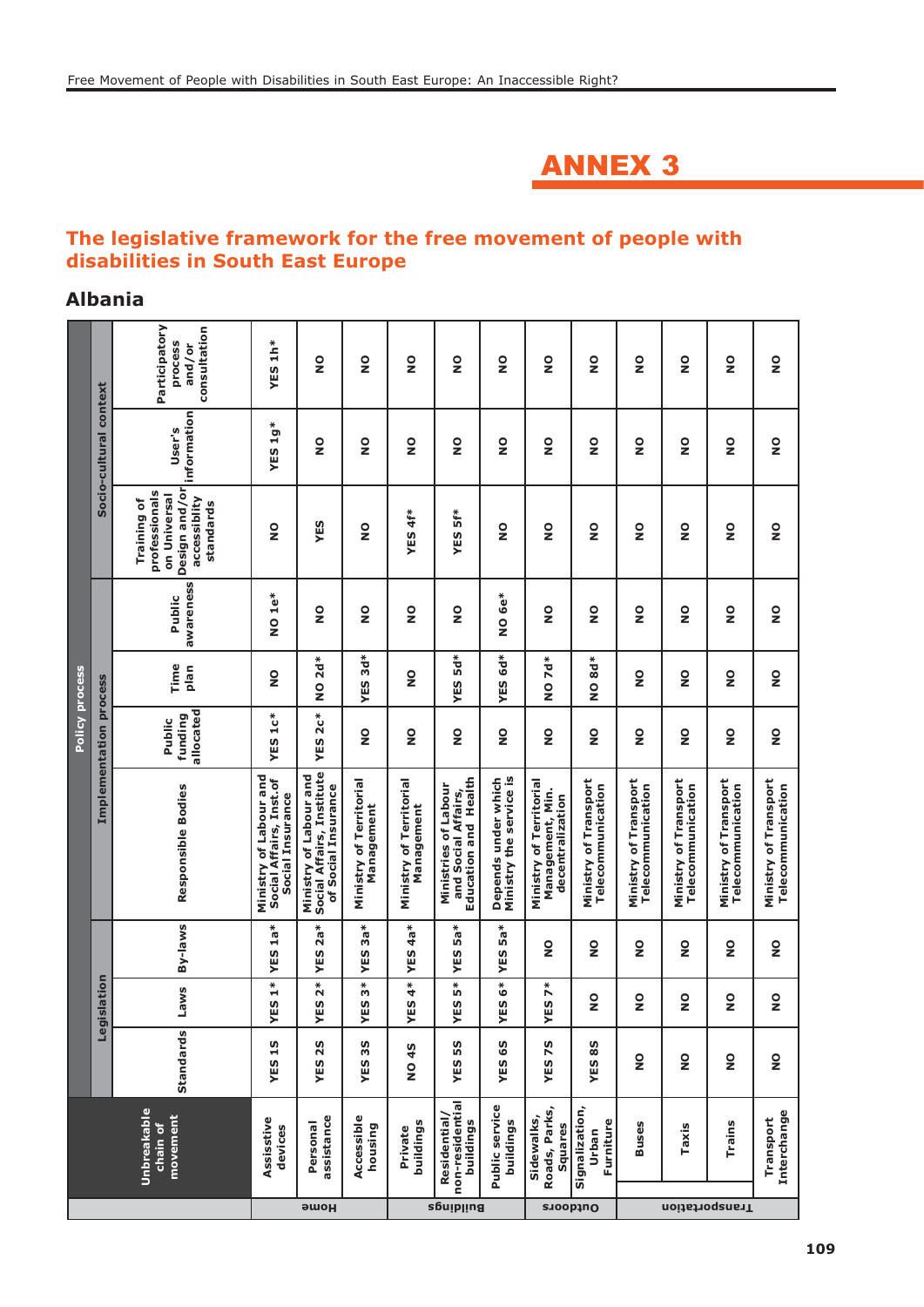| <b>Notes</b> |                                                                                                                                                                                                                                                                                                                                                                                                                           |
|--------------|---------------------------------------------------------------------------------------------------------------------------------------------------------------------------------------------------------------------------------------------------------------------------------------------------------------------------------------------------------------------------------------------------------------------------|
| 1S           | Law 9143, 16.10.2003, on the Status of Labour Disabled, article nr. 8, it stipulates that they can<br>benefit from: a) moving devices including cars and orthopedic devices; b) audio and visual devices;<br>c) cardiac accessories, and other devices.                                                                                                                                                                   |
|              | Law nr 8626, 22.06.2000, on the Status of paraplegics and tetraplegics stipulates in article 16 that:<br>State Social Services administers assistive devices for paraplegics and tetraplegics. Paraplegics are<br>exempt from custom taxes on the vehicles that help their integration, including adapted cars for their<br>use.                                                                                          |
|              | Law nr. 8098, 28.03.1996 on the Status of the Blind, article 15 stipulates that: Blind persons as<br>defined in the first article of this law benefit all the rights foreseen the Law on Labour Disabled<br>nr.9143, 16.10.2003.                                                                                                                                                                                          |
| 2S           | Standards on personal assistance are not clearly set forth because this type of service is not developed<br>in Albania.                                                                                                                                                                                                                                                                                                   |
|              | Law Nr.9143 on the Status of Labour Disabled, article 10 states that: For paraplegics and heavily<br>wounded people not able to move, medical services shall be provided in the home free of charge.                                                                                                                                                                                                                      |
|              | Law nr. 8098, 28.03.1996 on the Status of the Blind, article 5 says that: in addition to other revenues<br>from government sources, blind people receive an additional benefit due to their status as blind. The<br>Council of Ministers decides the amount and the same sum will be paid to a quardian, chosen by the<br>blind person.                                                                                   |
| 3S           | Law nr. 8098, 28.03.1996 on The Status of the Blind, article 2 states: The government and the society<br>will provide blind persons all conditions for normal integration into the social life. By integration, it<br>is meant the fulfillment of certain conditions including the provision of accessible housing, adapted<br>living space.                                                                              |
| 4S           | There is no clear definition what is public and private building, but the standards are only named in<br>general, without specifying them.                                                                                                                                                                                                                                                                                |
|              | It is implicit that private buildings should fulfill the same criteria as public ones. In practice, no<br>standards are applied for private buildings, except the obligation to construct a building in the<br>approved zone (the municipality and the Local Territory Management Council, approve this).                                                                                                                 |
| 5S           | There are no standards mentioned in the Law on Construction but within the special laws on the<br>status of people with disabilities, it is mentioned that existing public buildings should be adapted and<br>new buildings should be accessible for people with disabilities.                                                                                                                                            |
| 6S           | Idem $1f^*$                                                                                                                                                                                                                                                                                                                                                                                                               |
|              | Law nr 8626, 22.06.2000, on the Status of Paraplegics and tetraplegics, article 20: In public places<br>(airports, train stations, stadiums, hotels, etc.) there are spaces created for the free movement and<br>comfort of people with paraplegia, based on the law on the Labour Disabled.                                                                                                                              |
| 7S           | Law nr. 8098, 28.03.1996 on the Status of the Blind, in article 7 it says: Territory Management<br>Councils and the urban planning institutions do not approve any project for roads and public places, if<br>in there is not foreseen the necessary adaptations and accessibility features for blind people.                                                                                                             |
| 8S           | New law on construction not yet adopted                                                                                                                                                                                                                                                                                                                                                                                   |
| $1*$         | Constitutional Law and special laws on the status of people with disabilities                                                                                                                                                                                                                                                                                                                                             |
| $2*$         | There is no law on personal assistance in Albania, but special laws on the Status of people with<br>disabilities partially address the issue.                                                                                                                                                                                                                                                                             |
| $3*$         | The special laws on the status of people with disabilities state that builders are obliged to respect<br>the special needs of people with disabilities while building new spaces. However, the law is not<br>implemented in practice because there are no enforcement mechanisms.                                                                                                                                         |
| $4*$         | Idem 5S                                                                                                                                                                                                                                                                                                                                                                                                                   |
| $5*$         | The special laws on the status of people with disabilities mention that existing public buildings should<br>be adapted and the new buildings should be accessible and adapted for people with disabilities.                                                                                                                                                                                                               |
| $6*$         | The law on the status of the labour disabled and the law on the status of the blind state that health<br>institutions, social care institutions and public institutions should be adapted to be used by blind<br>people and paraplegics.                                                                                                                                                                                  |
|              | Law nr 8626, 22.06.2000, on the Status of Paraplegics and tetraplegics, it states in article 20: In<br>public places (airports, train stations, stadiums, hotels, etc.) there are spaces created for the free<br>movement and comfort of people with paraplegia, based on the law on the Labour Disabled.                                                                                                                 |
| $7*$         | Idem 7S                                                                                                                                                                                                                                                                                                                                                                                                                   |
| $1a*$        | An Order of the Minister of Social Affairs, charges the Institute of Social Insurance to provide funds<br>for the assistive devices (wheelchairs for the paraplegics who are labour disabled.) This order is based<br>on the Law on the status of the Labour Disabled. Other assistive devices are not produced in Albania.<br>The cost of imported assistive devices is not reimbursed by the Heath Insurance Institute. |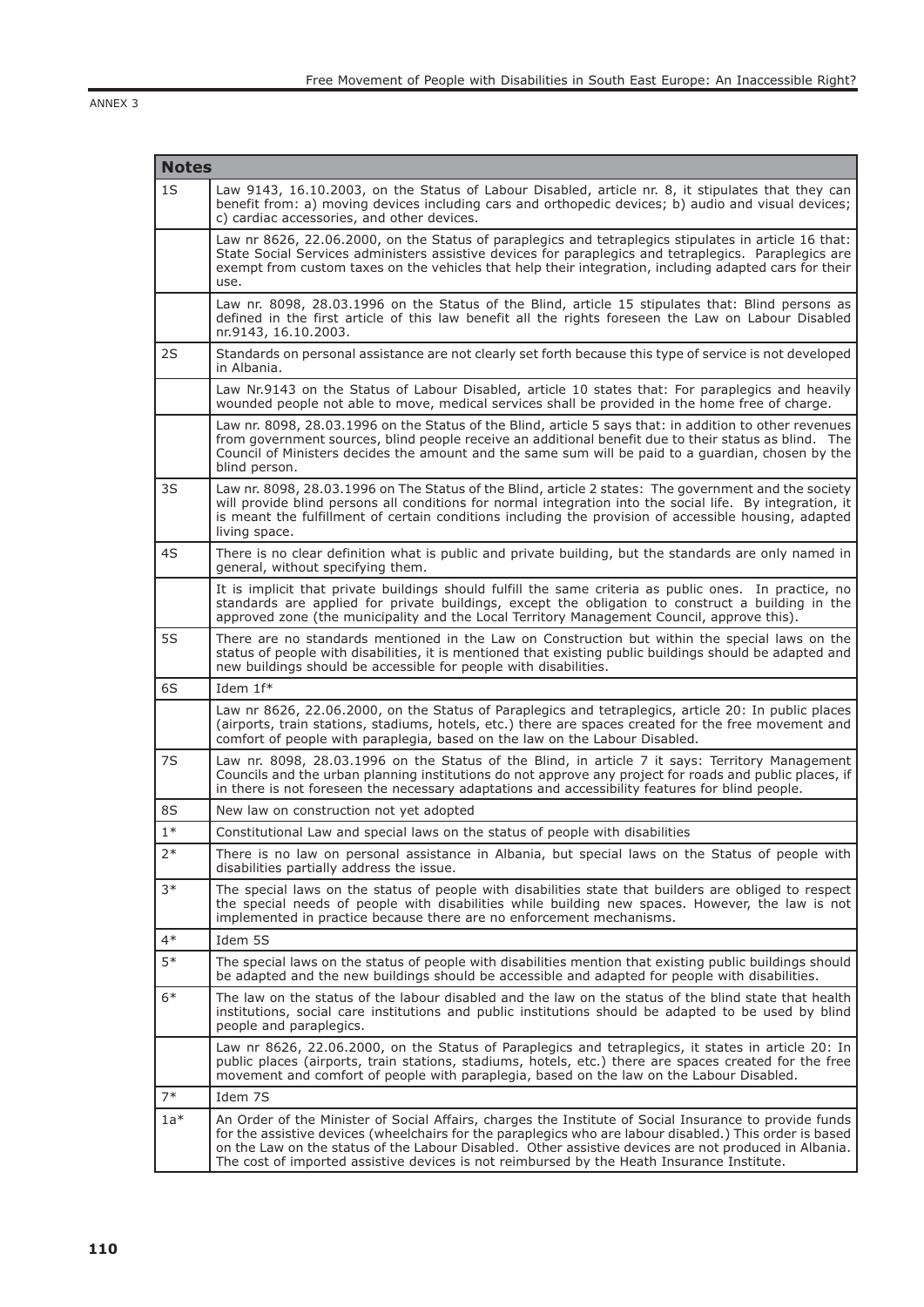| $2a*$ | The Council of Ministers Decision nr. 457, 21.8.1995 on disability benefits states that when a disabled<br>person is unable to care for themselves and perform daily functions due to a disability, the Medical<br>Commission for the Assessment of Work Ability (KMCAP), assigns the person a guardian who helps<br>the disabled person fulfill minimum vital needs for basic care, like hygiene and feeding.                                                                                                                                                     |
|-------|--------------------------------------------------------------------------------------------------------------------------------------------------------------------------------------------------------------------------------------------------------------------------------------------------------------------------------------------------------------------------------------------------------------------------------------------------------------------------------------------------------------------------------------------------------------------|
|       | Decision nr. 457, 21.8.1995 on disability benefits, point 12 states : People that are born disabled<br>or became so prior to the age 21, or 24 if attending university, if they do not benefit from any day-<br>care service or special education nearby their home, and if the KMCAP considers that the person<br>needs continual assistance, they can have a care-taker from their own family and chosen by them,<br>if the family member does not receive personal revenues. The amount given for the care-taker is 60<br>percent of the minimum official wage. |
| $3a*$ | The Decision nr. 407, 29.8.2002 on housing demands of paraplegics, point 9 states: Until the norms<br>for the building plans are drafted, for the category of people with special needs, there should be<br>ground floor dwellings provided for them by the National Buildings Entity.                                                                                                                                                                                                                                                                             |
| $4a*$ | Decision nr. 632, 21.11.2001, on the payment of the private building for blind people benefiting<br>from the National Housing Body, point 2 states: Each blind person, of the first category, benefits<br>from a room free of charge with the dimensions of 12.5-14 m above the norm and benefit from the<br>adaptation of the building according to their physical condition. Existing building standards are used,<br>until new norms on building for the blind are approved. All costs related to the adaptation of the living<br>space are state covered.      |
| $5a*$ | Decree Nr. 199, 3.5.1995 on facilities for people with disabilities in public buildings, based on the Law<br>on the Status of people with disabilities states: All new public buildings made after the enforcement of<br>Law nr. 7889, 14.12.1994, on the status of people with disabilities and after this decree, should provide<br>the adapted conditions to the needs of people with disabilities, free from architectonic barriers.                                                                                                                           |
| $1c*$ | Since 2004, the Social Insurance Institute provides funds for wheelchairs.                                                                                                                                                                                                                                                                                                                                                                                                                                                                                         |
| $2c*$ | The Ministry of Social Affairs provides the funds to pay the quardian or care-taker based on the<br>categorization commission decision of KMCAP. The payment is equal to the disability allowance which<br>is 60 percent of the minimum official wage.                                                                                                                                                                                                                                                                                                             |
| $2d*$ | The Medical Commission assessing Work Ability, KMCAP, that categorizes all people with disabilities<br>except those that are blind, decides each year whether the disabled person needs a care-taker or<br>not.                                                                                                                                                                                                                                                                                                                                                    |
| $3d*$ | Accessible housing is foreseen in the National Strategy on People with Disabilities in the annex, first<br>matrix box "Life without barriers"                                                                                                                                                                                                                                                                                                                                                                                                                      |
| $5d*$ | The adaptation of existing residential and non-residential buildings and the accessibility for all new<br>buildings are stated in the National Strategy on People with Disabilities in the annex, first matrix box<br>"Life without barriers".                                                                                                                                                                                                                                                                                                                     |
| 6d*   | Idem 5d*                                                                                                                                                                                                                                                                                                                                                                                                                                                                                                                                                           |
| $7d*$ | No time plan on the national level, only the Tirana Municipality has approved a time plan for partial<br>access in Tirana.                                                                                                                                                                                                                                                                                                                                                                                                                                         |
| $8d*$ | No time plan on the national level, only the Tirana Municipality has approved a time plan for<br>signalization in Tirana, but not for urban furniture.                                                                                                                                                                                                                                                                                                                                                                                                             |
| $1e*$ | No Public awareness on a large national scale is done about assistive devices. Some DPOs provide<br>information to the community.                                                                                                                                                                                                                                                                                                                                                                                                                                  |
| $6e*$ | No Public awareness on a large national scale is done about accessibility of public service buildings.                                                                                                                                                                                                                                                                                                                                                                                                                                                             |
| 4f*   | ADRF, a local DPO, provides training to architects in 6 municipalities.                                                                                                                                                                                                                                                                                                                                                                                                                                                                                            |
| $5f*$ | Idem $4f*$                                                                                                                                                                                                                                                                                                                                                                                                                                                                                                                                                         |
| $1q*$ | User's information is done only in a sporadic way, through DPOs.                                                                                                                                                                                                                                                                                                                                                                                                                                                                                                   |
| $1h*$ | Government consults people with disabilities only formally.                                                                                                                                                                                                                                                                                                                                                                                                                                                                                                        |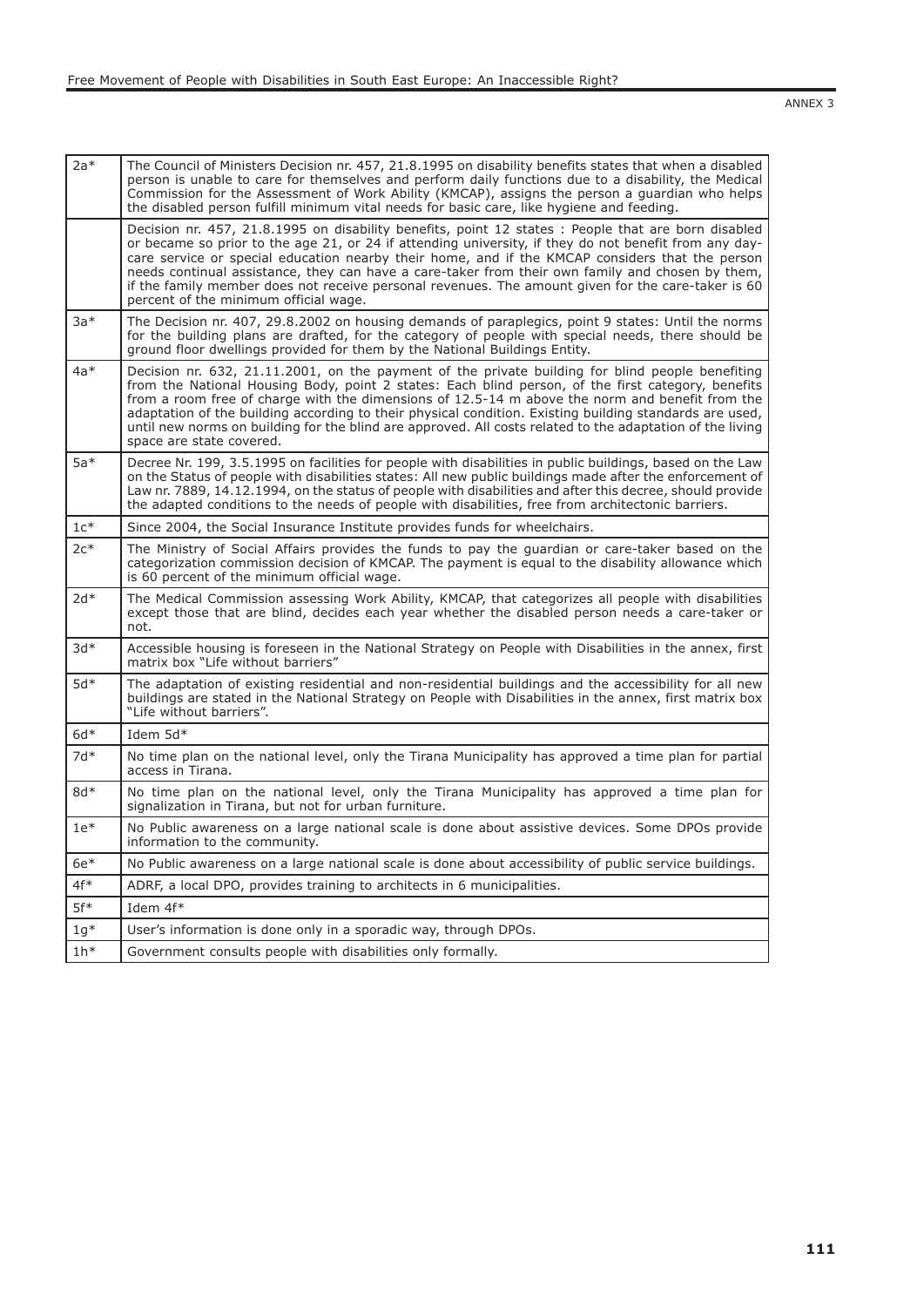#### ANNEX 3

|                       |                        | Participatory<br>consultation<br>process<br>and/or                                                | $1h*$<br>YES               | $\frac{4}{7}$          | $\frac{4}{7}$         | $\frac{4}{2}$        | YES 2h*                                       | <b>YES 2h*</b>                        | $2h*$<br><b>YES</b>                      | YES 2h*                                  | $\frac{0}{2}$                                                      | $\frac{0}{2}$                                                 | $\frac{0}{Z}$                                                 | $\frac{0}{2}$                                                 |
|-----------------------|------------------------|---------------------------------------------------------------------------------------------------|----------------------------|------------------------|-----------------------|----------------------|-----------------------------------------------|---------------------------------------|------------------------------------------|------------------------------------------|--------------------------------------------------------------------|---------------------------------------------------------------|---------------------------------------------------------------|---------------------------------------------------------------|
|                       | Socio-cultural context | information<br>User's                                                                             | $19*$<br>YES               | $\frac{4}{2}$          | ≤<br>N∕z              | $\frac{4}{2}$        | $2g^*$<br>YES                                 | $YES 2g*$                             | $3g^*$<br>YES                            | $3g^*$<br>YES                            | $4g*$<br>YES                                                       | $49*$<br>YES                                                  | $\frac{4}{2}$                                                 | $\frac{8}{2}$                                                 |
|                       |                        | <b>Universal Design</b><br>professionals on<br>accessiblity<br>Training of<br>standards<br>and/or | YES                        | ≤<br>N∕Z               | ≤<br>N∕z              | $\frac{8}{2}$        | YES 2f*                                       | $YES 2f*$                             | $2f*$<br>YES                             | YES 2f*                                  | $\frac{4}{5}$                                                      | $\frac{8}{2}$                                                 | $\frac{4}{5}$                                                 | $\frac{8}{2}$                                                 |
|                       |                        | awareness<br>Public                                                                               | YES                        | ≤<br>N∕Z               | $\frac{8}{2}$         | $\frac{4}{2}$        | YES                                           | YES                                   | $\frac{8}{2}$                            | ≤<br>N∕Z                                 | $\frac{0}{2}$                                                      | $\frac{0}{2}$                                                 | $\frac{0}{2}$                                                 | $\frac{8}{2}$                                                 |
|                       |                        | Time plan                                                                                         |                            | $\frac{8}{2}$          | $\frac{8}{2}$         | $\frac{4}{2}$        | YES 2d*                                       | $\frac{4}{7}$                         | $\frac{4}{2}$                            | $\frac{8}{2}$                            | $\frac{4}{5}$                                                      | $\frac{8}{2}$                                                 | <b>&lt;<br/>∠≥</b>                                            | $\frac{8}{2}$                                                 |
| <b>Policy process</b> |                        | allocated<br>funding<br>Public                                                                    | YES                        | NO <sub>2</sub> c*     | I.                    | YES                  | YES                                           | YES                                   | YES                                      | YES                                      | YES                                                                | YES                                                           | YES                                                           | YES                                                           |
|                       | Implementation process | Responsible Bodies                                                                                | Health Insurance<br>Agency |                        | $\frac{1}{2}$         |                      | Physical Planning 4.b*<br>Federal Ministry of | Federal Ministry of Urban<br>Planning | Federal Ministry of<br>Physical Planning | Federal Ministry of<br>Physical Planning | State & Federal Ministry<br>of transportation and<br>Communicaiton | State & Federal Ministry<br>of Transport and<br>Communicaiton | State & Federal Ministry<br>of Transport and<br>Communicaiton | State & Federal Ministry<br>of Transport and<br>Communicaiton |
|                       |                        | By-laws                                                                                           | $1a*$<br>YES               | <u>၀</u>               | $2a*$<br>YES          | $2a*$<br>YES         | $2a*$<br>YES                                  | $2a*$<br>YES                          | $2a*$<br>YES                             | $2a*$<br>YES                             | $\frac{0}{z}$                                                      | $\frac{1}{2}$                                                 | $\frac{8}{5}$                                                 | $\frac{0}{2}$                                                 |
|                       | Legislation            | Laws                                                                                              | $\frac{*}{1}$<br>YES       | $\frac{1}{2}$          | YES 2*                | $\bf{N}^*$<br>YES    | $\stackrel{*}{\sim}$<br>YES                   | YES $2*$                              | ້າ<br>YES                                | YES 3*                                   | YES/NO<br>4*<br>4*                                                 | YES/NO<br>$\ddot{\dot{q}}$                                    | $\frac{0}{2}$                                                 | $\frac{0}{\mathbf{z}}$                                        |
|                       |                        | Standards                                                                                         | $\frac{0}{2}$              | $\frac{1}{2}$          | <b>YES 2S</b>         | 25<br>YES            | 25<br><b>YES</b>                              | <b>YES 2S</b>                         | YES                                      | yES                                      | $\frac{0}{2}$                                                      | $\frac{0}{2}$                                                 | $\frac{0}{2}$                                                 | $\frac{0}{2}$                                                 |
|                       |                        | Unbreakable<br>movement<br><b>Chain</b> of                                                        | Assisstive<br>devices      | assistance<br>Personal | Accessible<br>housing | buildings<br>Private | non-residential<br>Residential/<br>buildings  | Public service<br>buildings           | Roads, Parks,<br>Sidewalks,<br>Squares   | Signalization,<br>Furniture<br>Urban     | <b>Buses</b>                                                       | Taxis                                                         | Trains                                                        | Interchange<br>Transport                                      |
|                       |                        |                                                                                                   |                            | Home                   |                       |                      | Buibliug                                      |                                       | <b>Outdoors</b>                          |                                          |                                                                    |                                                               | Transportation                                                |                                                               |

# **Federation of Bosnia and Herzegovina**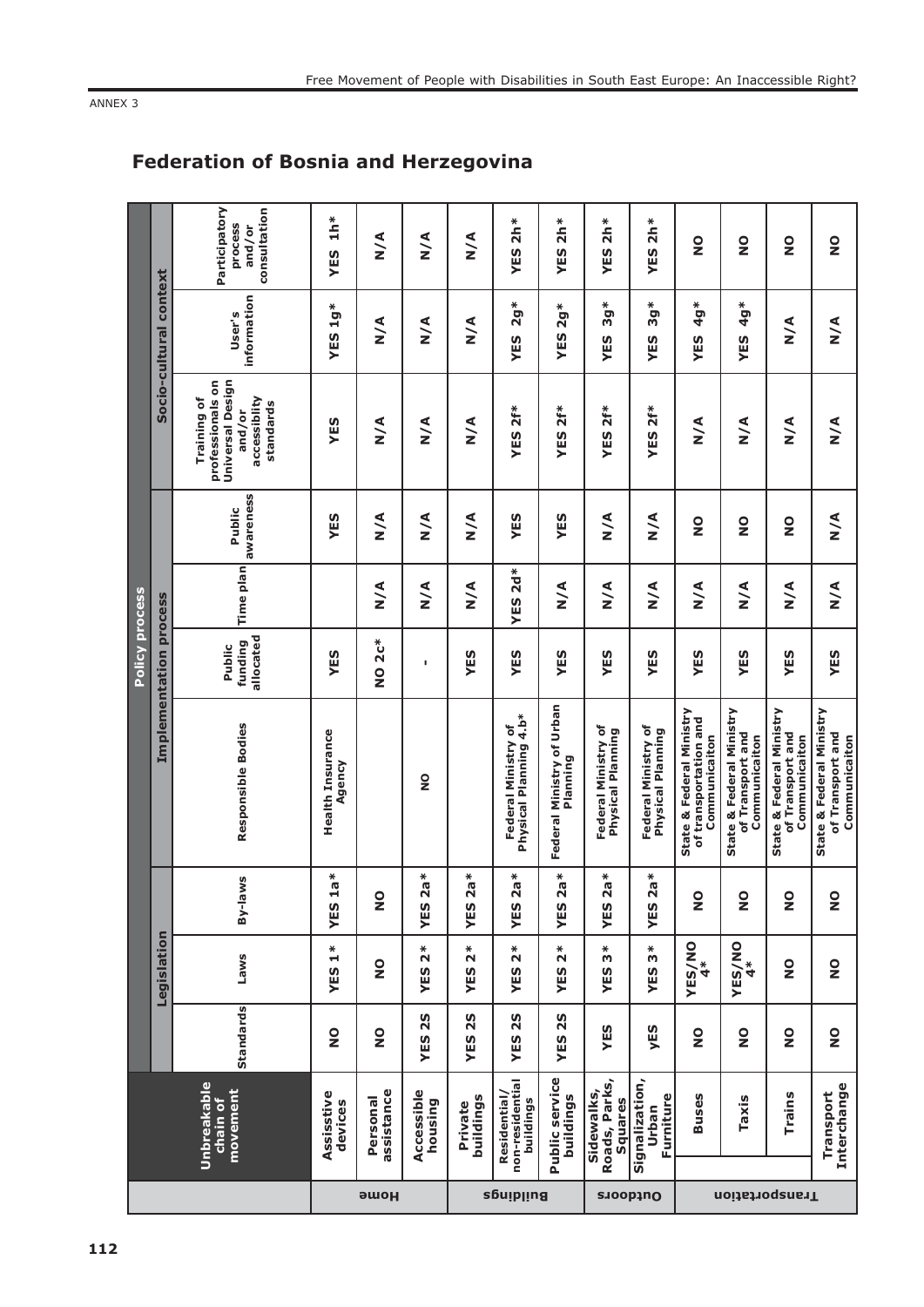| <b>Notes</b> |                                                                                                                                                                                                                                                                                                                                                                                                                                                                                                                                                                |
|--------------|----------------------------------------------------------------------------------------------------------------------------------------------------------------------------------------------------------------------------------------------------------------------------------------------------------------------------------------------------------------------------------------------------------------------------------------------------------------------------------------------------------------------------------------------------------------|
| $1*$         | Law on Health Insurance for the FBiH                                                                                                                                                                                                                                                                                                                                                                                                                                                                                                                           |
| $1a*$        | Cantonal level: Law on Assistive Devices                                                                                                                                                                                                                                                                                                                                                                                                                                                                                                                       |
| $1g*$        | Information to users is mainly provided by DPOs                                                                                                                                                                                                                                                                                                                                                                                                                                                                                                                |
| $1h*$        | Mainly DPOs distribute information to those who are interested, such as authorities, but real<br>consultation does not exist.                                                                                                                                                                                                                                                                                                                                                                                                                                  |
| 2S           | Standard JUS.UA.9 from former Yugoslavia: This standard applies to collective buildings with<br>flats whether or not the funds are private or public ones.                                                                                                                                                                                                                                                                                                                                                                                                     |
| $2*$         | The Law on Construction from 2002 aplies to public buildings and collective buildings, privately<br>or publically funded, but not private houses. Article 27 of this law stipulates the elimination of<br>architectural barriers for people with lower body impairments. however this law is currently<br>suspended; so, the only reference is the standard JUS.UA.9. Unfortunately this standard is<br>rarely implmented in practice.                                                                                                                         |
| $2a*$        | No by-laws at the federal level. It is up to each canton to implement the Federal Law at the<br>cantonal/local level.                                                                                                                                                                                                                                                                                                                                                                                                                                          |
| $2b*$        | Landmine Survivors Network funds the adaptation of homes through their health counselling<br>programme                                                                                                                                                                                                                                                                                                                                                                                                                                                         |
| $2c*$        | The Federal Ministry on Physical Planning and Environment, sector of Physical Planning and<br>Construction                                                                                                                                                                                                                                                                                                                                                                                                                                                     |
| $2d*$        | A new article in the law on Construction stipulates that all buildings have to be accessible<br>in the next five years. Within this period, individuals and organisations have to address the<br>bodies responsible for making them accessible. It began at the federal level in 2001 but due to<br>constitutional problems between the three governmental entities, it is presently in status quo.<br>At the cantonal level, in Tuzla for instance, it has just began in March 2005. The other cantons<br>are applying federal by-laws and are in status guo. |
| $2f*$        | Within the faculty of architecture there is a post-graduate master course on accessibility                                                                                                                                                                                                                                                                                                                                                                                                                                                                     |
| $2g*$        | Information to users is mainly provided by DPOs                                                                                                                                                                                                                                                                                                                                                                                                                                                                                                                |
| $2h*$        | Mainly DPOs distribute information to key stakeholders such as local and national authorities,<br>planning offices but but real consultation with users does not exist in the opening of tenders,<br>public examination of projects and full participation in public planning meetings.                                                                                                                                                                                                                                                                        |
| $3*$         | The law on Spatial Planning                                                                                                                                                                                                                                                                                                                                                                                                                                                                                                                                    |
| $3g*$        | Information to users is mainly provided by DPOs                                                                                                                                                                                                                                                                                                                                                                                                                                                                                                                |
| $4*$         | The law on Internal Road Traffic FBiH                                                                                                                                                                                                                                                                                                                                                                                                                                                                                                                          |
| $4g*$        | Information to users is mainly provided by DPOs                                                                                                                                                                                                                                                                                                                                                                                                                                                                                                                |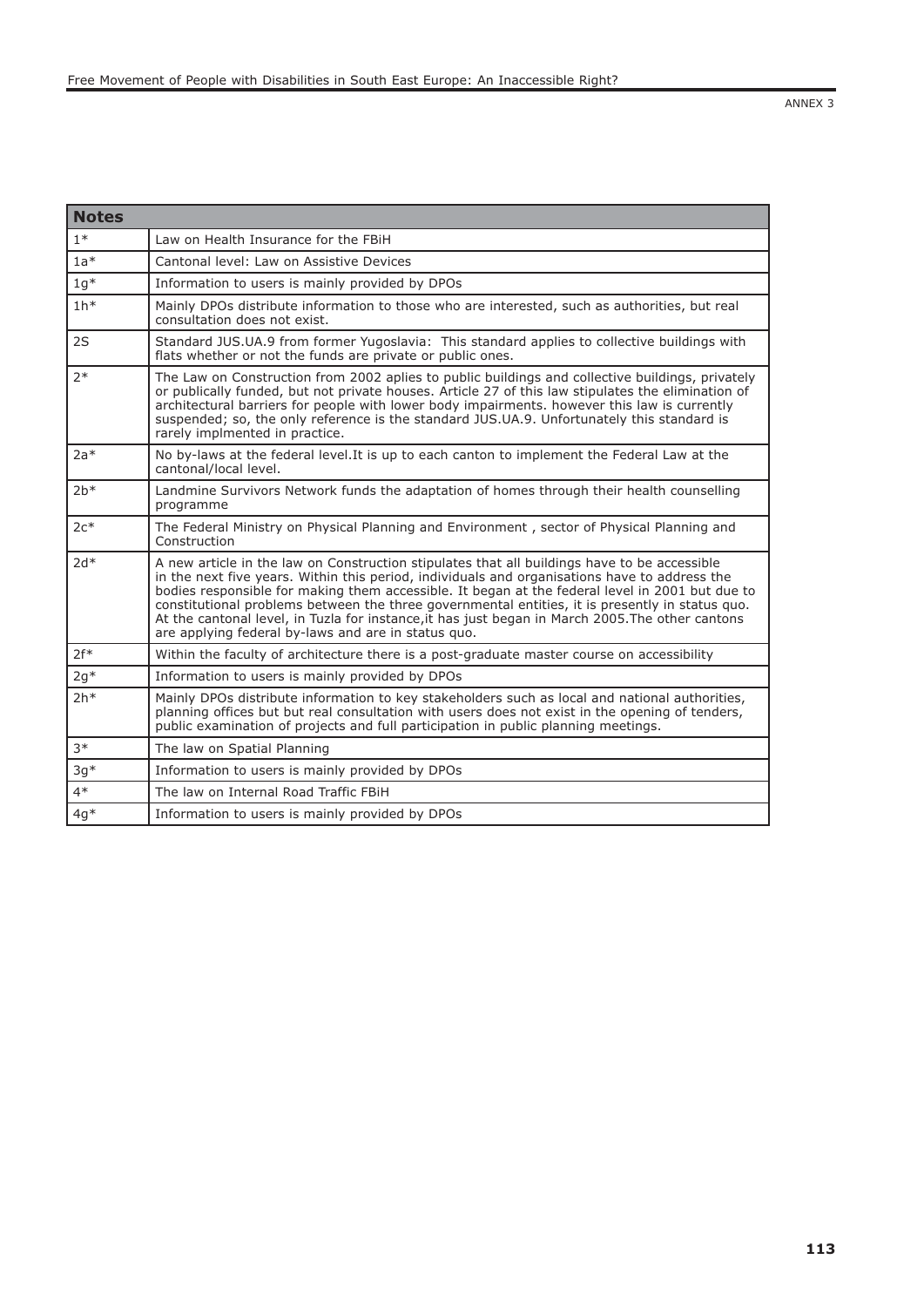# **Republika Srpska**

|                |                               | Participatory<br>consultation<br>process<br>and/or                                                | $\frac{4}{2}$         | $\frac{8}{2}$                    | $\frac{4}{2}$                                                  | $\frac{8}{2}$                                                   | $\frac{8}{2}$                                                   | $\frac{4}{2}$                                                   | $\frac{4}{5}$                                                   | $\frac{8}{2}$                                                   | $\frac{4}{5}$                               | $\frac{8}{2}$                               | $\frac{4}{7}$                               | $\frac{8}{2}$                               |
|----------------|-------------------------------|---------------------------------------------------------------------------------------------------|-----------------------|----------------------------------|----------------------------------------------------------------|-----------------------------------------------------------------|-----------------------------------------------------------------|-----------------------------------------------------------------|-----------------------------------------------------------------|-----------------------------------------------------------------|---------------------------------------------|---------------------------------------------|---------------------------------------------|---------------------------------------------|
|                | Socio-cultural context        | information<br>User's                                                                             | $\frac{4}{5}$         | $\frac{4}{5}$                    | $\frac{4}{2}$                                                  | $\frac{4}{5}$                                                   | $\frac{4}{5}$                                                   | ≤<br>N∕Z                                                        | $\frac{4}{5}$                                                   | $\frac{8}{2}$                                                   | $\frac{4}{5}$                               | $\leq$                                      | $\frac{4}{5}$                               | $\frac{4}{2}$                               |
|                |                               | <b>Universal Design</b><br>professionals on<br>accessiblity<br>Training of<br>standards<br>and/or | $\frac{4}{2}$         | ≤<br>N∕Z                         | $\frac{1}{2}$                                                  | $\frac{0}{2}$                                                   | $\frac{0}{2}$                                                   | $\frac{1}{2}$                                                   | $\frac{1}{2}$                                                   | $\frac{0}{2}$                                                   | $\frac{8}{2}$                               | $\frac{8}{2}$                               | $\frac{8}{2}$                               | $\frac{8}{2}$                               |
|                |                               | awareness<br>Public                                                                               | $\frac{4}{7}$         | ≤<br>N∕Z                         | YES 3e*                                                        | $3e*$<br>YES                                                    | 3e*<br>YES                                                      | $3e*$<br>YES:                                                   | 3e*<br>YES                                                      | YES 3e*                                                         | $\frac{4}{7}$                               | $\frac{8}{2}$                               | $\frac{8}{2}$                               | $\frac{8}{2}$                               |
|                |                               | Time plan                                                                                         | $\frac{4}{7}$         | $\frac{8}{2}$                    | $\frac{4}{7}$                                                  | $\frac{8}{2}$                                                   | $\frac{8}{2}$                                                   | $\frac{4}{2}$                                                   | $\frac{4}{5}$                                                   | $\frac{4}{5}$                                                   | $\frac{4}{5}$                               | $\frac{8}{2}$                               | $\frac{4}{7}$                               | $\frac{4}{5}$                               |
| Policy process |                               | allocated<br>funding<br>Public                                                                    | YES                   | YES                              | YES                                                            | YES                                                             | YES                                                             | YES                                                             | YES                                                             | YES                                                             | YES                                         | YES                                         | YES                                         | YES                                         |
|                | <b>Implementation process</b> | Responsible Bodies                                                                                | Trust Fund for Health | Ministry of Social<br>Protection | planning, environment<br>Ministry of Urban<br>and construction | Planning, Environment<br>Ministry for Urban<br>and Construction | planning, environment<br>Ministry for Urban<br>and construction | planning, environment<br>Ministry for Urban<br>and construction | planning, environment<br>Ministry for Urban<br>and construction | planning, environment<br>Ministry for Urban<br>and construction | Ministry for transport and<br>communication | Ministry for transport and<br>communication | Ministry for transport and<br>communication | Ministry for transport and<br>communication |
|                |                               | By-laws                                                                                           | ⋖<br>$\geq$           | ⋖<br>$\geq$                      | ⋖<br>$\geq$                                                    | ⋖<br>$\geq$                                                     | ⋖<br>$\geq$                                                     | ⋖<br>$\geq$                                                     | ⋖<br>$\geq$                                                     | ⋖<br>$\geq$                                                     | ⋖<br>$\geq$                                 | ⋖<br>$\geq$                                 | ⋖<br>$\geq$                                 | $\frac{8}{2}$                               |
|                | Legislation                   | Laws                                                                                              | $\frac{*}{1}$<br>YES  | $\bf{N}^*$<br>YES                | *ო<br><b>YES</b>                                               | $\frac{8}{2}$                                                   | YES 3*                                                          | *ო<br>YES                                                       | $\frac{*}{\Omega}$<br>YES                                       | YES 3*                                                          | $\frac{4}{5}$                               | $\frac{8}{2}$                               | $\frac{8}{2}$                               | $\frac{8}{2}$                               |
|                |                               | <b>Standards</b>                                                                                  | $\frac{8}{2}$         | ≤<br>N∕Z                         | ≤<br>N∕Z                                                       | 35<br>YES                                                       | SS<br><b>YES</b>                                                | 35<br><b>YES</b>                                                | 39<br>YES                                                       | <b>YES 3S</b>                                                   | $\frac{8}{2}$                               | $\frac{4}{5}$                               | $\frac{8}{2}$                               | $\frac{8}{2}$                               |
|                |                               | Unbreakable<br>movement<br>chain of                                                               | Assisstive<br>devices | assistance<br>Personal           | Accessible<br>housing                                          | buildings<br>Private                                            | non-residential<br>Residential/<br>buildings                    | Public service<br>buildings                                     | Roads, Parks,<br>Sidewalks,<br>Squares                          | Signalization,<br>Furniture<br>Urban                            | <b>Buses</b>                                | Taxis                                       | Trains                                      | Interchange<br>Transport                    |
|                |                               |                                                                                                   |                       | Home                             |                                                                |                                                                 | Buibliug                                                        |                                                                 | <b>Dutdoors</b>                                                 |                                                                 |                                             | <b>Transportation</b>                       |                                             |                                             |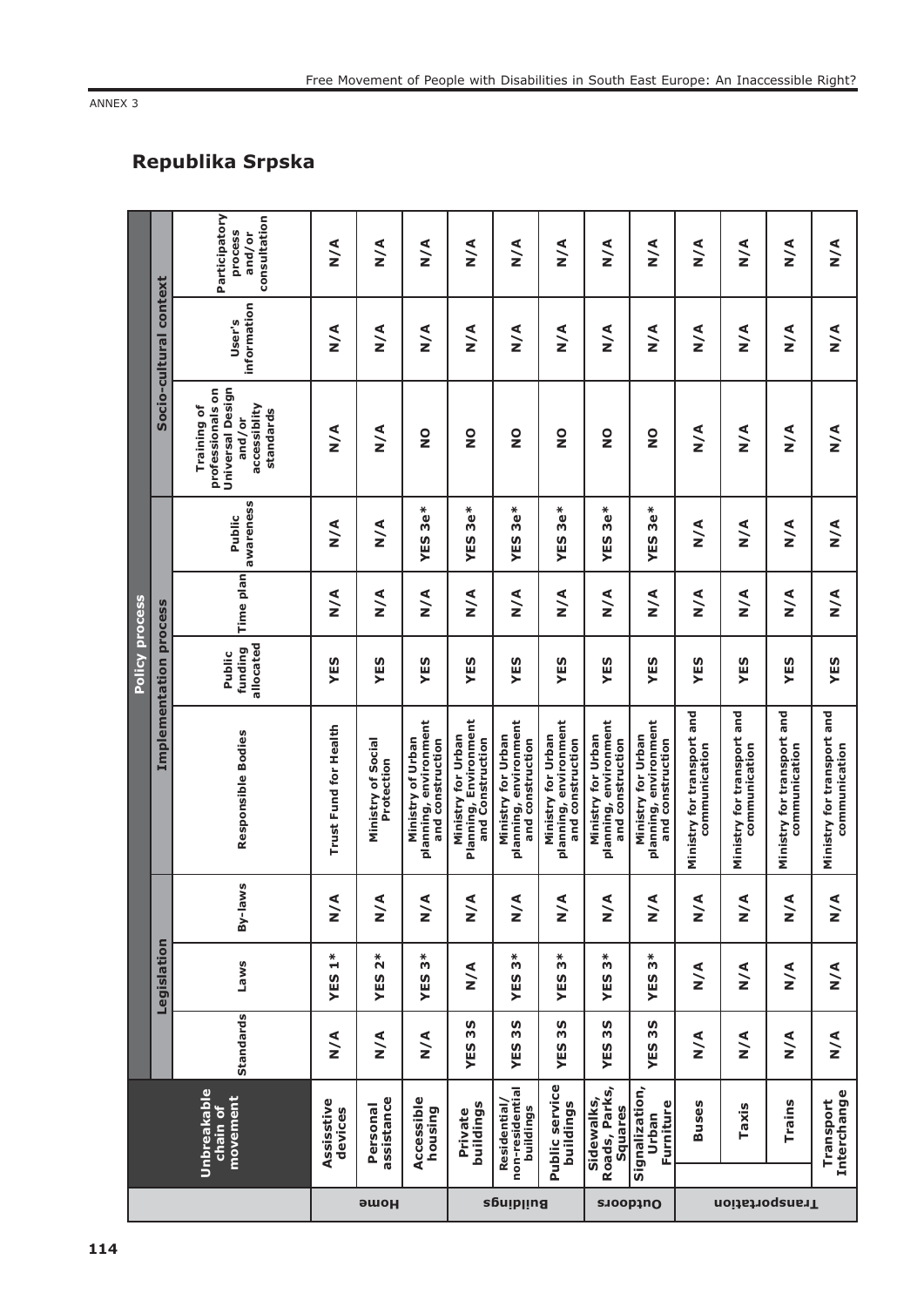| <b>Notes</b> |                                                                                                                                                                             |
|--------------|-----------------------------------------------------------------------------------------------------------------------------------------------------------------------------|
| $1*$         | Law on Health and Education                                                                                                                                                 |
| $2*$         | Law on Social Protection                                                                                                                                                    |
| 3S           | Standard regulating the conditions for planning and constructing buildings without barriers for<br>children and persons with physically reduced mobility from the 18.1.2003 |
| $3*$         | The law on Urban Planning, Environmental and Construction                                                                                                                   |
| $3e*$        | Public awareness is fairly strong amongst authorities in relevant ministries                                                                                                |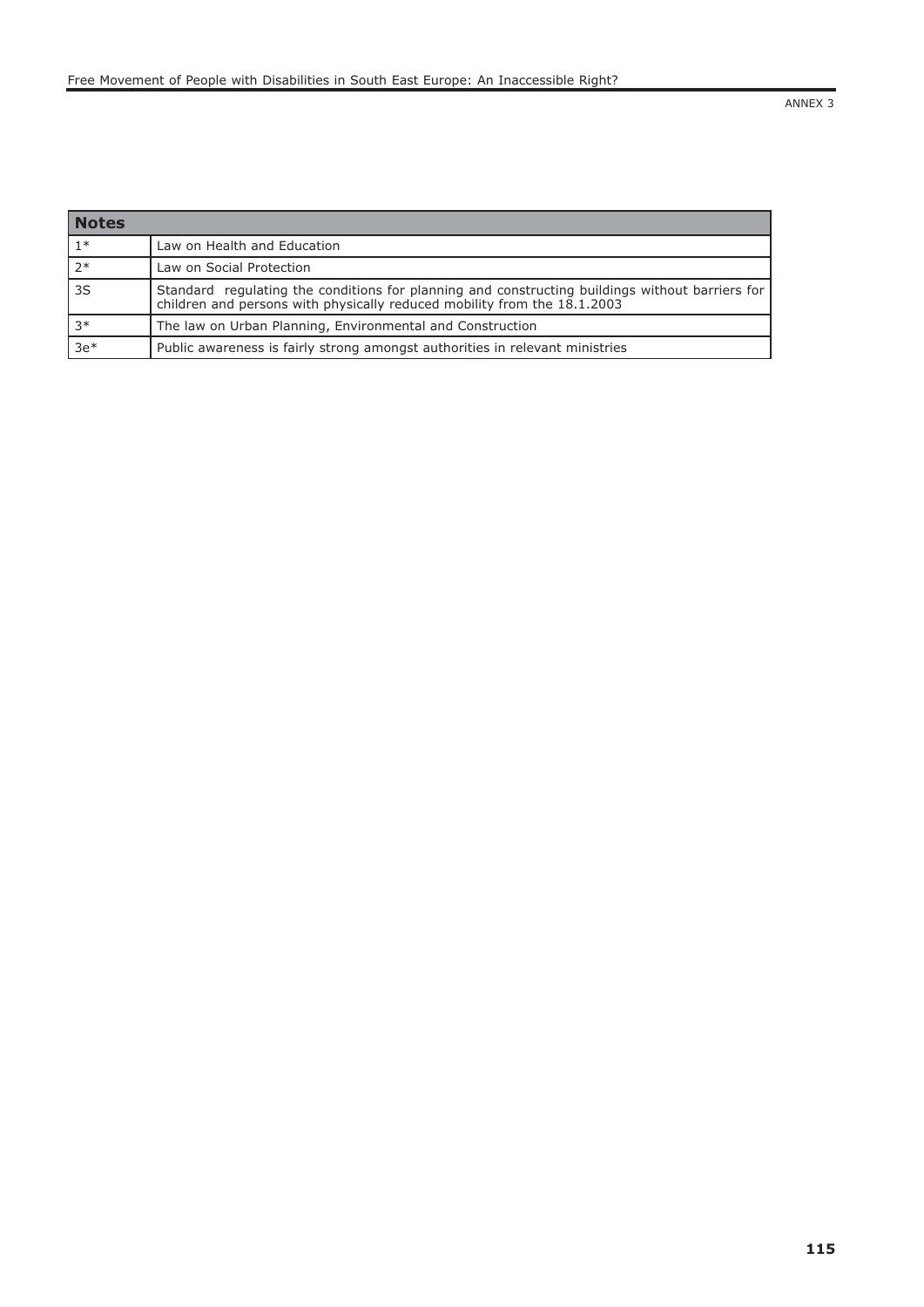### **Macedonia**

|                       |                               | Participatory<br>consultation<br>process<br>and/or                                                | YES                             | $\frac{4}{7}$                              | $\frac{8}{2}$                                      | $\frac{4}{2}$        | $\frac{4}{7}$                                | YES/NO<br>5h*               | YES/NO<br>5h*                          | $\frac{4}{2}$                        | $\frac{8}{2}$ | $\frac{4}{2}$  | ≤<br>N∕Z                      | $\frac{4}{7}$                 |
|-----------------------|-------------------------------|---------------------------------------------------------------------------------------------------|---------------------------------|--------------------------------------------|----------------------------------------------------|----------------------|----------------------------------------------|-----------------------------|----------------------------------------|--------------------------------------|---------------|----------------|-------------------------------|-------------------------------|
|                       | Socio-cultural context        | information<br>User's                                                                             | $1g^*$<br>YES                   | $\frac{8}{2}$                              | $\frac{4}{7}$                                      | $\frac{4}{5}$        | $\frac{4}{5}$                                | $\frac{4}{7}$               | $\frac{4}{2}$                          | $\frac{8}{2}$                        | $\frac{4}{7}$ | $\frac{4}{2}$  | ≤<br>N∕Z                      | $\frac{8}{2}$                 |
|                       |                               | <b>Universal Design</b><br>professionals on<br>accessiblity<br>Training of<br>standards<br>and/or | YES                             | ≤<br>N∕Z                                   | ≤<br>N∕Z                                           | $\frac{4}{5}$        | $\frac{0}{2}$                                | $\frac{1}{2}$               | $\frac{1}{2}$                          | $\frac{0}{2}$                        | <<br>N∕Z      | $\frac{4}{5}$  | <b>&lt;<br/>∠≥</b>            | $\frac{8}{2}$                 |
|                       |                               | awareness<br>Public                                                                               | YES                             | YES                                        | YES                                                | $\frac{8}{2}$        | YES                                          | YES                         | YES                                    | YES                                  | YES           | $\frac{4}{2}$  | $\frac{4}{7}$                 | $\frac{8}{2}$                 |
|                       |                               | Time plan                                                                                         | $\frac{4}{5}$                   | $\frac{4}{2}$                              | $\frac{4}{7}$                                      | $\frac{4}{2}$        | $\frac{4}{5}$                                | $\frac{4}{7}$               | $\frac{4}{2}$                          | $\frac{4}{2}$                        | $\frac{8}{2}$ | $\frac{4}{2}$  | $\frac{4}{5}$                 | $\frac{4}{2}$                 |
| <b>Policy process</b> |                               | allocated<br>funding<br>Public                                                                    | YES                             | YES                                        | $\frac{4}{5}$                                      | $\frac{8}{2}$        | YES                                          | YES                         | YES                                    | YES                                  | $\frac{8}{2}$ | $\frac{4}{7}$  | V<br>Z                        | $\frac{8}{2}$                 |
|                       | <b>Implementation process</b> | Responsible Bodies                                                                                | Ministry of Health              | Labour and<br>Social Policy<br>Ministry of | Transportation and<br>Communication<br>Ministry of | $\frac{8}{2}$        | Municipality<br>Committee                    | Municipality<br>Committee   | Municipality                           | Municipality                         | Municipality  | Municipality   | Transportation<br>Ministry of | Transportation<br>Ministry of |
|                       |                               | aws<br>By-i                                                                                       | $1a*$<br>YES                    | $2a*$<br>YES                               | 3a*<br>YES                                         | ⋖<br>$\geq$          | 3a*<br>YES                                   | ⋖<br>$\geq$                 | ⋖<br>≧                                 | ⋖<br>≧                               | ⋖<br>≧        | ⋖<br>$\geq$    | ⋖<br>≧                        | ⋖<br>$\geq$                   |
|                       | Legislation                   | Laws                                                                                              | $\stackrel{*}{\text{I}}$<br>YES | $\bf{N}^*$<br>YES                          | YES 3*                                             | $\frac{8}{2}$        | YES 3a*                                      | $\frac{8}{2}$               | $\frac{8}{5}$                          | $\frac{8}{2}$                        | $\frac{8}{2}$ | $\frac{8}{2}$  | $\frac{8}{5}$                 | $\frac{8}{2}$                 |
|                       |                               | Standards                                                                                         | YES                             | ≤<br>N∕Z                                   | YES                                                | $\frac{4}{2}$        | YES                                          | YES                         | YES                                    | YES                                  | $\frac{8}{2}$ | $\frac{4}{2}$  | ≤<br>N∕Z                      | $\frac{8}{2}$                 |
|                       |                               | Unbreakable<br>movement<br>chain of                                                               | Assisstive<br>devices           | assistance<br>Personal                     | Accessible<br>housing                              | buildings<br>Private | non-residential<br>Residential/<br>buildings | Public service<br>buildings | Roads, Parks,<br>Sidewalks,<br>Squares | Signalization,<br>Furniture<br>Urban | Buses         | Taxis          | <b>Trains</b>                 | Interchange<br>Transport      |
|                       |                               |                                                                                                   |                                 | Home                                       |                                                    |                      | Buibliug                                     |                             | <b>Dutdons</b>                         |                                      |               | Transportation |                               |                               |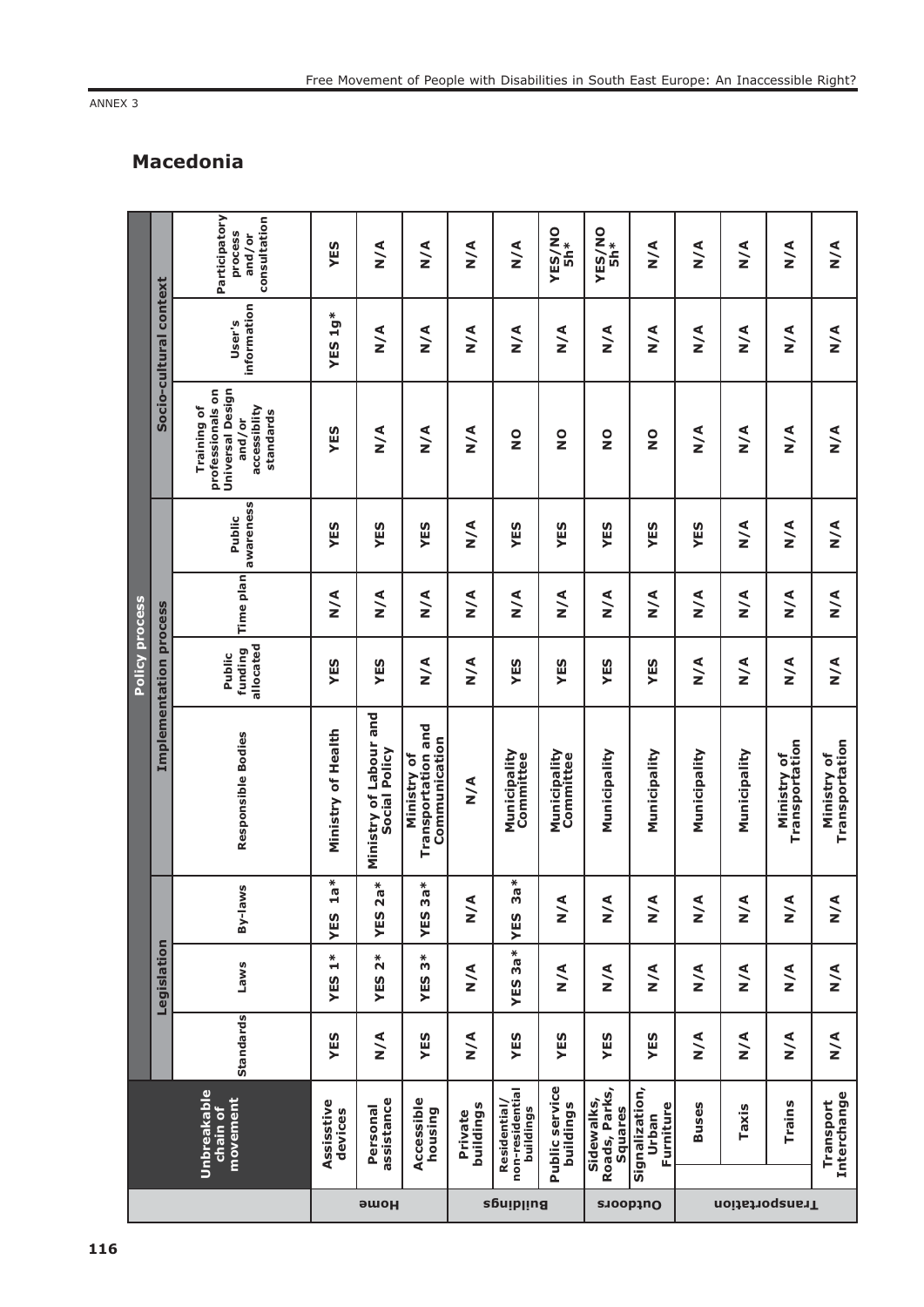| <b>Notes</b> |                                                                                                                                                                                                                                                                                                                                                                                                                                                                                                                                                                                                                                                                                                                              |
|--------------|------------------------------------------------------------------------------------------------------------------------------------------------------------------------------------------------------------------------------------------------------------------------------------------------------------------------------------------------------------------------------------------------------------------------------------------------------------------------------------------------------------------------------------------------------------------------------------------------------------------------------------------------------------------------------------------------------------------------------|
| $1*$         | The law on Health Insurance (Official Gazette 31/2003)                                                                                                                                                                                                                                                                                                                                                                                                                                                                                                                                                                                                                                                                       |
| $1a*$        | By-law on indications for the realisation of the right to prosthetics and other aids (2000, with<br>supplements from 2001 and 2003)                                                                                                                                                                                                                                                                                                                                                                                                                                                                                                                                                                                          |
| $1g*$        | Information is spread mainly through DPOs and their informative journals and magazines                                                                                                                                                                                                                                                                                                                                                                                                                                                                                                                                                                                                                                       |
| $2*$         | Law on Social Protection (Official Gazette 65/2004)                                                                                                                                                                                                                                                                                                                                                                                                                                                                                                                                                                                                                                                                          |
| $2a*$        | By-law on assessing the need and compensation for assistance and care by a third person<br>(2004)                                                                                                                                                                                                                                                                                                                                                                                                                                                                                                                                                                                                                            |
| $3*$         | Law for Spacial planning and Construction (2002)                                                                                                                                                                                                                                                                                                                                                                                                                                                                                                                                                                                                                                                                             |
| $3a*$        | By-law on Standards and Norms for Spacial Planning (2002)                                                                                                                                                                                                                                                                                                                                                                                                                                                                                                                                                                                                                                                                    |
| $5*$         | Draft Law on Urban planning (2005)                                                                                                                                                                                                                                                                                                                                                                                                                                                                                                                                                                                                                                                                                           |
| $5h*$        | Consultations with citizens have been a regular practice even before this new law on Construction.<br>That means that the general urban plans have been available to the public for comment. Relevant<br>commissions and organisations including NGOs, can submit their suggestions as well. Ultimately,<br>the administrative organs (i.e. authorised commissions or bodies defined in various legal acts)<br>have the final decision. However, there is mechanism in the law for Construction (article 11)<br>and the law for Spatial and Urban Planning (article 4) which ensures that their decision has to<br>comply with the above mentioned laws with respect to physically accessible environments and<br>buildings. |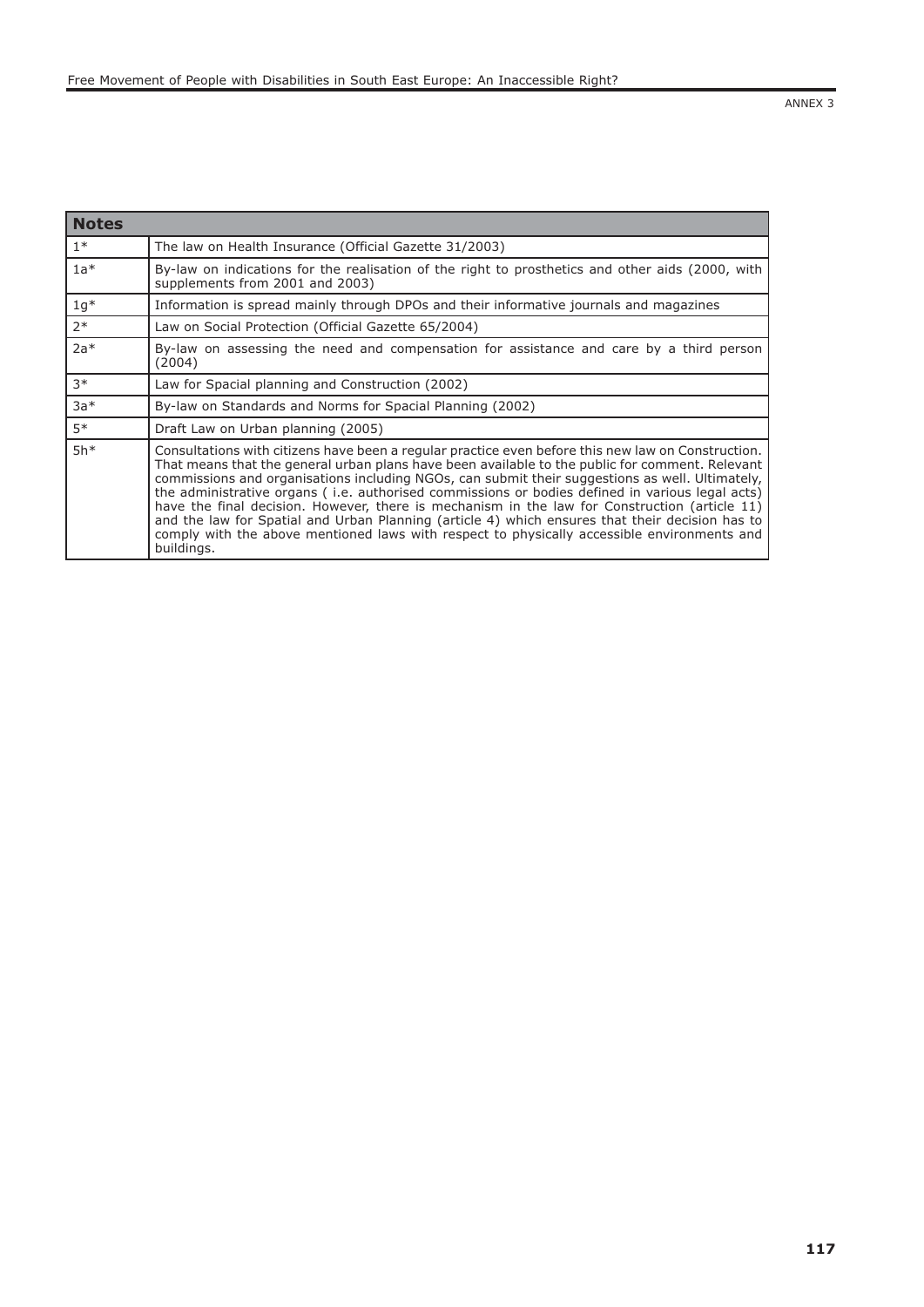### **Montenegro**

|                |                               | Participatory<br>consultation<br>process<br>and/or                                                | $\frac{1}{2}$                       | $\frac{0}{2}$                            | $\frac{1}{2}$                                                    | $\frac{1}{2}$                                                    | $\frac{0}{2}$                                                    | <b>YES 4h*</b>                                                   | $\frac{0}{2}$                                                    | $\frac{0}{2}$                                                    | $\frac{0}{2}$                            | ٠                                        | $\frac{0}{2}$                            | $\frac{1}{2}$            |
|----------------|-------------------------------|---------------------------------------------------------------------------------------------------|-------------------------------------|------------------------------------------|------------------------------------------------------------------|------------------------------------------------------------------|------------------------------------------------------------------|------------------------------------------------------------------|------------------------------------------------------------------|------------------------------------------------------------------|------------------------------------------|------------------------------------------|------------------------------------------|--------------------------|
|                | Socio-cultural context        | information<br>User's                                                                             | Poor                                | Poor                                     | $\frac{0}{2}$                                                    | $\frac{1}{2}$                                                    | $\frac{0}{2}$                                                    | $\frac{0}{2}$                                                    | $\frac{0}{2}$                                                    | $\frac{0}{2}$                                                    | $\frac{0}{2}$                            | I.                                       | $\frac{0}{2}$                            | $\frac{0}{2}$            |
|                |                               | <b>Universal Design</b><br>professionals on<br>accessiblity<br>Training of<br>standards<br>and/or | $\frac{1}{2}$                       | $\frac{0}{2}$                            | $\frac{1}{2}$                                                    | $\frac{1}{2}$                                                    | $\frac{0}{2}$                                                    | $\frac{1}{2}$                                                    | $\frac{1}{2}$                                                    | $\frac{0}{2}$                                                    | $\frac{0}{2}$                            | ×.                                       | $\frac{0}{2}$                            | $\frac{1}{2}$            |
|                |                               | awareness<br>Public                                                                               | $\frac{1}{2}$                       | $\frac{0}{2}$                            | $\frac{1}{2}$                                                    | $\frac{1}{2}$                                                    | $\frac{0}{2}$                                                    | $\frac{0}{2}$                                                    | $\frac{1}{2}$                                                    | $\frac{0}{2}$                                                    | $\frac{1}{2}$                            | I.                                       | $\frac{0}{2}$                            | $\frac{0}{2}$            |
|                |                               | Time plan                                                                                         | ٠                                   | I,                                       | п                                                                | J.                                                               | J.                                                               | п                                                                | I,                                                               | J.                                                               | ٠                                        | J.                                       | I,                                       | J.                       |
| Policy process |                               | allocated<br>funding<br>Public                                                                    | YES                                 | YES                                      | I,                                                               | J.                                                               | J.                                                               | ı                                                                | I,                                                               | J.                                                               | I.                                       | I.                                       | I,                                       | J.                       |
|                | <b>Implementation process</b> | Responsible Bodies                                                                                | Ministry of Health - Health<br>Fund | Ministry of Labour and<br>Social Welfare | Ministry of Construction<br>and Protection of the<br>Environment | Ministry of Construction<br>and Protection of the<br>Environment | Ministry of Construction<br>and Protection of the<br>Environment | Ministry of Construction<br>and Protection of the<br>Environment | Ministry of Construction<br>and Protection of the<br>Environment | Ministry of Construction<br>and Protection of the<br>Environment | Ministry of Labour and<br>Social Welfare | Ministry of Labour and<br>Social Welfare | Ministry of Labour and<br>Social Welfare | J.                       |
|                |                               | aws<br>By-i                                                                                       | $\circ$<br>Ž                        | 0<br>Ž                                   | $\circ$<br>Ž                                                     | $\circ$<br>Ž                                                     | $4a*$<br>YES                                                     | $\circ$<br>Ž                                                     | $\circ$<br>Ž                                                     | 0<br>Ž                                                           | ۰<br>Ž                                   | $\circ$<br>Ž                             | 0<br>Ž                                   | $\bullet$<br>ž           |
|                | Legislation                   | Laws                                                                                              | ᆋ<br>YES                            | YES/NO<br>2                              | w<br>YES                                                         | $\frac{0}{2}$                                                    | 4<br>YES                                                         | 4<br>YES                                                         | $\frac{0}{2}$                                                    | $\frac{0}{2}$                                                    | $\frac{0}{2}$                            | $\frac{0}{2}$                            | $\frac{1}{2}$                            | $\frac{0}{2}$            |
|                |                               | Standards                                                                                         | YES                                 | $\frac{0}{2}$                            | $\frac{0}{2}$                                                    | $\frac{0}{2}$                                                    | $\frac{0}{2}$                                                    | $\frac{0}{2}$                                                    | $\frac{0}{2}$                                                    | $\frac{0}{2}$                                                    | m<br>YES                                 | $\frac{0}{2}$                            | m<br>YES                                 | $\frac{0}{2}$            |
|                |                               | Unbreakable<br>movement<br><b>Chain</b> of                                                        | Assisstive<br>devices               | assistance<br>Personal                   | Accessible<br>housing                                            | buildings<br>Private                                             | non-residential<br>Residential/<br>buildings                     | Public service<br>buildings                                      | Roads, Parks,<br>Sidewalks,<br>Squares                           | Signalization,<br>Furniture<br>Urban                             | Buses                                    | Taxis                                    | Trains                                   | Interchange<br>Transport |
|                |                               |                                                                                                   |                                     | Home                                     |                                                                  |                                                                  | <b>s6uibliud</b>                                                 |                                                                  | Outdoors                                                         |                                                                  |                                          |                                          | Transportation                           |                          |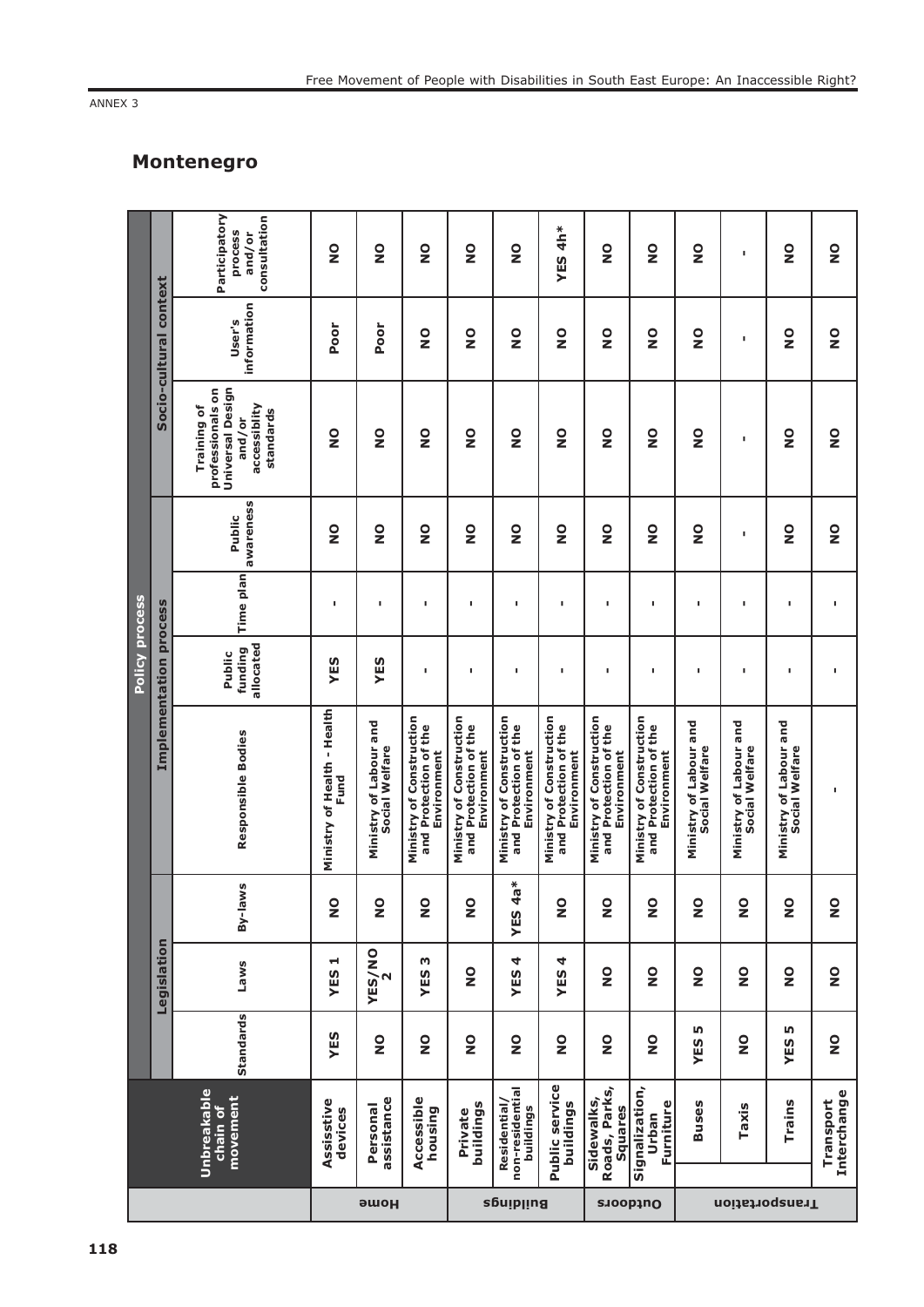| <b>Notes</b> |                                                                                                                                                                                                                                                                                                                                                                                   |
|--------------|-----------------------------------------------------------------------------------------------------------------------------------------------------------------------------------------------------------------------------------------------------------------------------------------------------------------------------------------------------------------------------------|
| 1            | Law on Health Protection (Official Gazette No 39/04)+ Regulations on orthotic and prosthetic<br>devices, dental aids, seeing and hearing aids, medical and sanitary aids                                                                                                                                                                                                          |
| 2            | The new law on social and child protection is still waiting to be adopted.                                                                                                                                                                                                                                                                                                        |
| 3            | Law on the construction of buildings (Official Gazette No 55/00)<br>Article No 11 has provisions for<br>accessible housing to be provided for people with disabilities.                                                                                                                                                                                                           |
| 4            | The law on construction of buildings (Official Gazette No 55/00)<br>very generally proclaims<br>accessibility of public buildings.                                                                                                                                                                                                                                                |
| $4a*$        | Article 27, line 5 of the by-law on the law on construction assures that buildings must be harmonized<br>with building regulations specified by the law but none are stated explicitly. Article 61, line 3, point<br>2 of the by-law, determines technical standards but only refers to the law on construction which<br>very generally proclaims accessibility of common spaces. |
| $4h*$        | For projects of public interest there are public debates, mainly to get Municipal Assembly approval.<br>DPOs are not asked to attend, nor directly consulted, but they can attend and give suggestions as<br>it is open to public.                                                                                                                                                |
| 5            | Law on privileges for persons with disability in internal traffic (Official Gazette No 47/99) + Law on<br>protection of soldiers and disabled people (Official Gazette No 69/03) have provisions on providing<br>accessible transportation.                                                                                                                                       |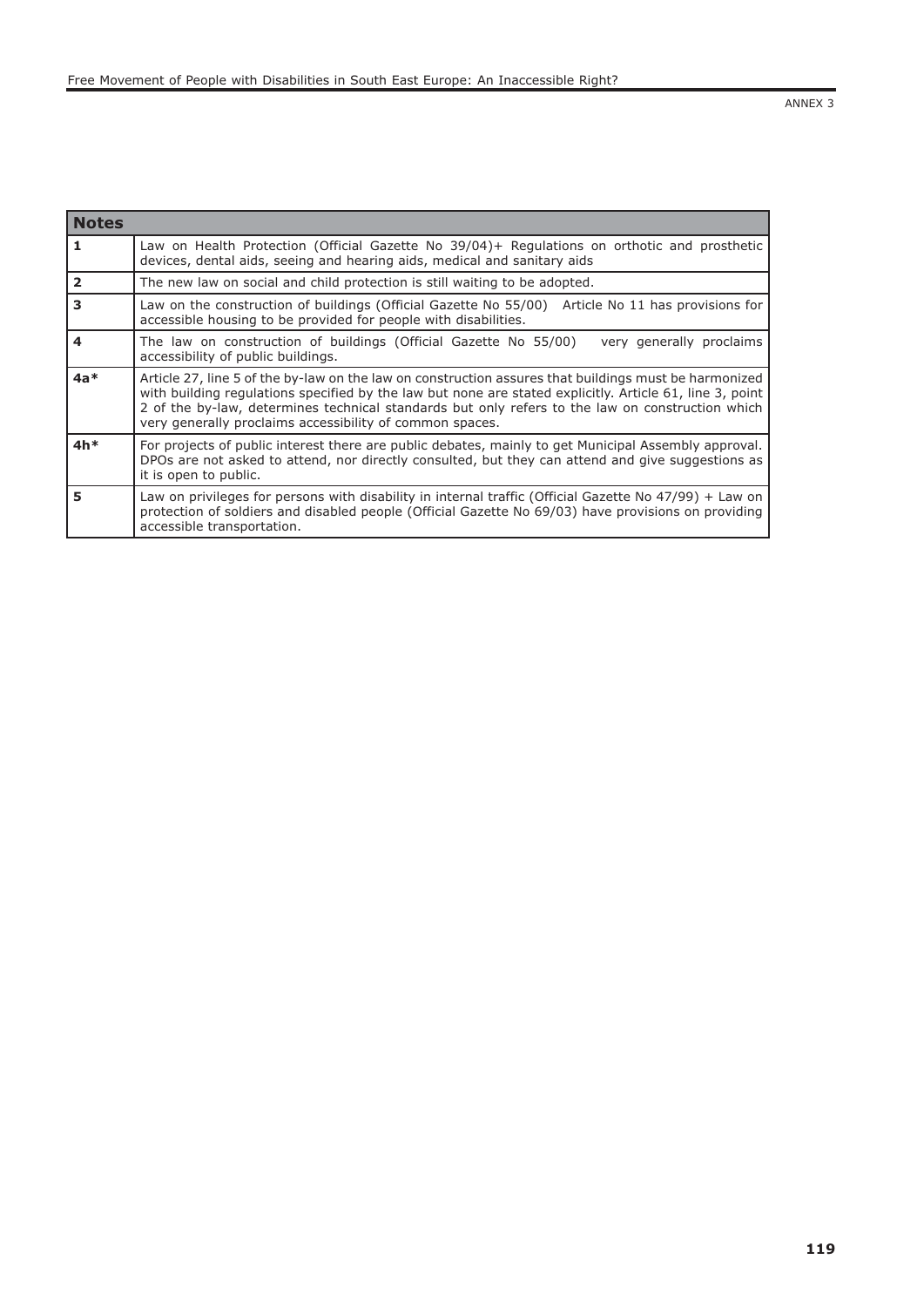# **Serbia**

|                |                        | Participatory<br>consultation<br>process<br>and/or                                                | <b>YES 1h*</b>                 | YES/NO<br>$2h*$             | $\frac{4}{5}$         | $\frac{4}{5}$        | <b>YES 4h*</b>                              | <b>YES 4h*</b>              | $4h*$<br>YES                           | YES 4h*                              | YES/NO<br>รี<br>5<br>         | $\frac{4}{5}$           | $\frac{0}{2}$            | $\frac{8}{2}$            |
|----------------|------------------------|---------------------------------------------------------------------------------------------------|--------------------------------|-----------------------------|-----------------------|----------------------|---------------------------------------------|-----------------------------|----------------------------------------|--------------------------------------|-------------------------------|-------------------------|--------------------------|--------------------------|
|                | Socio-cultural context | information<br>User's                                                                             | YES/NO<br>$19*$                | <b>YES/NO</b><br>$2g^*$     | $\frac{8}{2}$         | $\frac{4}{7}$        | <b>YES 4g*</b>                              | YES 4g*                     | $49*$<br>YES                           | <b>YES 4g*</b>                       | YES/NO<br><b>5</b> g*         | YES/NO<br>5g*           | $\frac{0}{2}$            | $\frac{8}{2}$            |
|                |                        | <b>Universal Design</b><br>professionals on<br>accessiblity<br>Training of<br>standards<br>and/or | $\frac{8}{2}$                  | ≤<br>N∕Z                    | $\frac{4}{2}$         | ≤<br>N∕Z             | $\frac{4}{7}$                               | $\frac{4}{5}$               | ≤<br>N∕Z                               | ≤<br>N∕Z                             | $\frac{4}{5}$                 | $\frac{4}{5}$           | ≤<br>N∕Z                 | $\frac{4}{5}$            |
|                |                        | awareness<br>Public                                                                               | Virtually non<br>existent 1.e* | $2e^*$<br>YES/NO            | YES/NO 3e*            | ≤<br>N∕Z             | $3e*$<br>YES/NO                             | $3e*$<br>YES/NO             | $3e*$<br><b>YES/NO</b>                 | $3e*$<br>YES/NO                      | YES 5e*                       | $\frac{1}{2}$           | $\frac{0}{2}$            | $\frac{4}{2}$            |
| Policy process | Implementation process | Time plan                                                                                         | $\frac{4}{7}$                  | YES 2d*                     | $\frac{0}{2}$         | $\frac{4}{5}$        | $\frac{1}{2}$                               | <b>YES 4d*</b>              | YES 4dd*                               | $\frac{1}{2}$                        | $\frac{0}{2}$                 | $\frac{1}{2}$           | $\frac{0}{2}$            | $\frac{8}{2}$            |
|                |                        | allocated<br>funding<br>Public                                                                    | YES/NO<br>$1c^*$               | <b>YES 2c</b>               | YES/NO<br>3c*         | $\frac{4}{2}$        | $\frac{4}{2}$                               | <b>YES 4c*</b>              | 4c<br>YES                              | <b>YES 4c*</b>                       | <b>YES 5c*</b>                | $\frac{0}{2}$           | $\frac{4}{5}$            | $\frac{4}{7}$            |
|                |                        | Responsible<br><b>Bodies</b>                                                                      | YES 1b*                        | YES/NO 2b*                  | YES 3b*               | $\frac{8}{2}$        | YES 3b*                                     | $3b*$<br><b>YES</b>         | $3b*$<br>YES                           | $3b*$<br><b>YES</b>                  | YES 5b*                       | $5bb**$<br>YES          | <b>YES 6b*</b>           | $\frac{4}{5}$            |
|                |                        | By-laws                                                                                           | $1a*$<br>YES                   | $\frac{4}{7}$               | YES 3S*               | $\frac{4}{7}$        | 3S*<br>YES                                  | 3S*<br>YES                  | 35*<br>YES                             | 3S*<br><b>YES</b>                    | YES/NO<br>$\tilde{\tilde{6}}$ | $\frac{4}{5}$           | ≤<br>N∕Z                 | $\frac{8}{2}$            |
|                | Legislation            | Laws                                                                                              | $\frac{*}{1}$<br>YES           | $\stackrel{*}{\sim}$<br>YES | ້<br>ທ<br>YES         | $\frac{8}{2}$        | YES 4*                                      | YES 4*                      | $\overset{*}{\mathbf{4}}$<br>YES       | YES 4*                               | YES/NO<br><u>ัก</u>           | YES/NO<br>$\frac{*}{5}$ | YES/NO<br>$\mathbf{6}^*$ | $\frac{8}{2}$            |
|                |                        | Standards                                                                                         | $\frac{4}{7}$                  | $\frac{8}{2}$               | <b>YES 3S*</b>        | $\frac{4}{7}$        | YES 3S*                                     | YES 3S*                     | 3S*<br>YES                             | YES 3S*                              | $\frac{0}{2}$                 | $\frac{0}{2}$           | $\frac{0}{2}$            | $\frac{8}{2}$            |
|                |                        | Unbreakable<br>movement<br>chain of                                                               | Assisstive<br>devices          | assistance<br>Personal      | Accessible<br>housing | buildings<br>Private | non-residential<br>Residential<br>buildings | Public service<br>buildings | Roads, Parks,<br>Sidewalks,<br>Squares | Signalization,<br>Furniture<br>Urban | <b>Buses</b>                  | Taxis                   | <b>Trains</b>            | Interchange<br>Transport |
|                |                        |                                                                                                   |                                | Home                        |                       |                      | <b>s6uibliud</b>                            |                             | <b>Outdoors</b>                        |                                      |                               | Transportation          |                          |                          |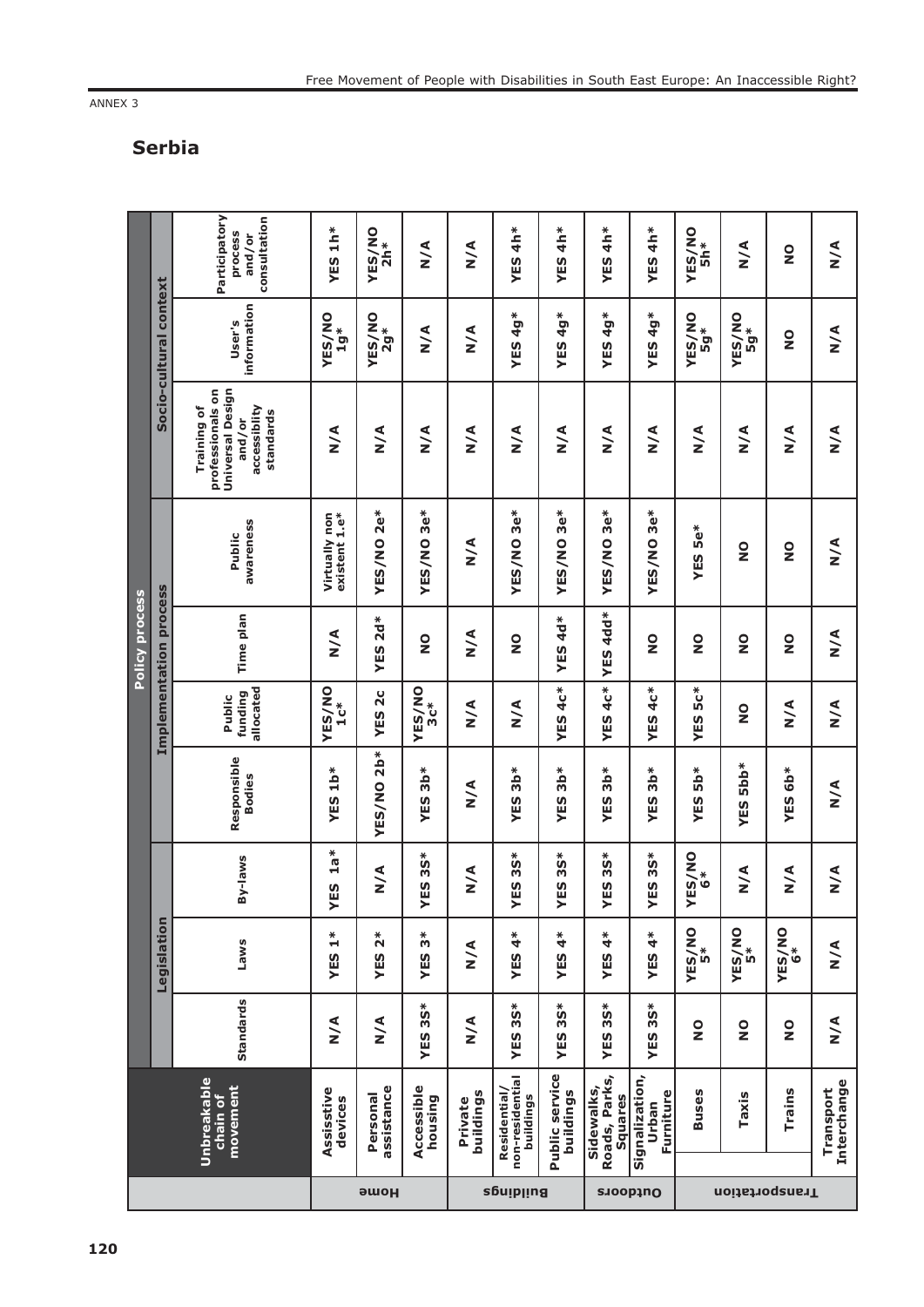| <b>Notes</b> |                                                                                                                                                                                                                                                                                                                                                                                                                                                                                                                                                                                                                           |
|--------------|---------------------------------------------------------------------------------------------------------------------------------------------------------------------------------------------------------------------------------------------------------------------------------------------------------------------------------------------------------------------------------------------------------------------------------------------------------------------------------------------------------------------------------------------------------------------------------------------------------------------------|
| $1*$         | 1. Law on Health Insurance 2. Law on Health Care                                                                                                                                                                                                                                                                                                                                                                                                                                                                                                                                                                          |
| $1a*$        | Regulation on Indications for Orthopedic Aids                                                                                                                                                                                                                                                                                                                                                                                                                                                                                                                                                                             |
| $1b*$        | Ministry of Health of Serbia - specialized commisions                                                                                                                                                                                                                                                                                                                                                                                                                                                                                                                                                                     |
| $1c*$        | Health Insurance Fund that is not sufficient & periodic foreign donations                                                                                                                                                                                                                                                                                                                                                                                                                                                                                                                                                 |
| $1g*$        | Information available to people with disabilities through DPOs                                                                                                                                                                                                                                                                                                                                                                                                                                                                                                                                                            |
| $1h*$        | DPOs communicate to Ministry of Health, Ministry of Labour, Employment and Social Affairs<br>(MOLESA), and Ministry of Education and to the Council for Disability Affairs                                                                                                                                                                                                                                                                                                                                                                                                                                                |
| $2*$         | Draft Law on Employment of People with Disabilities                                                                                                                                                                                                                                                                                                                                                                                                                                                                                                                                                                       |
| $2b*$        | CIL Serbia is implementing a pilot project, in cooperation with MOLESA, Fund for Social Inovations<br>and social care centers in 9 municipalities to deliver Personal Assistance (PA) services                                                                                                                                                                                                                                                                                                                                                                                                                            |
| $2c*$        | The pilot project has been financed by Irish Government, Catholic Relief Service with small<br>contributions from the Social Inovation Fund. For 2007, MOLESA will partially fund the project.                                                                                                                                                                                                                                                                                                                                                                                                                            |
| $2d*$        | A 2 year pilot project from 2003- 2005, with possibility of an extension subject to continued foreign<br>funding.                                                                                                                                                                                                                                                                                                                                                                                                                                                                                                         |
| $2e*$        | PA service pilot project team launched massive visibility campaing in order to lobby for the inclusion<br>of PA service as an option within framework of the social security system                                                                                                                                                                                                                                                                                                                                                                                                                                       |
| $2g*$        | PA service pilot project team made necessary information available to potential users                                                                                                                                                                                                                                                                                                                                                                                                                                                                                                                                     |
| $2h*$        | Participatory research is a part of the PA service pilot project                                                                                                                                                                                                                                                                                                                                                                                                                                                                                                                                                          |
| $3S*$        | Regulation on Conditions of Planning pertaining to Non-restricted Movement of Children, Elderly and<br>Disabled Persons 1997                                                                                                                                                                                                                                                                                                                                                                                                                                                                                              |
| $3*$         | 1. Law on Planning and Construction. 2. Draft Law on Social Housing                                                                                                                                                                                                                                                                                                                                                                                                                                                                                                                                                       |
| $3b*$        | Ministry of Capital Investments, Local authorities in charge of Planning and Construction                                                                                                                                                                                                                                                                                                                                                                                                                                                                                                                                 |
| $3c*$        | Housing funds for buildings funded by public authorities                                                                                                                                                                                                                                                                                                                                                                                                                                                                                                                                                                  |
| $3e*$        | Some of the professors at faculties of architecture and engineering teach accessibility standards but<br>it is not a standard part of formual curriculum                                                                                                                                                                                                                                                                                                                                                                                                                                                                  |
| $4*$         | 1. Law on Planning and Construction 2003 prescribes that technical standards must be implemented<br>in all new buildings. The Ministry's interpretation is that technical standards include those on<br>accessibility from the regulation. The issuing of building licenses and permits is conditioned by the<br>application of all technical standards and there are fines for those who fail to implement plans and<br>designs in accordance with technical documentation however this is rarely the case in practice for<br>accessibility non-compliance. 2. Antidiscrimination Law for people with disabilities, 2006 |
| $4c*$        | The budget and other public funds from which new public buildings are funded, foreign grants                                                                                                                                                                                                                                                                                                                                                                                                                                                                                                                              |
| $4d*$        | The Ministries of Labour, Employment and Social Affairs, Capital Investments and the state<br>administration plan to adapt 3 existing public buildings in all municipalities of Serbia, in accordance<br>with the proposals of DPOs                                                                                                                                                                                                                                                                                                                                                                                       |
| $4dd*$       | Some municipalities and cities, like Belgrade, include adaptation of street crossings and marking of<br>parking spaces in the annual programs of activities on a regular basis                                                                                                                                                                                                                                                                                                                                                                                                                                            |
| $4q*$        | Campaigns against architectural barriers, accessibility conferences and seminars                                                                                                                                                                                                                                                                                                                                                                                                                                                                                                                                          |
| $4h*$        | DPOs were consulted and their amendments were taken into account in the process of drafting the<br>legislation and local urban planning                                                                                                                                                                                                                                                                                                                                                                                                                                                                                   |
| 5*           | The law on Transport in Road Traffic contains no provisions on accessibility                                                                                                                                                                                                                                                                                                                                                                                                                                                                                                                                              |
| $5a*$        | General Conditions of Transport in Road Traffic provide for possibility of provision of assistence to<br>people with disabilities and for people with disabilities to get priority tickets                                                                                                                                                                                                                                                                                                                                                                                                                                |
| $5b*$        | Ministry for Capital Investments and public bus transport companies                                                                                                                                                                                                                                                                                                                                                                                                                                                                                                                                                       |
| $5bb*$       | Ministry for Capital Investments, local authorities in charge of public transport, taxi drivers'<br>associations                                                                                                                                                                                                                                                                                                                                                                                                                                                                                                          |
| $5c*$        | The budget and other public funds and foreign donations for some adapted vans for people with<br>disabilities                                                                                                                                                                                                                                                                                                                                                                                                                                                                                                             |
| $5e*$        | DPOs use round table discussions and press conferences to point out unsatisfactory situation with<br>public bus transport for people with disabilities in majority of cities of Serbia                                                                                                                                                                                                                                                                                                                                                                                                                                    |
| $5g*$        | People with disabilities receive information from DPOs                                                                                                                                                                                                                                                                                                                                                                                                                                                                                                                                                                    |
| $5h*$        | In some major cities like Belgrade and Nis local DPOs work with local authorities to attempt to<br>organize accessible public transport in cities for people with disabilities                                                                                                                                                                                                                                                                                                                                                                                                                                            |
| 6*           | The law on Railroads contains no specific provision on accessibility, except that transport is offered to<br>all persons under equal conditions and that the railroad infrastructure has to be built in accordance<br>with provisions in the Law on Planning and Construction                                                                                                                                                                                                                                                                                                                                             |
| $6b*$        | The Ministry for Capital Investments, Direction for Railroads                                                                                                                                                                                                                                                                                                                                                                                                                                                                                                                                                             |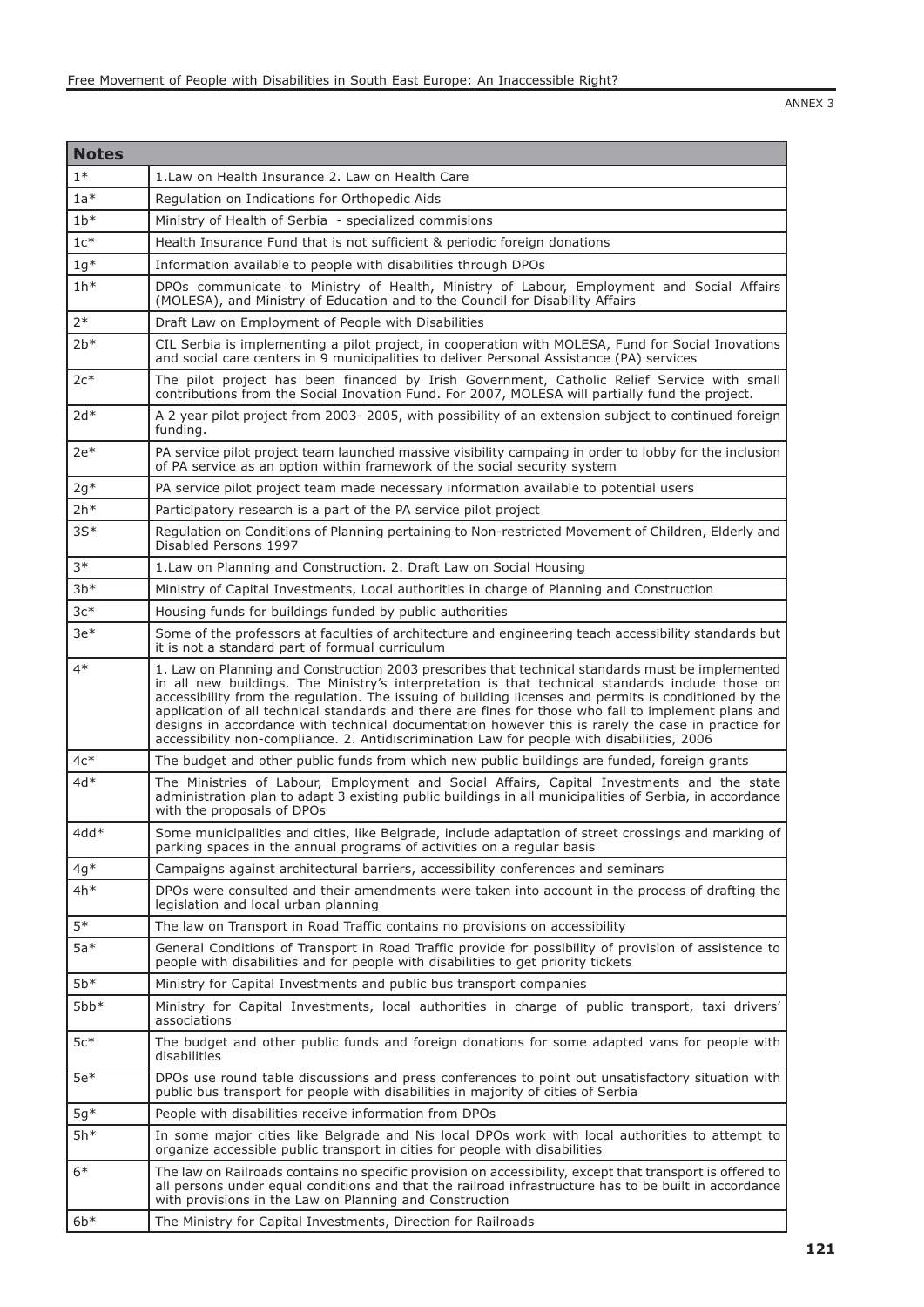| <b>Policy process</b>               | Socio-cultural context | Participatory<br>consultation<br>process<br>and/or                                                | YES                   | $\frac{8}{2}$          | ≤<br>N∕Z              | $\frac{8}{2}$             | $\frac{4}{7}$                                | YES                         | $\frac{8}{2}$                          | S<br>N∕                              | $\frac{4}{7}$ | $\frac{4}{5}$ | $\frac{8}{2}$                                                 | $\frac{8}{2}$                                          |
|-------------------------------------|------------------------|---------------------------------------------------------------------------------------------------|-----------------------|------------------------|-----------------------|---------------------------|----------------------------------------------|-----------------------------|----------------------------------------|--------------------------------------|---------------|---------------|---------------------------------------------------------------|--------------------------------------------------------|
|                                     |                        | information<br>User's                                                                             | YES                   | $\frac{4}{2}$          | ≤<br>N∕Z              | $\frac{4}{5}$             | $\frac{4}{2}$                                | YES                         | $\frac{4}{5}$                          | ≤<br>N∕Z                             | YES           | $\frac{4}{5}$ | $\frac{4}{2}$                                                 | $\frac{8}{2}$                                          |
|                                     |                        | <b>Universal Design</b><br>professionals on<br>accessiblity<br>Training of<br>standards<br>and/or | YES                   | $\frac{8}{2}$          | ≤<br>N∕Z              | $\frac{8}{2}$             | $\frac{8}{2}$                                | $\frac{4}{7}$               | $\frac{8}{2}$                          | ≤<br>N∕Z                             | $\frac{4}{7}$ | $\frac{4}{5}$ | $\frac{8}{2}$                                                 | $\frac{8}{2}$                                          |
|                                     | Implementation process | awareness<br>Public                                                                               | YES 1c*               | $\frac{8}{2}$          | ≤<br>N∕Z              | $\frac{4}{5}$             | YES                                          | YES                         | YES                                    | YES                                  | $\frac{8}{2}$ | $\frac{4}{2}$ | $\frac{8}{2}$                                                 | $\frac{8}{2}$                                          |
|                                     |                        | Time plan                                                                                         | $\frac{8}{2}$         | $\frac{4}{7}$          | $\frac{4}{7}$         | $\frac{4}{7}$             | $\frac{8}{2}$                                | $\frac{8}{2}$               | $\frac{4}{7}$                          | $\frac{8}{2}$                        | $\frac{4}{5}$ | $\frac{4}{5}$ | $\frac{8}{2}$                                                 | $\frac{4}{2}$                                          |
|                                     |                        | allocated<br>funding<br>Public                                                                    | YES 1c*               | $\frac{4}{5}$          | $\frac{4}{7}$         | $\frac{8}{2}$             | YES                                          | YES                         | YES                                    | YES                                  | $\frac{4}{5}$ | $\frac{4}{5}$ | $\frac{4}{5}$                                                 | $\frac{8}{2}$                                          |
|                                     |                        | Responsible Bodies                                                                                | $\frac{4}{5}$         | $\frac{8}{2}$          | ≤<br>N∕Z              | Municipality              | Municipality                                 | Municipality                | Municipality                           | Municipality                         | Municipality  | Municipality  | <b>Transportation and</b><br>Telecommunication<br>Ministry of | Telecommunication<br>Transportation and<br>Ministry of |
|                                     | Legislation            | By-laws                                                                                           | ⋖<br>$\geq$           | ⋖<br>$\geq$            | ⋖<br>$\geq$           | ⋖<br>$\geq$               | ⋖<br>$\geq$                                  | ⋖<br>$\geq$                 | ⋖<br>$\geq$                            | ⋖<br>$\geq$                          | ⋖<br>$\geq$   | ⋖<br>$\geq$   | ⋖<br>$\geq$                                                   | ⋖<br>$\sum_{i=1}^{n}$                                  |
|                                     |                        | Laws                                                                                              | $\frac{8}{2}$         | $\frac{8}{2}$          | $\frac{8}{2}$         | $\boldsymbol{z}^*$<br>YES | YES 2*                                       | $\bf{N}^*$<br>YES           | ້າ<br>$\frac{8}{2}$                    | $\frac{8}{2}$                        | $\frac{8}{2}$ | $\frac{8}{2}$ | $\frac{8}{2}$                                                 | $\frac{8}{2}$                                          |
|                                     |                        | <b>Standards</b>                                                                                  | $\frac{8}{2}$         | $\frac{8}{2}$          | $\frac{4}{5}$         | $\frac{4}{2}$             | $\frac{8}{2}$                                | $\frac{8}{2}$               | $\frac{4}{2}$                          | $\frac{8}{2}$                        | $\frac{8}{2}$ | $\frac{4}{2}$ | $\frac{8}{2}$                                                 | $\frac{8}{2}$                                          |
| Unbreakable<br>movement<br>chain of |                        |                                                                                                   | Assisstive<br>devices | assistance<br>Personal | Accessible<br>housing | buildings<br>Private      | non-residential<br>Residential/<br>buildings | Public service<br>buildings | Roads, Parks,<br>Sidewalks,<br>Squares | Signalization,<br>Furniture<br>Urban | <b>Buses</b>  | Taxis         | <b>Trains</b>                                                 | Interchange<br>Transport                               |
|                                     |                        | Home                                                                                              |                       |                        | <b>s6uibliug</b>      |                           |                                              | Outdoors                    |                                        | Transportation                       |               |               |                                                               |                                                        |

## **The UN administered province of Kosovo**